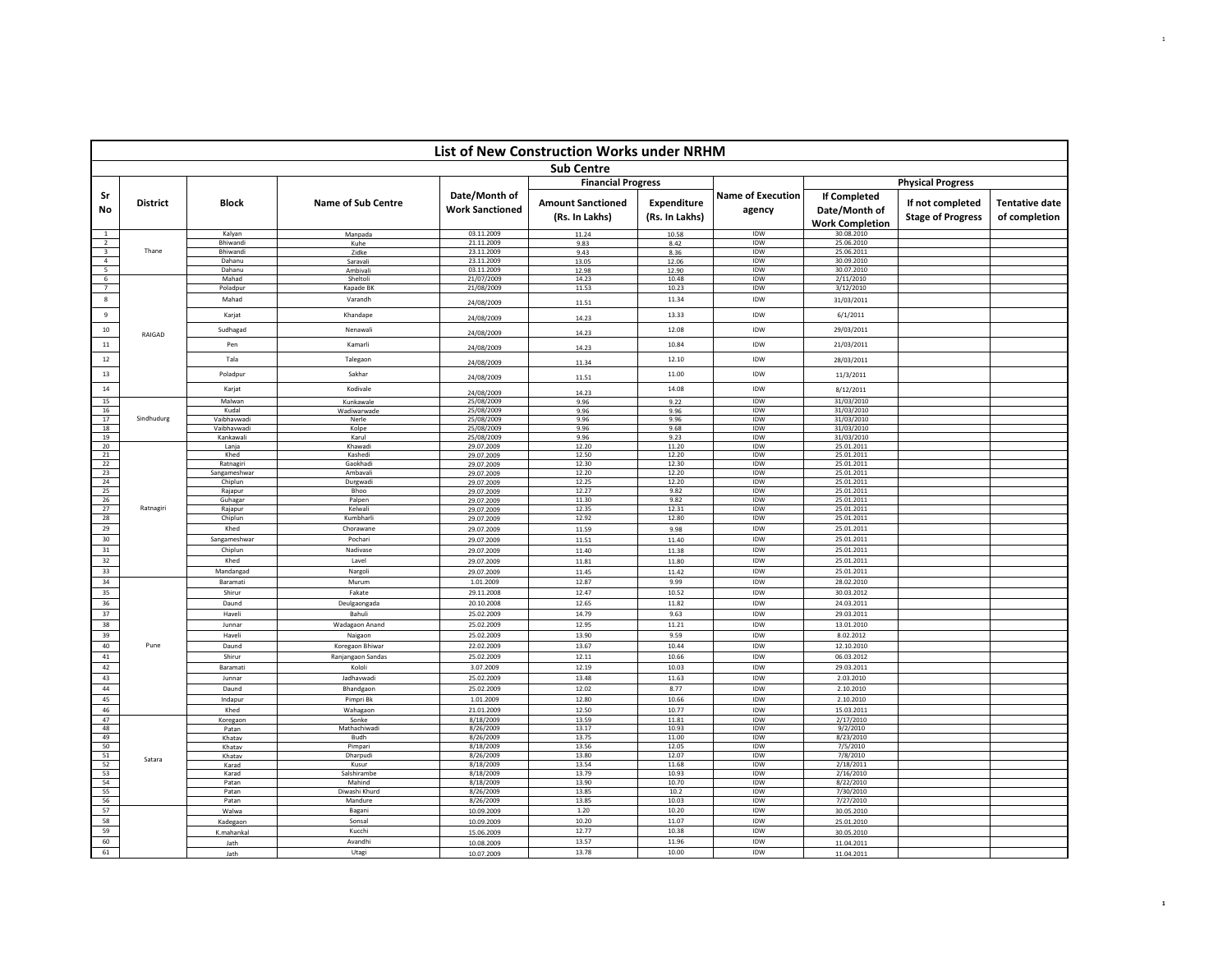|                 |                 |                        |                           |                                         | <b>Financial Progress</b>                  |                               |                                    |                                                                | <b>Physical Progress</b>                     |                                        |
|-----------------|-----------------|------------------------|---------------------------|-----------------------------------------|--------------------------------------------|-------------------------------|------------------------------------|----------------------------------------------------------------|----------------------------------------------|----------------------------------------|
| Sr<br><b>No</b> | <b>District</b> | <b>Block</b>           | <b>Name of Sub Centre</b> | Date/Month of<br><b>Work Sanctioned</b> | <b>Amount Sanctioned</b><br>(Rs. In Lakhs) | Expenditure<br>(Rs. In Lakhs) | <b>Name of Execution</b><br>agency | <b>If Completed</b><br>Date/Month of<br><b>Work Completion</b> | If not completed<br><b>Stage of Progress</b> | <b>Tentative date</b><br>of completion |
| 62              |                 | Kadegaon               | Shalgaon                  | 15.11.2009                              | 12.57                                      | 10.64                         | IDW                                | 20.07.2010                                                     |                                              |                                        |
| 63              |                 | Khanapur               | Nagewadi                  | 15.11.2009                              | 12.80                                      | 9.19                          | IDW                                | 31.03.2011                                                     |                                              |                                        |
| 64              |                 | Tasgaon                | Sawarde                   | 20.10.2009                              | 12.58                                      | 10.85                         | IDW                                | 30.11.2010                                                     |                                              |                                        |
| 65              |                 | Jath                   | Tikondi                   | 15.11.2009                              | 13.82                                      | 10.53                         | IDW                                | 30.11.2010                                                     |                                              |                                        |
| 66<br>67        |                 | Jath                   | Daribadachi               | 10.07.2009                              | 13.49                                      | 10.27                         | IDW<br>IDW                         | 25.06.2010                                                     |                                              |                                        |
| 68              | Sangli          | Jath                   | Asangi (Tu)<br>K. Digraj  | 15.11.2009                              | 13.89<br>12.44                             | 11.35<br>10.35                | IDW                                | 11.04.2010                                                     |                                              |                                        |
| 69              |                 | Miraj<br>Walwa         | Kameri                    | 10.07.2009                              | 12.13                                      | 8.73                          | IDW                                | 25.06.2010                                                     |                                              |                                        |
| 70              |                 |                        | Konikonur                 | 15.11.2009<br>15.11.2009                | 13.44                                      | 10.30                         | IDW                                | 25.06.2010<br>11.08.2010                                       |                                              |                                        |
| 71              |                 | Jath<br>Tasgaon        | Anjani                    | 31.12.2009                              | 12.64                                      | 11.48                         | IDW                                | 25.10.2010                                                     |                                              |                                        |
| 72              |                 | lath                   | K.Boblad                  | 31.12.2009                              | 13.99                                      | 12.41                         | IDW                                | 25.10.2010                                                     |                                              |                                        |
| 73              |                 | Jath                   | Balgaon                   | 10.08.2009                              | 14.29                                      | 12.49                         | IDW                                | 20.09.2010                                                     |                                              |                                        |
| 74              |                 | Jath                   | Suslad                    | 15.11.2009                              | 14.29                                      | 11.67                         | IDW                                | 20.07.2010                                                     |                                              |                                        |
| 75              |                 | Jath                   | Boragi                    | 15.11.2009                              | 13.78                                      | 12.18                         | IDW                                | 25.10.2010                                                     |                                              |                                        |
| 76              |                 | Miraj                  | Salgare                   | 10.07.2009                              | 12.66                                      | 9.62                          | IDW                                | 31.10.2010                                                     |                                              |                                        |
| 77              |                 | Walwa                  | Chikurde                  | 10.07.2009                              | 13.49                                      | 11.72                         | IDW                                | 30.05.2010                                                     |                                              |                                        |
| 78              |                 | Jath                   | Bilur                     | 31.12.2009                              | 13.36                                      | 10.94                         | IDW                                | 30.05.2010                                                     |                                              |                                        |
| 79              |                 | Ajra                   | Belewadi                  | 8/28/2009                               | 10.57                                      | 10.26                         | IDW                                | 31-3-2010                                                      |                                              |                                        |
| 80              | Kolhapur        | Kagal                  | Shendur                   | 3/23/2010                               | 11.01                                      | 10.57                         | <b>IDW</b>                         | $8 - 4 - 2011$                                                 |                                              |                                        |
| 81              |                 | Kagal                  | Karnur                    | 8/28/2009                               | 10.97                                      | 11.25                         | IDW                                | 25-3-2010                                                      |                                              |                                        |
| 82<br>83        |                 | Chandwad               | Shelu                     | 01.07.2009                              | 10.99                                      | 10.65                         | IDW<br>IDW                         | 31.03.2010                                                     |                                              |                                        |
| 84              | Nashik          | Baglan<br>Igatpuri     | Dangsaudane<br>Murdambi   | 01.07.2009<br>01.07.2009                | 12.88<br>11.72                             | 12.77<br>10.20                | <b>IDW</b>                         | 31.03.2010<br>31.03.2010                                       |                                              |                                        |
| 85              |                 | Igatpuri               | Gonde                     | 01.07.2009                              | 11.68                                      | 9.30                          | IDW                                | 31.03.2010                                                     |                                              |                                        |
| 86              |                 | Rahuri                 | Kukkadvedhe               | 07.11.2009                              | 17.75                                      | 14.03                         | IDW                                | 26.10.2010                                                     |                                              |                                        |
| 87              |                 | Shrigonda<br>Parner    | Taklilona                 | 07.11.2009                              | 16.67                                      | 13.62                         | IDW<br>IDW                         | 09.09.2010                                                     |                                              |                                        |
| 88<br>89        |                 | Parner                 | Wadazire<br>Palve Bk      | 07.11.2009<br>07.11.2009                | 16.45<br>15.45                             | 13.75<br>12.57                | IDW                                | 05.08.2010<br>26.10.2010                                       |                                              |                                        |
| 90              |                 | Jamkhed                | Ghodegaon                 | 07.11.2009                              | 16.08                                      | 13.38                         | IDW                                | 11.10.2010                                                     |                                              |                                        |
| 91              |                 | Pathardi               | Chichondi (Shiral)        | 07.11.2009                              | 16.77                                      | 13.70                         | IDW                                | 21.09.2011                                                     |                                              |                                        |
| 92<br>93        |                 | Newasa                 | Barhanapur                | 07.11.2009<br>24.12.2009                | 16.35                                      | 14.19                         | <b>IDW</b><br>IDW                  | 25.12.2010                                                     |                                              |                                        |
| 94              | Ahmednagar      | Newasa<br>Rahata       | Gevrai<br>Nimgaonnighoj   | 07.11.2009                              | 16.41<br>17.76                             | 13.31<br>14.46                | IDW                                | 20.08.2010<br>05.12.2010                                       |                                              |                                        |
| 95              |                 | Rahata                 | Shingave                  | 07.11.2009                              | 18.4                                       | 15.19                         | IDW                                | 15.10.2010                                                     |                                              |                                        |
| 96              |                 | Rahata                 | Sakuri                    | 07.11.2009                              | 17.59                                      | 15.71                         | IDW                                | 26.09.2010                                                     |                                              |                                        |
| 97              |                 | Rahata                 | Changdevnagar             | 07.11.2009                              | 18.12                                      | 15.29                         | IDW                                | 15.10.2010                                                     |                                              |                                        |
| 98<br>99        |                 | Karjat<br>Karjat       | Bhose<br>Nandurkhandarmal | 07.11.2009<br>07.11.2009                | 16.29<br>19.36                             | 13.89<br>16.14                | IDW<br>IDW                         | 14.09.2011<br>24.05.2011                                       |                                              |                                        |
| 100             |                 | Nagar                  | Khadaki                   | 07.11.2009                              | 16.33                                      | 14.06                         | IDW                                | 03.11.2010                                                     |                                              |                                        |
| 101             |                 | Nagar                  | Ralegan Mhasoba           | 13.08.2009                              | 10.65                                      | 10.44                         | IDW                                | 06.05.2010                                                     |                                              |                                        |
| 102             |                 | Akkalkuwa              | Gaman                     | 20/7/2009                               | 13.85                                      | 13.85                         | IDW                                | 23/3/2010                                                      |                                              |                                        |
| 103<br>104      |                 | Akkalkuwa<br>Akkalkuwa | Danel<br>Urmilamal        | 20/7/2009<br>20/7/2009                  | 13.85<br>13.85                             | 13.85<br>13.85                | IDW<br>IDW                         | 11/12/2009<br>11/12/2009                                       |                                              |                                        |
| 105             | Nandurbar       | Dhadgoan               | Bhadal(Billgawan)         | 20/7/2009                               | 13.85                                      | 13.85                         | IDW                                | 6/2/2010                                                       |                                              |                                        |
| 106             |                 | Dhadgoan               | Nimgavahan (Keli)         | 20/7/2009                               | 13.85                                      | 13.85                         | IDW                                | 23/3/2010                                                      |                                              |                                        |
| 107             |                 | <b>Dhadgoan</b>        | Bhusha                    | 20/7/2009                               | 13.85                                      | 13.85                         | <b>IDW</b>                         | 23/3/2010                                                      |                                              |                                        |
| 108<br>109      |                 | Sillod<br>Aurangabad   | Railgaon<br>Khodegaon     | 8/29/2009<br>8/29/2009                  | 10.39<br>10.20                             | 9.79<br>10.17                 | IDW<br>IDW                         | 3/31/2012<br>3/31/2012                                         |                                              |                                        |
| 110             |                 | Gangapur               | Kate - Pimpalgaor         | 10/26/2009                              | 13.23                                      | 13.20                         | IDW                                | 10/26/2013                                                     |                                              |                                        |
| 111             | Aurangabad      | Kannad                 | Chinchhkheda (Bu.)        | 5/30/2009                               | 10.96                                      | 10.95                         | <b>IDW</b>                         | 3/25/2012                                                      |                                              |                                        |
| 112             |                 | Soyegaon               | Nimbora                   | 5/30/2009                               | 11.29                                      | 9.99                          | IDW                                | 3/20/2013                                                      |                                              |                                        |
| 113<br>114      |                 | Vaijapur<br>Vaijapur   | Balegaon<br>Sakegaon      | 7/1/2009<br>2/24/2010                   | 12.43<br>11.31                             | 12.33<br>11.29                | IDW<br>IDW                         | 3/31/2012<br>3/31/2012                                         |                                              |                                        |
| 115             |                 | Umarga                 | Malgi Tal.                | 01.07.2009                              | 17.20                                      | 17.41                         | IDW                                | 01.03.2011                                                     |                                              |                                        |
| 116             |                 | Umarga                 | Yenegur                   | 01.07.2009                              | 16.93                                      | 17.51                         | IDW                                | 01.03.2011                                                     |                                              |                                        |
| 117             | Osmanabad       | Umarga                 | Madaj                     | 01.07.2009                              | 17.11                                      | 16.73                         | IDW                                | 01.03.2011                                                     |                                              |                                        |
| 118             |                 | Lohara                 | Salegaon                  | 01.07.2009                              | 18.24                                      | 17.49                         | IDW                                | 01.03.2011                                                     |                                              |                                        |
| 119             |                 | Washi                  | Pargaon                   | 10.11.2009                              | 16.97                                      | 16.67                         | IDW                                | 01.03.2011                                                     |                                              |                                        |
| 120             | Latur           | Shirur (Anantpal)      | Shirur Anantpal           | 20.07.2009                              | 12.00                                      | 11.18                         | IDW                                | 20.02.2010                                                     |                                              |                                        |
| 121<br>122      | Jalna           | Jalna<br>Ghansawang    | Manegaon                  | 10/31/2008                              | 10.31<br>10.29                             | 7.37                          | <b>IDW</b><br>IDW                  | 3/4/2010<br>3/31/2010                                          |                                              |                                        |
| 123             |                 | Nanded                 | Rajegaon<br>Pawadewad     | 10/31/2008<br>17/01/2009                | 13.00                                      | 7.35<br>12.53                 | IDW                                | 2/21/2010                                                      |                                              |                                        |
| 124             |                 | Hadgaon                | lingapu                   | 21/08/2009                              | 15.00                                      | 13.50                         | IDW                                | 3/23/2010                                                      |                                              |                                        |
| 125             | Nanded          | Kandhar                | Halda                     | 21/08/2009                              | 15.00                                      | 11.54                         | <b>IDW</b>                         | 2/22/2010                                                      |                                              |                                        |
| 126             |                 | Mahur                  | Hadsani                   | 21/08/2009                              | 15.00                                      | 13.50                         | IDW                                | 3/22/2010                                                      |                                              |                                        |
| 127<br>128      |                 | Nanded<br>Sengon       | Kamtha (Ja)<br>Kahakar Bk | 21/08/2009<br>29.03.2010                | 15.00<br>12.51                             | 12.71<br>11.94                | IDW<br>IDW                         | 3/22/2010<br>31.03.2011                                        |                                              |                                        |
| 129             | Hingoli         | Sengon                 | Kendra Bk                 | 29.03.2010                              | 12.08                                      | 12.26                         | IDW                                | 31.03.2011                                                     |                                              |                                        |
| 130             |                 | Basma                  | At Boral:                 | 29.03.2010                              | 10.89                                      | 10.53                         | <b>IDW</b>                         | 29.03.2011                                                     |                                              |                                        |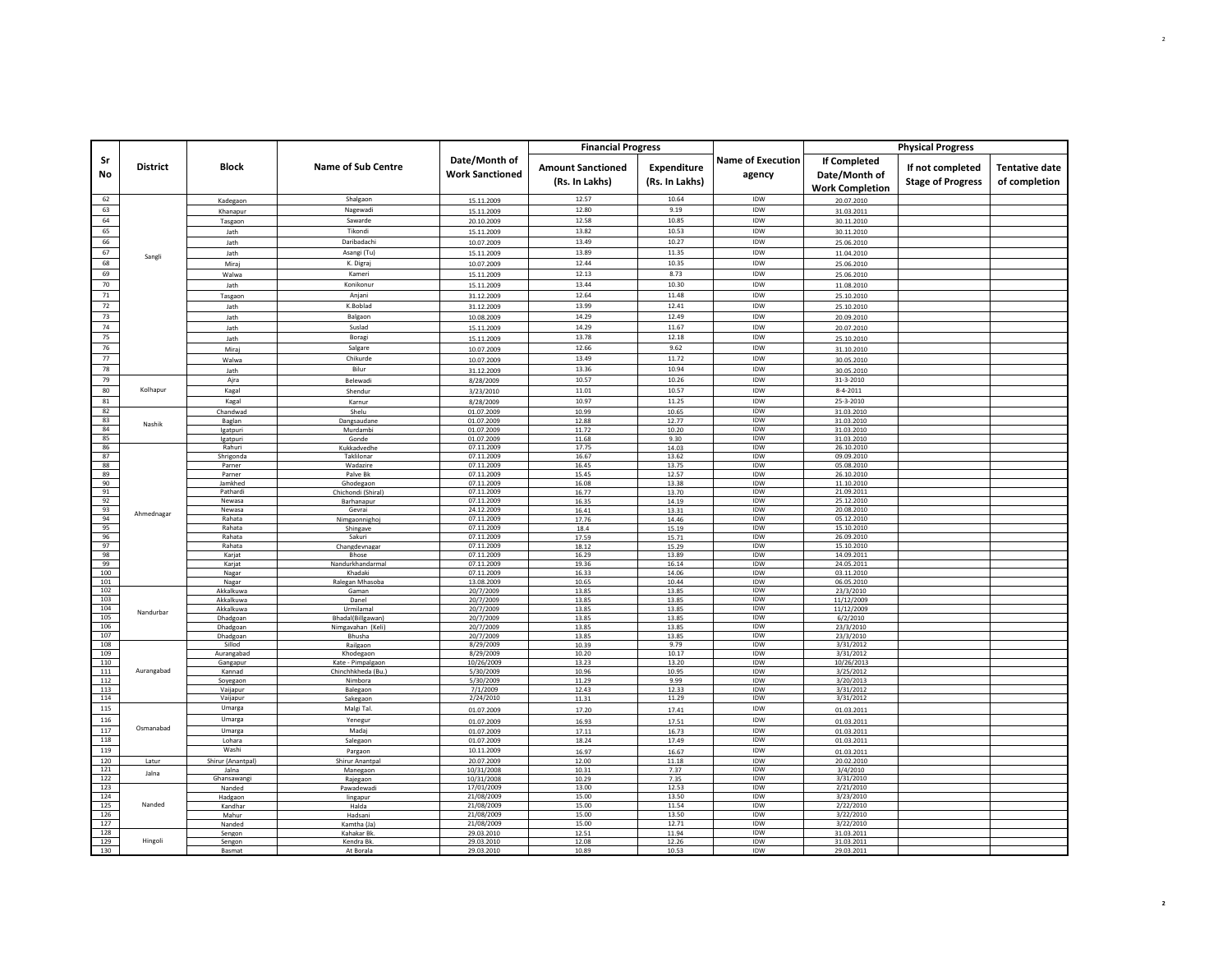|            |                 |                              |                                                                                                          |                                         | <b>Financial Progress</b>                  |                                      |                                    |                                                                | <b>Physical Progress</b>                     |                                        |
|------------|-----------------|------------------------------|----------------------------------------------------------------------------------------------------------|-----------------------------------------|--------------------------------------------|--------------------------------------|------------------------------------|----------------------------------------------------------------|----------------------------------------------|----------------------------------------|
| Sr<br>No   | <b>District</b> | <b>Block</b>                 | <b>Name of Sub Centre</b>                                                                                | Date/Month of<br><b>Work Sanctioned</b> | <b>Amount Sanctioned</b><br>(Rs. In Lakhs) | <b>Expenditure</b><br>(Rs. In Lakhs) | <b>Name of Execution</b><br>agency | <b>If Completed</b><br>Date/Month of<br><b>Work Completion</b> | If not completed<br><b>Stage of Progress</b> | <b>Tentative date</b><br>of completion |
| 131        |                 | Daryapur                     | Chandikapur                                                                                              | 20.10.2008                              | 13.03                                      | 13.03                                | IDW                                | 20.02.2010                                                     |                                              |                                        |
| 132        |                 | Nandgaon Khandeshwar         | Dhanora Fasi                                                                                             | 20.10.2008                              | 14.85                                      | 12.44                                | IDW                                | 30.08.2009                                                     |                                              |                                        |
| 133<br>134 | Amravati        | Nandgaon Khandeshwar         | Hiwara                                                                                                   | 20.10.2008                              | 13.09<br>14.95                             | 13.53<br>12.86                       | IDW<br>IDW                         | 25.03.2010                                                     |                                              |                                        |
| 135        |                 | Chandur Rly.                 | Malkhed<br>Nimbhari                                                                                      | 20.10.2008<br>20.10.2008                | 14.77                                      | 13.26                                | IDW                                | 27.03.2010<br>30.04.2010                                       |                                              |                                        |
| 136        |                 | Anjangaon Surji<br>Amravatai | Pohara                                                                                                   | 20.10.2008                              | 10.28                                      | 9.85                                 | IDW                                | 22.03.2010                                                     |                                              |                                        |
| 137        |                 | Achalpur                     | Yeota                                                                                                    | 20.10.2008                              | 12.99                                      | 13.87                                | IDW                                | 29.03.2010                                                     |                                              |                                        |
| 138        |                 | Mehkar                       | Andhrud                                                                                                  | 01.05.2010                              | 14.55                                      | 12.00                                | IDW                                | 31.03.2011                                                     |                                              |                                        |
| 139        |                 | Motala                       | Rohinkhed                                                                                                | 01.05.2010                              | 14.88                                      | 13.05                                | <b>IDW</b>                         | 31.03.2011                                                     |                                              |                                        |
| 140        |                 | Khamgaon                     | Shirla Nemane                                                                                            | 01.05.2010                              | 14.36                                      | 13.63                                | IDW                                | 31.03.2011                                                     |                                              |                                        |
| 141        |                 | Khamgaon                     | Sutala                                                                                                   | 01.05.2010                              | 14.88                                      | 14.43                                | IDW                                | 31.03.2011                                                     |                                              |                                        |
| 142        | Buldana         | Shegaon                      | Chincholi                                                                                                | 01.05.2010                              | 14.80                                      | 13.53                                | IDW                                | 31.03.2011                                                     |                                              |                                        |
| 143<br>144 |                 | chikhli                      | Kawala                                                                                                   | 01.05.2010                              | 14.94                                      | 12.96<br>13.64                       | IDW<br>IDW                         | 31.03.2011                                                     |                                              |                                        |
| 145        |                 | chikhli<br>S.Raja            | Warkhed<br>Sonushi                                                                                       | 01.05.2010<br>01.05.2010                | 14.95<br>14.98                             | 13.74                                | IDW                                | 31.03.2011<br>31.03.2011                                       |                                              |                                        |
| 146        |                 | Motala                       | Talani                                                                                                   | 01.05.2010                              | 14.99                                      | 14.76                                | <b>IDW</b>                         | 31.03.2011                                                     |                                              |                                        |
| 147        |                 | Akot                         | Umara                                                                                                    | 12.01.2009                              | 15.21                                      | 14.32                                | IDW                                | 19/05/2010                                                     |                                              |                                        |
| 148        |                 | Patur                        | Charangaon                                                                                               | 20.01.2009                              | 14.79                                      | 14.05                                | IDW                                | 28/04/2010                                                     |                                              |                                        |
| 149        |                 | Murtizapur                   | Lakhapuri                                                                                                | 15.02.2009                              | 14.78                                      | 12.67                                | <b>IDW</b>                         | 07/05/2010                                                     |                                              |                                        |
| 150        |                 | Murtizapur                   | Sirso                                                                                                    | 20.03.2009                              | 14.61                                      | 12.93                                | IDW                                | 19/06/2010                                                     |                                              |                                        |
| 151        | Akola           | Akola                        | Ridhora                                                                                                  | 20.03.2009                              | 14.85                                      | 12.80                                | IDW                                | 13/06/2010                                                     |                                              |                                        |
| 152        |                 | Murtizapur                   | Borta                                                                                                    | 15.03.2009                              | 15.22                                      | 13.25                                | <b>IDW</b>                         | 01/06/2010                                                     |                                              |                                        |
| 153        |                 | Akola                        | Ghusai                                                                                                   | 18.02.2009                              | 14.91                                      | 12.81                                | IDW                                | 04/06/2010                                                     |                                              |                                        |
| 154        |                 | Akola                        | Borgaon                                                                                                  | 11.02.2009                              | 14.82                                      | 13.61                                | IDW<br><b>IDW</b>                  | 28/05/2010                                                     |                                              |                                        |
| 155<br>156 |                 | Akola<br>Mangrulpir          | Mhaisang<br>Kothari                                                                                      | 11.02.2009<br>21.04.2009                | 15.03<br>13.04                             | 13.96<br>11.13                       | IDW                                | 16/05/2010<br>22.03.2010                                       |                                              |                                        |
| 157        |                 | Manora                       | Umri Bk                                                                                                  | 21.09.2009                              | 12.89                                      | 10.91                                | IDW                                | 30.03.2011                                                     |                                              |                                        |
| 158        |                 | Risod                        | Ghobni                                                                                                   | 21.09.2009                              | 13.00                                      | 9.23                                 | <b>IDW</b>                         | 23.03.2011                                                     |                                              |                                        |
| 159        |                 | Washim                       | Kekatumra                                                                                                | 12.04.2009                              | 13.00                                      | 10.32                                | IDW                                | 15.03.2010                                                     |                                              |                                        |
| 160        | Washim          | Malegaon                     | Kavardari                                                                                                | 18.02.2009                              | 13.00                                      | 10.67                                | IDW                                | 31.10.2010                                                     |                                              |                                        |
| 161        |                 | Manora                       | Asola Khu                                                                                                | 10.02.2009                              | 15.78                                      | 12.18                                | IDW                                | 15.03.2010                                                     |                                              |                                        |
| 162        |                 | Malegaon                     | Karanji                                                                                                  | 10.02.2009                              | 15.51                                      | 12.93                                | IDW                                | 31.03.2010                                                     |                                              |                                        |
| 163        |                 | Mangrulpir                   | Hirang                                                                                                   | 10.02.2009                              | 15.91                                      | 12.54                                | IDW                                | 31.03.2010                                                     |                                              |                                        |
| 164        |                 | babulgaon                    | Construction of SC Bldg. wall compound, CD work,<br>concrete road, paving blocks & bore well at Galavha  | 3/8/2010                                | 18.20                                      | 14.51                                | IDW                                | 7/27/2011                                                      |                                              |                                        |
| 165        |                 | babulgaon                    | Construction of SC Bldg. wall compound, CD work,<br>concrete road, paving blocks & bore well at Naigaon  | 3/8/2010                                | 17.85                                      | 17.95                                | IDW                                | 10/20/2011                                                     |                                              |                                        |
| 166        | Yavatmal        | babulgaon                    | Construction of SC Bldg. wall compound, CD work,<br>concrete road, paving blocks & bore well at Virkhed  | 3/8/2010                                | 17.90                                      | 17.85                                | IDW                                | 12/20/2011                                                     |                                              |                                        |
| 167        |                 | Wani                         | Construction of SC Bldg. wall compound, CD work,<br>concrete road, paving blocks & bore well at Mendholi | 3/26/2010                               | 18.26                                      | 17.95                                | IDW                                | 2/23/2012                                                      |                                              |                                        |
| 168        |                 | Wani                         | Construction of SC Bldg. wall compound, CD work,<br>concrete road, paving blocks & bore well at Paramdoh | 3/1/2011                                | 18.19                                      | 17.89                                | IDW                                | 11/2/2012                                                      |                                              |                                        |
| 169        |                 | Wani                         | Construction of SC Bldg. wall compound, CD work,<br>concrete road, paving blocks & bore well at Belora   | 3/26/2010                               | 18.10                                      | 17.25                                | <b>IDW</b>                         | 6/24/2011                                                      |                                              |                                        |
| 170        |                 | Lakhani                      | Kaneri                                                                                                   | 29/08/2009                              | 15.33                                      | 16.26                                | IDW                                | 26/5/2010                                                      |                                              |                                        |
| 171        |                 | Pouni                        | Kondha                                                                                                   | 29/08/2009                              | 14.98                                      | 16.82                                | IDW                                | 25/5/2010                                                      |                                              |                                        |
| 172<br>173 |                 | Mohadi                       | Wadegaon                                                                                                 | 29/08/2009                              | 14.98<br>14.79                             | 16.73<br>15.98                       | IDW<br>IDW                         | 12/1/2012                                                      |                                              |                                        |
| 174        |                 | Pouni<br>Lakhani             | Sindpuri<br>Kharasi                                                                                      | 29/08/2009<br>29/08/2009                | 15.08                                      | 15.61                                | IDW                                | 15/12/2010<br>27/5/2010                                        |                                              |                                        |
| 175        |                 | Mohadi                       | Kalamana                                                                                                 | 29/08/2009                              | 14.98                                      | 14.99                                | <b>IDW</b>                         | 10/8/2010                                                      |                                              |                                        |
| 176        | Bhandara        | Lakhandur                    | Madeghat                                                                                                 | 29/08/2009                              | 15.16                                      | 15.62                                | IDW                                | 10/6/2010                                                      |                                              |                                        |
| 177        |                 | Lakhandur                    | Bhagadi                                                                                                  | 29/08/2009                              | 15.34                                      | 16.30                                | IDW                                | 27/3/2010                                                      |                                              |                                        |
| 178        |                 | Lakhandur                    | Masal                                                                                                    | 29/08/2009                              | 15.29                                      | 17.08                                | <b>IDW</b>                         | 25/5/2010                                                      |                                              |                                        |
| 179        |                 | Bhandara                     | Dhargaon                                                                                                 | 29/08/2009                              | 14.92                                      | 16.82                                | IDW                                | 26/5/2010                                                      |                                              |                                        |
| 180        |                 | Pouni                        | Asgaon                                                                                                   | 29/08/2009                              | 15.02                                      | 16.84                                | IDW                                | 27/5/2010                                                      |                                              |                                        |
| 181        |                 | Pouni                        | Pilandri                                                                                                 | 29/08/2009                              | 15.21                                      | 14.90                                | IDW                                | 12/6/2010                                                      |                                              |                                        |
| 182<br>183 |                 | Gondia                       | Korni                                                                                                    | 20.06.2009                              | 13.00                                      | 12.62                                | IDW<br>IDW                         | 16.04.2009                                                     |                                              |                                        |
| 184        | Gondia          | Gondia                       | Katangikala<br>Sonbhiri                                                                                  | 20.06.2009                              | 12.00                                      | 11.53                                | <b>IDW</b>                         | 25.04.2009                                                     |                                              |                                        |
| 185        |                 | Gondia<br>Arjuni Mor         | Mahagaon                                                                                                 | 20.06.2009<br>01.01.2010                | 12.50<br>12.50                             | 12.18<br>12.50                       | IDW                                | 18.9.2009<br>26.03.2010                                        |                                              |                                        |
| 186        |                 | Salekasa                     | Dhanol                                                                                                   | 30.12.2009                              | 12.00                                      | 11.87                                | IDW                                | 18.04.2010                                                     |                                              |                                        |
| 187        |                 | Chimur.                      | Hirapur                                                                                                  | 10.12.2009                              | 17.89                                      | 14.89                                | IDW                                | 31.03.2013                                                     |                                              |                                        |
| 188        | Chandrapur      | Chimur                       | Sawarla                                                                                                  | 10.12.2009                              | 15.00                                      | 12.30                                | IDW                                | 30.10.2010                                                     |                                              |                                        |
| 189        |                 | Sindewahi                    | Dongargaon                                                                                               | 10.12.2009                              | 21.77                                      | 20.82                                | IDW                                | 25.11.2010                                                     |                                              |                                        |
| 190        |                 | Chamorshi                    | Thakri                                                                                                   | 21.09.2009                              | 15.00                                      | 12.86                                | IDW                                | 11.07.2013                                                     |                                              |                                        |
| 191        | Gadchiroli      | Aheri                        | Korepalli                                                                                                | 21.09.2009                              | 15.00                                      | 11.53                                | IDW                                | 31-03-2013                                                     |                                              |                                        |
| 192        |                 | Arvi                         | Panwad                                                                                                   | 11/9/2010                               | 27.50                                      | 26.104                               | <b>IDW</b>                         | 29/12/2011                                                     |                                              |                                        |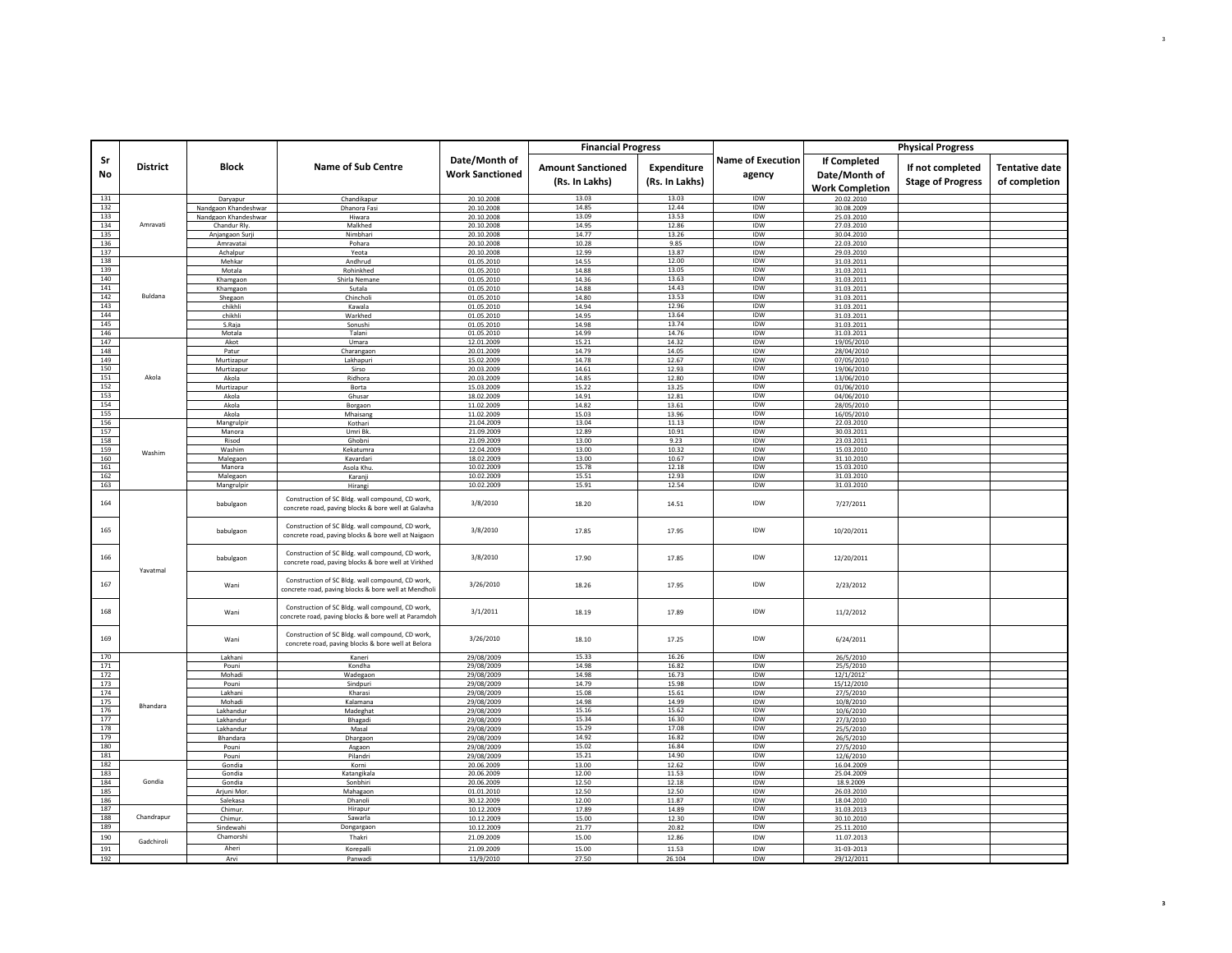| <b>Physical Progress</b><br><b>Financial Progress</b> |                 |                   |                                                                                                                          |                                         |                                            |                                      |                                    |                                                                |                                              |                                        |
|-------------------------------------------------------|-----------------|-------------------|--------------------------------------------------------------------------------------------------------------------------|-----------------------------------------|--------------------------------------------|--------------------------------------|------------------------------------|----------------------------------------------------------------|----------------------------------------------|----------------------------------------|
| Sr<br>No                                              | <b>District</b> | <b>Block</b>      | <b>Name of Sub Centre</b>                                                                                                | Date/Month of<br><b>Work Sanctioned</b> | <b>Amount Sanctioned</b><br>(Rs. In Lakhs) | Expenditure<br>(Rs. In Lakhs)        | <b>Name of Execution</b><br>agency | If Completed<br>Date/Month of<br><b>Work Completion</b>        | If not completed<br><b>Stage of Progress</b> | <b>Tentative date</b><br>of completion |
| 193                                                   | Wardha          | Deoli             | Esapur                                                                                                                   | 11/11/2010                              | 15.35                                      | 10.133                               | IDW                                | 10/9/2012<br>15/11/2012                                        |                                              |                                        |
| 194                                                   |                 | Seloo             | Digras                                                                                                                   | 11/9/2010                               | 15.76<br>2678.99                           | 15.116<br>2411.79                    | IDW                                |                                                                |                                              |                                        |
|                                                       |                 |                   |                                                                                                                          |                                         | <b>PHCs/Additional PHCs</b>                |                                      |                                    |                                                                |                                              |                                        |
|                                                       |                 |                   |                                                                                                                          |                                         |                                            |                                      |                                    |                                                                |                                              |                                        |
|                                                       |                 |                   |                                                                                                                          |                                         | <b>Financial Progress</b>                  |                                      |                                    |                                                                | <b>Physical Progress</b>                     |                                        |
| Sr<br>No                                              | <b>District</b> | <b>Block</b>      | <b>Name of Sub Centre</b>                                                                                                | Date/Month of<br><b>Work Sanctioned</b> | <b>Amount Sanctioned</b><br>(Rs. In Lakhs) | Expenditure<br>(Rs. In Lakhs)        | <b>Name of Execution</b><br>agency | If Completed<br>Date/Month of<br><b>Work Completion</b>        | If not completed<br><b>Stage of Progress</b> | <b>Tentative date</b><br>of completion |
| $1\,$                                                 | Sangli          | Walwa             | Kurlap                                                                                                                   | 09.07.2009                              | 59.57                                      | 55.33                                | IDW                                | 10.03.2012                                                     |                                              |                                        |
| $\overline{2}$                                        |                 | Tasgaon           | Chinchani                                                                                                                | 09.07.2009                              | 58.17                                      | 56.83                                | IDW                                | 10.03.2012                                                     |                                              |                                        |
| $\overline{\mathbf{3}}$                               | Nashik          | Niphad            | Devgaon                                                                                                                  | 01.07.2009                              | 52.12                                      | 48.84                                | <b>IDW</b>                         | 01.03.2011                                                     |                                              |                                        |
| $\sqrt{4}$                                            |                 | Ambajogai         | New Construction of Main Building, Quarter,<br>Compound wall, and Electrification at.PHC Ghatnandur                      | 25.10.2009                              | 114.40                                     | 112.89                               | IDW                                | 3/31/2012                                                      |                                              |                                        |
| 5                                                     |                 | Beed              | New construction Of Main building Quarter, &<br>Electrification For Primary health center at Yellamghat                  | 20.05.2010                              | 80.00                                      | 80.45                                | IDW                                | 8/31/2012                                                      |                                              |                                        |
| 6                                                     | <b>Beed</b>     | Georai            | New construction Of Main Building, Quarter,<br>Compound wall & Electrification For primary health<br>center at Chaklamba | 21.09.2009                              | 121.00                                     | 104.63                               | IDW                                | 3/31/2013                                                      |                                              |                                        |
| $\overline{7}$                                        |                 | Kaij              | New construction Of Main Building, Quarter,<br>Compound wall & Electrification For Primary health<br>center at Bansarola | 21.09.2009                              | 119.00                                     | 117.87                               | IDW                                | 3/31/2013                                                      |                                              |                                        |
| 8                                                     |                 | Ashti             | New construction Of Main Building, Quarter &<br>Electrification Primary health center at Takalshing                      | 15.11.2009                              | 104.00                                     | 102.07                               | IDW                                | 3/31/2013                                                      |                                              |                                        |
| $\mathbf{q}$                                          |                 | Georai            | New Construction of Main Building, Quarter,<br>Compound wall, and Electrification at.PHC Talwada                         | 15.11.2009                              | 101.05                                     | 94.96                                | IDW                                | 3/31/2012                                                      |                                              |                                        |
| $10\,$                                                | Hingoli         | Aundha            | Lohara                                                                                                                   | 14.08.2009                              | 164.32                                     | 163.90                               | IDW                                | 3/31/2014                                                      |                                              |                                        |
| 11                                                    |                 | Bhandara          | Mohdura                                                                                                                  | 2/24/2010                               | 75.00                                      | 74.88                                | <b>IDW</b>                         | 7/2/2012                                                       |                                              |                                        |
| $12\,$<br>13                                          | Bhandara        | Pouni             | Aasgaon                                                                                                                  | 2/24/2010<br>2/24/2010                  | 75.00                                      | 70.68                                | IDW<br>IDW                         | 16/5/2013                                                      |                                              |                                        |
| 14                                                    |                 | Lakhandur<br>Arvi | Kudegaon<br>Rohana                                                                                                       | 20/07/2009                              | 114.00<br>70.18                            | 88.15<br>72.230                      | IDW                                | 3/31/2014<br>25/11/2012                                        |                                              |                                        |
| 15                                                    | Wardha          | Seloo             | Sindi Rly.                                                                                                               | 20/07/2009                              | 72.66                                      | 76.442                               | IDW                                | 15/11/2012                                                     |                                              |                                        |
|                                                       |                 |                   |                                                                                                                          |                                         | 1380.47                                    | 1320.15                              |                                    |                                                                |                                              |                                        |
|                                                       |                 |                   |                                                                                                                          |                                         |                                            |                                      |                                    |                                                                |                                              |                                        |
|                                                       |                 |                   |                                                                                                                          |                                         | <b>CHCs</b>                                |                                      |                                    |                                                                |                                              |                                        |
|                                                       |                 |                   |                                                                                                                          |                                         |                                            |                                      |                                    |                                                                |                                              |                                        |
|                                                       |                 |                   |                                                                                                                          |                                         | <b>Financial Progress</b>                  |                                      |                                    |                                                                | <b>Physical Progress</b>                     |                                        |
| Sr<br><b>No</b>                                       | <b>District</b> | <b>Block</b>      | <b>Name of Sub Centre</b>                                                                                                | Date/Month of<br><b>Work Sanctioned</b> | <b>Amount Sanctioned</b><br>(Rs. In Lakhs) | <b>Expenditure</b><br>(Rs. In Lakhs) | <b>Name of Execution</b><br>agency | <b>If Completed</b><br>Date/Month of<br><b>Work Completion</b> | If not completed<br><b>Stage of Progress</b> | <b>Tentative date</b><br>of completion |
|                                                       | Buldana         | Lonar<br>Deoli    | Lonar<br>Deoli                                                                                                           | 01.02.2009                              | 210.38<br>310.00                           | 186.69                               | IDW                                | 31/03/2013<br>31/03/2013                                       |                                              |                                        |
| $\overline{2}$<br>$\overline{\mathbf{3}}$             | Wardha          | Ashti             | Ashti                                                                                                                    | 6/19/2009<br>6/19/2009                  | 315.00                                     | 310.00<br>315.00                     | PWD<br>PWD                         |                                                                | In Progress                                  | 30/09/2014                             |
|                                                       |                 |                   |                                                                                                                          |                                         |                                            |                                      |                                    |                                                                |                                              |                                        |
|                                                       |                 |                   |                                                                                                                          |                                         | 835.38                                     | 811.69                               |                                    |                                                                |                                              |                                        |
|                                                       |                 |                   |                                                                                                                          |                                         | <b>SDHs/Area Hospitals</b>                 |                                      |                                    |                                                                |                                              |                                        |
|                                                       |                 |                   |                                                                                                                          |                                         | <b>Financial Progress</b>                  |                                      |                                    |                                                                | <b>Physical Progress</b>                     |                                        |
| Sr<br>No                                              | <b>District</b> | <b>Block</b>      | <b>Name of Sub Centre</b>                                                                                                | Date/Month of<br><b>Work Sanctioned</b> | <b>Amount Sanctioned</b><br>(Rs. In Lakhs) | Expenditure<br>(Rs. In Lakhs)        | <b>Name of Execution</b><br>agency | If Completed<br>Date/Month of<br><b>Work Completion</b>        | If not completed<br><b>Stage of Progress</b> | <b>Tentative date</b><br>of completion |
|                                                       |                 |                   |                                                                                                                          |                                         | Nil                                        |                                      |                                    |                                                                |                                              |                                        |
|                                                       |                 |                   |                                                                                                                          |                                         | <b>District Hospitals</b>                  |                                      |                                    |                                                                |                                              |                                        |
|                                                       |                 |                   |                                                                                                                          |                                         |                                            |                                      |                                    |                                                                |                                              |                                        |
|                                                       |                 |                   |                                                                                                                          |                                         |                                            |                                      |                                    |                                                                |                                              |                                        |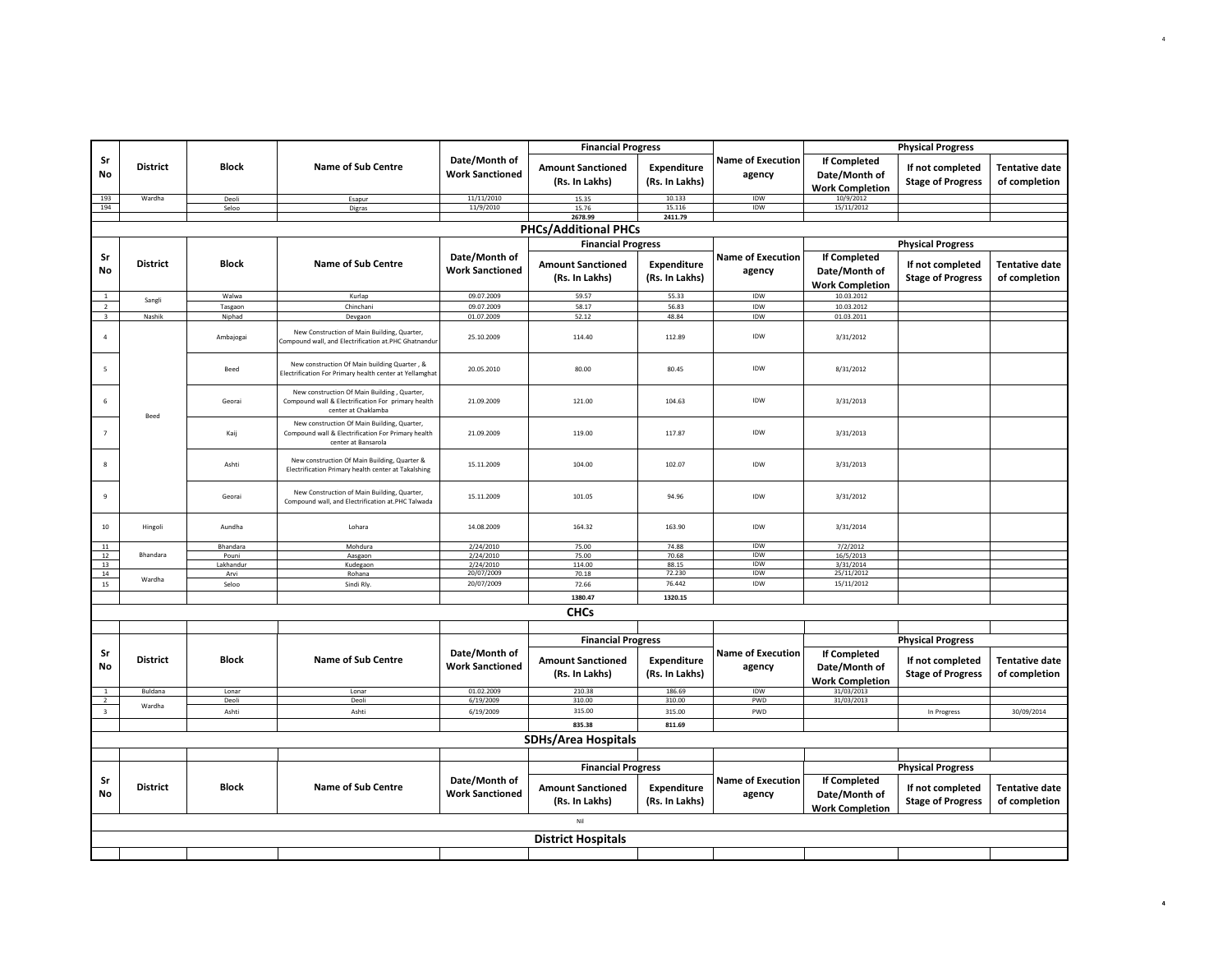|                                                             |                 |                      |                                                               |                                         | <b>Financial Progress</b>                  |                               |                                    |                                                         | <b>Physical Progress</b>                     |                                        |
|-------------------------------------------------------------|-----------------|----------------------|---------------------------------------------------------------|-----------------------------------------|--------------------------------------------|-------------------------------|------------------------------------|---------------------------------------------------------|----------------------------------------------|----------------------------------------|
| Sr<br>No                                                    | <b>District</b> | <b>Block</b>         | <b>Name of Sub Centre</b>                                     | Date/Month of<br><b>Work Sanctioned</b> | <b>Amount Sanctioned</b><br>(Rs. In Lakhs) | Expenditure<br>(Rs. In Lakhs) | <b>Name of Execution</b><br>agency | If Completed<br>Date/Month of<br><b>Work Completion</b> | If not completed<br><b>Stage of Progress</b> | <b>Tentative date</b><br>of completion |
|                                                             |                 |                      |                                                               |                                         | <b>Financial Progress</b>                  |                               |                                    |                                                         | <b>Physical Progress</b>                     |                                        |
| Sr<br>No                                                    | <b>District</b> | <b>Block</b>         | <b>Name of Sub Centre</b>                                     | Date/Month of<br><b>Work Sanctioned</b> | <b>Amount Sanctioned</b><br>(Rs. In Lakhs) | Expenditure<br>(Rs. In Lakhs) | <b>Name of Execution</b><br>agency | If Completed<br>Date/Month of<br><b>Work Completion</b> | If not completed<br><b>Stage of Progress</b> | <b>Tentative date</b><br>of completion |
|                                                             |                 |                      |                                                               |                                         | Nil                                        |                               |                                    |                                                         |                                              |                                        |
|                                                             |                 |                      |                                                               |                                         | List of Renovation/Upgradation under NRHM  |                               |                                    |                                                         |                                              |                                        |
|                                                             |                 |                      |                                                               |                                         | <b>Sub Centre</b>                          |                               |                                    |                                                         |                                              |                                        |
|                                                             |                 |                      |                                                               |                                         |                                            |                               |                                    |                                                         |                                              |                                        |
|                                                             |                 |                      |                                                               |                                         | <b>Financial Progress</b>                  |                               |                                    |                                                         | <b>Physical Progress</b>                     |                                        |
| Sr<br>No                                                    | <b>District</b> | <b>Block</b>         | <b>Name of Sub Centre</b>                                     | Date/Month of<br><b>Work Sanctioned</b> | <b>Amount Sanctioned</b><br>(Rs. In Lakhs) | Expenditure<br>(Rs. In Lakhs) | <b>Name of Execution</b><br>agency | If Completed<br>Date/Month of<br><b>Work Completion</b> | If not completed<br><b>Stage of Progress</b> | <b>Tentative date</b><br>of completion |
| 1                                                           |                 | Kalyan               | Golivali                                                      | 07.08.2009<br>23.03.2010                | 2.25                                       | 2.22                          | IDW<br><b>IDW</b>                  | 30.05.2010<br>23.05.2010                                |                                              |                                        |
| $\overline{2}$                                              |                 | Palaghar<br>Palaghar | Kirat<br>Nanivali                                             | 23.03.2010                              | 2.76<br>2.76                               | 2.00<br>2.06                  | IDW                                | 23.05.2010                                              |                                              |                                        |
| $\begin{array}{r} 3 \\ 4 \\ 5 \\ \hline 6 \\ 7 \end{array}$ |                 | Palaghar             | Man                                                           | 23.03.2010                              | 2.76                                       | 1.92                          | IDW                                | 23.05.2010                                              |                                              |                                        |
|                                                             |                 | Palaghar<br>Wada     | Velgaon                                                       | 20.03.2010                              | 2.76                                       | 2.01                          | IDW<br><b>IDW</b>                  | 20.05.2010<br>20.05.2010                                |                                              |                                        |
|                                                             |                 | Wada                 | Palsai<br>Kharivali                                           | 20.03.2010<br>20.03.2010                | 2.76<br>2.76                               | 2.17<br>2.19                  | IDW                                | 20.05.2010                                              |                                              |                                        |
| 8                                                           |                 | Wada                 | Kona                                                          | 20.03.2010                              | 2.76                                       | 2.17                          | <b>IDW</b>                         | 20.05.2010                                              |                                              |                                        |
| 9                                                           |                 | Wada                 | Abitghar                                                      | 25.03.2010                              | 2.76                                       | 1.99                          | <b>IDW</b>                         | 23.05.2010                                              |                                              |                                        |
| 10<br>$11\,$                                                |                 | Wada<br>Mokhada      | Kelthan<br>Poshera                                            | 25.03.2010<br>20.03.2010                | 2.76<br>2.76                               | 2.16<br>2.21                  | IDW<br><b>IDW</b>                  | 23.05.2010<br>20.05.2010                                |                                              |                                        |
| 12                                                          |                 | Mokhada              | Gonde                                                         | 20.03.2010                              | 2.76                                       | 2.21                          | IDW                                | 20.05.2010                                              |                                              |                                        |
| 13                                                          |                 | Mokhada              | Bhowadi                                                       | 20.03.2010                              | 2.76                                       | 2.18                          | IDW                                | 20.05.2010                                              |                                              |                                        |
| 14                                                          |                 | Mokhada              | Hirve                                                         | 20.03.2010                              | 2.76                                       | 2.21                          | IDW<br><b>IDW</b>                  | 20.05.2010                                              |                                              |                                        |
| 15<br>16                                                    |                 | Mokhada<br>Shahapur  | Osarvira<br>Dhasai                                            | 20.03.2010<br>20.03.2010                | 2.76<br>2.76                               | 2.14<br>2.05                  | IDW                                | 20.05.2010<br>20.05.2010                                |                                              |                                        |
| 17                                                          |                 | Shahapur             | Kharade                                                       | 20.03.2010                              | 2.76                                       | 2.11                          | IDW                                | 20.05.2010                                              |                                              |                                        |
| 18                                                          |                 | Shahapur             | Malegaon                                                      | 20.03.2010                              | 2.76                                       | 2.06                          | IDW                                | 20.05.2010                                              |                                              |                                        |
| 19<br>20                                                    |                 | Dahanu<br>Dahanu     | Bapugaon                                                      | 23.03.2010<br>23.03.2010                | 2.76<br>2.76                               | 1.73<br>1.63                  | IDW<br>IDW                         | 23.05.2010<br>23.05.2010                                |                                              |                                        |
| 21                                                          |                 | Dahanu               | Charoti<br>Kalamdevi                                          | 23.03.2010                              | 2.76                                       | 1.93                          | IDW                                | 23.05.2010                                              |                                              |                                        |
| 22                                                          |                 | Dahanu               | Bordi                                                         | 23.03.2010                              | 2.76                                       | 1.94                          | IDW                                | 23.05.2010                                              |                                              |                                        |
| 23                                                          |                 | Dahanu               | Varor                                                         | 23.03.2010                              | 2.76                                       | 1.85                          | IDW<br>IDW                         | 23.05.2010<br>23.05.2010                                |                                              |                                        |
| 24<br>25                                                    |                 | Dahanu<br>Dahanu     | Gangangaon<br>Ranshet                                         | 23.03.2010<br>23.03.2010                | 2.76<br>2.76                               | 1.92<br>1.74                  | IDW                                | 23.05.2010                                              |                                              |                                        |
| 26                                                          |                 | Talasari             | Kewada                                                        | 23.03.2010                              | 2.76                                       | 1.85                          | <b>IDW</b>                         | 23.05.2010                                              |                                              |                                        |
| 27                                                          |                 | Talasari             | Uplat                                                         | 23.03.2010                              | 2.76                                       | 1.91                          | IDW                                | 23.05.2010                                              |                                              |                                        |
| 28<br>29                                                    |                 | Talasari<br>Talasari | Sambha<br>Savroli                                             | 23.03.2010<br>23.03.2010                | 2.76<br>2.76                               | 1.87<br>1.91                  | IDW<br><b>IDW</b>                  | 23.05.2010<br>23.05.2010                                |                                              |                                        |
| 30 <sup>2</sup>                                             |                 | Bhiwandi             | Dighashi                                                      | 21.01.2010                              | 2.76                                       | 2.09                          | IDW                                | 20.04.2010                                              |                                              |                                        |
| 31                                                          |                 | Kalyan               | <b>Bhisol Building Repairs</b>                                | 31.08.2009                              | 2.50                                       | 2.35                          | IDW                                | 30.11.2009                                              |                                              |                                        |
| $32\,$                                                      |                 | Murbad               | Nadhai Building Repairs & Compound Wall<br>Construction       | 30.08.2009                              | 3.24                                       | 2.73                          | IDW                                | 26.11.2009                                              |                                              |                                        |
| 33                                                          |                 | Murbad               | Narivali Compound Wall Construction                           | 31.08.2009                              | 2.06                                       | 1.67                          | IDW                                | 30.11.2009                                              |                                              |                                        |
| 34<br>35                                                    |                 | Shahapur<br>Shahapur | Vihigaon Building Repairs<br>Dhakana Building Repairs         | 18.02.2010<br>03.10.2009                | 2.86<br>2.18                               | 2.51<br>1.98                  | IDW<br>IDW                         | 17.06.2010<br>30.12.2010                                |                                              |                                        |
| 36                                                          |                 | Bhiwandi             | Khaline                                                       | 07.08.2009                              | 2.32                                       | 2.32                          | IDW                                | 21.01.2010                                              |                                              |                                        |
| 37                                                          |                 | Bhiwandi             | Lakhivali                                                     | 31.08.2009                              | 3.19                                       | 3.15                          | IDW                                | 30.11.2009                                              |                                              |                                        |
| 38<br>39                                                    |                 | Bhiwandi<br>Mokhada  | Pachhapur Building Repairs<br>Dolhara                         | 31.08.2009<br>31.08.2009                | 2.04<br>3.19                               | 1.73<br>2.93                  | IDW<br>IDW                         | 29.11.2009<br>30.11.2009                                |                                              |                                        |
| 40                                                          |                 | Mokhada              | Palsunda                                                      | 31.08.2009                              | 1.24                                       | 1.24                          | IDW                                | 30.11.2009                                              |                                              |                                        |
| 41                                                          |                 | Mokhada              | Osarvira                                                      | 31.08.2009                              | 1.24                                       | 1.23                          | <b>IDW</b>                         | 30.11.2009                                              |                                              |                                        |
| 42                                                          |                 | Mokhada              | Sakhari                                                       | 31.08.2009                              | 1.74                                       | 1.73                          | IDW                                | 30.11.2009                                              |                                              |                                        |
| 43<br>44                                                    |                 | Wada<br>Wada         | <b>Mangathane Building Repairs</b><br>Khaira Building Repairs | 05.10.2009<br>18.09.2009                | 2.63<br>1.38                               | 2.31<br>1.30                  | IDW<br>IDW                         | 30.12.2009<br>15.12.2009                                |                                              |                                        |
| 45                                                          |                 | Wada                 | <b>Tuse Building Repairs</b>                                  | 31.08.2009                              | 2.74                                       | 2.56                          | IDW                                | 30.11.2009                                              |                                              |                                        |
| 46                                                          |                 | Wada                 | Bhaveghar Compound Wall Construction.                         | 31.08.2009                              | 2.36                                       | 2.35                          | IDW                                | 27.11.2009                                              |                                              |                                        |
| 47                                                          |                 | Vikramgadh           | Pochada Building Repairs & Compound Wall Repairs              | 31.08.2009                              | 2.90                                       | 2.61                          | IDW                                | 28.11.2009                                              |                                              |                                        |
| 48<br>49                                                    |                 | Jawhar<br>Palaghar   | Kogada                                                        | 21.01.2010<br>31.08.2009                | 2.82                                       | 2.82                          | <b>IDW</b><br>IDW                  | 20.04.2010<br>27.11.2009                                |                                              |                                        |
| 50                                                          |                 | Palaghar             | Parnali<br>Shigaon                                            | 09.03.2010                              | 2.87<br>1.87                               | 2.64<br>1.65                  | IDW                                | 05.06.2010                                              |                                              |                                        |
| 51                                                          |                 | Jawhar               | Medha                                                         | 31.08.2009                              | 0.77                                       | 0.77                          | <b>IDW</b>                         | 30.11.2009                                              |                                              |                                        |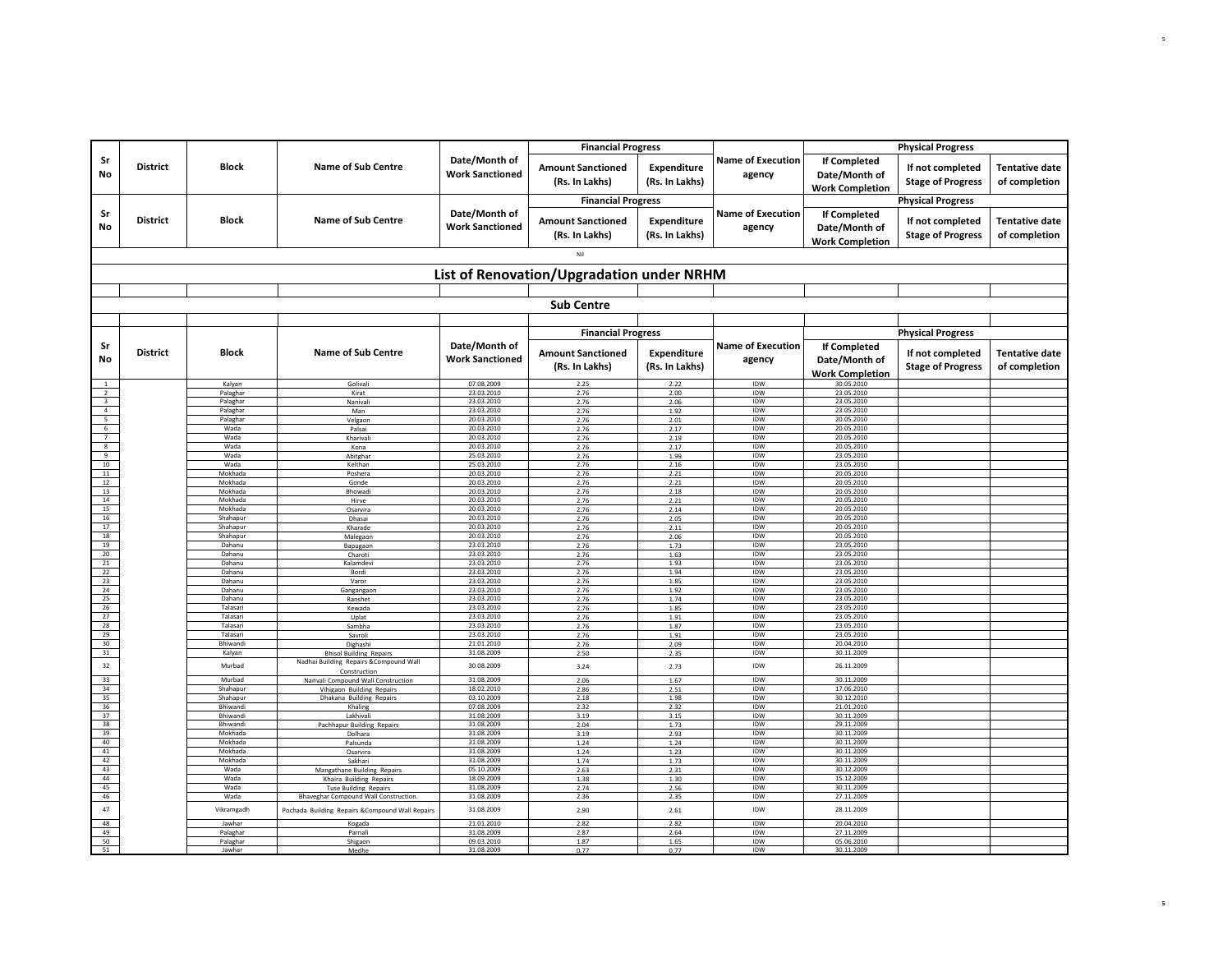|            |                 |                      |                           |                                         | <b>Financial Progress</b>                  |                               |                                    |                                                                | <b>Physical Progress</b>                     |                                        |
|------------|-----------------|----------------------|---------------------------|-----------------------------------------|--------------------------------------------|-------------------------------|------------------------------------|----------------------------------------------------------------|----------------------------------------------|----------------------------------------|
| Sr<br>No   | <b>District</b> | <b>Block</b>         | <b>Name of Sub Centre</b> | Date/Month of<br><b>Work Sanctioned</b> | <b>Amount Sanctioned</b><br>(Rs. In Lakhs) | Expenditure<br>(Rs. In Lakhs) | <b>Name of Execution</b><br>agency | <b>If Completed</b><br>Date/Month of<br><b>Work Completion</b> | If not completed<br><b>Stage of Progress</b> | <b>Tentative date</b><br>of completion |
| 52         |                 | Jawhar               | Medhe                     | 31.08.2009                              | 2.27                                       | 1.55                          | IDW                                | 30.11.2009                                                     |                                              |                                        |
| 53         |                 | Bhiwandi             | Digashi                   | 08.10.2010                              | 2.63                                       | 1.95                          | IDW                                | 12.10.2010                                                     |                                              |                                        |
| 54         |                 | Wada                 | Kona                      | 07.08.2009                              | 1.74                                       | 1.18                          | <b>IDW</b>                         | 20.04.2010                                                     |                                              |                                        |
| 55         |                 | Wada                 | Wada2                     | 07.08.2009                              | 1.22                                       | 1.10                          | IDW                                | 30.11.2010                                                     |                                              |                                        |
| 56<br>57   |                 | Palaghar<br>Palaghar | Alewadi                   | 13.01.2010<br>18.02.2010                | 1.82<br>1.87                               | 1.74<br>1.59                  | IDW<br>IDW                         | 12.04.2010<br>15.04.2010                                       |                                              |                                        |
| 58         |                 | Palaghar             | Velgaon<br>Kharekuran     | 09.03.2010                              | 2.11                                       | 1.42                          | IDW                                | 07.04.2010                                                     |                                              |                                        |
| 59         |                 | Palaghar             | Kondhan                   | 25.01.2010                              | 1.78                                       | 1.60                          | IDW                                | 20.04.2010                                                     |                                              |                                        |
| 60         |                 | Vikramgadh           | Gavitpada                 | 21.01.2010                              | 0.48                                       | 0.48                          | IDW                                | 20.02.2010                                                     |                                              |                                        |
| 61         |                 | Ambernath            | Ambeshiy                  | 16.11.2009                              | 0.93                                       | 0.64                          | IDW                                | 01.03.2010                                                     |                                              |                                        |
| 62         |                 | <b>Bhiwand</b>       | Pachhanur                 | 16.11.2009                              | 1.07                                       | 1.07                          | <b>IDW</b>                         | 01.03.2010                                                     |                                              |                                        |
| 63         |                 | Dahanu               | Chari                     | 16.11.2009                              | 0.93                                       | 0.67                          | IDW                                | 01.03.2010                                                     |                                              |                                        |
| 64<br>65   |                 | Dahanu<br>Dahanu     | Khunavade                 | 16.11.2009<br>16.11.2009                | 1.08                                       | 1.08                          | IDW<br>IDW                         | 01.03.2010<br>01.03.2010                                       |                                              |                                        |
| 66         |                 | Dahanu               | Bordi<br>Ambesar          | 16.11.2009                              | 0.93<br>0.96                               | 0.92<br>0.96                  | IDW                                | 01.03.2010                                                     |                                              |                                        |
| 67         |                 | Bhiwand              | Padgha                    | 16.11.2009                              | 1.04                                       | 1.04                          | IDW                                | 01.03.2010                                                     |                                              |                                        |
| 68         | Thane           | Dahanu               | Bapugaon                  | 16.11.2009                              | 0.93                                       | 0.92                          | IDW                                | 01.03.2010                                                     |                                              |                                        |
| 69         |                 | Dahanu               | Murbad                    | 16.11.2009                              | 0.93                                       | 0.92                          | IDW                                | 01.03.2010                                                     |                                              |                                        |
| 70         |                 | Dahanu               | Waghadi                   | 16.11.2009                              | 0.96                                       | 0.96                          | IDW                                | 01.03.2010                                                     |                                              |                                        |
| 71         |                 | Mokhada              | Mokhada1                  | 16.11.2009                              | 0.93                                       | 0.72                          | IDW                                | 01.03.2010                                                     |                                              |                                        |
| 72         |                 | Mokhada<br>Murbad    | Poshera                   | 16.11.2009<br>16.11.2009                | 0.93                                       | 0.72                          | IDW<br>IDW                         | 01.03.2010<br>01.03.2010                                       |                                              |                                        |
| 73<br>74   |                 | Palaghar             | Narivali<br>Wave          | 16.11.2009                              | 0.93<br>1.08                               | 0.64<br>1.08                  | IDW                                | 01.03.2010                                                     |                                              |                                        |
| 75         |                 | Palaghar             | Shigaon                   | 16.11.2009                              | 1.00                                       | 1.00                          | IDW                                | 01.03.2010                                                     |                                              |                                        |
| 76         |                 | Palaghar             | Agarwad                   | 16.11.2009                              | 0.93                                       | 0.85                          | <b>IDW</b>                         | 01.03.2010                                                     |                                              |                                        |
| 77         |                 | Shahapur             | Mugaon                    | 16.11.2009                              | 0.93                                       | 0.92                          | IDW                                | 01.03.2010                                                     |                                              |                                        |
| 78         |                 | Shahapur             | Sakadbav                  | 16.11.2009                              | 0.96                                       | 0.96                          | IDW                                | 01.03.2010                                                     |                                              |                                        |
| 79         |                 | Talasari             | Kawada                    | 16.11.2009                              | 1.00                                       | 1.00                          | IDW                                | 01.03.2010                                                     |                                              |                                        |
| 80         |                 | Talasari             | Vevji2                    | 16.11.2009                              | 1.00                                       | 1.00                          | IDW                                | 01.03.2010                                                     |                                              |                                        |
| 81         |                 | Wada                 | Devgon                    | 16.11.2009                              | 0.93                                       | 0.64                          | IDW                                | 01.03.2010                                                     |                                              |                                        |
| 82<br>83   |                 | Wada                 | Kone                      | 16.11.2009<br>16.11.2009                | 0.93                                       | 0.93                          | IDW<br>IDW                         | 01.03.2010<br>01.03.2010                                       |                                              |                                        |
| 84         |                 | Wada<br>Wada         | Parli<br>Ujaini           | 16.11.2009                              | 0.93<br>0.93                               | 0.62<br>0.93                  | IDW                                | 01.03.2010                                                     |                                              |                                        |
| 85         |                 | Wada                 | Wada 2                    | 16.11.2009                              | 0.93                                       | 0.93                          | IDW                                | 01.03.2010                                                     |                                              |                                        |
| 86         |                 | Murbad               | Nadhai                    | 16.11.2009                              | 0.93                                       | 0.93                          | IDW                                | 01.03.2010                                                     |                                              |                                        |
| 87         |                 | Mokhada              | Mokhada 2                 | 16.11.2009                              | 0.93                                       | 0.93                          | <b>IDW</b>                         | 01.03.2010                                                     |                                              |                                        |
| 88         |                 | Palaghar             | Velgaon                   | 16.11.2009                              | 0.93                                       | 0.64                          | IDW                                | 01.03.2010                                                     |                                              |                                        |
| 89         |                 | Palaghar             | Kondhan                   | 16.11.2009                              | 0.93                                       | 0.65                          | IDW                                | 01.03.2010                                                     |                                              |                                        |
| 90<br>91   |                 | Palaghar             | Kirat                     | 16.11.2009                              | 0.93                                       | 0.73                          | IDW<br>IDW                         | 01.03.2010<br>01.03.2010                                       |                                              |                                        |
| 92         |                 | Palaghar<br>Palaghar | Delwad<br>Alewadi         | 16.11.2009<br>16.11.2009                | 0.93<br>0.93                               | 0.63<br>0.57                  | IDW                                | 01.03.2010                                                     |                                              |                                        |
| 93         |                 | Shahapur             | Nandgaon                  | 16.11.2009                              | 0.93                                       | 0.53                          | IDW                                | 01.03.2010                                                     |                                              |                                        |
| 94         |                 | Talasari             | Uplat                     | 16.11.2009                              | 0.93                                       | 0.61                          | IDW                                | 01.03.2010                                                     |                                              |                                        |
| 95         |                 | Murbad               | Vidhe                     | 16.11.2009                              | 0.93                                       | 0.93                          | IDW                                | 01.03.2010                                                     |                                              |                                        |
| 96         |                 | Palaghar             | Vave                      | 16.11.2009                              | 1.09                                       | 0.69                          | IDW                                | 01.03.2010                                                     |                                              |                                        |
| 97         |                 | Murbad               | Talegaon                  | 16.11.2009                              | 1.09                                       | 0.69                          | IDW                                | 01.03.2010                                                     |                                              |                                        |
| 98<br>99   |                 | Murbad<br>Murbad     | Devpe<br>Sasne            | 16.11.2009<br>16.11.2009                | 1.09<br>1.09                               | 0.79<br>0.69                  | IDW<br>IDW                         | 01.03.2010<br>01.03.2010                                       |                                              |                                        |
| 100        |                 | Murbad               | Kishor                    | 16.11.2009                              | 1.09                                       | 0.69                          | IDW                                | 01.03.2010                                                     |                                              |                                        |
| 101        |                 | Murbad               | Asole                     | 16.11.2009                              | 1.09                                       | 1.09                          | IDW                                | 01.03.2010                                                     |                                              |                                        |
| 102        |                 | Murbad               | Karvele                   | 16.11.2009                              | 1.09                                       | 0.70                          | IDW                                | 01.03.2010                                                     |                                              |                                        |
| 103        |                 | Bhiwandi             | Amane                     | 16.11.2009                              | 1.09                                       | 0.76                          | IDW                                | 01.03.2010                                                     |                                              |                                        |
| 104        |                 | vasai                | Usgaon                    | 16.11.2009                              | 1.09                                       | 0.75                          | IDW                                | 01.03.2010                                                     |                                              |                                        |
| 105        |                 | Bhiwand              | Dighashi                  | 16.11.2009                              | 1.09                                       | 0.76                          | IDW                                | 01.03.2010                                                     |                                              |                                        |
| 106<br>107 |                 | Bhiwand<br>Bhiwandi  | Kolivali<br>Hiwali        | 16.11.2009<br>16.11.2009                | 1.09<br>1.09                               | 0.97<br>0.76                  | IDW<br>IDW                         | 01.03.2010<br>01.03.2010                                       |                                              |                                        |
| 108        |                 | Dahanu               | Dhamangaon                | 16.11.2009                              | 1.09                                       | 0.97                          | IDW                                | 01.03.2010                                                     |                                              |                                        |
| 109        |                 | Shahapur             | Dhakne                    | 16.11.2009                              | 1.09                                       | 1.09                          | IDW                                | 01.03.2010                                                     |                                              |                                        |
| 110        |                 | Shahapur             | Washala                   | 16.11.2009                              | 1.09                                       | 1.09                          | IDW                                | 01.03.2010                                                     |                                              |                                        |
| 111        |                 | Shahapur             | Shirol                    | 16.11.2009                              | 1.09                                       | 1.09                          | IDW                                | 01.03.2010                                                     |                                              |                                        |
| 112        |                 | Shahapur             | Vihigaon                  | 16.11.2009                              | 1.09                                       | 1.09                          | IDW                                | 01.03.2010                                                     |                                              |                                        |
| 113        |                 | Shahapur             | Dhamani                   | 16.11.2009                              | 1.09                                       | 1.09                          | IDW                                | 01.03.2010                                                     |                                              |                                        |
| 114<br>115 |                 | Shahapur<br>Shahapur | Ratandhale<br>Asnoli      | 16.11.2009<br>16.11.2009                | 1.09<br>1.09                               | 0.81<br>0.74                  | IDW<br>IDW                         | 01.03.2010<br>01.03.2010                                       |                                              |                                        |
| 116        |                 | Shahapur             | Dahival                   | 16.11.2009                              | 1.09                                       | 0.66                          | IDW                                | 01.03.2010                                                     |                                              |                                        |
| 117        |                 | Shahapur             | Kanve                     | 16.11.2009                              | 1.09                                       | 0.74                          | <b>IDW</b>                         | 01.03.2010                                                     |                                              |                                        |
| 118        |                 | Ambernath            | Chon                      | 16.11.2009                              | 1.09                                       | 0.73                          | IDW                                | 01.03.2010                                                     |                                              |                                        |
| 119        |                 | Ambernath            | Boradpada                 | 16.11.2009                              | 1.09                                       | 0.71                          | IDW                                | 01.03.2010                                                     |                                              |                                        |
| 120        |                 | Talasari             | Savane                    | 16.11.2009                              | 1.09                                       | 0.72                          | <b>IDW</b>                         | 01.03.2010                                                     |                                              |                                        |
| 121        |                 | Talasari             | Karanigaon                | 16.11.2009                              | 0.69                                       | 0.70                          | IDW                                | 01.03.2010                                                     |                                              |                                        |
| 122<br>123 |                 | Murbad<br>Palaghar   | Shivle                    | 16.11.2009<br>16.11.2009                | 0.55                                       | 0.48                          | IDW<br>IDW                         | 01.03.2010                                                     |                                              |                                        |
| 124        |                 | Wada                 | Parnali<br>Varle          | 16.11.2009                              | 0.55<br>0.55                               | 0.49<br>0.48                  | IDW                                | 01.03.2010<br>01.03.2010                                       |                                              |                                        |
| 125        |                 | Dahanu               | Raytal                    | 16.11.2009                              | 0.55                                       | 0.50                          | IDW                                | 01.03.2010                                                     |                                              |                                        |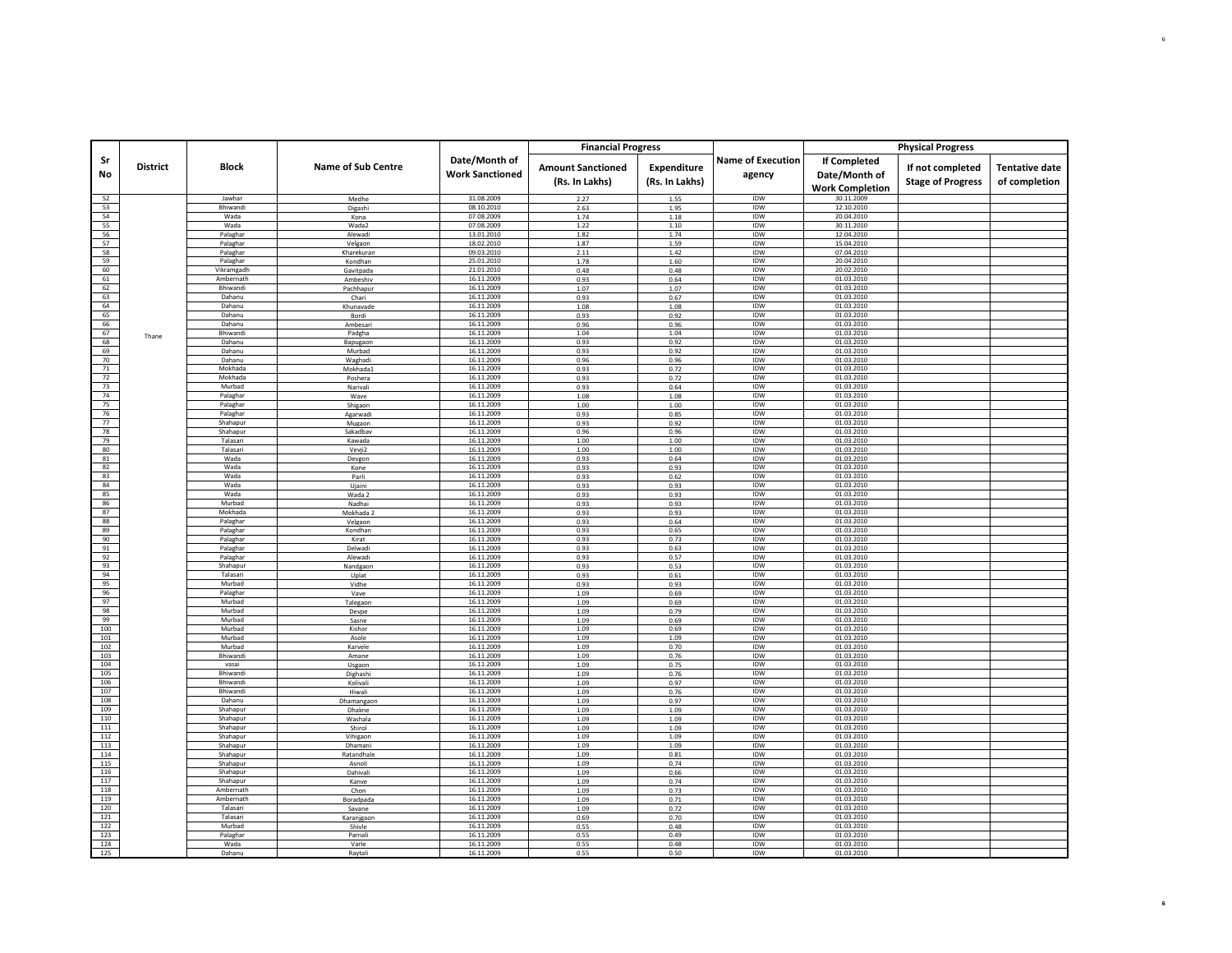|            |                 |                         |                            |                          | <b>Financial Progress</b> |                |                          |                          | <b>Physical Progress</b> |                       |
|------------|-----------------|-------------------------|----------------------------|--------------------------|---------------------------|----------------|--------------------------|--------------------------|--------------------------|-----------------------|
|            |                 |                         |                            |                          |                           |                |                          |                          |                          |                       |
| Sr         | <b>District</b> | <b>Block</b>            | <b>Name of Sub Centre</b>  | Date/Month of            | <b>Amount Sanctioned</b>  | Expenditure    | <b>Name of Execution</b> | <b>If Completed</b>      | If not completed         | <b>Tentative date</b> |
| No         |                 |                         |                            | <b>Work Sanctioned</b>   | (Rs. In Lakhs)            | (Rs. In Lakhs) | agency                   | Date/Month of            |                          | of completion         |
|            |                 |                         |                            |                          |                           |                |                          | <b>Work Completion</b>   | <b>Stage of Progress</b> |                       |
| 126        |                 | Palaghar                | Man                        | 16.11.2009               | 0.55                      | 0.50           | IDW                      | 01.03.2010               |                          |                       |
| 127        |                 | Wada                    | Khupari                    | 16.11.2009               | 0.48                      | 0.47           | IDW                      | 01.03.2010               |                          |                       |
| 128        |                 | Wada                    | Khutal                     | 16.11.2009               | 0.48                      | 0.47           | <b>IDW</b>               | 01.03.2010               |                          |                       |
| 129        |                 | Wada                    | Kanchad                    | 16.11.2009               | 0.48                      | 0.48           | IDW                      | 01.03.2010               |                          |                       |
| 130<br>131 |                 | Wada<br>Wada            | Bramhangaon<br>Sonale      | 16.11.2009<br>16.11.2009 | 0.48<br>0.48              | 0.47<br>0.47   | IDW<br>IDW               | 01.03.2010<br>01.03.2010 |                          |                       |
| 132        |                 | Talasari                | Vevji 1                    | 16.11.2009               | 0.60                      | 0.53           | IDW                      | 01.03.2010               |                          |                       |
| 133        |                 | Shahapur                | Piwali                     | 16.11.2009               | 0.60                      | 0.53           | IDW                      | 01.03.2010               |                          |                       |
| 134        |                 | <b>Bhiwandi</b>         | Pipmalghar                 | 16.11.2009               | 0.53                      | 0.53           | <b>IDW</b>               | 01.03.2010               |                          |                       |
| 135        |                 | Bhiwandi                | Dughad                     | 16.11.2009               | 0.53                      | 0.53           | IDW                      | 01.03.2010               |                          |                       |
| 136        |                 | Bhiwandi<br>Kankwali    | Eksal                      | 16.11.2009               | 0.53                      | 0.53           | IDW<br>IDW               | 01.03.2010               |                          |                       |
| 137<br>138 |                 | Deogad                  | Shidawane                  | 01.08.2009<br>01.08.2009 | 1.70                      | 1.70           | IDW                      | 01.03.2010<br>01.03.2010 |                          |                       |
| 139        |                 | Kankwali                | Sangawe<br>Bidwadi         | 01.08.2009               | 2.66<br>1.92              | 2.57<br>1.87   | IDW                      | 01.03.2010               |                          |                       |
| 140        |                 | Vaibhavwadi             | Tithwali                   | 01.08.2009               | 2.66                      | 2.52           | IDW                      | 01.03.2010               |                          |                       |
| 141        |                 | Sawantawad              | Otwane                     | 01.08.2009               | 1.96                      | 1.90           | IDW                      | 01.03.2010               |                          |                       |
| 142        |                 | Sawantawad              | Kas                        | 01.08.2009               | 0.99                      | 0.98           | IDW                      | 01.03.2010               |                          |                       |
| 143        |                 | Kudal                   | Salgaon                    | 01.08.2009               | 1.14                      | 1.01           | IDW                      | 01.03.2010               |                          |                       |
| 144        | Sindhudurg      | Kudal                   | Sonawade                   | 01.08.2009               | 1.23                      | 1.11           | <b>IDW</b>               | 01.03.2010               |                          |                       |
| 145        |                 | Kudal                   | Kupwade                    | 01.08.2009               | 1.27                      | 2.24           | <b>IDW</b>               | 01.03.2010               |                          |                       |
| 146<br>147 |                 | Kudal<br>Kudal          | Wargachi Tulsul<br>Pinguli | 01.08.2009<br>01.08.2009 | 1.90<br>1.65              | 1.90<br>1.64   | IDW<br>IDW               | 01.03.2010<br>01.03.2010 |                          |                       |
| 148        |                 | Vengurla                | Matond                     | 01.08.2009               | 1.87                      | 1.87           | IDW                      | 01.03.2010               |                          |                       |
| 149        |                 | Malwan                  | Devbag                     | 01.08.2009               | 1.22                      | 1.15           | IDW                      | 01.03.2010               |                          |                       |
| 150        |                 | Malwan                  | Shirwande                  | 01.08.2009               | 1.15                      | 9.22           | IDW                      | 01.03.2010               |                          |                       |
| 151        |                 | Deogad                  | Tirlot                     | 01.08.2009               | 1.70                      | 1.62           | IDW                      | 01.03.2010               |                          |                       |
| 152        |                 | Mandangad               | Peve                       | 29.07.2009               | 1.64                      | 1.64           | IDW                      | 30.12.2009               |                          |                       |
| 153        |                 | Dapoli                  | Wakavali                   | 29.07.2009               | 1.95                      | 1.82           | IDW                      | 30.12.2009               |                          |                       |
| 154<br>155 |                 | khed<br>khed            | Shirashi                   | 29.07.2009               | 1.63<br>1.98              | 1.53<br>1.97   | IDW<br>IDW               | 30.12.2009<br>30.12.2009 |                          |                       |
| 156        |                 | khed                    | Shiravali<br>Borghar       | 29.07.2009<br>29.07.2009 | 1.94                      | 1.97           | IDW                      | 30.12.2009               |                          |                       |
| 157        |                 | Sangameshwar            | Kumbharkhani               | 29.07.2009               | 1.77                      | 1.67           | IDW                      | 30.12.2009               |                          |                       |
| 158        |                 | Sangameshwar            | Digani                     | 29.07.2009               | 1.98                      | 1.88           | IDW                      | 30.12.2009               |                          |                       |
| 159        |                 | Sangameshwar            | Kirbet                     | 29.07.2009               | 1.92                      | 1.89           | IDW                      | 30.12.2009               |                          |                       |
| 160        |                 | Ratnagiri               | Basani                     | 29.07.2009               | 1.94                      | 1.88           | <b>IDW</b>               | 30.12.2009               |                          |                       |
| 161        |                 | Ratnagiri               | Phansavale                 | 29.07.2009               | 1.99<br>1.99              | 1.97<br>1.97   | IDW<br>IDW               | 30.12.2009               |                          |                       |
| 162<br>163 | Ratnagiri       | Sangameshwar<br>rajapur | Bondye                     | 29.07.2009               | 1.99                      | 1.92           | IDW                      | 30.12.2009<br>30.12.2009 |                          |                       |
| 164        |                 | Lanja                   | Talavade<br>Punas          | 29.07.2009<br>29.07.2009 | 1.98                      | 1.91           | IDW                      | 30.12.2009               |                          |                       |
| 165        |                 | Ratnagiri               | Tonde                      | 29.07.2009               | 1.33                      | 1.34           | IDW                      | 30.12.2009               |                          |                       |
| 166        |                 | Ratnagiri               | Basani                     | 29.07.2009               | 1.95                      | 1.60           | <b>IDW</b>               | 30.12.2009               |                          |                       |
| 167        |                 | Sangameshwar            | Kumbharkhani               | 29.07.2009               | 1.99                      | 1.99           | IDW                      | 30.12.2009               |                          |                       |
| 168        |                 | Ratnagiri               | Chikhali                   | 29.07.2009               | 1.99                      | 1.65           | IDW                      | 30.12.2009               |                          |                       |
| 169        |                 | Chiplun                 | Kutare                     | 29.07.2009               | 1.95                      | 1.80           | IDW                      | 30.12.2009               |                          |                       |
| 170<br>171 |                 | Dapoli<br>Ratnagiri     | Uhnavare                   | 29.07.2009<br>29.07.2009 | 1.96<br>1.55              | 1.99<br>1.54   | IDW<br>IDW               | 30.12.2009<br>30.12.2009 |                          |                       |
| 172        |                 | Ratnagiri               | Someshwar<br>Karbude       | 29.07.2009               | 1.92                      | 1.76           | IDW                      | 30.12.2009               |                          |                       |
| 173        |                 | Lanja                   | Punas                      | 29.07.2009               | 1.99                      | 1.98           | IDW                      | 30.12.2009               |                          |                       |
| 174        |                 | Guhagar                 | Shirwal                    | 29.07.2009               | 1.25                      | 1.26           | IDW                      | 30.12.2009               |                          |                       |
| 175        |                 | Velha                   | Wangani                    | 9.5.2008                 | 1.92                      | 1.24           | <b>IDW</b>               | 16.05.2009               |                          |                       |
| 176        |                 | Daund                   | Daund pathak               | 27.02.2009               | 3.97                      | 3.41           | IDW                      | 31.03.2011               |                          |                       |
| 177        |                 | Bhor                    | Shind                      | 7.03.2009                | 0.57                      | 0.57           | IDW                      | 13.05.2010               |                          |                       |
| 178        | Pune            | Purandar                | Gulunche                   |                          | 3.43                      | 2.75           | IDW                      | 8.02.2010                |                          |                       |
|            |                 |                         |                            | 24.04.2008               |                           |                |                          |                          |                          |                       |
| 179        |                 | Shirur                  | Jamboot                    | 25.02.2008               | 0.72                      | 0.62           | IDW                      | 2.05.2008                |                          |                       |
| 180        |                 | Daund                   | Pimpri Sandas              | 31.05.2008               | 1.65                      | 1.10           | IDW                      | 10.02.2010               |                          |                       |
| 181        |                 | Baramati                | Mekhali                    | 9.02.2010                | 1.99                      | 1.69           | IDW                      | 15.03.2011               |                          |                       |
| 182        |                 | Karad                   | Ghogaon                    | 2/26/2010                | 1.97                      | 1.76           | IDW                      | 3/25/2010                |                          |                       |
| 183        |                 | Karad                   | Kole                       | 2/26/2010                | 1.16                      | 1.10           | IDW                      | 3/25/2010                |                          |                       |
| 184        | Satara          | Patan                   | Malharpeth                 | 2/22/2010                | 1.66                      | 1.22           | IDW                      | 7/12/2010                |                          |                       |
| 185<br>186 |                 | Khatav<br>Patan         | Pedgaon                    | 3/2/2009                 | 0.4<br>1.68               | 0.34<br>1.60   | IDW                      | 9/17/2009                |                          |                       |
| 187        |                 | Walwa                   | Kuthare<br>Borgaon         | 3/2/2009<br>25.08.2009   | 1.24                      | 1.24           | IDW<br>IDW               | 9/1/2009<br>01.03.2010   |                          |                       |
| 188        |                 | Shirala                 | Mangrul                    | 25.08.2009               | 0.94                      | 0.54           | IDW                      | 01.01.2010               |                          |                       |
| 189        |                 | Atapadi                 | Nelkaranj                  | 25.08.2009               | 0.74                      | 0.74           | IDW                      | 01.01.2010               |                          |                       |
| 190        |                 | Walwa                   | Gotkhindi                  | 25.08.2009               | 0.88                      | 0.75           | IDW                      | 01.02.2010               |                          |                       |
| 191        |                 | khanapur                | Mungrul                    | 25.08.2009               | 0.91                      | 0.77           | IDW                      | 01.01.2010               |                          |                       |
| 192        |                 | Walwa                   | Yedenipani                 | 25.08.2009               | 0.89                      | 0.89           | IDW                      | 10.03.2010               |                          |                       |
| 193        |                 | Walwa                   | <b>Banewad</b>             | 25.08.2009               | 0.91                      | 0.91           | IDW                      | 10.03.2010               |                          |                       |
| 194<br>195 |                 | Shirala<br>Shirala      | Sagaon<br>Chikhali         | 25.08.2009               | 1.59<br>0.90              | 1.56           | IDW                      | 10.03.2010               |                          |                       |
| 196        |                 | Shirala                 | Kandoor                    | 25.08.2009<br>25.08.2009 | 0.96                      | 0.70<br>0.81   | IDW<br>IDW               | 10.03.2010<br>10.03.2010 |                          |                       |
| 197        |                 | Walwa                   | Mirajwadi                  | 25.08.2009               | 0.63                      | 0.63           | IDW                      | 10.03.2010               |                          |                       |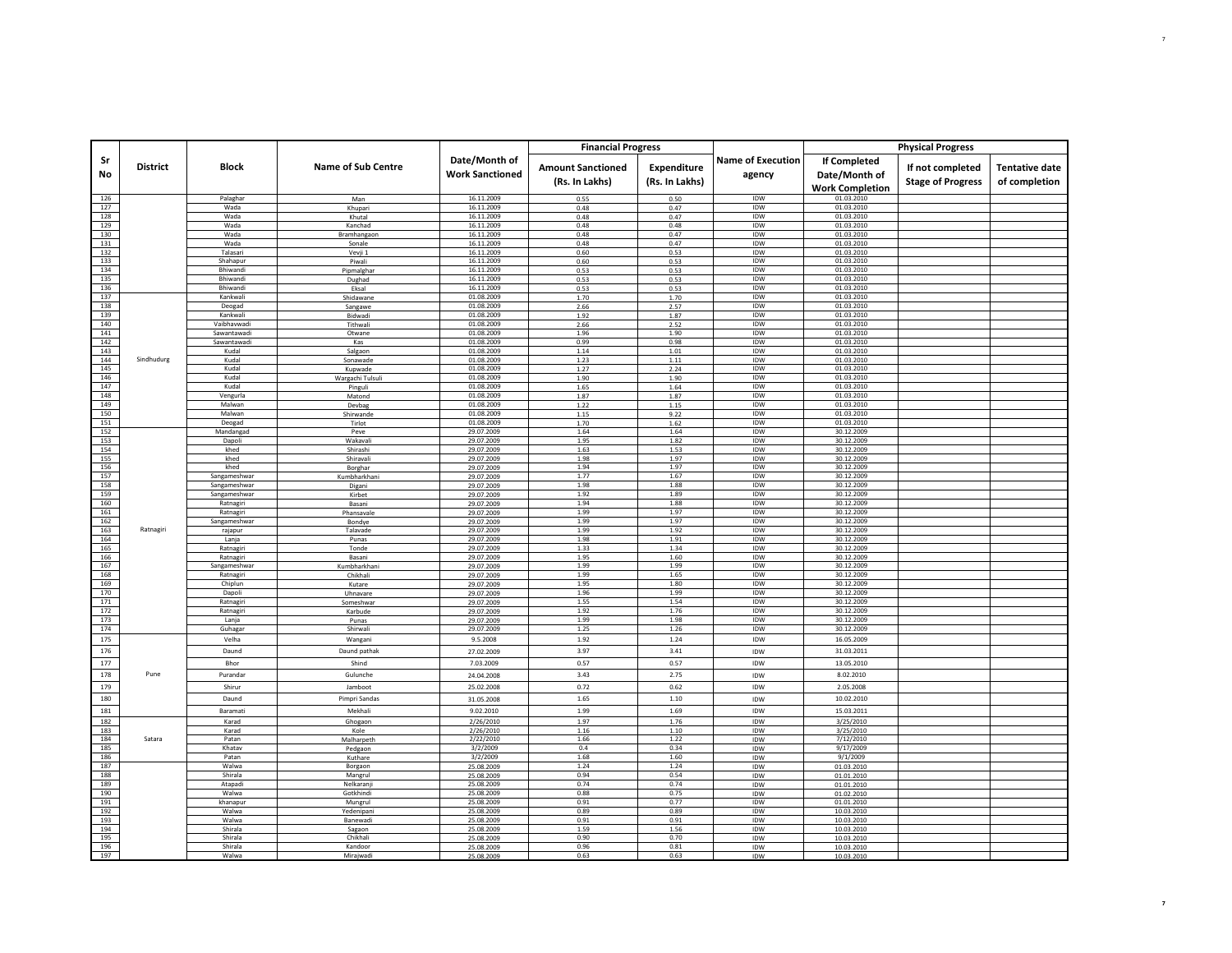| Date/Month of<br><b>Name of Execution</b><br>Sr<br><b>If Completed</b><br><b>District</b><br><b>Block</b><br><b>Name of Sub Centre</b><br><b>Amount Sanctioned</b><br>Expenditure<br>If not completed<br><b>Tentative date</b><br><b>Work Sanctioned</b><br>No<br>Date/Month of<br>agency<br>(Rs. In Lakhs)<br>(Rs. In Lakhs)<br><b>Stage of Progress</b><br>of completion<br><b>Work Completion</b><br>1.05<br>0.92<br>198<br>Walwa<br>Killemachindragad<br>25.08.2009<br>IDW<br>10.03.2010<br>Sangli<br>1.58<br>1.49<br>199<br>K.mahankal<br>Karoli T<br>25.08.2009<br>IDW<br>10.03.2010<br>200<br>Jath<br>1.23<br>0.84<br>Umarani<br>25.08.2009<br>IDW<br>10.03.2010<br>201<br>1.22<br>0.85<br>kadegaon<br>Amarapur<br>25.08.2009<br>IDW<br>10.03.2010<br>202<br>khanapur<br>Karve<br>25.08.2009<br>1.11<br>0.70<br>IDW<br>10.03.2010<br>203<br>0.58<br><b>BaMani</b><br>1.20<br>khanapur<br>25.08.2009<br><b>IDW</b><br>10.03.2010<br>204<br>25.08.2009<br>1.84<br>1.04<br>IDW<br>10.03.2010<br>kadegaon<br>Vihapu<br>205<br>Walwa<br>2.21<br>2.21<br>IDW<br>Aithwade<br>25.08.2009<br>10.03.2010<br>206<br>1.50<br>Mirai<br><b>Bisur</b><br>1.36<br>25.08.2009<br><b>IDW</b><br>10.03.2010<br>207<br>1.22<br>1.09<br>Tasgaon<br>Upalav<br>25.08.2009<br><b>IDW</b><br>10.03.2010<br>208<br>1.22<br>1.03<br>Tasgaon<br>Dongarsoni<br>25.08.2009<br>IDW<br>10.03.2010<br>209<br>1.67<br>1.36<br>Jath<br>Banali<br>25.08.2009<br>IDW<br>10.11.2010<br>210<br>1.57<br>0.88<br>lath<br>Baj<br>25.08.2009<br>IDW<br>10.08.2010<br>211<br>Radhanagari<br>29-3-2010<br>3/5/2010<br>1.98<br>1.94<br>IDW<br>Pungaon<br>212<br>Radhanagari<br>3/5/2010<br>29-03-2010<br>IDW<br>fejivade<br>1.67<br>1.80<br>Kolhapur<br>$4 - 7 - 2010$<br>213<br>3/5/2010<br>Kagal<br>3.04<br>2.95<br>IDW<br>Kenavade<br>214<br>3/15/2010<br>30-3-2010<br>Aajra<br>Masa belevadi<br>1.65<br>1.63<br>IDW<br>215<br>01.06.2009<br>1.99<br>0.96<br>IDW<br>10.03.2010<br>Chandwad<br>Mungase<br>216<br>Chandwad<br>01.06.2009<br>0.99<br>0.98<br>IDW<br>10.03.2010<br>Hiverkheda<br>217<br>0.98<br>10.03.2010<br>Deola<br>0.98<br>IDW<br>Vasual<br>01.06.2009<br>218<br>Chandwad<br>0.89<br>0.85<br>IDW<br>10.03.2010<br>01.06.2009<br>Waghdardi<br>219<br>Niphad<br>1.42<br>$1.4\,$<br>IDW<br>10.03.2010<br>Shirwade Wani<br>01.06.2009<br>220<br>10.03.2010<br>Sinnar<br>$1.42\,$<br>1.41<br>IDW<br>Wadgao pingla<br>01.06.2009<br>221<br>Chandwad<br>0.93<br>0.89<br>IDW<br>10.03.2010<br>01.06.2009<br>Ugaon<br>222<br>Sinnar<br>10.03.2010<br>Chass<br>01.06.2009<br>0.84<br>0.84<br>IDW<br>223<br>10.03.2010<br>Deola<br>Kanakapur<br>01.06.2009<br>1.66<br>1.63<br>IDW<br>224<br>10.03.2010<br>Niphad<br>IDW<br>01.06.2009<br>1.73<br>1.66<br>Kothure<br>225<br>10.03.2010<br>Malegaon<br>Wake<br>01.06.2009<br>1.42<br>1.35<br>IDW<br>226<br>10.03.2010<br>Dindori<br>Awankhed<br>01.06.2009<br>1.99<br>1.91<br>IDW<br>227<br>10.03.2010<br>Malegaon<br>1.07<br>1.02<br><b>IDW</b><br>savakarwad<br>01.06.2009<br>228<br>Dindori<br>1.77<br>1.71<br>IDW<br>10.03.2010<br>01.06.2009<br>Dahavi<br>229<br>Dindori<br>1.19<br>IDW<br>10.03.2010<br>Koshimbe<br>01.06.2009<br>1.19<br>230<br>10.03.2010<br>Dindori<br>Devsane<br>01.06.2009<br>1.99<br>1.94<br>IDW<br>231<br>Niphad<br>0.99<br>IDW<br>10.03.2010<br>01.06.2009<br>1.02<br>Pachore<br>232<br>Niphad<br>1.30<br>1.25<br>IDW<br>10.03.2010<br>Shivdi<br>01.06.2009<br>233<br>10.03.2010<br>Niphad<br>Vichuar Takl<br>01.06.2009<br>1.44<br>1.38<br>IDW<br>234<br>Nandgaon<br>1.50<br>1.37<br><b>IDW</b><br>10.03.2010<br>01.06.2009<br>Kondhar<br>Nashik<br>235<br>10.03.2010<br>Niphad<br>01.06.2009<br>1.04<br>0.99<br>IDW<br>Savkheda<br>236<br>Niphad<br>Bhendali<br>01.06.2009<br>1.72<br>1.7<br>IDW<br>10.03.2010<br>237<br>0.96<br>10.03.2010<br>0.98<br><b>IDW</b><br>01.06.2009<br>Baglan<br>Tatanai<br>238<br>Baglan<br>01.06.2009<br>0.99<br>0.97<br>IDW<br>10.03.2010<br>Patava<br>239<br>Malegaon<br>1.73<br>1.69<br>IDW<br>10.03.2010<br>Nandgaon<br>01.06.2009<br>240<br>10.03.2010<br>1.96<br>Dindori<br>Chausale<br>01.06.2009<br>1.98<br>IDW<br>241<br>Dindori<br>1.89<br>10.03.2010<br>01.06.2009<br>1.99<br>IDW<br>Aahitewadi<br>242<br>Malegaon<br>1.68<br>IDW<br>10.03.2010<br>Agahr<br>01.06.2009<br>1.61<br>243<br>10.03.2010<br>Niphad<br>Davachwad<br>01.06.2009<br>1.98<br>1.9<br>IDW<br>244<br>1.57<br>10.03.2010<br>Malegaon<br>1.63<br>IDW<br>Patane<br>01.06.2009<br>245<br>Dindori<br>1.55<br>IDW<br>10.03.2010<br>Tisgaon<br>01.06.2009<br>1.61<br>246<br>Dindori<br>01.06.2009<br>1.99<br>1.92<br>IDW<br>10.03.2010<br>Haste<br>247<br>10.03.2010<br>Deola<br>1.85<br>1.82<br>IDW<br>Phulenager<br>01.06.2009<br>248<br>1.67<br>10.03.2010<br>Malegaon<br>Dhavaleshwei<br>01.06.2009<br>1.61<br>IDW<br>249<br>Malegaon<br>Takli<br>01.06.2009<br>1.90<br>1.83<br>IDW<br>10.03.2010<br>250<br>10.03.2010<br>Sinnar<br><b>IDW</b><br>Datli<br>01.06.2009<br>1.52<br>1.4<br>251<br>10.03.2010<br>Nandgaon<br>2.00<br>1.85<br>IDW<br>Bhalur<br>01.06.2009<br>252<br>10.03.2010<br>Dindori<br>khedgaon<br>01.06.2009<br>1.83<br>1.73<br>IDW<br>253<br>Kalwan<br>10.03.2010<br>Khirad<br>01.06.2009<br>1.92<br>1.83<br>IDW<br>254<br>10.03.2010<br>Kalwan<br>1.93<br>IDW<br>Pimpalakhurd<br>01.06.2009<br>2.00<br>255<br>Nagar<br>Pimpalgaon Malvi<br>4/8/2009<br>1.22<br>1.06<br>IDW<br>05.02.2010<br>256<br>Parner<br>Const. Of New Compound Wall at Walawane<br>24/07/2009<br>2.36<br>2.01<br>IDW<br>06.02.2010<br>257<br>Ahmednagar<br>IDW<br>24/07/2009<br>2.40<br>1.87<br>04.02.2010<br>Parner<br>Const. Of New Compound Wall at Mandave<br>258<br>2.58<br>2.54<br>Constructing New Compound Wall at Kadus<br>24/07/2009<br>IDW<br>18.04.2011<br>Parner<br>259<br>Jamkhed<br>Constructing New Compound Wall at Loni<br>24/07/2009<br>2.26<br>2.03<br>IDW<br>27.09.2009<br>260<br>20/9/2010<br>5/10/2009<br>2.00<br>1.99<br>IDW<br>Dhule<br>Songi<br>261<br>2.00<br>1.98<br>IDW<br>30/3/2010<br>Dhule<br>5/10/2009<br>Nandre<br>Dhule<br>262<br>25/3/2010<br>Sakri<br>5/10/2009<br>2.00<br>1.99<br>IDW<br>Ashtane<br>263<br>23/3/2010<br>Sakri<br>Karkhana<br>5/10/2009<br>2.00<br>1.98<br>IDW<br>264<br>20/9/2010<br>1.99<br>IDW<br>Shindkheda<br>Mhalsar<br>5/10/2009<br>2.00<br>265<br>P.H.S.C. Repairs Sundarde<br>31/7/2009<br>1.64<br>1.64<br>IDW<br>20/11/2009<br>Nandurbar<br>266<br>31/7/2009<br>1.96<br>1.94<br>IDW<br>10/11/2009<br>Nandurbar<br>P.H.S.C. Repairs Plashi<br>267<br>31/7/2009<br>1.65<br>1.57<br>IDW<br>5/12/2009<br>P.H.S.C. Repairs June Mhodi<br>Nandurbar<br>268<br>P.H.S.C. Repairs \Ranale Khurd<br>31/7/2009<br>1.85<br>1.73<br>IDW<br>12/11/2009<br>Nandurbar<br>269<br>1.84<br>1.63<br>IDW<br>20/11/2009<br>Dhadgoan<br>P.H.S.C. Repairs Vadfalya<br>31/7/2009<br>270<br>0.94<br>IDW<br>P.H.S.C. Repairs Roshmal<br>1.13<br>Dhadgoan<br>31/7/2009<br>8/10/2009<br>271<br>P.H.S.C. Repairs Son B<br>1.90<br>IDW<br>Dhadgoar<br>31/7/2009<br>1.96<br>19/12/2009 |  |  | <b>Financial Progress</b> |  | <b>Physical Progress</b> |  |
|-------------------------------------------------------------------------------------------------------------------------------------------------------------------------------------------------------------------------------------------------------------------------------------------------------------------------------------------------------------------------------------------------------------------------------------------------------------------------------------------------------------------------------------------------------------------------------------------------------------------------------------------------------------------------------------------------------------------------------------------------------------------------------------------------------------------------------------------------------------------------------------------------------------------------------------------------------------------------------------------------------------------------------------------------------------------------------------------------------------------------------------------------------------------------------------------------------------------------------------------------------------------------------------------------------------------------------------------------------------------------------------------------------------------------------------------------------------------------------------------------------------------------------------------------------------------------------------------------------------------------------------------------------------------------------------------------------------------------------------------------------------------------------------------------------------------------------------------------------------------------------------------------------------------------------------------------------------------------------------------------------------------------------------------------------------------------------------------------------------------------------------------------------------------------------------------------------------------------------------------------------------------------------------------------------------------------------------------------------------------------------------------------------------------------------------------------------------------------------------------------------------------------------------------------------------------------------------------------------------------------------------------------------------------------------------------------------------------------------------------------------------------------------------------------------------------------------------------------------------------------------------------------------------------------------------------------------------------------------------------------------------------------------------------------------------------------------------------------------------------------------------------------------------------------------------------------------------------------------------------------------------------------------------------------------------------------------------------------------------------------------------------------------------------------------------------------------------------------------------------------------------------------------------------------------------------------------------------------------------------------------------------------------------------------------------------------------------------------------------------------------------------------------------------------------------------------------------------------------------------------------------------------------------------------------------------------------------------------------------------------------------------------------------------------------------------------------------------------------------------------------------------------------------------------------------------------------------------------------------------------------------------------------------------------------------------------------------------------------------------------------------------------------------------------------------------------------------------------------------------------------------------------------------------------------------------------------------------------------------------------------------------------------------------------------------------------------------------------------------------------------------------------------------------------------------------------------------------------------------------------------------------------------------------------------------------------------------------------------------------------------------------------------------------------------------------------------------------------------------------------------------------------------------------------------------------------------------------------------------------------------------------------------------------------------------------------------------------------------------------------------------------------------------------------------------------------------------------------------------------------------------------------------------------------------------------------------------------------------------------------------------------------------------------------------------------------------------------------------------------------------------------------------------------------------------------------------------------------------------------------------------------------------------------------------------------------------------------------------------------------------------------------------------------------------------------------------------------------------------------------------------------------------------------------------------------------------------------------------------------------------------------------------------------------------------------------------------------------------------------------------------------------------------------------------------------------------------------------------------------------------------------------------------------------------------------------------------------------------------------------------------------------------------------------------------------------------------------------------------------------------------------------------------------------------------------------------------------------------------------------------------------------------------------------------------------------------------------------|--|--|---------------------------|--|--------------------------|--|
|                                                                                                                                                                                                                                                                                                                                                                                                                                                                                                                                                                                                                                                                                                                                                                                                                                                                                                                                                                                                                                                                                                                                                                                                                                                                                                                                                                                                                                                                                                                                                                                                                                                                                                                                                                                                                                                                                                                                                                                                                                                                                                                                                                                                                                                                                                                                                                                                                                                                                                                                                                                                                                                                                                                                                                                                                                                                                                                                                                                                                                                                                                                                                                                                                                                                                                                                                                                                                                                                                                                                                                                                                                                                                                                                                                                                                                                                                                                                                                                                                                                                                                                                                                                                                                                                                                                                                                                                                                                                                                                                                                                                                                                                                                                                                                                                                                                                                                                                                                                                                                                                                                                                                                                                                                                                                                                                                                                                                                                                                                                                                                                                                                                                                                                                                                                                                                                                                                                                                                                                                                                                                                                                                                                                                                                                                                                                                                                                                                                                                                                                                                                                                                                                                                                                                                                                                                                                                                                                                                         |  |  |                           |  |                          |  |
|                                                                                                                                                                                                                                                                                                                                                                                                                                                                                                                                                                                                                                                                                                                                                                                                                                                                                                                                                                                                                                                                                                                                                                                                                                                                                                                                                                                                                                                                                                                                                                                                                                                                                                                                                                                                                                                                                                                                                                                                                                                                                                                                                                                                                                                                                                                                                                                                                                                                                                                                                                                                                                                                                                                                                                                                                                                                                                                                                                                                                                                                                                                                                                                                                                                                                                                                                                                                                                                                                                                                                                                                                                                                                                                                                                                                                                                                                                                                                                                                                                                                                                                                                                                                                                                                                                                                                                                                                                                                                                                                                                                                                                                                                                                                                                                                                                                                                                                                                                                                                                                                                                                                                                                                                                                                                                                                                                                                                                                                                                                                                                                                                                                                                                                                                                                                                                                                                                                                                                                                                                                                                                                                                                                                                                                                                                                                                                                                                                                                                                                                                                                                                                                                                                                                                                                                                                                                                                                                                                         |  |  |                           |  |                          |  |
|                                                                                                                                                                                                                                                                                                                                                                                                                                                                                                                                                                                                                                                                                                                                                                                                                                                                                                                                                                                                                                                                                                                                                                                                                                                                                                                                                                                                                                                                                                                                                                                                                                                                                                                                                                                                                                                                                                                                                                                                                                                                                                                                                                                                                                                                                                                                                                                                                                                                                                                                                                                                                                                                                                                                                                                                                                                                                                                                                                                                                                                                                                                                                                                                                                                                                                                                                                                                                                                                                                                                                                                                                                                                                                                                                                                                                                                                                                                                                                                                                                                                                                                                                                                                                                                                                                                                                                                                                                                                                                                                                                                                                                                                                                                                                                                                                                                                                                                                                                                                                                                                                                                                                                                                                                                                                                                                                                                                                                                                                                                                                                                                                                                                                                                                                                                                                                                                                                                                                                                                                                                                                                                                                                                                                                                                                                                                                                                                                                                                                                                                                                                                                                                                                                                                                                                                                                                                                                                                                                         |  |  |                           |  |                          |  |
|                                                                                                                                                                                                                                                                                                                                                                                                                                                                                                                                                                                                                                                                                                                                                                                                                                                                                                                                                                                                                                                                                                                                                                                                                                                                                                                                                                                                                                                                                                                                                                                                                                                                                                                                                                                                                                                                                                                                                                                                                                                                                                                                                                                                                                                                                                                                                                                                                                                                                                                                                                                                                                                                                                                                                                                                                                                                                                                                                                                                                                                                                                                                                                                                                                                                                                                                                                                                                                                                                                                                                                                                                                                                                                                                                                                                                                                                                                                                                                                                                                                                                                                                                                                                                                                                                                                                                                                                                                                                                                                                                                                                                                                                                                                                                                                                                                                                                                                                                                                                                                                                                                                                                                                                                                                                                                                                                                                                                                                                                                                                                                                                                                                                                                                                                                                                                                                                                                                                                                                                                                                                                                                                                                                                                                                                                                                                                                                                                                                                                                                                                                                                                                                                                                                                                                                                                                                                                                                                                                         |  |  |                           |  |                          |  |
|                                                                                                                                                                                                                                                                                                                                                                                                                                                                                                                                                                                                                                                                                                                                                                                                                                                                                                                                                                                                                                                                                                                                                                                                                                                                                                                                                                                                                                                                                                                                                                                                                                                                                                                                                                                                                                                                                                                                                                                                                                                                                                                                                                                                                                                                                                                                                                                                                                                                                                                                                                                                                                                                                                                                                                                                                                                                                                                                                                                                                                                                                                                                                                                                                                                                                                                                                                                                                                                                                                                                                                                                                                                                                                                                                                                                                                                                                                                                                                                                                                                                                                                                                                                                                                                                                                                                                                                                                                                                                                                                                                                                                                                                                                                                                                                                                                                                                                                                                                                                                                                                                                                                                                                                                                                                                                                                                                                                                                                                                                                                                                                                                                                                                                                                                                                                                                                                                                                                                                                                                                                                                                                                                                                                                                                                                                                                                                                                                                                                                                                                                                                                                                                                                                                                                                                                                                                                                                                                                                         |  |  |                           |  |                          |  |
|                                                                                                                                                                                                                                                                                                                                                                                                                                                                                                                                                                                                                                                                                                                                                                                                                                                                                                                                                                                                                                                                                                                                                                                                                                                                                                                                                                                                                                                                                                                                                                                                                                                                                                                                                                                                                                                                                                                                                                                                                                                                                                                                                                                                                                                                                                                                                                                                                                                                                                                                                                                                                                                                                                                                                                                                                                                                                                                                                                                                                                                                                                                                                                                                                                                                                                                                                                                                                                                                                                                                                                                                                                                                                                                                                                                                                                                                                                                                                                                                                                                                                                                                                                                                                                                                                                                                                                                                                                                                                                                                                                                                                                                                                                                                                                                                                                                                                                                                                                                                                                                                                                                                                                                                                                                                                                                                                                                                                                                                                                                                                                                                                                                                                                                                                                                                                                                                                                                                                                                                                                                                                                                                                                                                                                                                                                                                                                                                                                                                                                                                                                                                                                                                                                                                                                                                                                                                                                                                                                         |  |  |                           |  |                          |  |
|                                                                                                                                                                                                                                                                                                                                                                                                                                                                                                                                                                                                                                                                                                                                                                                                                                                                                                                                                                                                                                                                                                                                                                                                                                                                                                                                                                                                                                                                                                                                                                                                                                                                                                                                                                                                                                                                                                                                                                                                                                                                                                                                                                                                                                                                                                                                                                                                                                                                                                                                                                                                                                                                                                                                                                                                                                                                                                                                                                                                                                                                                                                                                                                                                                                                                                                                                                                                                                                                                                                                                                                                                                                                                                                                                                                                                                                                                                                                                                                                                                                                                                                                                                                                                                                                                                                                                                                                                                                                                                                                                                                                                                                                                                                                                                                                                                                                                                                                                                                                                                                                                                                                                                                                                                                                                                                                                                                                                                                                                                                                                                                                                                                                                                                                                                                                                                                                                                                                                                                                                                                                                                                                                                                                                                                                                                                                                                                                                                                                                                                                                                                                                                                                                                                                                                                                                                                                                                                                                                         |  |  |                           |  |                          |  |
|                                                                                                                                                                                                                                                                                                                                                                                                                                                                                                                                                                                                                                                                                                                                                                                                                                                                                                                                                                                                                                                                                                                                                                                                                                                                                                                                                                                                                                                                                                                                                                                                                                                                                                                                                                                                                                                                                                                                                                                                                                                                                                                                                                                                                                                                                                                                                                                                                                                                                                                                                                                                                                                                                                                                                                                                                                                                                                                                                                                                                                                                                                                                                                                                                                                                                                                                                                                                                                                                                                                                                                                                                                                                                                                                                                                                                                                                                                                                                                                                                                                                                                                                                                                                                                                                                                                                                                                                                                                                                                                                                                                                                                                                                                                                                                                                                                                                                                                                                                                                                                                                                                                                                                                                                                                                                                                                                                                                                                                                                                                                                                                                                                                                                                                                                                                                                                                                                                                                                                                                                                                                                                                                                                                                                                                                                                                                                                                                                                                                                                                                                                                                                                                                                                                                                                                                                                                                                                                                                                         |  |  |                           |  |                          |  |
|                                                                                                                                                                                                                                                                                                                                                                                                                                                                                                                                                                                                                                                                                                                                                                                                                                                                                                                                                                                                                                                                                                                                                                                                                                                                                                                                                                                                                                                                                                                                                                                                                                                                                                                                                                                                                                                                                                                                                                                                                                                                                                                                                                                                                                                                                                                                                                                                                                                                                                                                                                                                                                                                                                                                                                                                                                                                                                                                                                                                                                                                                                                                                                                                                                                                                                                                                                                                                                                                                                                                                                                                                                                                                                                                                                                                                                                                                                                                                                                                                                                                                                                                                                                                                                                                                                                                                                                                                                                                                                                                                                                                                                                                                                                                                                                                                                                                                                                                                                                                                                                                                                                                                                                                                                                                                                                                                                                                                                                                                                                                                                                                                                                                                                                                                                                                                                                                                                                                                                                                                                                                                                                                                                                                                                                                                                                                                                                                                                                                                                                                                                                                                                                                                                                                                                                                                                                                                                                                                                         |  |  |                           |  |                          |  |
|                                                                                                                                                                                                                                                                                                                                                                                                                                                                                                                                                                                                                                                                                                                                                                                                                                                                                                                                                                                                                                                                                                                                                                                                                                                                                                                                                                                                                                                                                                                                                                                                                                                                                                                                                                                                                                                                                                                                                                                                                                                                                                                                                                                                                                                                                                                                                                                                                                                                                                                                                                                                                                                                                                                                                                                                                                                                                                                                                                                                                                                                                                                                                                                                                                                                                                                                                                                                                                                                                                                                                                                                                                                                                                                                                                                                                                                                                                                                                                                                                                                                                                                                                                                                                                                                                                                                                                                                                                                                                                                                                                                                                                                                                                                                                                                                                                                                                                                                                                                                                                                                                                                                                                                                                                                                                                                                                                                                                                                                                                                                                                                                                                                                                                                                                                                                                                                                                                                                                                                                                                                                                                                                                                                                                                                                                                                                                                                                                                                                                                                                                                                                                                                                                                                                                                                                                                                                                                                                                                         |  |  |                           |  |                          |  |
|                                                                                                                                                                                                                                                                                                                                                                                                                                                                                                                                                                                                                                                                                                                                                                                                                                                                                                                                                                                                                                                                                                                                                                                                                                                                                                                                                                                                                                                                                                                                                                                                                                                                                                                                                                                                                                                                                                                                                                                                                                                                                                                                                                                                                                                                                                                                                                                                                                                                                                                                                                                                                                                                                                                                                                                                                                                                                                                                                                                                                                                                                                                                                                                                                                                                                                                                                                                                                                                                                                                                                                                                                                                                                                                                                                                                                                                                                                                                                                                                                                                                                                                                                                                                                                                                                                                                                                                                                                                                                                                                                                                                                                                                                                                                                                                                                                                                                                                                                                                                                                                                                                                                                                                                                                                                                                                                                                                                                                                                                                                                                                                                                                                                                                                                                                                                                                                                                                                                                                                                                                                                                                                                                                                                                                                                                                                                                                                                                                                                                                                                                                                                                                                                                                                                                                                                                                                                                                                                                                         |  |  |                           |  |                          |  |
|                                                                                                                                                                                                                                                                                                                                                                                                                                                                                                                                                                                                                                                                                                                                                                                                                                                                                                                                                                                                                                                                                                                                                                                                                                                                                                                                                                                                                                                                                                                                                                                                                                                                                                                                                                                                                                                                                                                                                                                                                                                                                                                                                                                                                                                                                                                                                                                                                                                                                                                                                                                                                                                                                                                                                                                                                                                                                                                                                                                                                                                                                                                                                                                                                                                                                                                                                                                                                                                                                                                                                                                                                                                                                                                                                                                                                                                                                                                                                                                                                                                                                                                                                                                                                                                                                                                                                                                                                                                                                                                                                                                                                                                                                                                                                                                                                                                                                                                                                                                                                                                                                                                                                                                                                                                                                                                                                                                                                                                                                                                                                                                                                                                                                                                                                                                                                                                                                                                                                                                                                                                                                                                                                                                                                                                                                                                                                                                                                                                                                                                                                                                                                                                                                                                                                                                                                                                                                                                                                                         |  |  |                           |  |                          |  |
|                                                                                                                                                                                                                                                                                                                                                                                                                                                                                                                                                                                                                                                                                                                                                                                                                                                                                                                                                                                                                                                                                                                                                                                                                                                                                                                                                                                                                                                                                                                                                                                                                                                                                                                                                                                                                                                                                                                                                                                                                                                                                                                                                                                                                                                                                                                                                                                                                                                                                                                                                                                                                                                                                                                                                                                                                                                                                                                                                                                                                                                                                                                                                                                                                                                                                                                                                                                                                                                                                                                                                                                                                                                                                                                                                                                                                                                                                                                                                                                                                                                                                                                                                                                                                                                                                                                                                                                                                                                                                                                                                                                                                                                                                                                                                                                                                                                                                                                                                                                                                                                                                                                                                                                                                                                                                                                                                                                                                                                                                                                                                                                                                                                                                                                                                                                                                                                                                                                                                                                                                                                                                                                                                                                                                                                                                                                                                                                                                                                                                                                                                                                                                                                                                                                                                                                                                                                                                                                                                                         |  |  |                           |  |                          |  |
|                                                                                                                                                                                                                                                                                                                                                                                                                                                                                                                                                                                                                                                                                                                                                                                                                                                                                                                                                                                                                                                                                                                                                                                                                                                                                                                                                                                                                                                                                                                                                                                                                                                                                                                                                                                                                                                                                                                                                                                                                                                                                                                                                                                                                                                                                                                                                                                                                                                                                                                                                                                                                                                                                                                                                                                                                                                                                                                                                                                                                                                                                                                                                                                                                                                                                                                                                                                                                                                                                                                                                                                                                                                                                                                                                                                                                                                                                                                                                                                                                                                                                                                                                                                                                                                                                                                                                                                                                                                                                                                                                                                                                                                                                                                                                                                                                                                                                                                                                                                                                                                                                                                                                                                                                                                                                                                                                                                                                                                                                                                                                                                                                                                                                                                                                                                                                                                                                                                                                                                                                                                                                                                                                                                                                                                                                                                                                                                                                                                                                                                                                                                                                                                                                                                                                                                                                                                                                                                                                                         |  |  |                           |  |                          |  |
|                                                                                                                                                                                                                                                                                                                                                                                                                                                                                                                                                                                                                                                                                                                                                                                                                                                                                                                                                                                                                                                                                                                                                                                                                                                                                                                                                                                                                                                                                                                                                                                                                                                                                                                                                                                                                                                                                                                                                                                                                                                                                                                                                                                                                                                                                                                                                                                                                                                                                                                                                                                                                                                                                                                                                                                                                                                                                                                                                                                                                                                                                                                                                                                                                                                                                                                                                                                                                                                                                                                                                                                                                                                                                                                                                                                                                                                                                                                                                                                                                                                                                                                                                                                                                                                                                                                                                                                                                                                                                                                                                                                                                                                                                                                                                                                                                                                                                                                                                                                                                                                                                                                                                                                                                                                                                                                                                                                                                                                                                                                                                                                                                                                                                                                                                                                                                                                                                                                                                                                                                                                                                                                                                                                                                                                                                                                                                                                                                                                                                                                                                                                                                                                                                                                                                                                                                                                                                                                                                                         |  |  |                           |  |                          |  |
|                                                                                                                                                                                                                                                                                                                                                                                                                                                                                                                                                                                                                                                                                                                                                                                                                                                                                                                                                                                                                                                                                                                                                                                                                                                                                                                                                                                                                                                                                                                                                                                                                                                                                                                                                                                                                                                                                                                                                                                                                                                                                                                                                                                                                                                                                                                                                                                                                                                                                                                                                                                                                                                                                                                                                                                                                                                                                                                                                                                                                                                                                                                                                                                                                                                                                                                                                                                                                                                                                                                                                                                                                                                                                                                                                                                                                                                                                                                                                                                                                                                                                                                                                                                                                                                                                                                                                                                                                                                                                                                                                                                                                                                                                                                                                                                                                                                                                                                                                                                                                                                                                                                                                                                                                                                                                                                                                                                                                                                                                                                                                                                                                                                                                                                                                                                                                                                                                                                                                                                                                                                                                                                                                                                                                                                                                                                                                                                                                                                                                                                                                                                                                                                                                                                                                                                                                                                                                                                                                                         |  |  |                           |  |                          |  |
|                                                                                                                                                                                                                                                                                                                                                                                                                                                                                                                                                                                                                                                                                                                                                                                                                                                                                                                                                                                                                                                                                                                                                                                                                                                                                                                                                                                                                                                                                                                                                                                                                                                                                                                                                                                                                                                                                                                                                                                                                                                                                                                                                                                                                                                                                                                                                                                                                                                                                                                                                                                                                                                                                                                                                                                                                                                                                                                                                                                                                                                                                                                                                                                                                                                                                                                                                                                                                                                                                                                                                                                                                                                                                                                                                                                                                                                                                                                                                                                                                                                                                                                                                                                                                                                                                                                                                                                                                                                                                                                                                                                                                                                                                                                                                                                                                                                                                                                                                                                                                                                                                                                                                                                                                                                                                                                                                                                                                                                                                                                                                                                                                                                                                                                                                                                                                                                                                                                                                                                                                                                                                                                                                                                                                                                                                                                                                                                                                                                                                                                                                                                                                                                                                                                                                                                                                                                                                                                                                                         |  |  |                           |  |                          |  |
|                                                                                                                                                                                                                                                                                                                                                                                                                                                                                                                                                                                                                                                                                                                                                                                                                                                                                                                                                                                                                                                                                                                                                                                                                                                                                                                                                                                                                                                                                                                                                                                                                                                                                                                                                                                                                                                                                                                                                                                                                                                                                                                                                                                                                                                                                                                                                                                                                                                                                                                                                                                                                                                                                                                                                                                                                                                                                                                                                                                                                                                                                                                                                                                                                                                                                                                                                                                                                                                                                                                                                                                                                                                                                                                                                                                                                                                                                                                                                                                                                                                                                                                                                                                                                                                                                                                                                                                                                                                                                                                                                                                                                                                                                                                                                                                                                                                                                                                                                                                                                                                                                                                                                                                                                                                                                                                                                                                                                                                                                                                                                                                                                                                                                                                                                                                                                                                                                                                                                                                                                                                                                                                                                                                                                                                                                                                                                                                                                                                                                                                                                                                                                                                                                                                                                                                                                                                                                                                                                                         |  |  |                           |  |                          |  |
|                                                                                                                                                                                                                                                                                                                                                                                                                                                                                                                                                                                                                                                                                                                                                                                                                                                                                                                                                                                                                                                                                                                                                                                                                                                                                                                                                                                                                                                                                                                                                                                                                                                                                                                                                                                                                                                                                                                                                                                                                                                                                                                                                                                                                                                                                                                                                                                                                                                                                                                                                                                                                                                                                                                                                                                                                                                                                                                                                                                                                                                                                                                                                                                                                                                                                                                                                                                                                                                                                                                                                                                                                                                                                                                                                                                                                                                                                                                                                                                                                                                                                                                                                                                                                                                                                                                                                                                                                                                                                                                                                                                                                                                                                                                                                                                                                                                                                                                                                                                                                                                                                                                                                                                                                                                                                                                                                                                                                                                                                                                                                                                                                                                                                                                                                                                                                                                                                                                                                                                                                                                                                                                                                                                                                                                                                                                                                                                                                                                                                                                                                                                                                                                                                                                                                                                                                                                                                                                                                                         |  |  |                           |  |                          |  |
|                                                                                                                                                                                                                                                                                                                                                                                                                                                                                                                                                                                                                                                                                                                                                                                                                                                                                                                                                                                                                                                                                                                                                                                                                                                                                                                                                                                                                                                                                                                                                                                                                                                                                                                                                                                                                                                                                                                                                                                                                                                                                                                                                                                                                                                                                                                                                                                                                                                                                                                                                                                                                                                                                                                                                                                                                                                                                                                                                                                                                                                                                                                                                                                                                                                                                                                                                                                                                                                                                                                                                                                                                                                                                                                                                                                                                                                                                                                                                                                                                                                                                                                                                                                                                                                                                                                                                                                                                                                                                                                                                                                                                                                                                                                                                                                                                                                                                                                                                                                                                                                                                                                                                                                                                                                                                                                                                                                                                                                                                                                                                                                                                                                                                                                                                                                                                                                                                                                                                                                                                                                                                                                                                                                                                                                                                                                                                                                                                                                                                                                                                                                                                                                                                                                                                                                                                                                                                                                                                                         |  |  |                           |  |                          |  |
|                                                                                                                                                                                                                                                                                                                                                                                                                                                                                                                                                                                                                                                                                                                                                                                                                                                                                                                                                                                                                                                                                                                                                                                                                                                                                                                                                                                                                                                                                                                                                                                                                                                                                                                                                                                                                                                                                                                                                                                                                                                                                                                                                                                                                                                                                                                                                                                                                                                                                                                                                                                                                                                                                                                                                                                                                                                                                                                                                                                                                                                                                                                                                                                                                                                                                                                                                                                                                                                                                                                                                                                                                                                                                                                                                                                                                                                                                                                                                                                                                                                                                                                                                                                                                                                                                                                                                                                                                                                                                                                                                                                                                                                                                                                                                                                                                                                                                                                                                                                                                                                                                                                                                                                                                                                                                                                                                                                                                                                                                                                                                                                                                                                                                                                                                                                                                                                                                                                                                                                                                                                                                                                                                                                                                                                                                                                                                                                                                                                                                                                                                                                                                                                                                                                                                                                                                                                                                                                                                                         |  |  |                           |  |                          |  |
|                                                                                                                                                                                                                                                                                                                                                                                                                                                                                                                                                                                                                                                                                                                                                                                                                                                                                                                                                                                                                                                                                                                                                                                                                                                                                                                                                                                                                                                                                                                                                                                                                                                                                                                                                                                                                                                                                                                                                                                                                                                                                                                                                                                                                                                                                                                                                                                                                                                                                                                                                                                                                                                                                                                                                                                                                                                                                                                                                                                                                                                                                                                                                                                                                                                                                                                                                                                                                                                                                                                                                                                                                                                                                                                                                                                                                                                                                                                                                                                                                                                                                                                                                                                                                                                                                                                                                                                                                                                                                                                                                                                                                                                                                                                                                                                                                                                                                                                                                                                                                                                                                                                                                                                                                                                                                                                                                                                                                                                                                                                                                                                                                                                                                                                                                                                                                                                                                                                                                                                                                                                                                                                                                                                                                                                                                                                                                                                                                                                                                                                                                                                                                                                                                                                                                                                                                                                                                                                                                                         |  |  |                           |  |                          |  |
|                                                                                                                                                                                                                                                                                                                                                                                                                                                                                                                                                                                                                                                                                                                                                                                                                                                                                                                                                                                                                                                                                                                                                                                                                                                                                                                                                                                                                                                                                                                                                                                                                                                                                                                                                                                                                                                                                                                                                                                                                                                                                                                                                                                                                                                                                                                                                                                                                                                                                                                                                                                                                                                                                                                                                                                                                                                                                                                                                                                                                                                                                                                                                                                                                                                                                                                                                                                                                                                                                                                                                                                                                                                                                                                                                                                                                                                                                                                                                                                                                                                                                                                                                                                                                                                                                                                                                                                                                                                                                                                                                                                                                                                                                                                                                                                                                                                                                                                                                                                                                                                                                                                                                                                                                                                                                                                                                                                                                                                                                                                                                                                                                                                                                                                                                                                                                                                                                                                                                                                                                                                                                                                                                                                                                                                                                                                                                                                                                                                                                                                                                                                                                                                                                                                                                                                                                                                                                                                                                                         |  |  |                           |  |                          |  |
|                                                                                                                                                                                                                                                                                                                                                                                                                                                                                                                                                                                                                                                                                                                                                                                                                                                                                                                                                                                                                                                                                                                                                                                                                                                                                                                                                                                                                                                                                                                                                                                                                                                                                                                                                                                                                                                                                                                                                                                                                                                                                                                                                                                                                                                                                                                                                                                                                                                                                                                                                                                                                                                                                                                                                                                                                                                                                                                                                                                                                                                                                                                                                                                                                                                                                                                                                                                                                                                                                                                                                                                                                                                                                                                                                                                                                                                                                                                                                                                                                                                                                                                                                                                                                                                                                                                                                                                                                                                                                                                                                                                                                                                                                                                                                                                                                                                                                                                                                                                                                                                                                                                                                                                                                                                                                                                                                                                                                                                                                                                                                                                                                                                                                                                                                                                                                                                                                                                                                                                                                                                                                                                                                                                                                                                                                                                                                                                                                                                                                                                                                                                                                                                                                                                                                                                                                                                                                                                                                                         |  |  |                           |  |                          |  |
|                                                                                                                                                                                                                                                                                                                                                                                                                                                                                                                                                                                                                                                                                                                                                                                                                                                                                                                                                                                                                                                                                                                                                                                                                                                                                                                                                                                                                                                                                                                                                                                                                                                                                                                                                                                                                                                                                                                                                                                                                                                                                                                                                                                                                                                                                                                                                                                                                                                                                                                                                                                                                                                                                                                                                                                                                                                                                                                                                                                                                                                                                                                                                                                                                                                                                                                                                                                                                                                                                                                                                                                                                                                                                                                                                                                                                                                                                                                                                                                                                                                                                                                                                                                                                                                                                                                                                                                                                                                                                                                                                                                                                                                                                                                                                                                                                                                                                                                                                                                                                                                                                                                                                                                                                                                                                                                                                                                                                                                                                                                                                                                                                                                                                                                                                                                                                                                                                                                                                                                                                                                                                                                                                                                                                                                                                                                                                                                                                                                                                                                                                                                                                                                                                                                                                                                                                                                                                                                                                                         |  |  |                           |  |                          |  |
|                                                                                                                                                                                                                                                                                                                                                                                                                                                                                                                                                                                                                                                                                                                                                                                                                                                                                                                                                                                                                                                                                                                                                                                                                                                                                                                                                                                                                                                                                                                                                                                                                                                                                                                                                                                                                                                                                                                                                                                                                                                                                                                                                                                                                                                                                                                                                                                                                                                                                                                                                                                                                                                                                                                                                                                                                                                                                                                                                                                                                                                                                                                                                                                                                                                                                                                                                                                                                                                                                                                                                                                                                                                                                                                                                                                                                                                                                                                                                                                                                                                                                                                                                                                                                                                                                                                                                                                                                                                                                                                                                                                                                                                                                                                                                                                                                                                                                                                                                                                                                                                                                                                                                                                                                                                                                                                                                                                                                                                                                                                                                                                                                                                                                                                                                                                                                                                                                                                                                                                                                                                                                                                                                                                                                                                                                                                                                                                                                                                                                                                                                                                                                                                                                                                                                                                                                                                                                                                                                                         |  |  |                           |  |                          |  |
|                                                                                                                                                                                                                                                                                                                                                                                                                                                                                                                                                                                                                                                                                                                                                                                                                                                                                                                                                                                                                                                                                                                                                                                                                                                                                                                                                                                                                                                                                                                                                                                                                                                                                                                                                                                                                                                                                                                                                                                                                                                                                                                                                                                                                                                                                                                                                                                                                                                                                                                                                                                                                                                                                                                                                                                                                                                                                                                                                                                                                                                                                                                                                                                                                                                                                                                                                                                                                                                                                                                                                                                                                                                                                                                                                                                                                                                                                                                                                                                                                                                                                                                                                                                                                                                                                                                                                                                                                                                                                                                                                                                                                                                                                                                                                                                                                                                                                                                                                                                                                                                                                                                                                                                                                                                                                                                                                                                                                                                                                                                                                                                                                                                                                                                                                                                                                                                                                                                                                                                                                                                                                                                                                                                                                                                                                                                                                                                                                                                                                                                                                                                                                                                                                                                                                                                                                                                                                                                                                                         |  |  |                           |  |                          |  |
|                                                                                                                                                                                                                                                                                                                                                                                                                                                                                                                                                                                                                                                                                                                                                                                                                                                                                                                                                                                                                                                                                                                                                                                                                                                                                                                                                                                                                                                                                                                                                                                                                                                                                                                                                                                                                                                                                                                                                                                                                                                                                                                                                                                                                                                                                                                                                                                                                                                                                                                                                                                                                                                                                                                                                                                                                                                                                                                                                                                                                                                                                                                                                                                                                                                                                                                                                                                                                                                                                                                                                                                                                                                                                                                                                                                                                                                                                                                                                                                                                                                                                                                                                                                                                                                                                                                                                                                                                                                                                                                                                                                                                                                                                                                                                                                                                                                                                                                                                                                                                                                                                                                                                                                                                                                                                                                                                                                                                                                                                                                                                                                                                                                                                                                                                                                                                                                                                                                                                                                                                                                                                                                                                                                                                                                                                                                                                                                                                                                                                                                                                                                                                                                                                                                                                                                                                                                                                                                                                                         |  |  |                           |  |                          |  |
|                                                                                                                                                                                                                                                                                                                                                                                                                                                                                                                                                                                                                                                                                                                                                                                                                                                                                                                                                                                                                                                                                                                                                                                                                                                                                                                                                                                                                                                                                                                                                                                                                                                                                                                                                                                                                                                                                                                                                                                                                                                                                                                                                                                                                                                                                                                                                                                                                                                                                                                                                                                                                                                                                                                                                                                                                                                                                                                                                                                                                                                                                                                                                                                                                                                                                                                                                                                                                                                                                                                                                                                                                                                                                                                                                                                                                                                                                                                                                                                                                                                                                                                                                                                                                                                                                                                                                                                                                                                                                                                                                                                                                                                                                                                                                                                                                                                                                                                                                                                                                                                                                                                                                                                                                                                                                                                                                                                                                                                                                                                                                                                                                                                                                                                                                                                                                                                                                                                                                                                                                                                                                                                                                                                                                                                                                                                                                                                                                                                                                                                                                                                                                                                                                                                                                                                                                                                                                                                                                                         |  |  |                           |  |                          |  |
|                                                                                                                                                                                                                                                                                                                                                                                                                                                                                                                                                                                                                                                                                                                                                                                                                                                                                                                                                                                                                                                                                                                                                                                                                                                                                                                                                                                                                                                                                                                                                                                                                                                                                                                                                                                                                                                                                                                                                                                                                                                                                                                                                                                                                                                                                                                                                                                                                                                                                                                                                                                                                                                                                                                                                                                                                                                                                                                                                                                                                                                                                                                                                                                                                                                                                                                                                                                                                                                                                                                                                                                                                                                                                                                                                                                                                                                                                                                                                                                                                                                                                                                                                                                                                                                                                                                                                                                                                                                                                                                                                                                                                                                                                                                                                                                                                                                                                                                                                                                                                                                                                                                                                                                                                                                                                                                                                                                                                                                                                                                                                                                                                                                                                                                                                                                                                                                                                                                                                                                                                                                                                                                                                                                                                                                                                                                                                                                                                                                                                                                                                                                                                                                                                                                                                                                                                                                                                                                                                                         |  |  |                           |  |                          |  |
|                                                                                                                                                                                                                                                                                                                                                                                                                                                                                                                                                                                                                                                                                                                                                                                                                                                                                                                                                                                                                                                                                                                                                                                                                                                                                                                                                                                                                                                                                                                                                                                                                                                                                                                                                                                                                                                                                                                                                                                                                                                                                                                                                                                                                                                                                                                                                                                                                                                                                                                                                                                                                                                                                                                                                                                                                                                                                                                                                                                                                                                                                                                                                                                                                                                                                                                                                                                                                                                                                                                                                                                                                                                                                                                                                                                                                                                                                                                                                                                                                                                                                                                                                                                                                                                                                                                                                                                                                                                                                                                                                                                                                                                                                                                                                                                                                                                                                                                                                                                                                                                                                                                                                                                                                                                                                                                                                                                                                                                                                                                                                                                                                                                                                                                                                                                                                                                                                                                                                                                                                                                                                                                                                                                                                                                                                                                                                                                                                                                                                                                                                                                                                                                                                                                                                                                                                                                                                                                                                                         |  |  |                           |  |                          |  |
|                                                                                                                                                                                                                                                                                                                                                                                                                                                                                                                                                                                                                                                                                                                                                                                                                                                                                                                                                                                                                                                                                                                                                                                                                                                                                                                                                                                                                                                                                                                                                                                                                                                                                                                                                                                                                                                                                                                                                                                                                                                                                                                                                                                                                                                                                                                                                                                                                                                                                                                                                                                                                                                                                                                                                                                                                                                                                                                                                                                                                                                                                                                                                                                                                                                                                                                                                                                                                                                                                                                                                                                                                                                                                                                                                                                                                                                                                                                                                                                                                                                                                                                                                                                                                                                                                                                                                                                                                                                                                                                                                                                                                                                                                                                                                                                                                                                                                                                                                                                                                                                                                                                                                                                                                                                                                                                                                                                                                                                                                                                                                                                                                                                                                                                                                                                                                                                                                                                                                                                                                                                                                                                                                                                                                                                                                                                                                                                                                                                                                                                                                                                                                                                                                                                                                                                                                                                                                                                                                                         |  |  |                           |  |                          |  |
|                                                                                                                                                                                                                                                                                                                                                                                                                                                                                                                                                                                                                                                                                                                                                                                                                                                                                                                                                                                                                                                                                                                                                                                                                                                                                                                                                                                                                                                                                                                                                                                                                                                                                                                                                                                                                                                                                                                                                                                                                                                                                                                                                                                                                                                                                                                                                                                                                                                                                                                                                                                                                                                                                                                                                                                                                                                                                                                                                                                                                                                                                                                                                                                                                                                                                                                                                                                                                                                                                                                                                                                                                                                                                                                                                                                                                                                                                                                                                                                                                                                                                                                                                                                                                                                                                                                                                                                                                                                                                                                                                                                                                                                                                                                                                                                                                                                                                                                                                                                                                                                                                                                                                                                                                                                                                                                                                                                                                                                                                                                                                                                                                                                                                                                                                                                                                                                                                                                                                                                                                                                                                                                                                                                                                                                                                                                                                                                                                                                                                                                                                                                                                                                                                                                                                                                                                                                                                                                                                                         |  |  |                           |  |                          |  |
|                                                                                                                                                                                                                                                                                                                                                                                                                                                                                                                                                                                                                                                                                                                                                                                                                                                                                                                                                                                                                                                                                                                                                                                                                                                                                                                                                                                                                                                                                                                                                                                                                                                                                                                                                                                                                                                                                                                                                                                                                                                                                                                                                                                                                                                                                                                                                                                                                                                                                                                                                                                                                                                                                                                                                                                                                                                                                                                                                                                                                                                                                                                                                                                                                                                                                                                                                                                                                                                                                                                                                                                                                                                                                                                                                                                                                                                                                                                                                                                                                                                                                                                                                                                                                                                                                                                                                                                                                                                                                                                                                                                                                                                                                                                                                                                                                                                                                                                                                                                                                                                                                                                                                                                                                                                                                                                                                                                                                                                                                                                                                                                                                                                                                                                                                                                                                                                                                                                                                                                                                                                                                                                                                                                                                                                                                                                                                                                                                                                                                                                                                                                                                                                                                                                                                                                                                                                                                                                                                                         |  |  |                           |  |                          |  |
|                                                                                                                                                                                                                                                                                                                                                                                                                                                                                                                                                                                                                                                                                                                                                                                                                                                                                                                                                                                                                                                                                                                                                                                                                                                                                                                                                                                                                                                                                                                                                                                                                                                                                                                                                                                                                                                                                                                                                                                                                                                                                                                                                                                                                                                                                                                                                                                                                                                                                                                                                                                                                                                                                                                                                                                                                                                                                                                                                                                                                                                                                                                                                                                                                                                                                                                                                                                                                                                                                                                                                                                                                                                                                                                                                                                                                                                                                                                                                                                                                                                                                                                                                                                                                                                                                                                                                                                                                                                                                                                                                                                                                                                                                                                                                                                                                                                                                                                                                                                                                                                                                                                                                                                                                                                                                                                                                                                                                                                                                                                                                                                                                                                                                                                                                                                                                                                                                                                                                                                                                                                                                                                                                                                                                                                                                                                                                                                                                                                                                                                                                                                                                                                                                                                                                                                                                                                                                                                                                                         |  |  |                           |  |                          |  |
|                                                                                                                                                                                                                                                                                                                                                                                                                                                                                                                                                                                                                                                                                                                                                                                                                                                                                                                                                                                                                                                                                                                                                                                                                                                                                                                                                                                                                                                                                                                                                                                                                                                                                                                                                                                                                                                                                                                                                                                                                                                                                                                                                                                                                                                                                                                                                                                                                                                                                                                                                                                                                                                                                                                                                                                                                                                                                                                                                                                                                                                                                                                                                                                                                                                                                                                                                                                                                                                                                                                                                                                                                                                                                                                                                                                                                                                                                                                                                                                                                                                                                                                                                                                                                                                                                                                                                                                                                                                                                                                                                                                                                                                                                                                                                                                                                                                                                                                                                                                                                                                                                                                                                                                                                                                                                                                                                                                                                                                                                                                                                                                                                                                                                                                                                                                                                                                                                                                                                                                                                                                                                                                                                                                                                                                                                                                                                                                                                                                                                                                                                                                                                                                                                                                                                                                                                                                                                                                                                                         |  |  |                           |  |                          |  |
|                                                                                                                                                                                                                                                                                                                                                                                                                                                                                                                                                                                                                                                                                                                                                                                                                                                                                                                                                                                                                                                                                                                                                                                                                                                                                                                                                                                                                                                                                                                                                                                                                                                                                                                                                                                                                                                                                                                                                                                                                                                                                                                                                                                                                                                                                                                                                                                                                                                                                                                                                                                                                                                                                                                                                                                                                                                                                                                                                                                                                                                                                                                                                                                                                                                                                                                                                                                                                                                                                                                                                                                                                                                                                                                                                                                                                                                                                                                                                                                                                                                                                                                                                                                                                                                                                                                                                                                                                                                                                                                                                                                                                                                                                                                                                                                                                                                                                                                                                                                                                                                                                                                                                                                                                                                                                                                                                                                                                                                                                                                                                                                                                                                                                                                                                                                                                                                                                                                                                                                                                                                                                                                                                                                                                                                                                                                                                                                                                                                                                                                                                                                                                                                                                                                                                                                                                                                                                                                                                                         |  |  |                           |  |                          |  |
|                                                                                                                                                                                                                                                                                                                                                                                                                                                                                                                                                                                                                                                                                                                                                                                                                                                                                                                                                                                                                                                                                                                                                                                                                                                                                                                                                                                                                                                                                                                                                                                                                                                                                                                                                                                                                                                                                                                                                                                                                                                                                                                                                                                                                                                                                                                                                                                                                                                                                                                                                                                                                                                                                                                                                                                                                                                                                                                                                                                                                                                                                                                                                                                                                                                                                                                                                                                                                                                                                                                                                                                                                                                                                                                                                                                                                                                                                                                                                                                                                                                                                                                                                                                                                                                                                                                                                                                                                                                                                                                                                                                                                                                                                                                                                                                                                                                                                                                                                                                                                                                                                                                                                                                                                                                                                                                                                                                                                                                                                                                                                                                                                                                                                                                                                                                                                                                                                                                                                                                                                                                                                                                                                                                                                                                                                                                                                                                                                                                                                                                                                                                                                                                                                                                                                                                                                                                                                                                                                                         |  |  |                           |  |                          |  |
|                                                                                                                                                                                                                                                                                                                                                                                                                                                                                                                                                                                                                                                                                                                                                                                                                                                                                                                                                                                                                                                                                                                                                                                                                                                                                                                                                                                                                                                                                                                                                                                                                                                                                                                                                                                                                                                                                                                                                                                                                                                                                                                                                                                                                                                                                                                                                                                                                                                                                                                                                                                                                                                                                                                                                                                                                                                                                                                                                                                                                                                                                                                                                                                                                                                                                                                                                                                                                                                                                                                                                                                                                                                                                                                                                                                                                                                                                                                                                                                                                                                                                                                                                                                                                                                                                                                                                                                                                                                                                                                                                                                                                                                                                                                                                                                                                                                                                                                                                                                                                                                                                                                                                                                                                                                                                                                                                                                                                                                                                                                                                                                                                                                                                                                                                                                                                                                                                                                                                                                                                                                                                                                                                                                                                                                                                                                                                                                                                                                                                                                                                                                                                                                                                                                                                                                                                                                                                                                                                                         |  |  |                           |  |                          |  |
|                                                                                                                                                                                                                                                                                                                                                                                                                                                                                                                                                                                                                                                                                                                                                                                                                                                                                                                                                                                                                                                                                                                                                                                                                                                                                                                                                                                                                                                                                                                                                                                                                                                                                                                                                                                                                                                                                                                                                                                                                                                                                                                                                                                                                                                                                                                                                                                                                                                                                                                                                                                                                                                                                                                                                                                                                                                                                                                                                                                                                                                                                                                                                                                                                                                                                                                                                                                                                                                                                                                                                                                                                                                                                                                                                                                                                                                                                                                                                                                                                                                                                                                                                                                                                                                                                                                                                                                                                                                                                                                                                                                                                                                                                                                                                                                                                                                                                                                                                                                                                                                                                                                                                                                                                                                                                                                                                                                                                                                                                                                                                                                                                                                                                                                                                                                                                                                                                                                                                                                                                                                                                                                                                                                                                                                                                                                                                                                                                                                                                                                                                                                                                                                                                                                                                                                                                                                                                                                                                                         |  |  |                           |  |                          |  |
|                                                                                                                                                                                                                                                                                                                                                                                                                                                                                                                                                                                                                                                                                                                                                                                                                                                                                                                                                                                                                                                                                                                                                                                                                                                                                                                                                                                                                                                                                                                                                                                                                                                                                                                                                                                                                                                                                                                                                                                                                                                                                                                                                                                                                                                                                                                                                                                                                                                                                                                                                                                                                                                                                                                                                                                                                                                                                                                                                                                                                                                                                                                                                                                                                                                                                                                                                                                                                                                                                                                                                                                                                                                                                                                                                                                                                                                                                                                                                                                                                                                                                                                                                                                                                                                                                                                                                                                                                                                                                                                                                                                                                                                                                                                                                                                                                                                                                                                                                                                                                                                                                                                                                                                                                                                                                                                                                                                                                                                                                                                                                                                                                                                                                                                                                                                                                                                                                                                                                                                                                                                                                                                                                                                                                                                                                                                                                                                                                                                                                                                                                                                                                                                                                                                                                                                                                                                                                                                                                                         |  |  |                           |  |                          |  |
|                                                                                                                                                                                                                                                                                                                                                                                                                                                                                                                                                                                                                                                                                                                                                                                                                                                                                                                                                                                                                                                                                                                                                                                                                                                                                                                                                                                                                                                                                                                                                                                                                                                                                                                                                                                                                                                                                                                                                                                                                                                                                                                                                                                                                                                                                                                                                                                                                                                                                                                                                                                                                                                                                                                                                                                                                                                                                                                                                                                                                                                                                                                                                                                                                                                                                                                                                                                                                                                                                                                                                                                                                                                                                                                                                                                                                                                                                                                                                                                                                                                                                                                                                                                                                                                                                                                                                                                                                                                                                                                                                                                                                                                                                                                                                                                                                                                                                                                                                                                                                                                                                                                                                                                                                                                                                                                                                                                                                                                                                                                                                                                                                                                                                                                                                                                                                                                                                                                                                                                                                                                                                                                                                                                                                                                                                                                                                                                                                                                                                                                                                                                                                                                                                                                                                                                                                                                                                                                                                                         |  |  |                           |  |                          |  |
|                                                                                                                                                                                                                                                                                                                                                                                                                                                                                                                                                                                                                                                                                                                                                                                                                                                                                                                                                                                                                                                                                                                                                                                                                                                                                                                                                                                                                                                                                                                                                                                                                                                                                                                                                                                                                                                                                                                                                                                                                                                                                                                                                                                                                                                                                                                                                                                                                                                                                                                                                                                                                                                                                                                                                                                                                                                                                                                                                                                                                                                                                                                                                                                                                                                                                                                                                                                                                                                                                                                                                                                                                                                                                                                                                                                                                                                                                                                                                                                                                                                                                                                                                                                                                                                                                                                                                                                                                                                                                                                                                                                                                                                                                                                                                                                                                                                                                                                                                                                                                                                                                                                                                                                                                                                                                                                                                                                                                                                                                                                                                                                                                                                                                                                                                                                                                                                                                                                                                                                                                                                                                                                                                                                                                                                                                                                                                                                                                                                                                                                                                                                                                                                                                                                                                                                                                                                                                                                                                                         |  |  |                           |  |                          |  |
|                                                                                                                                                                                                                                                                                                                                                                                                                                                                                                                                                                                                                                                                                                                                                                                                                                                                                                                                                                                                                                                                                                                                                                                                                                                                                                                                                                                                                                                                                                                                                                                                                                                                                                                                                                                                                                                                                                                                                                                                                                                                                                                                                                                                                                                                                                                                                                                                                                                                                                                                                                                                                                                                                                                                                                                                                                                                                                                                                                                                                                                                                                                                                                                                                                                                                                                                                                                                                                                                                                                                                                                                                                                                                                                                                                                                                                                                                                                                                                                                                                                                                                                                                                                                                                                                                                                                                                                                                                                                                                                                                                                                                                                                                                                                                                                                                                                                                                                                                                                                                                                                                                                                                                                                                                                                                                                                                                                                                                                                                                                                                                                                                                                                                                                                                                                                                                                                                                                                                                                                                                                                                                                                                                                                                                                                                                                                                                                                                                                                                                                                                                                                                                                                                                                                                                                                                                                                                                                                                                         |  |  |                           |  |                          |  |
|                                                                                                                                                                                                                                                                                                                                                                                                                                                                                                                                                                                                                                                                                                                                                                                                                                                                                                                                                                                                                                                                                                                                                                                                                                                                                                                                                                                                                                                                                                                                                                                                                                                                                                                                                                                                                                                                                                                                                                                                                                                                                                                                                                                                                                                                                                                                                                                                                                                                                                                                                                                                                                                                                                                                                                                                                                                                                                                                                                                                                                                                                                                                                                                                                                                                                                                                                                                                                                                                                                                                                                                                                                                                                                                                                                                                                                                                                                                                                                                                                                                                                                                                                                                                                                                                                                                                                                                                                                                                                                                                                                                                                                                                                                                                                                                                                                                                                                                                                                                                                                                                                                                                                                                                                                                                                                                                                                                                                                                                                                                                                                                                                                                                                                                                                                                                                                                                                                                                                                                                                                                                                                                                                                                                                                                                                                                                                                                                                                                                                                                                                                                                                                                                                                                                                                                                                                                                                                                                                                         |  |  |                           |  |                          |  |
|                                                                                                                                                                                                                                                                                                                                                                                                                                                                                                                                                                                                                                                                                                                                                                                                                                                                                                                                                                                                                                                                                                                                                                                                                                                                                                                                                                                                                                                                                                                                                                                                                                                                                                                                                                                                                                                                                                                                                                                                                                                                                                                                                                                                                                                                                                                                                                                                                                                                                                                                                                                                                                                                                                                                                                                                                                                                                                                                                                                                                                                                                                                                                                                                                                                                                                                                                                                                                                                                                                                                                                                                                                                                                                                                                                                                                                                                                                                                                                                                                                                                                                                                                                                                                                                                                                                                                                                                                                                                                                                                                                                                                                                                                                                                                                                                                                                                                                                                                                                                                                                                                                                                                                                                                                                                                                                                                                                                                                                                                                                                                                                                                                                                                                                                                                                                                                                                                                                                                                                                                                                                                                                                                                                                                                                                                                                                                                                                                                                                                                                                                                                                                                                                                                                                                                                                                                                                                                                                                                         |  |  |                           |  |                          |  |
|                                                                                                                                                                                                                                                                                                                                                                                                                                                                                                                                                                                                                                                                                                                                                                                                                                                                                                                                                                                                                                                                                                                                                                                                                                                                                                                                                                                                                                                                                                                                                                                                                                                                                                                                                                                                                                                                                                                                                                                                                                                                                                                                                                                                                                                                                                                                                                                                                                                                                                                                                                                                                                                                                                                                                                                                                                                                                                                                                                                                                                                                                                                                                                                                                                                                                                                                                                                                                                                                                                                                                                                                                                                                                                                                                                                                                                                                                                                                                                                                                                                                                                                                                                                                                                                                                                                                                                                                                                                                                                                                                                                                                                                                                                                                                                                                                                                                                                                                                                                                                                                                                                                                                                                                                                                                                                                                                                                                                                                                                                                                                                                                                                                                                                                                                                                                                                                                                                                                                                                                                                                                                                                                                                                                                                                                                                                                                                                                                                                                                                                                                                                                                                                                                                                                                                                                                                                                                                                                                                         |  |  |                           |  |                          |  |
|                                                                                                                                                                                                                                                                                                                                                                                                                                                                                                                                                                                                                                                                                                                                                                                                                                                                                                                                                                                                                                                                                                                                                                                                                                                                                                                                                                                                                                                                                                                                                                                                                                                                                                                                                                                                                                                                                                                                                                                                                                                                                                                                                                                                                                                                                                                                                                                                                                                                                                                                                                                                                                                                                                                                                                                                                                                                                                                                                                                                                                                                                                                                                                                                                                                                                                                                                                                                                                                                                                                                                                                                                                                                                                                                                                                                                                                                                                                                                                                                                                                                                                                                                                                                                                                                                                                                                                                                                                                                                                                                                                                                                                                                                                                                                                                                                                                                                                                                                                                                                                                                                                                                                                                                                                                                                                                                                                                                                                                                                                                                                                                                                                                                                                                                                                                                                                                                                                                                                                                                                                                                                                                                                                                                                                                                                                                                                                                                                                                                                                                                                                                                                                                                                                                                                                                                                                                                                                                                                                         |  |  |                           |  |                          |  |
|                                                                                                                                                                                                                                                                                                                                                                                                                                                                                                                                                                                                                                                                                                                                                                                                                                                                                                                                                                                                                                                                                                                                                                                                                                                                                                                                                                                                                                                                                                                                                                                                                                                                                                                                                                                                                                                                                                                                                                                                                                                                                                                                                                                                                                                                                                                                                                                                                                                                                                                                                                                                                                                                                                                                                                                                                                                                                                                                                                                                                                                                                                                                                                                                                                                                                                                                                                                                                                                                                                                                                                                                                                                                                                                                                                                                                                                                                                                                                                                                                                                                                                                                                                                                                                                                                                                                                                                                                                                                                                                                                                                                                                                                                                                                                                                                                                                                                                                                                                                                                                                                                                                                                                                                                                                                                                                                                                                                                                                                                                                                                                                                                                                                                                                                                                                                                                                                                                                                                                                                                                                                                                                                                                                                                                                                                                                                                                                                                                                                                                                                                                                                                                                                                                                                                                                                                                                                                                                                                                         |  |  |                           |  |                          |  |
|                                                                                                                                                                                                                                                                                                                                                                                                                                                                                                                                                                                                                                                                                                                                                                                                                                                                                                                                                                                                                                                                                                                                                                                                                                                                                                                                                                                                                                                                                                                                                                                                                                                                                                                                                                                                                                                                                                                                                                                                                                                                                                                                                                                                                                                                                                                                                                                                                                                                                                                                                                                                                                                                                                                                                                                                                                                                                                                                                                                                                                                                                                                                                                                                                                                                                                                                                                                                                                                                                                                                                                                                                                                                                                                                                                                                                                                                                                                                                                                                                                                                                                                                                                                                                                                                                                                                                                                                                                                                                                                                                                                                                                                                                                                                                                                                                                                                                                                                                                                                                                                                                                                                                                                                                                                                                                                                                                                                                                                                                                                                                                                                                                                                                                                                                                                                                                                                                                                                                                                                                                                                                                                                                                                                                                                                                                                                                                                                                                                                                                                                                                                                                                                                                                                                                                                                                                                                                                                                                                         |  |  |                           |  |                          |  |
|                                                                                                                                                                                                                                                                                                                                                                                                                                                                                                                                                                                                                                                                                                                                                                                                                                                                                                                                                                                                                                                                                                                                                                                                                                                                                                                                                                                                                                                                                                                                                                                                                                                                                                                                                                                                                                                                                                                                                                                                                                                                                                                                                                                                                                                                                                                                                                                                                                                                                                                                                                                                                                                                                                                                                                                                                                                                                                                                                                                                                                                                                                                                                                                                                                                                                                                                                                                                                                                                                                                                                                                                                                                                                                                                                                                                                                                                                                                                                                                                                                                                                                                                                                                                                                                                                                                                                                                                                                                                                                                                                                                                                                                                                                                                                                                                                                                                                                                                                                                                                                                                                                                                                                                                                                                                                                                                                                                                                                                                                                                                                                                                                                                                                                                                                                                                                                                                                                                                                                                                                                                                                                                                                                                                                                                                                                                                                                                                                                                                                                                                                                                                                                                                                                                                                                                                                                                                                                                                                                         |  |  |                           |  |                          |  |
|                                                                                                                                                                                                                                                                                                                                                                                                                                                                                                                                                                                                                                                                                                                                                                                                                                                                                                                                                                                                                                                                                                                                                                                                                                                                                                                                                                                                                                                                                                                                                                                                                                                                                                                                                                                                                                                                                                                                                                                                                                                                                                                                                                                                                                                                                                                                                                                                                                                                                                                                                                                                                                                                                                                                                                                                                                                                                                                                                                                                                                                                                                                                                                                                                                                                                                                                                                                                                                                                                                                                                                                                                                                                                                                                                                                                                                                                                                                                                                                                                                                                                                                                                                                                                                                                                                                                                                                                                                                                                                                                                                                                                                                                                                                                                                                                                                                                                                                                                                                                                                                                                                                                                                                                                                                                                                                                                                                                                                                                                                                                                                                                                                                                                                                                                                                                                                                                                                                                                                                                                                                                                                                                                                                                                                                                                                                                                                                                                                                                                                                                                                                                                                                                                                                                                                                                                                                                                                                                                                         |  |  |                           |  |                          |  |
|                                                                                                                                                                                                                                                                                                                                                                                                                                                                                                                                                                                                                                                                                                                                                                                                                                                                                                                                                                                                                                                                                                                                                                                                                                                                                                                                                                                                                                                                                                                                                                                                                                                                                                                                                                                                                                                                                                                                                                                                                                                                                                                                                                                                                                                                                                                                                                                                                                                                                                                                                                                                                                                                                                                                                                                                                                                                                                                                                                                                                                                                                                                                                                                                                                                                                                                                                                                                                                                                                                                                                                                                                                                                                                                                                                                                                                                                                                                                                                                                                                                                                                                                                                                                                                                                                                                                                                                                                                                                                                                                                                                                                                                                                                                                                                                                                                                                                                                                                                                                                                                                                                                                                                                                                                                                                                                                                                                                                                                                                                                                                                                                                                                                                                                                                                                                                                                                                                                                                                                                                                                                                                                                                                                                                                                                                                                                                                                                                                                                                                                                                                                                                                                                                                                                                                                                                                                                                                                                                                         |  |  |                           |  |                          |  |
|                                                                                                                                                                                                                                                                                                                                                                                                                                                                                                                                                                                                                                                                                                                                                                                                                                                                                                                                                                                                                                                                                                                                                                                                                                                                                                                                                                                                                                                                                                                                                                                                                                                                                                                                                                                                                                                                                                                                                                                                                                                                                                                                                                                                                                                                                                                                                                                                                                                                                                                                                                                                                                                                                                                                                                                                                                                                                                                                                                                                                                                                                                                                                                                                                                                                                                                                                                                                                                                                                                                                                                                                                                                                                                                                                                                                                                                                                                                                                                                                                                                                                                                                                                                                                                                                                                                                                                                                                                                                                                                                                                                                                                                                                                                                                                                                                                                                                                                                                                                                                                                                                                                                                                                                                                                                                                                                                                                                                                                                                                                                                                                                                                                                                                                                                                                                                                                                                                                                                                                                                                                                                                                                                                                                                                                                                                                                                                                                                                                                                                                                                                                                                                                                                                                                                                                                                                                                                                                                                                         |  |  |                           |  |                          |  |
|                                                                                                                                                                                                                                                                                                                                                                                                                                                                                                                                                                                                                                                                                                                                                                                                                                                                                                                                                                                                                                                                                                                                                                                                                                                                                                                                                                                                                                                                                                                                                                                                                                                                                                                                                                                                                                                                                                                                                                                                                                                                                                                                                                                                                                                                                                                                                                                                                                                                                                                                                                                                                                                                                                                                                                                                                                                                                                                                                                                                                                                                                                                                                                                                                                                                                                                                                                                                                                                                                                                                                                                                                                                                                                                                                                                                                                                                                                                                                                                                                                                                                                                                                                                                                                                                                                                                                                                                                                                                                                                                                                                                                                                                                                                                                                                                                                                                                                                                                                                                                                                                                                                                                                                                                                                                                                                                                                                                                                                                                                                                                                                                                                                                                                                                                                                                                                                                                                                                                                                                                                                                                                                                                                                                                                                                                                                                                                                                                                                                                                                                                                                                                                                                                                                                                                                                                                                                                                                                                                         |  |  |                           |  |                          |  |
|                                                                                                                                                                                                                                                                                                                                                                                                                                                                                                                                                                                                                                                                                                                                                                                                                                                                                                                                                                                                                                                                                                                                                                                                                                                                                                                                                                                                                                                                                                                                                                                                                                                                                                                                                                                                                                                                                                                                                                                                                                                                                                                                                                                                                                                                                                                                                                                                                                                                                                                                                                                                                                                                                                                                                                                                                                                                                                                                                                                                                                                                                                                                                                                                                                                                                                                                                                                                                                                                                                                                                                                                                                                                                                                                                                                                                                                                                                                                                                                                                                                                                                                                                                                                                                                                                                                                                                                                                                                                                                                                                                                                                                                                                                                                                                                                                                                                                                                                                                                                                                                                                                                                                                                                                                                                                                                                                                                                                                                                                                                                                                                                                                                                                                                                                                                                                                                                                                                                                                                                                                                                                                                                                                                                                                                                                                                                                                                                                                                                                                                                                                                                                                                                                                                                                                                                                                                                                                                                                                         |  |  |                           |  |                          |  |
|                                                                                                                                                                                                                                                                                                                                                                                                                                                                                                                                                                                                                                                                                                                                                                                                                                                                                                                                                                                                                                                                                                                                                                                                                                                                                                                                                                                                                                                                                                                                                                                                                                                                                                                                                                                                                                                                                                                                                                                                                                                                                                                                                                                                                                                                                                                                                                                                                                                                                                                                                                                                                                                                                                                                                                                                                                                                                                                                                                                                                                                                                                                                                                                                                                                                                                                                                                                                                                                                                                                                                                                                                                                                                                                                                                                                                                                                                                                                                                                                                                                                                                                                                                                                                                                                                                                                                                                                                                                                                                                                                                                                                                                                                                                                                                                                                                                                                                                                                                                                                                                                                                                                                                                                                                                                                                                                                                                                                                                                                                                                                                                                                                                                                                                                                                                                                                                                                                                                                                                                                                                                                                                                                                                                                                                                                                                                                                                                                                                                                                                                                                                                                                                                                                                                                                                                                                                                                                                                                                         |  |  |                           |  |                          |  |
|                                                                                                                                                                                                                                                                                                                                                                                                                                                                                                                                                                                                                                                                                                                                                                                                                                                                                                                                                                                                                                                                                                                                                                                                                                                                                                                                                                                                                                                                                                                                                                                                                                                                                                                                                                                                                                                                                                                                                                                                                                                                                                                                                                                                                                                                                                                                                                                                                                                                                                                                                                                                                                                                                                                                                                                                                                                                                                                                                                                                                                                                                                                                                                                                                                                                                                                                                                                                                                                                                                                                                                                                                                                                                                                                                                                                                                                                                                                                                                                                                                                                                                                                                                                                                                                                                                                                                                                                                                                                                                                                                                                                                                                                                                                                                                                                                                                                                                                                                                                                                                                                                                                                                                                                                                                                                                                                                                                                                                                                                                                                                                                                                                                                                                                                                                                                                                                                                                                                                                                                                                                                                                                                                                                                                                                                                                                                                                                                                                                                                                                                                                                                                                                                                                                                                                                                                                                                                                                                                                         |  |  |                           |  |                          |  |
|                                                                                                                                                                                                                                                                                                                                                                                                                                                                                                                                                                                                                                                                                                                                                                                                                                                                                                                                                                                                                                                                                                                                                                                                                                                                                                                                                                                                                                                                                                                                                                                                                                                                                                                                                                                                                                                                                                                                                                                                                                                                                                                                                                                                                                                                                                                                                                                                                                                                                                                                                                                                                                                                                                                                                                                                                                                                                                                                                                                                                                                                                                                                                                                                                                                                                                                                                                                                                                                                                                                                                                                                                                                                                                                                                                                                                                                                                                                                                                                                                                                                                                                                                                                                                                                                                                                                                                                                                                                                                                                                                                                                                                                                                                                                                                                                                                                                                                                                                                                                                                                                                                                                                                                                                                                                                                                                                                                                                                                                                                                                                                                                                                                                                                                                                                                                                                                                                                                                                                                                                                                                                                                                                                                                                                                                                                                                                                                                                                                                                                                                                                                                                                                                                                                                                                                                                                                                                                                                                                         |  |  |                           |  |                          |  |
|                                                                                                                                                                                                                                                                                                                                                                                                                                                                                                                                                                                                                                                                                                                                                                                                                                                                                                                                                                                                                                                                                                                                                                                                                                                                                                                                                                                                                                                                                                                                                                                                                                                                                                                                                                                                                                                                                                                                                                                                                                                                                                                                                                                                                                                                                                                                                                                                                                                                                                                                                                                                                                                                                                                                                                                                                                                                                                                                                                                                                                                                                                                                                                                                                                                                                                                                                                                                                                                                                                                                                                                                                                                                                                                                                                                                                                                                                                                                                                                                                                                                                                                                                                                                                                                                                                                                                                                                                                                                                                                                                                                                                                                                                                                                                                                                                                                                                                                                                                                                                                                                                                                                                                                                                                                                                                                                                                                                                                                                                                                                                                                                                                                                                                                                                                                                                                                                                                                                                                                                                                                                                                                                                                                                                                                                                                                                                                                                                                                                                                                                                                                                                                                                                                                                                                                                                                                                                                                                                                         |  |  |                           |  |                          |  |
|                                                                                                                                                                                                                                                                                                                                                                                                                                                                                                                                                                                                                                                                                                                                                                                                                                                                                                                                                                                                                                                                                                                                                                                                                                                                                                                                                                                                                                                                                                                                                                                                                                                                                                                                                                                                                                                                                                                                                                                                                                                                                                                                                                                                                                                                                                                                                                                                                                                                                                                                                                                                                                                                                                                                                                                                                                                                                                                                                                                                                                                                                                                                                                                                                                                                                                                                                                                                                                                                                                                                                                                                                                                                                                                                                                                                                                                                                                                                                                                                                                                                                                                                                                                                                                                                                                                                                                                                                                                                                                                                                                                                                                                                                                                                                                                                                                                                                                                                                                                                                                                                                                                                                                                                                                                                                                                                                                                                                                                                                                                                                                                                                                                                                                                                                                                                                                                                                                                                                                                                                                                                                                                                                                                                                                                                                                                                                                                                                                                                                                                                                                                                                                                                                                                                                                                                                                                                                                                                                                         |  |  |                           |  |                          |  |
|                                                                                                                                                                                                                                                                                                                                                                                                                                                                                                                                                                                                                                                                                                                                                                                                                                                                                                                                                                                                                                                                                                                                                                                                                                                                                                                                                                                                                                                                                                                                                                                                                                                                                                                                                                                                                                                                                                                                                                                                                                                                                                                                                                                                                                                                                                                                                                                                                                                                                                                                                                                                                                                                                                                                                                                                                                                                                                                                                                                                                                                                                                                                                                                                                                                                                                                                                                                                                                                                                                                                                                                                                                                                                                                                                                                                                                                                                                                                                                                                                                                                                                                                                                                                                                                                                                                                                                                                                                                                                                                                                                                                                                                                                                                                                                                                                                                                                                                                                                                                                                                                                                                                                                                                                                                                                                                                                                                                                                                                                                                                                                                                                                                                                                                                                                                                                                                                                                                                                                                                                                                                                                                                                                                                                                                                                                                                                                                                                                                                                                                                                                                                                                                                                                                                                                                                                                                                                                                                                                         |  |  |                           |  |                          |  |
|                                                                                                                                                                                                                                                                                                                                                                                                                                                                                                                                                                                                                                                                                                                                                                                                                                                                                                                                                                                                                                                                                                                                                                                                                                                                                                                                                                                                                                                                                                                                                                                                                                                                                                                                                                                                                                                                                                                                                                                                                                                                                                                                                                                                                                                                                                                                                                                                                                                                                                                                                                                                                                                                                                                                                                                                                                                                                                                                                                                                                                                                                                                                                                                                                                                                                                                                                                                                                                                                                                                                                                                                                                                                                                                                                                                                                                                                                                                                                                                                                                                                                                                                                                                                                                                                                                                                                                                                                                                                                                                                                                                                                                                                                                                                                                                                                                                                                                                                                                                                                                                                                                                                                                                                                                                                                                                                                                                                                                                                                                                                                                                                                                                                                                                                                                                                                                                                                                                                                                                                                                                                                                                                                                                                                                                                                                                                                                                                                                                                                                                                                                                                                                                                                                                                                                                                                                                                                                                                                                         |  |  |                           |  |                          |  |
|                                                                                                                                                                                                                                                                                                                                                                                                                                                                                                                                                                                                                                                                                                                                                                                                                                                                                                                                                                                                                                                                                                                                                                                                                                                                                                                                                                                                                                                                                                                                                                                                                                                                                                                                                                                                                                                                                                                                                                                                                                                                                                                                                                                                                                                                                                                                                                                                                                                                                                                                                                                                                                                                                                                                                                                                                                                                                                                                                                                                                                                                                                                                                                                                                                                                                                                                                                                                                                                                                                                                                                                                                                                                                                                                                                                                                                                                                                                                                                                                                                                                                                                                                                                                                                                                                                                                                                                                                                                                                                                                                                                                                                                                                                                                                                                                                                                                                                                                                                                                                                                                                                                                                                                                                                                                                                                                                                                                                                                                                                                                                                                                                                                                                                                                                                                                                                                                                                                                                                                                                                                                                                                                                                                                                                                                                                                                                                                                                                                                                                                                                                                                                                                                                                                                                                                                                                                                                                                                                                         |  |  |                           |  |                          |  |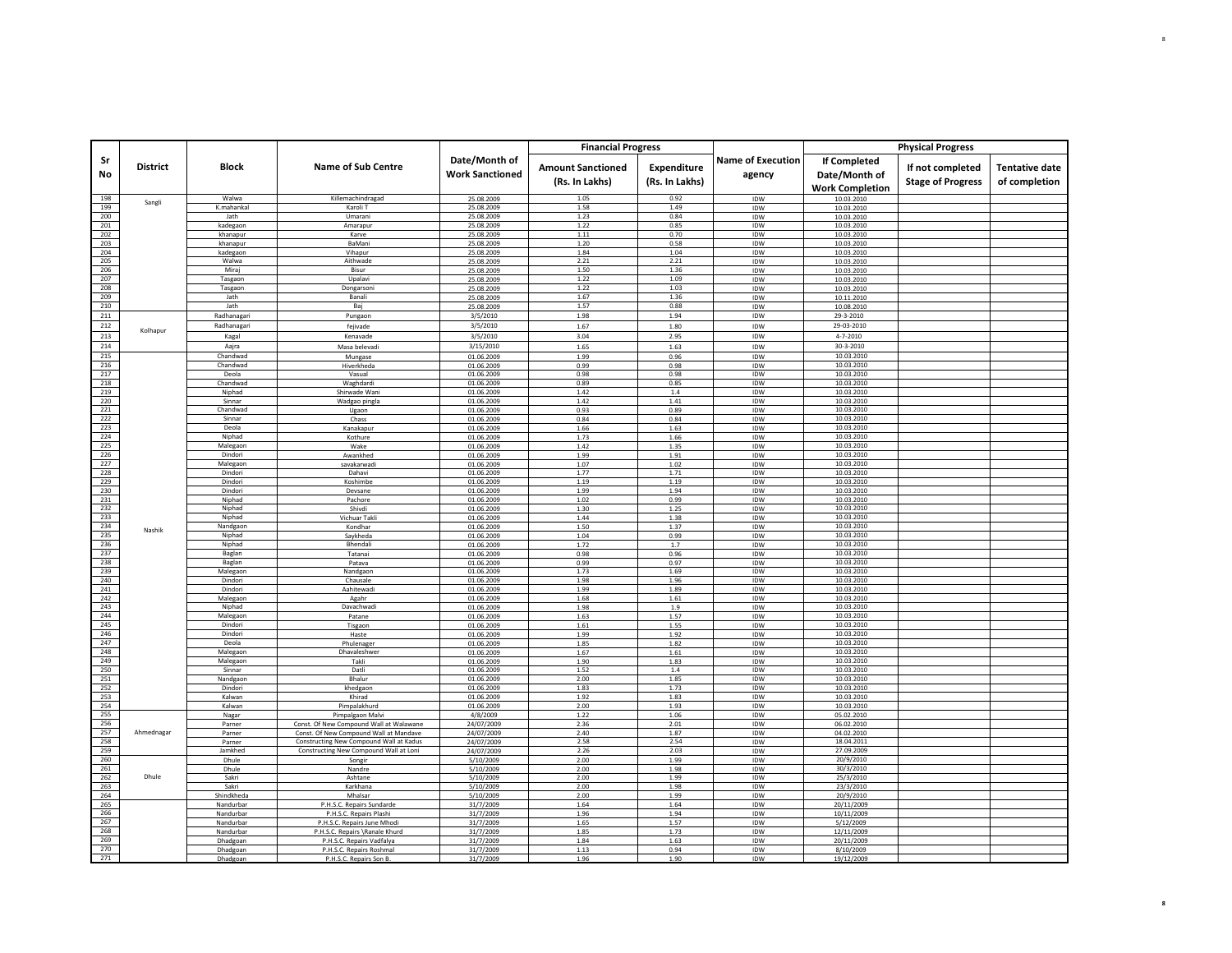|            |                 |                          |                                                    |                                         | <b>Financial Progress</b>                  |                               |                                    |                                                         | <b>Physical Progress</b>                     |                                        |
|------------|-----------------|--------------------------|----------------------------------------------------|-----------------------------------------|--------------------------------------------|-------------------------------|------------------------------------|---------------------------------------------------------|----------------------------------------------|----------------------------------------|
| Sr<br>No   | <b>District</b> | <b>Block</b>             | <b>Name of Sub Centre</b>                          | Date/Month of<br><b>Work Sanctioned</b> | <b>Amount Sanctioned</b><br>(Rs. In Lakhs) | Expenditure<br>(Rs. In Lakhs) | <b>Name of Execution</b><br>agency | If Completed<br>Date/Month of<br><b>Work Completion</b> | If not completed<br><b>Stage of Progress</b> | <b>Tentative date</b><br>of completion |
| 272        |                 | Dhadgoan                 | P.H.S.C. Repairs Sisa                              | 31/7/2009                               | 2.32                                       | 1.94                          | IDW                                | 20/11/2009                                              |                                              |                                        |
| 273        |                 | Nandurbar                | P.H.S.C. Repairs Patonda                           | 6/2/2010                                | 2.00                                       | 1.14                          | IDW                                | 30/3/2010                                               |                                              |                                        |
| 274<br>275 |                 | Nandurbar                | P.H.S.C. Repairs Shindgavan                        | 6/2/2010                                | 1.87                                       | 1.78<br>0.00                  | IDW                                | 12/4/2010                                               |                                              |                                        |
| 276        |                 | Navapur                  | P.H.S.C. Repairs Bilbara                           | 6/2/2010                                | 1.87<br>1.87                               | 0.00                          | IDW<br>IDW                         | 20/4/2010<br>20/4/2010                                  |                                              |                                        |
| 277        | Nandurbar       | Navapur<br>Navapur       | P.H.S.C. Repairs Anjane<br>P.H.S.C. Repairs Kadwan | 6/2/2010<br>6/2/2010                    | 2.00                                       | 0.00                          | IDW                                | 20/4/2010                                               |                                              |                                        |
| 278        |                 | Navapur                  | P.H.S.C. Repairs Sharvani                          | 6/2/2010                                | 1.94                                       | 0.00                          | IDW                                | 20/4/2010                                               |                                              |                                        |
| 279        |                 | Navapur                  | P.H.S.C. Repairs shehi                             | 6/2/2010                                | 1.94                                       | 0.97                          | IDW                                | 30/3/2010                                               |                                              |                                        |
| 280        |                 | Navapur                  | P.H.S.C. Repairs Devmogra                          | 6/2/2010                                | 1.97                                       | 1.96                          | IDW                                | 20/4/2010                                               |                                              |                                        |
| 281        |                 | Akkalkuwa                | P.H.S.C. Repairs Sakliumar                         | 6/2/2010                                | 2.00                                       | 1.84                          | IDW                                | 18/4/2010                                               |                                              |                                        |
| 282        |                 | Akkalkuwa                | P.H.S.C. Repairs Silingpur                         | 6/2/2010                                | 2.00                                       | 1.99                          | <b>IDW</b>                         | 31/3/2010                                               |                                              |                                        |
| 283<br>284 |                 | Akkalkuwa                | P.H.S.C. Repairs Alivihir                          | 6/2/2010                                | 2.00                                       | 1.94                          | IDW                                | 31/3/2010                                               |                                              |                                        |
| 285        |                 | Dhadgoan<br>Shahada      | P.H.S.C. Repairs Padali<br>P.H.S.C. Repairs Anared | 6/2/2010<br>6/2/2010                    | 2.00<br>1.93                               | 1.87<br>1.35                  | IDW<br>IDW                         | 5/4/2010<br>25/4/2010                                   |                                              |                                        |
| 286        |                 | Shahada                  | P.H.S.C. Repairs Shirud                            | 6/2/2010                                | 2.00                                       | 1.91                          | IDW                                | 7/5/2010                                                |                                              |                                        |
| 287        |                 | Taloda                   | P.H.S.C. Repairs Somawal                           | 6/2/2010                                | 1.96                                       | 1.83                          | IDW                                | 15/5/2010                                               |                                              |                                        |
| 288        |                 | Taloda                   | P.H.S.C. Repairs Chinoda                           | 6/2/2010                                | 1.99                                       | 1.78                          | IDW                                | 31/3/2010                                               |                                              |                                        |
| 289        |                 | Vaijapur                 | Sawandgaor                                         | 29.08.09                                | 1.68                                       | 1.56                          | IDW                                | 29.10.09                                                |                                              |                                        |
| 290        |                 | Soyegaon                 | Palaskheda                                         | 26.10.09                                | 1.79                                       | 1.77                          | IDW                                | 26.12.09                                                |                                              |                                        |
| 291        |                 | Sillod                   | Sirsala                                            | 29.08.09                                | 1.98                                       | 1.72                          | IDW                                | 29.10.09                                                |                                              |                                        |
| 292<br>293 |                 | Phulambri<br>Sillod      | Sherodi<br>Dhanora                                 | 29.08.09<br>29.08.09                    | 1.99<br>1.99                               | 1.85<br>1.34                  | IDW                                | 29.10.09                                                |                                              |                                        |
| 294        |                 | Soyegaon                 | Aamkheda                                           | 26.10.09                                | 1.98                                       | 1.98                          | IDW<br>IDW                         | 29.10.09<br>26.12.09                                    |                                              |                                        |
| 295        |                 | Gangapur                 | Asegaon                                            | 29.08.09                                | 1.99                                       | 1.85                          | IDW                                | 29.10.09                                                |                                              |                                        |
| 296        |                 | Gangapur                 | Khadknarla                                         | 26,10.09                                | 2.27                                       | 2.27                          | IDW                                | 26.12.09                                                |                                              |                                        |
| 297        |                 | Vaijapur                 | Jarul                                              | 26.10.09                                | 3.36                                       | 3.16                          | <b>IDW</b>                         | 26.12.09                                                |                                              |                                        |
| 298        |                 | Vaijapur                 | Kapusvadgaon                                       | 26.10.09                                | 3.28                                       | 3.26                          | IDW                                | 26.12.09                                                |                                              |                                        |
| 299        |                 | Aurangabad               | Chite Pimpalgaon                                   | 26.10.09                                | 3.53                                       | 3.50                          | IDW                                | 26.12.09                                                |                                              |                                        |
| 300        |                 | Aurangabad               | Aadgaon (K)                                        | 26.10.09                                | 2.54                                       | 2.54                          | IDW                                | 26.12.09                                                |                                              |                                        |
| 301<br>302 |                 | Sillod<br>Sillod         | HAti<br>Kerhala                                    | 24.02.10<br>24.02.10                    | 1.98<br>1.81                               | 0.98<br>1.81                  | IDW<br>IDW                         | 24.03.10<br>24.03.10                                    |                                              |                                        |
| 303        |                 | Phulambri                | Pathari                                            | 24.02.10                                | 1.98                                       | 1.61                          | IDW                                | 24.03.10                                                |                                              |                                        |
| 304        |                 | Paithar                  | Dhongaon                                           | 24.02.10                                | 1.86                                       | 1.61                          | IDW                                | 24.03.10                                                |                                              |                                        |
| 305        |                 | Phulambri                | Borgaon Ar                                         | 24.02.10                                | 1.92                                       | 1.92                          | IDW                                | 24.03.10                                                |                                              |                                        |
| 306        |                 | Sovegaon                 | Gondegaon                                          | 24.02.10                                | 1.98                                       | 1.97                          | IDW                                | 24.03.10                                                |                                              |                                        |
| 307        |                 | Soyegaon                 | Fardapur                                           | 24.02.10                                | 1.95                                       | 1.95                          | IDW                                | 24.03.10                                                |                                              |                                        |
| 308        |                 | Sillod                   | Khupta                                             | 24.02.10                                | 1.98                                       | 1.97                          | IDW                                | 24.03.10                                                |                                              |                                        |
| 309<br>310 |                 | Soyegaon                 | Molekheda<br>Kumbefal                              | 24.02.10<br>05.03.10                    | 1.97<br>1.74                               | 1.97<br>1.68                  | IDW<br>IDW                         | 24.03.10<br>31.03.10                                    |                                              |                                        |
| 311        |                 | Aurangabad<br>Aurangabad | Gevrai (K)                                         | 05.03.10                                | 1.70                                       | 1.70                          | IDW                                | 31.03.10                                                |                                              |                                        |
| 312        |                 | Aurangabad               | Waladgaon                                          | 05.03.10                                | 1.75                                       | 1.70                          | IDW                                | 31.03.10                                                |                                              |                                        |
| 313        |                 | Aurangabad               | Adgaon (BK)                                        | 05.03.10                                | 1.82                                       | 1.82                          | IDW                                | 31.03.10                                                |                                              |                                        |
| 314        |                 | Kannad                   | Jehur                                              | 05.03.10                                | 1.80                                       | 1.79                          | IDW                                | 31.03.10                                                |                                              |                                        |
| 315        |                 | Kannad                   | Bahirgaon                                          | 05.03.10                                | 1.63                                       | 1.54                          | IDW                                | 31.03.10                                                |                                              |                                        |
| 316        |                 | Kannad                   | Dewlana                                            | 05.03.10                                | 1.72                                       | 1.72                          | IDW                                | 31.03.10                                                |                                              |                                        |
| 317<br>318 | Aurangabad      | Kannad                   | Takli                                              | 05.03.10<br>05.03.10                    | 1.83<br>1.60                               | 1.79<br>1.58                  | IDW                                | 31.03.10                                                |                                              |                                        |
| 319        |                 | Kannad<br>Kannad         | Nadarpur<br>Umberkheda                             | 05.03.10                                | 1.81                                       | 1.80                          | IDW<br><b>IDW</b>                  | 31.03.10<br>31.03.10                                    |                                              |                                        |
| 320        |                 | Kannad                   | Chimnapur                                          | 05.03.10                                | 1.77                                       | 1.76                          | IDW                                | 31.03.10                                                |                                              |                                        |
| 321        |                 | Kannad                   | Mehgaon                                            | 05.03.10                                | 1.66                                       | 1.66                          | IDW                                | 31.03.10                                                |                                              |                                        |
| 322        |                 | Kannad                   | Wasad                                              | 05.03.10                                | 1.81                                       | 1.03                          | IDW                                | 31.03.10                                                |                                              |                                        |
| 323        |                 | Kannad                   | Bharamba                                           | 05.03.10                                | 1.57                                       | 1.56                          | IDW                                | 31.03.10                                                |                                              |                                        |
| 324        |                 | Kannad                   | Mohara                                             | 05.03.10                                | 1.71                                       | 1.69                          | IDW                                | 31.03.10                                                |                                              |                                        |
| 325<br>326 |                 | Kannad                   | Sarola<br>Jambhala                                 | 05.03.10<br>05.03.10                    | 1.74<br>1.37                               | 1.50<br>1.51                  | IDW<br><b>IDW</b>                  | 31.03.10<br>31.03.10                                    |                                              |                                        |
| 327        |                 | Gangapur<br>Gangapur     | Jamgaon                                            | 05.03.10                                | 1.59                                       | 1.59                          | IDW                                | 31.03.10                                                |                                              |                                        |
| 328        |                 | Vaijapur                 | Palkheda                                           | 05.03.10                                | 1.86                                       | 1.85                          | IDW                                | 31.03.10                                                |                                              |                                        |
| 329        |                 | Khultabad                | Kanaksheel                                         | 05.03.10                                | 1.72                                       | 1.72                          | IDW                                | 31.03.10                                                |                                              |                                        |
| 330        |                 | Khultabad                | Yesgaon                                            | 05.03.10                                | 1.43                                       | 0.69                          | IDW                                | 31.03.10                                                |                                              |                                        |
| 331        |                 | Khultabad                | Devlana                                            | 05.03.10                                | 1.66                                       | 1.65                          | IDW                                | 31.03.10                                                |                                              |                                        |
| 332        |                 | Khultabad                | Sarai                                              | 05.03.10                                | 1.59                                       | 1.56                          | IDW                                | 31.03.10                                                |                                              |                                        |
| 333<br>334 |                 | Paithan<br>Paithan       | Harshi                                             | 05.03.10<br>05.03.10                    | 1.98<br>1.99                               | 1.96<br>1.81                  | IDW<br>IDW                         | 31.03.10<br>31.03.10                                    |                                              |                                        |
| 335        |                 | Paithan                  | Rahatgaon<br><b>Bokud Jalgaon</b>                  | 05.03.10                                | 1.98                                       | 1.96                          | IDW                                | 31.03.10                                                |                                              |                                        |
| 336        |                 | Paithan                  | Wahegaon                                           | 05.03.10                                | 1.98                                       | 1.80                          | IDW                                | 31.03.10                                                |                                              |                                        |
| 337        |                 | Sillod                   | Pimpalgaon Peth                                    | 05.03.10                                | 1.99                                       | 1.95                          | IDW                                | 31.03.10                                                |                                              |                                        |
| 338        |                 | Sillod                   | Manerul                                            | 05.03.10                                | 1.98                                       | 1.85                          | IDW                                | 31.03.10                                                |                                              |                                        |
| 339        |                 | Sillod                   | Balapur                                            | 05.03.10                                | 1.99                                       | 1.78                          | IDW                                | 31.03.10                                                |                                              |                                        |
| 340        |                 | Sillod                   | Deulgaor                                           | 05.03.10                                | 1.98                                       | 1.74                          | IDW                                | 31.03.10                                                |                                              |                                        |
| 341<br>342 |                 | Soyagaon<br>Phulambri    | Pimpala                                            | 05.03.10<br>05.03.10                    | 1.99<br>1.98                               | 1.59<br>1.62                  | <b>IDW</b><br>IDW                  | 31.03.10<br>31.03.10                                    |                                              |                                        |
| 343        |                 | Phulambri                | Georai Gung<br>Khamgaon                            | 05.03.10                                | 1.99                                       | 1.99                          | IDW                                | 31.03.10                                                |                                              |                                        |
| 344        |                 | Phulambri                | Pimpalgaon (V)                                     | 05.03.10                                | 1.76                                       | 1.67                          | IDW                                | 31.03.10                                                |                                              |                                        |
| 345        |                 | Phulambr                 | Pirbayada                                          | 05.03.10                                | 1.99                                       | 1.71                          | IDW                                | 31.03.10                                                |                                              |                                        |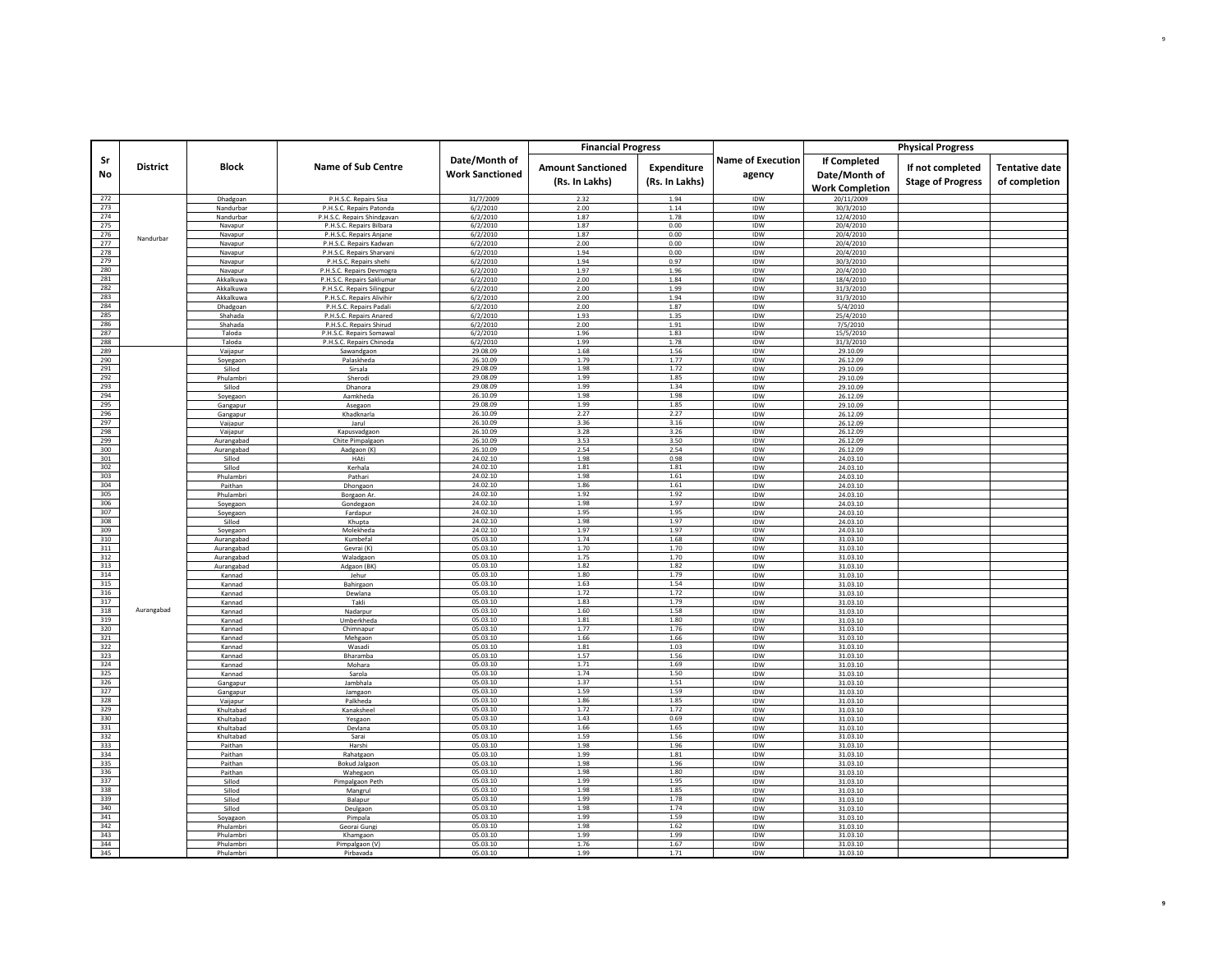|            |                 |                        |                               |                        | <b>Financial Progress</b> |                |                          |                          | <b>Physical Progress</b> |                       |
|------------|-----------------|------------------------|-------------------------------|------------------------|---------------------------|----------------|--------------------------|--------------------------|--------------------------|-----------------------|
| Sr         |                 |                        |                               | Date/Month of          |                           |                | <b>Name of Execution</b> | <b>If Completed</b>      |                          |                       |
|            | <b>District</b> | Block                  | <b>Name of Sub Centre</b>     |                        | <b>Amount Sanctioned</b>  | Expenditure    |                          |                          | If not completed         | <b>Tentative date</b> |
| No         |                 |                        |                               | <b>Work Sanctioned</b> | (Rs. In Lakhs)            | (Rs. In Lakhs) | agency                   | Date/Month of            | <b>Stage of Progress</b> | of completion         |
|            |                 |                        |                               |                        |                           |                |                          | <b>Work Completion</b>   |                          |                       |
| 346        |                 | Phulambri              | DhaMangaon                    | 05.03.10               | 1.99                      | 1.80           | IDW                      | 31.03.10                 |                          |                       |
| 347<br>348 |                 | Phulambri<br>Osmanabad | Marsawali<br>Bamni            | 05.03.10<br>23.07.09   | 1.99<br>2.00              | 1.80<br>1.98   | IDW<br>IDW               | 31.03.10<br>01.03.2010   |                          |                       |
| 349        |                 | Osmanabad              | Yevati                        | 23.07.09               | 3.19                      | 3.37           | IDW                      | 01.02.2010               |                          |                       |
| 350        |                 | Osmanabad              | Keshigaon                     | 23.07.09               | 1.90                      | 1.90           | IDW                      | 01.03.2010               |                          |                       |
| 351        |                 | Osmanabad              | Upala                         | 03.08.09               | 1.93                      | 1.86           | IDW                      | 01.03.2010               |                          |                       |
| 352        |                 | Osmanabad              | Hipparga                      | 25.08.09               | 2.74                      | 2.71           | IDW                      | 01.03.2010               |                          |                       |
| 353<br>354 |                 | Osmanabad<br>Osmanabad | Ghatpimpri<br>Para            | 25.08.09<br>03.08.09   | 2.15<br>3.95              | 1.98<br>3.80   | IDW<br>IDW               | 01.03.2010<br>01.03.2010 |                          |                       |
| 355        |                 | Washi                  | Shendi                        | 25.08.09               | 3.80                      | 3.73           | IDW                      | 01.03.2010               |                          |                       |
| 356        |                 | Washi                  | ljora                         | 25.08.09               | 3.15                      | 3.00           | IDW                      | 01.03.2010               |                          |                       |
| 357        |                 | Washi                  | GojWada                       | 25.08.09               | 0.50                      | 0.50           | IDW                      | 01.03.2010               |                          |                       |
| 358<br>359 |                 | Washi<br>Washi         | Gathpipmri                    | 25.08.09<br>25.08.09   | 0.31<br>0.32              | 0.31<br>0.31   | IDW<br>IDW               | 01.03.2010<br>01.03.2010 |                          |                       |
| 360        |                 | Washi                  | ljora<br>Shendi               | 25.08.09               | 0.32                      | 0.31           | IDW                      | 01.03.2010               |                          |                       |
| 361        |                 | Washi                  | Kanheri                       | 03.08.09               | 0.33                      | 0.33           | IDW                      | 01.03.2010               |                          |                       |
| 362        |                 | Washi                  | Saramkundi                    | 03.08.09               | 0.34                      | 0.33           | IDW                      | 01.03.2010               |                          |                       |
| 363        |                 | Washi                  | Mandwa                        | 03.08.09               | 0.32                      | 0.31           | IDW                      | 01.03.2010               |                          |                       |
| 364<br>365 |                 | Washi<br>Washi         | Sarola (Ma)<br>Pimpalgaon (K) | 03.08.09<br>03.08.09   | 0.33<br>0.32              | 0.33<br>0.32   | IDW<br>IDW               | 01.03.2010<br>01.03.2010 |                          |                       |
| 366        |                 | Bhoom                  | Warud                         | 25.08.09               | 0.20                      | 0.15           | IDW                      | 01.03.2010               |                          |                       |
| 367        | Osmanabad       | Bhoom                  | Astha                         | 25.08.09               | 0.20                      | 0.20           | IDW                      | 01.03.2010               |                          |                       |
| 368        |                 | Kallam                 | Borda                         | 03.08.09               | 0.26                      | 0.26           | IDW                      | 01.03.2010               |                          |                       |
| 369<br>370 |                 | Kallam<br>Kallam       | Hasegaon (K)                  | 25.08.09<br>25.08.09   | 0.26<br>0.27              | 0.26<br>0.26   | IDW                      | 01.03.2010               |                          |                       |
| 371        |                 | Kallam                 | Devlali<br>Govindpur          | 25.08.09               | 0.27                      | 0.25           | IDW<br>IDW               | 01.03.2010<br>01.03.2010 |                          |                       |
| 372        |                 | Kallam                 | Khamaswadi                    | 25.08.09               | 0.27                      | 0.27           | IDW                      | 01.03.2010               |                          |                       |
| 373        |                 | Osmanabad              | Ruibhar                       | 25.08.09               | 0.31                      | 0.33           | IDW                      | 01.03.2010               |                          |                       |
| 374        |                 | Osmanabad              | Chilwadi                      | 25.08.09               | 0.31                      | 0.30           | IDW                      | 01.03.2010               |                          |                       |
| 375<br>376 |                 | Osmanabad<br>Osmanabad | Pohaner<br>Kajala             | 25.08.09<br>25.08.09   | 0.30<br>0.31              | 0.31<br>0.33   | IDW<br>IDW               | 01.03.2010<br>01.03.2010 |                          |                       |
| 377        |                 | Osmanabad              | Mangarul (T)                  | 25.08.09               | 0.31                      | 0.29           | IDW                      | 01.03.2010               |                          |                       |
| 378        |                 | Osmanabad              | Kini                          | 03.08.09               | 1.80                      | 1.68           | IDW                      | 01.07.2010               |                          |                       |
| 379        |                 | Tuljapur               | Shindphal                     | 25.08.09               | 2.20                      | 2.13           | IDW                      | 01.03.2010               |                          |                       |
| 380<br>381 |                 | Umarga<br>Lohara       | Kesarjawalga                  | 25.08.09               | 1.96<br>1.88              | 1.49<br>1.79   | IDW                      | 01.07.2010               |                          |                       |
| 382        |                 | Bhoom                  | Mardi<br>Jamb                 | 25.08.09<br>25.08.09   | 1.57                      | 1.38           | IDW<br>IDW               | 01.07.2010<br>01.07.2010 |                          |                       |
| 383        |                 | Kallam                 | Govindpur                     | 25.08.09               | 1.86                      | 1.81           | IDW                      | 01.07.2010               |                          |                       |
| 384        |                 | Kallam                 | Dahiphal                      | 03.08.09               | 4.45                      | 3.90           | IDW                      | 01.07.2010               |                          |                       |
| 385        |                 | Paranda                | Pistamwad                     | 25.08.09               | 2.00                      | 1.84           | IDW                      | 01.07.2010               |                          |                       |
| 386<br>387 |                 | Bhoom<br>Kallam        | Ida<br>Wadgaon (J             | 03.08.09<br>25.08.09   | 1.68<br>1.56              | 1.68<br>1.49   | IDW<br>IDW               | 01.07.2010<br>01.07.2010 |                          |                       |
| 388        |                 | Latur                  | Sawargaon                     | 20.07.09               | 2.10                      | 1.88           | IDW                      | 17.02.2010               |                          |                       |
| 389        |                 | Latur                  | Chincholi                     | 20.07.09               | 3.60                      | 3.44           | IDW                      | 17.02.2010               |                          |                       |
| 390        |                 | Latur                  | Pakharsangavi                 | 20.07.09               | 3.70                      | 3.67           | IDW                      | 17.02.2010               |                          |                       |
| 391<br>392 |                 | Latur<br>Latur         | Khopegaon<br>Dhanegaon        | 20.07.09<br>20.07.09   | 4.47<br>3.30              | 4.43<br>3.27   | IDW<br>IDW               | 16.02.2010               |                          |                       |
| 393        |                 | Latur                  | Kavva                         | 20.07.09               | 5.00                      | 4.96           | IDW                      | 16.02.2010<br>16.02.2010 |                          |                       |
| 394        |                 | Ausa                   | Kinniwar                      | 20.07.09               | 4.50                      | 4.53           | IDW                      | 16.02.2010               |                          |                       |
| 395        |                 | Ausa                   | Nannad                        | 20.07.09               | 3.50                      | 3.26           | IDW                      | 16.02.2010               |                          |                       |
| 396        |                 | Ausa                   | Lodga                         | 20.07.09               | 2.00                      | 1.95           | <b>IDW</b>               | 20.02.2010               |                          |                       |
| 397<br>398 |                 | Ausa<br>Ausa           | Budhoda<br>Kinnithot          | 20.07.09<br>20.07.09   | 2.20<br>3.65              | 2.19<br>3.60   | IDW<br>IDW               | 20.02.2010<br>16.02.2010 |                          |                       |
| 399        |                 | Ausa                   | Tawashitad                    | 20.07.09               | 2.90                      | 3.05           | IDW                      | 20.02.2010               |                          |                       |
| 400        |                 | Ausa                   | Borgaon                       | 20.07.09               | 3.60                      | 3.67           | IDW                      | 16.02.2010               |                          |                       |
| 401        |                 | Chakur                 | Mahalgi                       | 20.07.09               | 2.25                      | 2.10           | IDW                      | 17.12.2009               |                          |                       |
| 402<br>403 | Latur           | Chakur<br>Chakur       | Chapoli<br>Aniansonda         | 20.07.09<br>20.07.09   | 2.10<br>2.60              | 1.78<br>2.57   | IDW<br><b>IDW</b>        | 10.12.2009               |                          |                       |
| 404        |                 | Chakur                 | Rohin                         | 20.07.09               | 3.30                      | 3.18           | IDW                      | 16.02.2010<br>16.02.2010 |                          |                       |
| 405        |                 | Renapur                | Biteargaon                    | 20.07.09               | 2.80                      | 2.46           | IDW                      | 29.12.2009               |                          |                       |
| 406        |                 | Renapur                | Poharegaon                    | 20.07.09               | 2.40                      | 2.30           | IDW                      | 29.12.2009               |                          |                       |
| 407<br>408 |                 | Renapur                | Davangaon                     | 20.07.09               | 3.40<br>4.40              | 3.32<br>4.28   | IDW                      | 30.12.2009               |                          |                       |
| 409        |                 | Renapur<br>Nilanga     | Karepur<br>Hosur              | 20.07.09<br>20.07.09   | 3.50                      | 3.31           | IDW<br>IDW               | 17.12.2009<br>28.03.2010 |                          |                       |
| 410        |                 | Nilanga                | Linmbala                      | 20.07.09               | 2.60                      | 2.48           | IDW                      | 03.02.2010               |                          |                       |
| 411        |                 | Nilanga                | Dhanora                       | 20.07.09               | 2.60                      | 2.41           | IDW                      | 28.03.2010               |                          |                       |
| 412        |                 | Nilanga                | Lambota                       | 20.07.09               | 2.35                      | 2.19           | IDW                      | 30.02.2010               |                          |                       |
| 413<br>414 |                 | Nilanga                | Masalga<br>Shidol             | 20.07.09<br>20.07.09   | 2.35<br>3.50              | 2.26<br>3.49   | IDW                      | 30.02.2010               |                          |                       |
| 415        |                 | Nilanga<br>Chakur      | Atola                         | 20.07.09               | 1.20                      | 0.76           | IDW<br>IDW               | 03.02.2010<br>17.12.2009 |                          |                       |
| 416        |                 | Nilanga                | Shiradhone                    | 20.07.09               | 1.20                      | 1.07           | IDW                      | 28.03.2010               |                          |                       |
| 417        |                 | Ghansawang             | Ramsgaon                      | 4/1/2009               | 1.78                      | 1.33           | IDW                      | 05.02.2009               |                          |                       |
| 418<br>419 |                 | Ghansawang             | Banegaon                      | 4/1/2009               | 1.82                      | 0.91           | IDW                      | 05.06.2009               |                          |                       |
|            |                 | Jafrabad               | Borgaon                       | 4/1/2009               | 0.34                      | 0.28           | IDW                      | 6/16/2009                |                          |                       |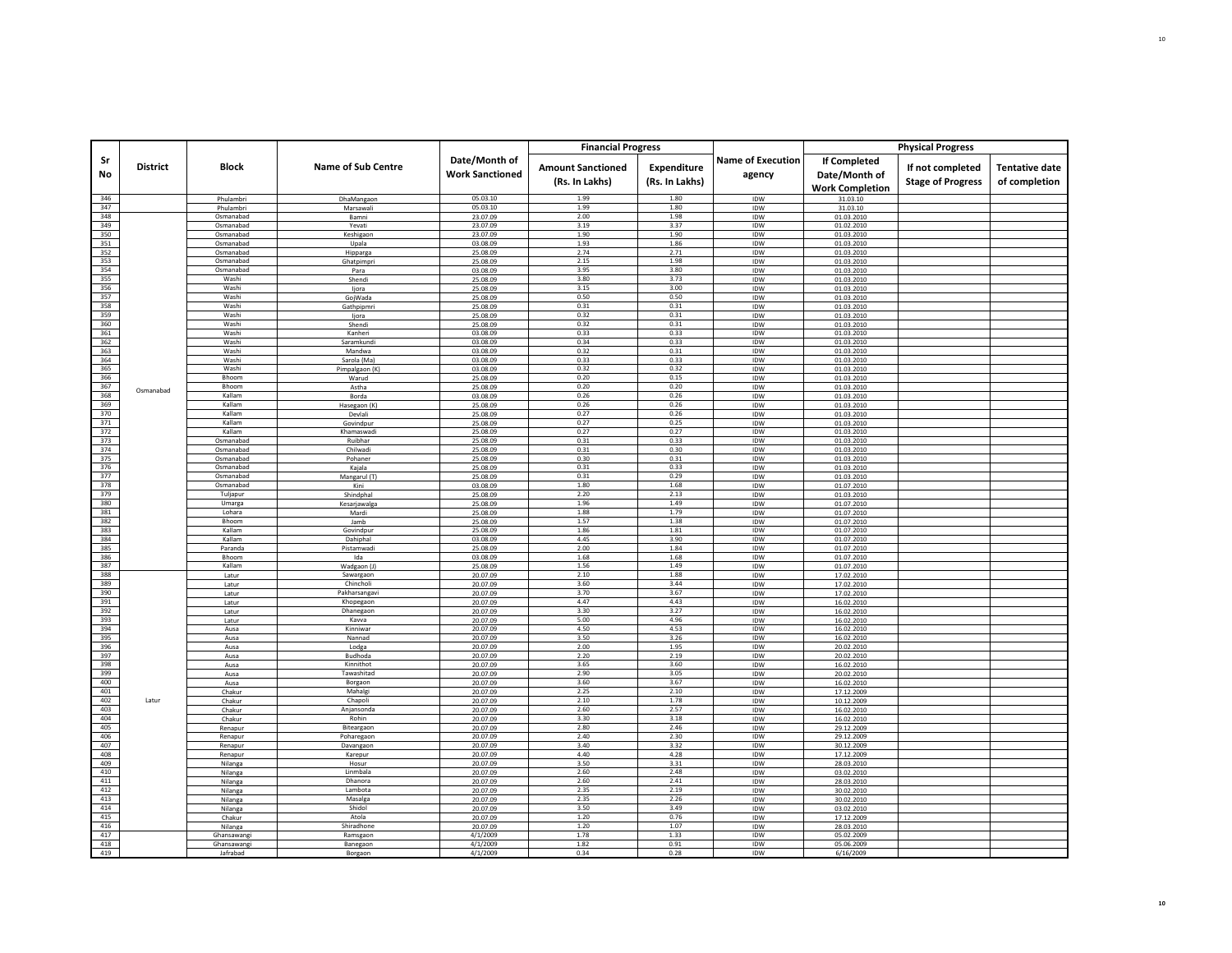|            |                 |                       |                                                       |                                         | <b>Financial Progress</b>                  |                               |                                    |                                                                | <b>Physical Progress</b>                     |                                        |
|------------|-----------------|-----------------------|-------------------------------------------------------|-----------------------------------------|--------------------------------------------|-------------------------------|------------------------------------|----------------------------------------------------------------|----------------------------------------------|----------------------------------------|
| Sr<br>No   | <b>District</b> | <b>Block</b>          | <b>Name of Sub Centre</b>                             | Date/Month of<br><b>Work Sanctioned</b> | <b>Amount Sanctioned</b><br>(Rs. In Lakhs) | Expenditure<br>(Rs. In Lakhs) | <b>Name of Execution</b><br>agency | <b>If Completed</b><br>Date/Month of<br><b>Work Completion</b> | If not completed<br><b>Stage of Progress</b> | <b>Tentative date</b><br>of completion |
| 420        |                 | Mantha                | pangri Bu                                             | 8/21/2009                               | 1.49                                       | 0.96                          | IDW                                | 3/4/2010                                                       |                                              |                                        |
| 421        |                 | Ambad                 | NAlewadi                                              | 8/21/2009                               | 1.45                                       | 1.18                          | IDW                                | 3/31/2010                                                      |                                              |                                        |
| 422        |                 | Ambad                 | Bakshichiwadi                                         | 8/21/2009                               | 1.84                                       | 1.26                          | IDW                                | 3/31/2010                                                      |                                              |                                        |
| 423        |                 | Jalna                 | pirklyar                                              | 8/21/2009                               | 1.31                                       | 0.61                          | IDW                                | 3/31/2010                                                      |                                              |                                        |
| 424<br>425 |                 | Partur<br>Mantha      | Patoda Mav<br>Naygaon                                 | 8/21/2009<br>8/21/2009                  | 1.52<br>1.51                               | 1.20<br>1.17                  | IDW<br>IDW                         | 3/31/2010<br>3/31/2010                                         |                                              |                                        |
| 426        |                 | Bhokardan             | Sirasgaon Mandap                                      | 8/21/2009                               | 1.73                                       | 1.22                          | <b>IDW</b>                         | 3/31/2010                                                      |                                              |                                        |
| 427        | Jalna           | Ghansawangi           | Kardagaon                                             | 8/21/2009                               | 1.55                                       | 1.21                          | IDW                                | 3/31/2010                                                      |                                              |                                        |
| 428        |                 | Partur                | Ashti 1                                               | 8/21/2009                               | 0.84                                       | 0.75                          | IDW                                | 3/31/2010                                                      |                                              |                                        |
| 429        |                 | Partur                | Ashti 2                                               | 8/21/2009                               | 1.08                                       | 1.01                          | IDW                                | 3/31/2010                                                      |                                              |                                        |
| 430        |                 | Jafrabad              | Dongaon                                               | 3/24/2010                               | 0.24                                       | 0.22                          | IDW                                | 3/31/2010                                                      |                                              |                                        |
| 431        |                 | Jafrabad              | Hiwarakabl                                            | 3/24/2010                               | 0.24                                       | 0.23                          | IDW                                | 3/31/2010                                                      |                                              |                                        |
| 432<br>433 |                 | Jafrabad<br>lafrabad  | Bharaj                                                | 3/24/2010                               | 0.24                                       | 0.22                          | IDW                                | 3/31/2010                                                      |                                              |                                        |
| 434        |                 | Jafrabad              | Borgaon<br>Devdhana                                   | 3/24/2010<br>3/24/2010                  | 0.24<br>0.24                               | 0.23<br>0.23                  | IDW<br>IDW                         | 3/31/2010<br>3/31/2010                                         |                                              |                                        |
| 435        |                 | Mantha                | Pangari Bu                                            | 3/24/2010                               | 0.24                                       | 0.23                          | IDW                                | 3/31/2010                                                      |                                              |                                        |
| 436        |                 | Partur                | Ashti I                                               | 3/24/2010                               | 0.24                                       | 0.23                          | IDW                                | 3/31/2010                                                      |                                              |                                        |
| 437        |                 | Partur                | Ashti II                                              | 3/24/2010                               | 0.24                                       | 0.23                          | IDW                                | 3/31/2010                                                      |                                              |                                        |
| 438        |                 | Parbhani              | Daithana                                              | 7/1/2009                                | 0.50                                       | 0.43                          | IDW                                | 12/3/2009                                                      |                                              |                                        |
| 439        |                 | Parbhani              | Pokharni.                                             | 7/1/2009                                | 0.50                                       | 0.43                          | IDW                                | 12/3/2009                                                      |                                              |                                        |
| 440        |                 | Purna                 | Kanadkheda                                            | 7/1/2009                                | 0.50                                       | 0.45                          | IDW                                | 10/8/2009                                                      |                                              |                                        |
| 441<br>442 |                 | Parbhani<br>Purna     | Makhni                                                | 7/1/2009<br>7/1/2009                    | 0.50<br>0.50                               | 0.48<br>0.41                  | IDW                                | 10/9/2009<br>11/18/2009                                        |                                              |                                        |
| 443        |                 | Sonpeth               | Pimpran.<br>Khadka                                    | 7/1/2009                                | 0.50                                       | 0.42                          | IDW<br>IDW                         | 10/8/2009                                                      |                                              |                                        |
| 444        |                 | Purna                 | Khuida                                                | 2/22/2010                               | 0.47                                       | 0.47                          | IDW                                | 3/27/2010                                                      |                                              |                                        |
| 445        |                 | Palam                 | Khadi                                                 | 2/22/2010                               | 1.55                                       | 1.48                          | <b>IDW</b>                         | 3/28/2010                                                      |                                              |                                        |
| 446        |                 | Parbhani              | Samber                                                | 2/22/2010                               | 0.68                                       | 0.53                          | IDW                                | 3/26/2010                                                      |                                              |                                        |
| 447        |                 | Palam                 | Ghatangra                                             | 2/22/2010                               | 1.40                                       | 1.35                          | IDW                                | 3/28/2010                                                      |                                              |                                        |
| 448        |                 | Palam                 | Pokharni Divi                                         | 2/22/2010                               | 1.37                                       | 1.28                          | IDW                                | 3/22/2010                                                      |                                              |                                        |
| 449        |                 | Parbhani              | Providing Water Proofing at OT & Ward At PHC Zari     | 2/22/2010                               | 0.77                                       | 0.74                          | IDW                                | 3/25/2010                                                      |                                              |                                        |
| 450        |                 | Jintur                | Vassa                                                 | 2/22/2010                               | 1.03                                       | 1.01                          | IDW                                | 6/27/2010                                                      |                                              |                                        |
| 451        |                 | Jintur                | Warud                                                 | 2/22/2010                               | 1.65                                       | 1.45                          | IDW                                | 9/27/2010                                                      |                                              |                                        |
| 452        |                 | Jintur                | Mandhani                                              | 2/22/2010                               | 1.90                                       | 1.67                          | IDW                                | 4/9/2010                                                       |                                              |                                        |
| 453<br>454 |                 | Parbhani<br>Manwat    | Arvi<br>Kekariawala                                   | 2/22/2010<br>2/22/2010                  | 0.38<br>0.65                               | 0.30<br>0.53                  | IDW<br>IDW                         | 8/5/2010<br>6/26/2010                                          |                                              |                                        |
| 455        |                 | Purna                 | Aherwadi                                              | 2/22/2010                               | 1.37                                       | 1.34                          | IDW                                | 9/2/2010                                                       |                                              |                                        |
| 456        |                 | Parbhani              | Borwand                                               | 2/22/2010                               | 0.90                                       | 0.86                          | IDW                                | 3/28/2010                                                      |                                              |                                        |
| 457        |                 | Selu                  | Degaon                                                | 2/22/2010                               | 0.75                                       | 0.65                          | IDW                                | 9/25/2010                                                      |                                              |                                        |
| 458        |                 | Gangakhed             | Harneul                                               | 2/22/2010                               | 1.50                                       | 1.44                          | <b>IDW</b>                         | 3/28/2010                                                      |                                              |                                        |
| 459        |                 | Gangakhed             | Isad                                                  | 2/22/2010                               | 1.50                                       | 1.38                          | IDW                                | 3/27/2010                                                      |                                              |                                        |
| 460        |                 | Gangakhed             | Muli                                                  | 2/22/2010                               | 1.68                                       | 1.53                          | IDW                                | 3/28/2010                                                      |                                              |                                        |
| 461<br>462 |                 | Gangakhed<br>Parbhani | Padegaon<br>Pimpri Deshmukh                           | 2/22/2010<br>2/22/2010                  | 1.27<br>1.28                               | 1.21<br>1.13                  | IDW<br>IDW                         | 3/28/2010<br>3/28/2010                                         |                                              |                                        |
| 463        |                 | Palam                 | Shaikh Rajur                                          | 2/22/2010                               | 1.06                                       | 1.01                          | IDW                                | 8/28/2010                                                      |                                              |                                        |
| 464        |                 | Pathri                | Gunj                                                  | 2/22/2010                               | 1.27                                       | 1.22                          | IDW                                | 3/27/2010                                                      |                                              |                                        |
| 465        | Parbhani        | Pathri                | Vadi                                                  | 2/22/2010                               | 1.72                                       | 1.68                          | IDW                                | 8/5/2010                                                       |                                              |                                        |
| 466        |                 | Palam                 | Pethshivni                                            | 2/22/2010                               | 1.42                                       | 0.54                          | IDW                                | 8/8/2010                                                       |                                              |                                        |
| 467        |                 | Parbhani              | Babulgaon                                             | 7/1/2009                                | 0.50                                       | 0.47                          | IDW                                | 10/10/2009                                                     |                                              |                                        |
| 468        |                 | Parbhani              | Brahmangaon                                           | 7/1/2009                                | 0.50                                       | 0.49                          | IDW                                | 10/10/2009                                                     |                                              |                                        |
| 469        |                 | Parbhani              | Parwa.                                                | 7/1/2009                                | 0.50                                       | 0.49                          | IDW                                | 11/18/2009                                                     |                                              |                                        |
| 470<br>471 |                 | Parbhani<br>Parbhani  | Borwand (BK.)<br>Wadgaon sukre                        | 7/1/2009<br>7/1/2009                    | 0.50<br>0.50                               | 0.49<br>0.48                  | IDW<br>IDW                         | 12/31/2009<br>12/31/2009                                       |                                              |                                        |
| 472        |                 | Parbhani              | Tadpangri                                             | 7/1/2009                                | 0.50                                       | 0.45                          | IDW                                | 12/31/2009                                                     |                                              |                                        |
| 473        |                 | Purna                 | Limla                                                 | 7/1/2009                                | 0.50                                       | 0.43                          | <b>IDW</b>                         | 10/9/2009                                                      |                                              |                                        |
| 474        |                 | Sonpeth               | Awalgaon                                              | 7/1/2009                                | 0.50                                       | 0.45                          | IDW                                | 11/18/2009                                                     |                                              |                                        |
| 475        |                 | Sonpeth               | Narwadi.                                              | 7/1/2009                                | 0.50                                       | 0.49                          | IDW                                | 12/31/2009                                                     |                                              |                                        |
| 476        |                 | Gangakhed             | Anterveli.                                            | 7/1/2009                                | 0.50                                       | 0.48                          | <b>IDW</b>                         | 10/10/2009                                                     |                                              |                                        |
| 477        |                 | Parbhani              | Wangi                                                 | 7/1/2009                                | 0.50                                       | 0.49                          | IDW                                | 10/10/2009                                                     |                                              |                                        |
| 478<br>479 |                 | Parbhani              | Rahati.                                               | 7/1/2009                                | 0.50                                       | 0.43                          | IDW                                | 11/18/2009                                                     |                                              |                                        |
| 480        |                 | Purna<br>Purna        | Dhanora Matya<br>Katneshwar                           | 7/1/2009<br>7/1/2009                    | 0.50<br>0.50                               | 0.42<br>0.42                  | IDW<br>IDW                         | 12/31/2009<br>10/10/2009                                       |                                              |                                        |
| 481        |                 | Manwat                | Hamdapur                                              | 2/22/2010                               | 1.38                                       | 1.14                          | IDW                                | 6/29/2010                                                      |                                              |                                        |
| 482        |                 | Manwat                | Hatkarwadi                                            | 2/22/2010                               | 1.29                                       | 1.22                          | IDW                                | 3/28/2010                                                      |                                              |                                        |
| 483        |                 | Parbhani              | Nandapur                                              | 2/22/2010                               | 1.19                                       | 1.08                          | IDW                                | 4/9/2010                                                       |                                              |                                        |
| 484        |                 | Parbhani              | Nandkheda                                             | 2/22/2010                               | 2.00                                       | 1.95                          | IDW                                | 3/27/2010                                                      |                                              |                                        |
| 485        |                 | Parbhani              | Pimpalgaon S.M.                                       | 2/22/2010                               | 1.41                                       | 1.24                          | IDW                                | 3/28/2010                                                      |                                              |                                        |
| 486<br>487 |                 | Manwat                | Rametakli<br>Palodi                                   | 2/22/2010                               | 1.84<br>0.83                               | 1.80                          | IDW                                | 6/27/2010<br>3/29/2010                                         |                                              |                                        |
| 488        |                 | Manwat<br>Parbhani    | uka Parbhani Driling Borewel & Instalation Motar Pun  | 2/22/2010<br>2/22/2010                  | 14.01                                      | 0.83<br>12.33                 | <b>IDW</b><br>IDW                  | 3/27/2010                                                      |                                              |                                        |
| 489        |                 | Gangakhed             | ka Gangakhed Driling Borewel & Instalation Motar Pun  | 2/22/2010                               | 10.94                                      | 10.91                         | IDW                                | 3/28/2010                                                      |                                              |                                        |
| 490        |                 | Palam & Purna         | PALAM & PURNA Driling Borewel & Instalation Motar I   | 2/22/2010                               | 11.35                                      | 10.14                         | <b>IDW</b>                         | 3/28/2010                                                      |                                              |                                        |
| 491        |                 | Pathri & Sonpeth      | HRI & SONPETH Driling Borewel & Instalation Motar Pur | 2/22/2010                               | 11.87                                      | 11.27                         | IDW                                | 3/28/2010                                                      |                                              |                                        |
| 492        |                 | Sailu & Manwat        | LU & MANWAT Driling Borewel & Instalation Motar Pun   | 2/22/2010                               | 12.92                                      | 10.22                         | <b>IDW</b>                         | 3/27/2010                                                      |                                              |                                        |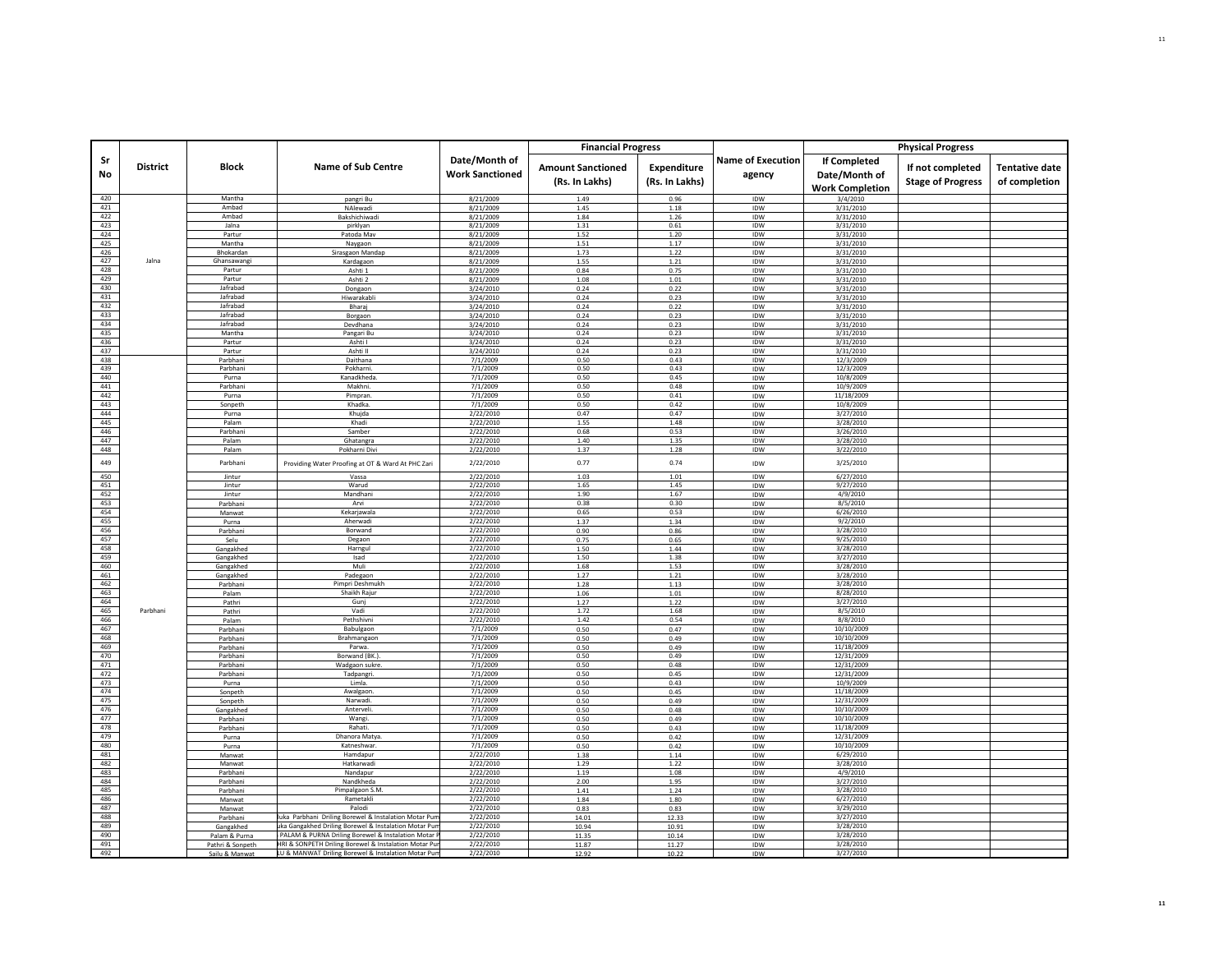|            |                 |                         |                                                                 |                                         | <b>Financial Progress</b>                  |                               |                                    |                                                                | <b>Physical Progress</b>                     |                                        |
|------------|-----------------|-------------------------|-----------------------------------------------------------------|-----------------------------------------|--------------------------------------------|-------------------------------|------------------------------------|----------------------------------------------------------------|----------------------------------------------|----------------------------------------|
| Sr<br>No   | <b>District</b> | <b>Block</b>            | <b>Name of Sub Centre</b>                                       | Date/Month of<br><b>Work Sanctioned</b> | <b>Amount Sanctioned</b><br>(Rs. In Lakhs) | Expenditure<br>(Rs. In Lakhs) | <b>Name of Execution</b><br>agency | <b>If Completed</b><br>Date/Month of<br><b>Work Completion</b> | If not completed<br><b>Stage of Progress</b> | <b>Tentative date</b><br>of completion |
| 493        |                 | Jintur                  | <b>ITUR TALUKA Driling Borewel &amp; Instalation Motar Pump</b> | 2/22/2010                               | 4.91                                       | 4.08                          | IDW                                | 3/28/2010                                                      |                                              |                                        |
| 494<br>495 |                 | Billoli<br>Naigaon      | Adampur<br>Repair to SC Rathodi                                 | 2/17/2009<br>2/17/2009                  | 2.00<br>2.00                               | 1.55<br>1.77                  | IDW<br>IDW                         | 31.12.2009<br>31.12.2009                                       |                                              |                                        |
| 496        |                 | Hadgaon                 | At SC Choramba                                                  | 2/17/2009                               | 2.00                                       | 1.97                          | IDW                                | 31.12.2009                                                     |                                              |                                        |
| 497        |                 | Himyatnagar             | Repair to SC Sarsam                                             | 2/17/2009                               | 2.50                                       | 2.08                          | IDW                                | 31.12.2009                                                     |                                              |                                        |
| 498        | Nanded          | Loha                    | Repair to SC Kapsi                                              | 2/17/2009                               | 1.35                                       | 0.69                          | IDW                                | 31.12.2009                                                     |                                              |                                        |
| 499        |                 | Mukhed                  | Repair to SC Mauli                                              | 2/17/2009                               | 1.53                                       | 0.70                          | IDW                                | 31.12.2009                                                     |                                              |                                        |
| 500<br>501 |                 | Mahoor<br>Kinwat        | Repair to SC Papalwadi<br>Repair to Sc Kamthala                 | 2/17/2009<br>2/17/2009                  | 2.00<br>2.00                               | 1.76<br>1.91                  | IDW<br>IDW                         | 31.12.2009<br>31.12.2009                                       |                                              |                                        |
| 502        |                 | Kinwat                  | Repair to SC Jawarla                                            | 2/17/2009                               | 2.00                                       | 1.99                          | IDW                                | 31.12.2009                                                     |                                              |                                        |
| 503        |                 | Kinwat                  | Repair to SC Kopra                                              | 2/17/2009                               | 2.00                                       | 1.75                          | <b>IDW</b>                         | 31.12.2009                                                     |                                              |                                        |
| 504        |                 | Aundha                  | Suregaon                                                        | 27.08.2009                              | 1.99                                       | 2.11                          | IDW                                | 09.03.2010                                                     |                                              |                                        |
| 505        |                 | Aundha                  | Lohara Kille                                                    | 27.08.2009                              | 1.48                                       | 0.94                          | IDW                                | 31.03.2010                                                     |                                              |                                        |
| 506<br>507 |                 | Aundha<br>Aundha        | Sendursena<br>Yehlegaon                                         | 27.08.2009<br>27.08.2009                | 1.45<br>1.67                               | 1.37<br>1.35                  | IDW<br>IDW                         | 31.07.2010<br>31.03.2010                                       |                                              |                                        |
| 508        |                 | Aundha                  | Sidheshwar                                                      | 27.08.2009                              | 1.72                                       | 1.39                          | IDW                                | 31.03.2010                                                     |                                              |                                        |
| 509        |                 | Aundha                  | Purial                                                          | 25.06.2009                              | 1.98                                       | 1.68                          | IDW                                | 30.09.2009                                                     |                                              |                                        |
| 510        |                 | Aundha                  | Pota Shelke                                                     | 29.03.10                                | 1.38                                       | 1.22                          | IDW                                | 31.07.2010                                                     |                                              |                                        |
| 511        |                 | Aundha                  | Pota Bk                                                         | 29.03.10                                | 1.60                                       | 1.42                          | IDW                                | 31.07.2010                                                     |                                              |                                        |
| 512<br>513 |                 | Aundha<br>Sengaon       | Jalaladhaba<br>Sawana                                           | 23.03.2010<br>27.08.2009                | 1.51<br>1.27                               | 0.53<br>1.25                  | IDW<br>IDW                         | 31.03.2010<br>31.03.2010                                       |                                              |                                        |
| 514        |                 | Sengaon                 | kadoli                                                          | 27.08.2009                              | 1.46                                       | 1.22                          | IDW                                | 30.04.2010                                                     |                                              |                                        |
| 515        |                 | Sengaon                 | Palsi                                                           | 27.08.2009                              | 1.39                                       | 1.25                          | IDW                                | 31.03.2010                                                     |                                              |                                        |
| 516        |                 | Sengaon                 | Jamthi                                                          | 27.08.2009                              | 1.04                                       | 0.45                          | IDW                                | 31.03.2010                                                     |                                              |                                        |
| 517<br>518 |                 | Sengaon<br>Sengaon      | Hatala<br>Hatta                                                 | 27.08.2006<br>29.03.10                  | 1.59<br>1.14                               | 0.92<br>1.03                  | IDW<br><b>IDW</b>                  | 30.11.2009                                                     |                                              |                                        |
| 519        |                 | Basmat                  | Wakhari                                                         | 27.08.2009                              | 1.40                                       | 1.31                          | IDW                                | 31.07.2010<br>09.03.2010                                       |                                              |                                        |
| 520        | Hingoli         | Basmat                  | Khandegaon                                                      | 27.08.2009                              | 2.37                                       | 2.32                          | IDW                                | 31.07.2010                                                     |                                              |                                        |
| 521        |                 | Basmat                  | Ridhora                                                         | 27.08.2009                              | 1.99                                       | 1.88                          | IDW                                | 31.03.2010                                                     |                                              |                                        |
| 522        |                 | Kalamnuri               | Digras Bk                                                       | 1/18/1900                               | 0.99                                       | 0.96                          | IDW                                | 31.03.2010                                                     |                                              |                                        |
| 523        |                 | Kalamnuri               | Bothi                                                           | 27.08.2008                              | 1.99                                       | 1.85                          | IDW                                | 31.03.2010                                                     |                                              |                                        |
| 524<br>525 |                 | Kalamnuri<br>Kalamnuri  | Kandli<br>Kurtadi                                               | 27.08.2009<br>27.08.2009                | 1.89<br>1.55                               | 1.82<br>1.46                  | IDW<br><b>IDW</b>                  | 31.03.2010<br>31.03.2010                                       |                                              |                                        |
| 526        |                 | Kalamnuri               | Kondur                                                          | 25.01.2010                              | 3.24                                       | 3.47                          | IDW                                | 30.09.2009                                                     |                                              |                                        |
| 527        |                 | Kalamnuri               | Shewala                                                         | 29.03.2010                              | 1.99                                       | 1.56                          | IDW                                | 31.08.2010                                                     |                                              |                                        |
| 528        |                 | Kalamnuri               | Salegaon                                                        | 29.03.10                                | 0.84                                       | 0.78                          | IDW                                | 31.08.2010                                                     |                                              |                                        |
| 529<br>530 |                 | Kalamnuri<br>Kalamnuri  | Bolda<br>Wai                                                    | 29.03.10<br>29.03.10                    | 1.53<br>1.37                               | 1.43<br>1.22                  | IDW<br>IDW                         | 30.10.2010<br>31.12.2010                                       |                                              |                                        |
| 531        |                 | Kalamnuri               | Kille Wadgaon                                                   | 10.02.2010                              | 2.69                                       | 2.69                          | IDW                                | 31.03.2010                                                     |                                              |                                        |
| 532        |                 | Hingoli                 | Bhirda                                                          | 27.08.2009                              | 0.75                                       | 0.77                          | IDW                                | 09.03.2010                                                     |                                              |                                        |
| 533        |                 | Hingoli                 | MaldhaMani                                                      | 27.08.2009                              | 1.51                                       | 1.48                          | IDW                                | 15.03.2010                                                     |                                              |                                        |
| 534        |                 | Hingoli                 | Incha                                                           | 02.03.10                                | 1.94                                       | 1.88                          | IDW                                | 31.03.2010                                                     |                                              |                                        |
| 535<br>536 |                 | Sengaon                 | Jaipur<br>Jamrun Tanda                                          | 6/25/2009                               | 0.31                                       | 0.31                          | IDW<br><b>IDW</b>                  | 11.08.2009                                                     |                                              |                                        |
| 537        |                 | Hingoli<br>Nandgaon Kh  | Ful amla                                                        | 3/29/2010<br>01.02.2009                 | 1.35<br>2.50                               | 1.21<br>2.50                  | IDW                                | 31.07.2010<br>30.06.2009                                       |                                              |                                        |
| 538        |                 | Chikhaldara             | Khari                                                           | 01.02.2009                              | 2.75                                       | 2.74                          | IDW                                | 30.06.2009                                                     |                                              |                                        |
| 539        | Amravati        | Chikhaldara             | Kulanga                                                         | 01.02.2009                              | 2.75                                       | 2.75                          | IDW                                | 30.06.2009                                                     |                                              |                                        |
| 540        |                 | Amravati                | Kund Sarjapur                                                   | 01.02.2009                              | 1.20                                       | 1.17                          | IDW                                | 30.06.2009                                                     |                                              |                                        |
| 541<br>542 |                 | <b>mORSHI</b><br>Morshi | Ridhpur<br>Shirkhed                                             | 01.02.2009<br>01.02.2009                | 2.00<br>2.50                               | 1.98<br>2.50                  | IDW<br>IDW                         | 30.06.2009<br>30.06.2009                                       |                                              |                                        |
| 543        |                 | Mehkar                  | Sonati                                                          | 25.08.2009                              | 1.27                                       | 1.13                          | IDW                                | 31/03/2010                                                     |                                              |                                        |
| 544        |                 | Mehkar                  | Chaygaon                                                        | 25.08.2009                              | 0.87                                       | 0.80                          | IDW                                | 31/03/2010                                                     |                                              |                                        |
| 545        |                 | Mehkar                  | Bhangura                                                        | 25.08.2009                              | 1.28                                       | 1.23                          | IDW                                | 31/03/2010                                                     |                                              |                                        |
| 546<br>547 |                 | S.Raja                  | Dusarbid                                                        | 25.08.2009<br>25.08.2009                | 1.43<br>1.14                               | 1.37                          | IDW<br>IDW                         | 31/03/2010<br>31/03/2010                                       |                                              |                                        |
| 548        |                 | Shegaon<br>Motala       | Dolarkhed<br>Talkhed                                            | 25.08.2009                              | 1.40                                       | 1.14<br>1.25                  | IDW                                | 31/03/2010                                                     |                                              |                                        |
| 549        |                 | Motala                  | Taroda                                                          | 25.08.2009                              | 1.31                                       | 1.08                          | IDW                                | 31/03/2010                                                     |                                              |                                        |
| 550        |                 | Jalgaon j               | Sungaon                                                         | 25.08.2009                              | 2.67                                       | 2.23                          | IDW                                | 31/03/2010                                                     |                                              |                                        |
| 551        |                 | Jalgaon                 | Zadegaon                                                        | 25.08.2009                              | 0.73                                       | 0.69                          | IDW                                | 31/03/2010                                                     |                                              |                                        |
| 552<br>553 |                 | Lonar                   | Raigaon                                                         | 25.08.2009                              | 1.30                                       | 1.17                          | IDW<br>IDW                         | 31/03/2010                                                     |                                              |                                        |
| 554        |                 | Mehkar<br>chikhli       | Wadgaon mal<br>Mera Bk                                          | 25.08.2009<br>25.08.2009                | 1.23<br>0.67                               | 1.15<br>0.63                  | IDW                                | 31/03/2010<br>31/03/2010                                       |                                              |                                        |
| 555        |                 | S.Raja                  | Shindi                                                          | 25.08.2009                              | 0.63                                       | 0.63                          | IDW                                | 31/03/2010                                                     |                                              |                                        |
| 556        |                 | Buldana                 | Sawali                                                          | 25.08.2009                              | 0.86                                       | 0.85                          | IDW                                | 31/03/2010                                                     |                                              |                                        |
| 557        |                 | Lonar                   | Wadgaon Tejan                                                   | 25.08.2009                              | 2.96                                       | 2.75                          | IDW                                | 31/03/2010                                                     |                                              |                                        |
| 558        | Buldana         | S.Raja                  | Shendurjan (Aurvedik)                                           | 25.08.2009                              | 2.93                                       | 2.91                          | <b>IDW</b>                         | 31/03/2010                                                     |                                              |                                        |
| 559<br>560 |                 | Khamgaon<br>Buldana     | Kadmapur<br>Gummi                                               | 25.08.2009<br>25.08.2009                | 1.48<br>1.11                               | 1.46<br>1.09                  | IDW<br>IDW                         | 31/03/2010<br>31/03/2010                                       |                                              |                                        |
| 561        |                 | Malkanur                | Ranthan                                                         | 25.08.2009                              | 1.39                                       | 1.12                          | <b>IDW</b>                         | 31/03/2010                                                     |                                              |                                        |
| 562        |                 | Sangrampur              | Sangrampur (Ayurvedik Hospital)                                 | 20.05.2009                              | 5.79                                       | 4.34                          | IDW                                | 31/03/2010                                                     |                                              |                                        |
| 563        |                 | Malkapur                | Belad                                                           | 25.08.2009                              | 0.59                                       | 0.36                          | IDW                                | 31/03/2010                                                     |                                              |                                        |
| 564<br>565 |                 | Jalgaon                 | Gadegaon                                                        | 25.08.2009<br>25.08.2009                | 1.14                                       | 0.59                          | IDW<br>IDW                         | 31/03/2010<br>31/03/2010                                       |                                              |                                        |
| 566        |                 | Shegaon<br>chikhli      | Nagzari<br><b>Dhottra Nail</b>                                  | 25.08.2009                              | 0.53<br>0.53                               | 0.32<br>0.32                  | IDW                                | 31/03/2010                                                     |                                              |                                        |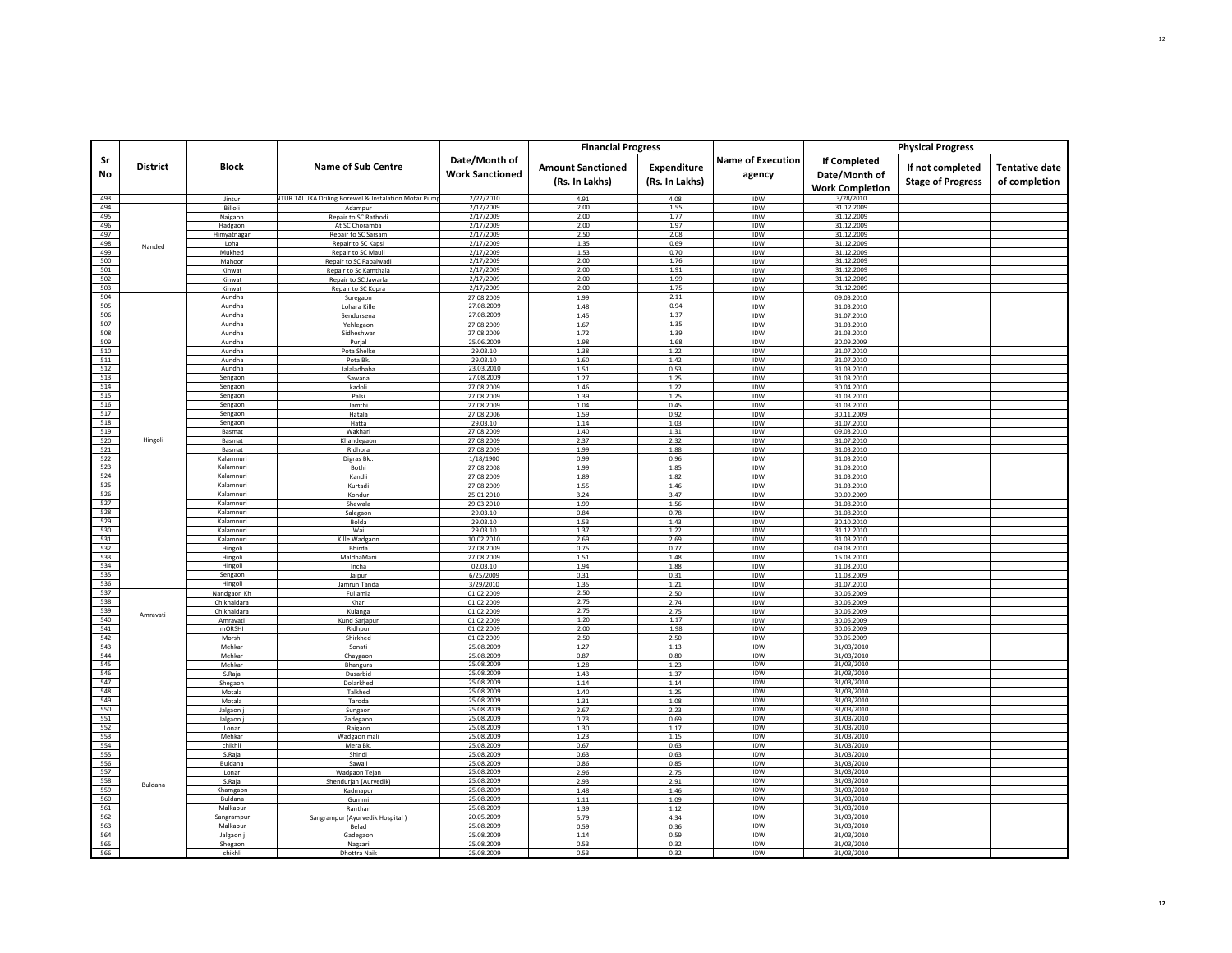|            |                 |                          |                                        |                          | <b>Financial Progress</b> |                |                          |                          | <b>Physical Progress</b> |                       |
|------------|-----------------|--------------------------|----------------------------------------|--------------------------|---------------------------|----------------|--------------------------|--------------------------|--------------------------|-----------------------|
| Sr         |                 |                          |                                        | Date/Month of            |                           |                | <b>Name of Execution</b> | <b>If Completed</b>      |                          |                       |
| No         | <b>District</b> | Block                    | <b>Name of Sub Centre</b>              | <b>Work Sanctioned</b>   | <b>Amount Sanctioned</b>  | Expenditure    | agency                   | Date/Month of            | If not completed         | <b>Tentative date</b> |
|            |                 |                          |                                        |                          | (Rs. In Lakhs)            | (Rs. In Lakhs) |                          | <b>Work Completion</b>   | <b>Stage of Progress</b> | of completion         |
| 567        |                 | Buldana                  | Gummi                                  | 25.08.2009               | 0.47                      | 0.28           | IDW                      | 31/03/2010               |                          |                       |
| 568        |                 | S.Raja                   | Shindi                                 | 25.08.2009               | 0.47                      | 0.23           | <b>IDW</b>               | 31/03/2010               |                          |                       |
| 569        |                 | S.Raja                   | Shendurjan                             | 25.08.2009               | 0.53                      | 0.36           | <b>IDW</b>               | 31/03/2010               |                          |                       |
| 570<br>571 |                 | S.Raja<br>chikhli        | Waghala                                | 25.08.2009<br>25.08.2009 | 0.47<br>0.47              | 0.23<br>0.23   | IDW<br><b>IDW</b>        | 31/03/2010<br>31/03/2010 |                          |                       |
| 572        |                 | Nandura                  | Sawana<br>Nimgaon                      | 25.08.2009               | 1.53                      | 1.47           | <b>IDW</b>               | 31/03/2010               |                          |                       |
| 573        |                 | chikhli                  | Shelsur                                | 25.08.2009               | 0.53                      | 0.28           | IDW                      | 31/03/2010               |                          |                       |
| 574        |                 | chikhli                  | PHc shelsurv Fixing Hand pump (11 No.) | 25.08.2009               | 1.38                      | 1.38           | IDW                      | 31/03/2010               |                          |                       |
| 575<br>576 |                 | Mangrulpir               | Sangaon                                | 21.07.2009               | 1.99<br>1.88              | 1.99<br>1.88   | <b>IDW</b><br>IDW        | 31.03.2010               |                          |                       |
| 577        |                 | Karanja<br>Manora        | Kondol<br>Panchala                     | 21.07.2009<br>21.07.2009 | 1.82                      | 1.82           | IDW                      | 31.03.2010<br>31.03.2010 |                          |                       |
| 578        | Washim          | Karanja                  | Wai                                    | 21.07.2009               | 1.97                      | 1.97           | IDW                      | 31.03.2010               |                          |                       |
| 579        |                 | Karanja                  | KamathWada                             | 21.07.2009               | 1.95                      | 1.95           | IDW                      | 31.03.2010               |                          |                       |
| 580        |                 | Risod                    | Gobhni                                 | 12.05.2009               | 4.96                      | 4.40           | IDW                      | 31.03.2011               |                          |                       |
| 581<br>582 |                 | Washim<br>Malegoan       | Kekatumra<br>Kavardari                 | 12.05.2009<br>12.05.2009 | 4.32<br>4.40              | 2.99<br>3.09   | IDW<br>IDW               | 31.03.2011<br>31.03.2010 |                          |                       |
| 583        |                 | Kalamb                   | kotha                                  | 1/6/2009                 | 1.88                      | 1.88           | IDW                      | 2/5/2009                 |                          |                       |
| 584        |                 | Yavatmal                 | Ghodkindi                              | 1/6/2009                 | 1.33                      | 1.33           | IDW                      | 2/5/2009                 |                          |                       |
| 585        |                 | Kalamb                   | Sonegaon                               | 4/1/2009                 | 1.35                      | 1.35           | IDW                      | 11/6/2009                |                          |                       |
| 586<br>587 | Yavatmal        | Kalamb                   | Mategaon                               | 4/1/2009<br>4/1/2009     | 1.68<br>1.86              | 1.68<br>1.86   | IDW<br>IDW               | 11/6/2009                |                          |                       |
| 588        |                 | Kalamb<br>Yavatmal       | KamathWada,<br>Ghatana                 | 4/1/2009                 | 0.99                      | 0.99           | IDW                      | 11/6/2009<br>11/6/2009   |                          |                       |
| 589        |                 | Yavatmal                 | Lohara                                 | 1/6/2009                 | 1.20                      | 1.20           | <b>IDW</b>               | 2/5/2009                 |                          |                       |
| 590        |                 | Yavatmal                 | Bldg. Umarsara                         | 1/6/2009                 | 0.90                      | 0.90           | IDW                      | 2/5/2009                 |                          |                       |
| 591        | Bhandara        | Lakhani                  | Murmadi                                | 13/11/2009               | 2.50                      | 2.42           | IDW                      | 30/1/2010                |                          |                       |
| 592        |                 | Gondia                   | Dongargaon                             | 10.12.2009               | 1.50                      | 1.44           | IDW                      | 19.03.2010               |                          |                       |
| 593        |                 | Gondia                   | Fulchur                                | 10.12.2009               | 1.60                      | 1.62           | IDW                      | 28.04.2010               |                          |                       |
| 594        |                 | Gondia                   | Dasgaon (Khurd)                        | 10.12.2009               | 1.70                      | 1.69           | IDW                      | 10.03.2010               |                          |                       |
| 595        |                 | Gondia                   | Datora                                 | 10.12.2009               | 2.00                      | 1.96           | IDW                      | 24.03.2010               |                          |                       |
| 596<br>597 |                 | Salekasa<br>Salekasa     | Tirkhedi<br>Kahali                     | 10.12.2009               | 2.00<br>2.00              | 2.00<br>1.94   | IDW<br>IDW               | 22.01.2010<br>21.02.2010 |                          |                       |
| 598        |                 | Goregaon                 | Mhasgaon                               | 30.12.2009<br>20.12.2009 | 2.00                      | 2.00           | IDW                      | 18.02.2010               |                          |                       |
| 599        |                 | Tirora                   | Lakhegaon                              | 10.12.2009               | 2.50                      | 2.48           | <b>IDW</b>               | 28.04.2010               |                          |                       |
| 600        | Gondia          | Sadak-Arjuni             | Girola                                 | 10.12.2009               | 2.60                      | 2.54           | IDW                      | 14.04.2010               |                          |                       |
| 601        |                 | Sadak-Arjuni<br>Tirora   | Tidka                                  | 10.12.2009               | 2.90                      | 2.84           | IDW<br><b>IDW</b>        | 09.04.2010<br>15.02.2009 |                          |                       |
| 602<br>603 |                 | Sadak-Arjuni             | Mohadi<br>Mohadi, Girola, Tidka        | 10.12.2009<br>05.02.2009 | 1.50<br>0.50              | 1.21<br>0.45   | IDW                      | 10.02.2009               |                          |                       |
| 604        |                 | Arjuni-Mor               | Nimgaon                                | 26.02.2010               | 0.80                      | 0.75           | IDW                      | 28.02.2010               |                          |                       |
| 605        |                 | Gondia                   | Adasi                                  | 12.11.2009               | 0.60                      | 0.57           | IDW                      | 16.11.2009               |                          |                       |
| 606        |                 | Tirora                   | KeshalWada                             | 12.11.2009               | 0.50                      | 0.49           | IDW                      | 14.11.2009               |                          |                       |
| 607<br>608 |                 | Gondia<br>Salekasa       | Mundipar<br>Kati,Bijepar,kamtha        | 12.11.2009<br>05.02.2010 | 0.50<br>0.75              | 0.51<br>0.74   | IDW<br>IDW               | 14.11.2009<br>10.02.2010 |                          |                       |
| 609        |                 | Arjuni-Mor               | Nimgaon                                | 26.02.2010               | 3.50                      | 3.29           | IDW                      | 24.04.2010               |                          |                       |
| 610        |                 | Gondpipar                | ViththaWada                            | 01.07.2009               | 1.97                      | 1.93           | IDW                      | 30.10.2010               |                          |                       |
| 611        |                 | Gondpipari               | Gojoli .Part-I                         | 01.07.2009               | 1.80                      | 1.86           | IDW                      | 30.10.2010               |                          |                       |
| 612<br>613 |                 | Gondpipari               | Gojoli .Part-II                        | 01.07.2009<br>01.07.2009 | 1.90<br>1.90              | 1.80<br>1.96   | IDW<br><b>IDW</b>        | 30.10.2010<br>31.12.2010 |                          |                       |
| 614        |                 | Gondpipari<br>Gondpipari | Karanji<br>ChekDarur                   | 01.07.2009               | 1.92                      | 1.79           | IDW                      | 31.12.2010               |                          |                       |
| 615        |                 | Bramhapuri               | Baradkinhi                             | 01.07.2009               | 0.96                      | 0.75           | IDW                      | 30.07.2010               |                          |                       |
| 616        |                 | Naghbhid                 | Kanhalgaon                             | 01.07.2009               | 0.83                      | 0.63           | <b>IDW</b>               | 30.07.2010               |                          |                       |
| 617<br>618 |                 | Chimur<br>Chimur         | Amboli<br>Motegaon                     | 01.07.2009<br>01.07.2009 | 0.60<br>1.40              | 0.48<br>1.19   | IDW<br>IDW               | 30.07.2010<br>30.10.2010 |                          |                       |
| 619        |                 | Bhadrawati               | Chalbardi                              | 01.07.2009               | 1.66                      | 1.45           | IDW                      | 30.10.2010               |                          |                       |
| 620        |                 | Bhadrawati               | Ashta                                  | 01.07.2009               | 1.99                      | 1.75           | IDW                      | 30.10.2010               |                          |                       |
| 621        |                 | Mul                      | bhejgaon                               | 01.07.2009               | 1.87                      | 1.71           | IDW                      | 31.12.2010               |                          |                       |
| 622<br>623 |                 | Jiwati                   | hirapur                                | 01.07.2009               | 1.83                      | 1.87           | IDW<br>IDW               | 31.12.2010<br>30.10.2010 |                          |                       |
| 624        |                 | Jiwati<br>Rajura         | shengaor<br>warurroad                  | 01.07.2009<br>01.07.2009 | 1.95<br>0.63              | 1.96<br>0.60   | IDW                      | 30.07.2010               |                          |                       |
| 625        |                 | Rajura                   | bhurkunda                              | 01.07.2009               | 1.89                      | 1.90           | <b>IDW</b>               | 30.10.2010               |                          |                       |
| 626        |                 | Korpana                  | Manoli                                 | 01.07.2009               | 1.99                      | 2.00           | IDW                      | 31.12.2010               |                          |                       |
| 627        |                 | Korpana                  | khirdi                                 | 01.07.2009               | 1.96                      | 1.98           | IDW                      | 31.12.2010               |                          |                       |
| 628<br>629 |                 | Naghbhid<br>Naghbhid     | girgaor<br>Govindpur                   | 01.07.2009<br>01.07.2009 | 1.21<br>1.21              | 1.11<br>1.13   | IDW<br>IDW               | 30.10.2010<br>30.10.2010 |                          |                       |
| 630        |                 | Bramhapur                | kalmgaon                               | 01.07.2009               | 0.85                      | 0.90           | <b>IDW</b>               | 30.07.2010               |                          |                       |
| 631        |                 | Sindewahi                | Pawanpar                               | 01.07.2009               | 1.58                      | 1.61           | IDW                      | 30.10.2010               |                          |                       |
| 632        |                 | Naghbhid                 | Minthur                                | 01.07.2009               | 1.15                      | 1.04           | IDW                      | 30.10.2010               |                          |                       |
| 633<br>634 |                 | Naghbhid<br>Mul          | Chindichuk                             | 01.07.2009               | 0.70<br>0.90              | 0.64<br>0.82   | IDW<br>IDW               | 30.07.2010<br>30.07.2010 |                          |                       |
| 635        |                 | Pombhurna                | bheigaon<br>chintaldhaba               | 01.07.2009<br>01.07.2009 | 1.24                      | 1.19           | IDW                      | 30.10.2010               |                          |                       |
| 636        |                 | Naghbhid                 | Palasgaon (khurd)                      | 01.07.2009               | 1.19                      | 1.07           | IDW                      | 30.10.2010               |                          |                       |
| 637        |                 | Korpana                  | matha                                  | 01.07.2009               | 0.69                      | 0.61           | <b>IDW</b>               | 30.07.2010               |                          |                       |
| 638<br>639 |                 | Korpana                  | wansadi                                | 01.07.2009               | 0.65                      | 0.62           | IDW<br><b>IDW</b>        | 30.07.2010               |                          |                       |
|            |                 | Rajura                   | bhurkunda                              | 01.07.2009               | 0.65                      | 0.55           |                          | 30.07.2010               |                          |                       |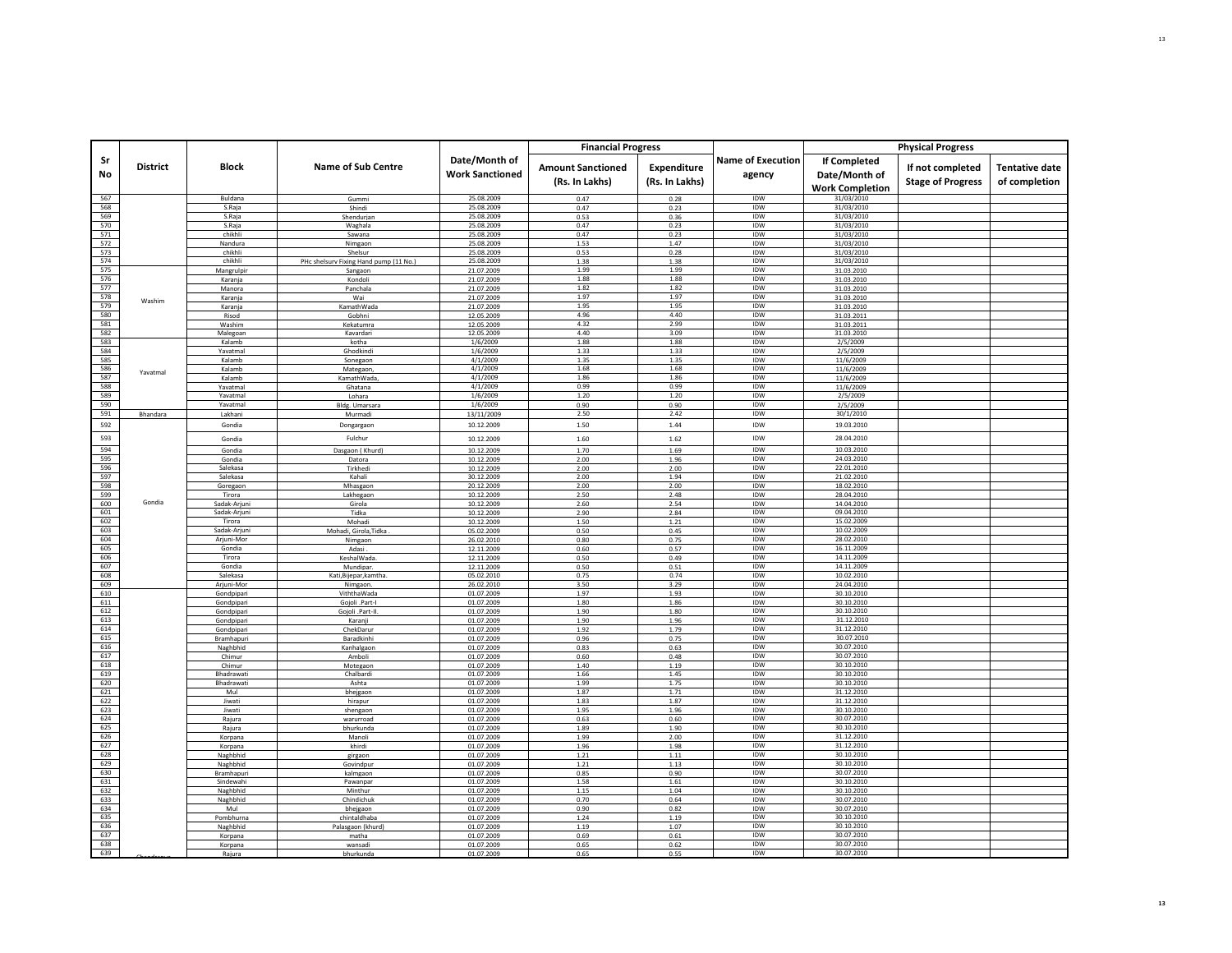|            |                 |                         |                                                                                                                                           |                                         | <b>Financial Progress</b>                  |                                      |                                    |                                                         | <b>Physical Progress</b>                     |                                        |
|------------|-----------------|-------------------------|-------------------------------------------------------------------------------------------------------------------------------------------|-----------------------------------------|--------------------------------------------|--------------------------------------|------------------------------------|---------------------------------------------------------|----------------------------------------------|----------------------------------------|
| Sr<br>No   | <b>District</b> | Block                   | <b>Name of Sub Centre</b>                                                                                                                 | Date/Month of<br><b>Work Sanctioned</b> | <b>Amount Sanctioned</b><br>(Rs. In Lakhs) | <b>Expenditure</b><br>(Rs. In Lakhs) | <b>Name of Execution</b><br>agency | If Completed<br>Date/Month of<br><b>Work Completion</b> | If not completed<br><b>Stage of Progress</b> | <b>Tentative date</b><br>of completion |
| 640        |                 | Rajura                  | warur station                                                                                                                             | 01.07.2009                              | 0.65                                       | 0.62                                 | IDW                                | 30.07.2010                                              |                                              |                                        |
| 641        |                 | Jiwati                  | nagrala                                                                                                                                   | 01.07.2009                              | 0.68                                       | 1.42                                 | IDW                                | 30.10.2010                                              |                                              |                                        |
| 642<br>643 |                 | Gondpipari              | Chekdaruı<br>Karanii                                                                                                                      | 01.07.2009<br>01.07.2009                | 0.69<br>0.50                               | 0.47<br>0.28                         | <b>IDW</b><br>IDW                  | 30.10.2010<br>30.10.2010                                |                                              |                                        |
| 644        |                 | Gondpipari<br>Mul       | Nandgaon                                                                                                                                  | 01.07.2009                              | 1.24                                       | 1.10                                 | IDW                                | 30.10.2010                                              |                                              |                                        |
| 645        |                 | Gondpipari              | VitthalWada                                                                                                                               | 01.07.2009                              | 1.89                                       | 0.95                                 | <b>IDW</b>                         | 31.12.2010                                              |                                              |                                        |
| 646        |                 | Naghbhid                | Paharni                                                                                                                                   | 01.07.2009                              | 1.06                                       | 0.45                                 | IDW                                | 30.10.2010                                              |                                              |                                        |
| 647        |                 | Rajura                  | Sasti No.1                                                                                                                                | 01.07.2009                              | 0.65                                       | 0.58                                 | IDW                                | 30.10.2010                                              |                                              |                                        |
| 648        |                 | Jiwati                  | Punaguda                                                                                                                                  | 01.07.2009                              | 0.67                                       | 0.61                                 | <b>IDW</b>                         | 30.10.2010                                              |                                              |                                        |
| 649<br>650 |                 | Jiwati<br>Korpana       | Nandappa<br>Durgadi                                                                                                                       | 01.07.2009<br>01.07.2009                | 0.68<br>1.99                               | 0.62<br>2.06                         | IDW<br>IDW                         | 30.10.2010<br>31.12.2010                                |                                              |                                        |
| 651        |                 | Korpana                 | Pipri                                                                                                                                     | 01.07.2009                              | 0.67                                       | 0.63                                 | <b>IDW</b>                         | 30.07.2010                                              |                                              |                                        |
| 652        |                 | Gondpipari              | Bhangaram Talodhi                                                                                                                         | 01.07.2009                              | 1.72                                       | 1.68                                 | IDW                                | 30.10.2010                                              |                                              |                                        |
| 653        |                 | Korpana                 | Nandgaon                                                                                                                                  | 01.07.2009                              | 0.63                                       | 0.61                                 | IDW                                | 31.12.2010                                              |                                              |                                        |
| 654        |                 | Naghbhid                | nawkhala                                                                                                                                  | 01.07.2009                              | 0.69                                       | 0.65                                 | <b>IDW</b>                         | 30.10.2010                                              |                                              |                                        |
| 655        |                 | Saoli                   | belgaon                                                                                                                                   | 01.07.2009                              | 0.69                                       | 0.65                                 | IDW<br>IDW                         | 30.07.2010<br>30.07.2010                                |                                              |                                        |
| 656<br>657 |                 | Bramhapuri              | pimpalgaon brahmpuri                                                                                                                      | 01.07.2009<br>01.07.2009                | 0.89<br>0.69                               | 0.69<br>0.65                         | IDW                                | 30.07.2010                                              |                                              |                                        |
| 658        |                 | Bramhapuri<br>Sindewahi | torgaon<br>shivani sindhewahi                                                                                                             | 01.07.2009                              | 0.69                                       | 0.65                                 | IDW                                | 30.07.2010                                              |                                              |                                        |
| 659        |                 | Bhadrawat               | viloda bhadravati                                                                                                                         | 01.07.2009                              | 0.69                                       | 0.65                                 | IDW                                | 31.03.2010                                              |                                              |                                        |
| 660        |                 | Chandrapur              | pipri chandrapur                                                                                                                          | 01.07.2009                              | 0.69                                       | 0.65                                 | IDW                                | 31.03.2010                                              |                                              |                                        |
| 661        |                 | Warora                  | anjangaon warora                                                                                                                          | 01.07.2009                              | 0.69                                       | 0.65                                 | IDW                                | 31.03.2010                                              |                                              |                                        |
| 662        |                 | Bhadrawat               | Mangli bhadravati                                                                                                                         | 01.07.2009                              | 1.74                                       | 1.65                                 | IDW                                | 31.12.2010                                              |                                              |                                        |
| 663<br>664 |                 | Bhadrawati<br>Warora    | patala bhadravati                                                                                                                         | 01.07.2009<br>01.07.2009                | 1.74<br>1.74                               | 1.65<br>1.65                         | IDW<br>IDW                         | 31.12.2010<br>30.07.2010                                |                                              |                                        |
| 665        |                 | Warora                  | wanoja warara<br>waghnakh warora                                                                                                          | 01.07.2009                              | 1.74                                       | 1.65                                 | IDW                                | 30.07.2010                                              |                                              |                                        |
| 666        |                 | Bramhapuri              | bhuj brahmpuri                                                                                                                            | 01.07.2009                              | 0.69                                       | 0.65                                 | IDW                                | 31.03.2010                                              |                                              |                                        |
| 667        |                 | Bramhapuri              | awalgaon brahmpuri                                                                                                                        | 01.07.2009                              | 0.69                                       | 0.65                                 | <b>IDW</b>                         | 31.03.2010                                              |                                              |                                        |
| 668        |                 | Gondpipari              | aksapur gondpipar                                                                                                                         | 01.07.2009                              | 0.69                                       | 0.65                                 | IDW                                | 31.03.2010                                              |                                              |                                        |
| 669        |                 | Gondpipari              | mohurli gondpipari                                                                                                                        | 01.07.2009                              | 0.69                                       | 0.65                                 | IDW                                | 31.03.2010                                              |                                              |                                        |
| 670        |                 | Aheri<br>Chamorshi      | Repanpalli                                                                                                                                | 25.06.2009                              | 1.06                                       | 1.02                                 | <b>IDW</b><br>IDW                  | 31.03.2010                                              |                                              |                                        |
| 671<br>672 |                 | Aheri                   | Talodhi<br>Rangayapal                                                                                                                     | 25.06.2009<br>25.06.2009                | 2.00<br>1.87                               | 1.96<br>1.75                         | IDW                                | 31.03.2010<br>31.03.2010                                |                                              |                                        |
| 673        |                 | Aheri                   | Kistapur                                                                                                                                  | 25.06.2009                              | 2.50                                       | 2.00                                 | <b>IDW</b>                         | 31.03.2010                                              |                                              |                                        |
| 674        |                 | Aheri                   | Gundera                                                                                                                                   | 25.06.2009                              | 1.35                                       | 1.25                                 | IDW                                | 31.03.2010                                              |                                              |                                        |
| 675        |                 | Mulchera                | Gomani                                                                                                                                    | 25.06.2009                              | 1.75                                       | 1.57                                 | IDW                                | 31.03.2010                                              |                                              |                                        |
| 676        |                 | Wadsa                   | Boddha                                                                                                                                    | 25.06.2009                              | 0.93                                       | 0.82                                 | <b>IDW</b>                         | 31.03.2010                                              |                                              |                                        |
| 677        |                 | Korchi                  | Navezari                                                                                                                                  | 25.06.2009                              | 1.50                                       | 1.42                                 | IDW<br>IDW                         | 31.03.2010                                              |                                              |                                        |
| 678<br>679 |                 | Korchi<br>Mulchera      | Nandali<br>Sundarnagar                                                                                                                    | 25.06.2009<br>25.06.2009                | 1.50<br>1.75                               | 1.41<br>1.84                         | IDW                                | 31.03.2010<br>31.03.2010                                |                                              |                                        |
| 680        | Gadchiroli      | Gadchiroli              | Gurwala                                                                                                                                   | 25.06.2009                              | 2.00                                       | 2.18                                 | IDW                                | 31.03.2010                                              |                                              |                                        |
| 681        |                 | Korchi                  | Lekurbodi                                                                                                                                 | 25.06.2009                              | 1.50                                       | 1.41                                 | IDW                                | 31.03.2010                                              |                                              |                                        |
| 682        |                 | Kurkheda                | Belgaon                                                                                                                                   | 25.06.2009                              | 1.52                                       | 1.57                                 | IDW                                | 31.03.2010                                              |                                              |                                        |
| 683        |                 | Wadsa                   | Tulashi                                                                                                                                   | 25.06.2009                              | 2.00                                       | 1.93                                 | IDW                                | 31.03.2010                                              |                                              |                                        |
| 684<br>685 |                 | Aheri                   | Guddigudam                                                                                                                                | 25.06.2009                              | 2.00                                       | 1.99                                 | IDW                                | 31.03.2010                                              |                                              |                                        |
| 686        |                 | Armori<br>Bhamragad     | Wasala<br>Botanfundi                                                                                                                      | 25.06.2009<br>25.06.2009                | 1.57<br>1.72                               | 1.44<br>1.54                         | IDW<br>IDW                         | 31.03.2010<br>31.03.2010                                |                                              |                                        |
| 687        |                 | Bhamragad               | Yechali                                                                                                                                   | 25.06.2009                              | 1.50                                       | 1.26                                 | IDW                                | 31.03.2010                                              |                                              |                                        |
| 688        |                 | Bhamragad               | Bamanpalli                                                                                                                                | 25.06.2009                              | 1.72                                       | 1.50                                 | IDW                                | 31.03.2010                                              |                                              |                                        |
| 689        |                 | Kurkheda                | Yengalkheda                                                                                                                               | 25.06.2009                              | 1.53                                       | 1.38                                 | <b>IDW</b>                         | 31.03.2010                                              |                                              |                                        |
| 690        |                 | Wadsa                   | Potgaon                                                                                                                                   | 25.06.2009                              | 1.49                                       | 1.30                                 | IDW                                | 31.03.2010                                              |                                              |                                        |
| 691        |                 | Wardha                  | Addtition constrction of Lebour room & Compound<br>wall Health Sub-Center at Nalwadi                                                      | 11/26/2009                              | 9.47                                       | 8.27                                 | IDW                                | 5/17/2010                                               |                                              |                                        |
| 692        |                 | Wardha                  | Addtition constrction of Lebour room & Compound<br>wall Health Sub-Center at Jaoulgaon<br>Addtition constrction of Lebour room & Compound | 11/26/2009                              | 7.38                                       | 6.60                                 | IDW                                | 5/21/2010                                               |                                              |                                        |
| 693        |                 | Wardha                  | wall Health Sub-Center at Salod<br>Addtition constrction of Lebour room & Compound                                                        | 11/24/2009                              | 6.41                                       | 4.47                                 | IDW                                | 5/15/2010                                               |                                              |                                        |
| 694        |                 | Seloo                   | wall Health Sub-Center at Chanki<br>Addtition constrction of Lebour room & Compound                                                       | 11/26/2009                              | 5.56                                       | 5.32                                 | IDW<br><b>IDW</b>                  | 5/20/2010                                               |                                              |                                        |
| 695<br>696 |                 | Seloo<br>Seloo          | wall Health Sub-Center at Junona<br>Addtition constrction of Lebour room & Compound                                                       | 11/26/2009<br>11/26/2009                | 5.07<br>7.27                               | 4.58<br>7.19                         | IDW                                | 5/20/2010<br>5/20/2010                                  |                                              |                                        |
| 697        |                 | Seloo                   | wall Health Sub-Center at Wadgaon<br>Addtition constrction of Lebour room & Compound                                                      | 11/24/2009                              | 6.01                                       | 6.48                                 | IDW                                | 3/31/2011                                               |                                              |                                        |
| 698        |                 | Seloo                   | wall Health Sub-Center at Ghorad<br>Addtition constrction of Lebour room & Compound<br>wall Health Sub-Center at Palasgaon Bai            | 11/26/2009                              | 6.49                                       | 6.99                                 | IDW                                | 2/20/2011                                               |                                              |                                        |
| 699        |                 | Deoli                   | Addtition constrction of Lebour room & Compound<br>wall Health Sub-Center at Kawatha                                                      | 11/24/2009                              | 7.42                                       | 6.51                                 | IDW                                | 5/18/2010                                               |                                              |                                        |
| 700        |                 | Deol                    | Addtition constrction of Lebour room & Compound<br>wall Health Sub-Center at Inzala                                                       | 11/26/2009                              | 8.48                                       | 8.95                                 | IDW                                | 5/20/2010                                               |                                              |                                        |
| 701        |                 | Arvi                    | Addtition constrction of Lebour room & Compound<br>wall Health Sub-Center at Pachoo                                                       | 1/11/2010                               | 5.90                                       | 6.67                                 | IDW                                | 7/1/2010                                                |                                              |                                        |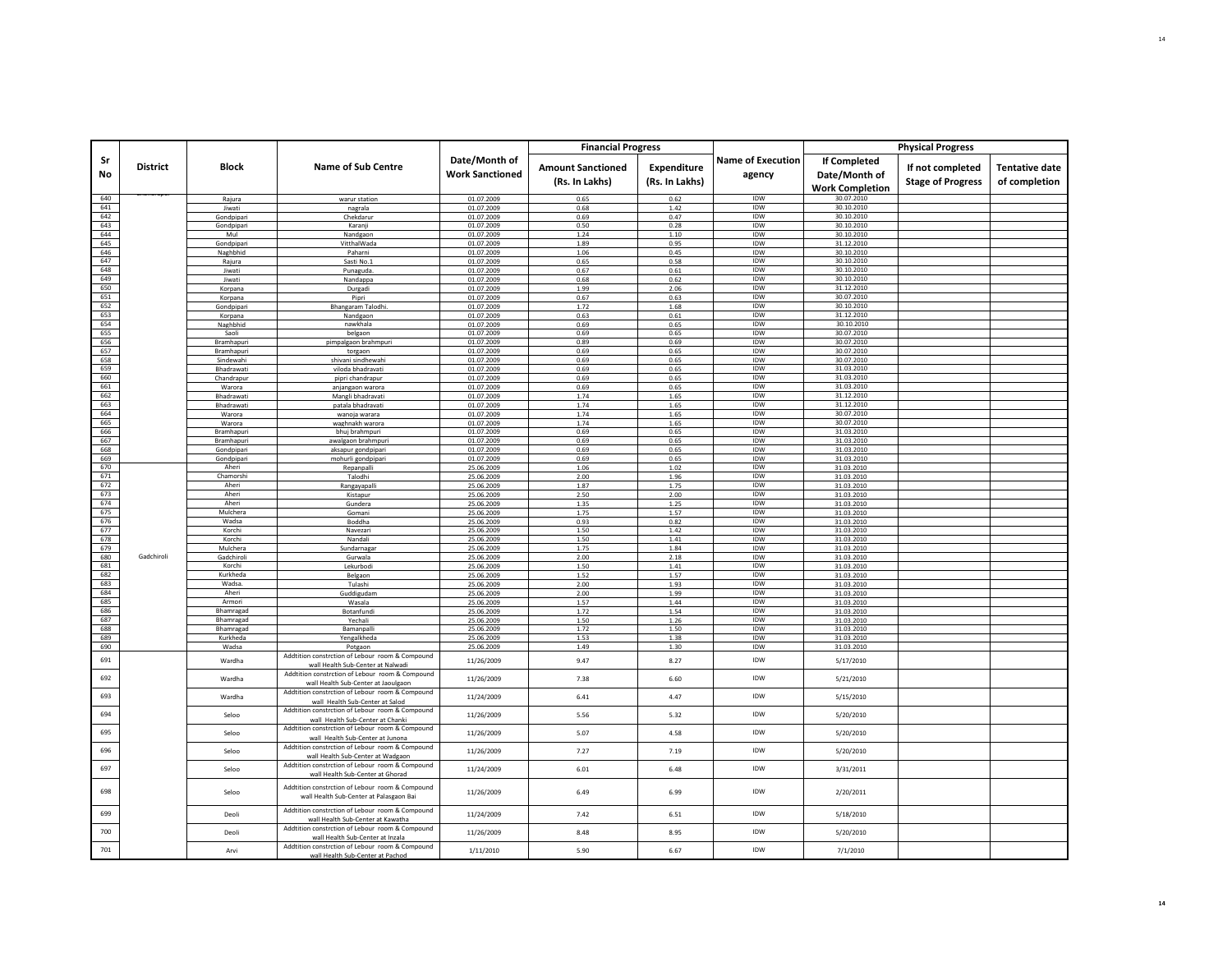|                         |                 |                    |                                                                                                                         |                                         | <b>Financial Progress</b>                  |                               |                                    |                                                                | <b>Physical Progress</b>                     |                                        |
|-------------------------|-----------------|--------------------|-------------------------------------------------------------------------------------------------------------------------|-----------------------------------------|--------------------------------------------|-------------------------------|------------------------------------|----------------------------------------------------------------|----------------------------------------------|----------------------------------------|
| Sr<br>No                | <b>District</b> | <b>Block</b>       | <b>Name of Sub Centre</b>                                                                                               | Date/Month of<br><b>Work Sanctioned</b> | <b>Amount Sanctioned</b><br>(Rs. In Lakhs) | Expenditure<br>(Rs. In Lakhs) | <b>Name of Execution</b><br>agency | <b>If Completed</b><br>Date/Month of<br><b>Work Completion</b> | If not completed<br><b>Stage of Progress</b> | <b>Tentative date</b><br>of completion |
| 702                     |                 | Arvi               | Addtition constrction of Lebour room & Compound<br>wall Health Sub-Center at Deourwada                                  | 11/26/2009                              | 7.32                                       | 6.83                          | IDW                                | 5/22/2010                                                      |                                              |                                        |
| 703                     | Wardha          | Ashti              | Addtition constrction of Lebour room & Compound<br>wall Health Sub-Center at Antora                                     | 11/27/2009                              | 7.05                                       | 6.51                          | IDW                                | 5/20/2010                                                      |                                              |                                        |
| 704                     |                 | Ashti              | Addtition constrction of Lebour room & Compound<br>wall Health Sub-Center at Khadki                                     | 5/25/2010                               | 8.00                                       | 7.07                          | IDW                                | 2/15/2012                                                      |                                              |                                        |
| 705                     |                 | Ashti              | Addtition constrction of Lebour room & Compound<br>wall Health Sub-Center at Delwad                                     | 11/26/2009                              | 6.28                                       | 6.44                          | IDW                                | 5/20/2010                                                      |                                              |                                        |
| 706                     |                 | Karania            | Addtition constrction of Lebour room & Compound<br>wall Health Sub-Center at Chopan                                     | 11/26/2009                              | 6.80                                       | 6.03                          | IDW                                | 5/18/2010                                                      |                                              |                                        |
| 707                     |                 | Karanja            | Addtition constrction of Lebour room & Compound<br>wall Health Sub-Center at Chincholi                                  | 11/30/2009                              | 6.69                                       | 6.72                          | <b>IDW</b>                         | 5/26/2010                                                      |                                              |                                        |
| 708                     |                 | Karanja            | Addition constration of Lebour, room & Compound<br>wall Health Sub-Center at Sindhivihiri                               | 11/28/2009                              | 7.42                                       | 6.70                          | IDW                                | 5/22/2010                                                      |                                              |                                        |
| 709                     |                 | Hgt                | Addtition constrction of Lebour room & Compound<br>wall Health Sub-Center at Pohana                                     | 2/5/2010                                | 6.30                                       | 6.83                          | IDW                                | 7/29/2010                                                      |                                              |                                        |
| 710                     |                 | Hgt                | Addtition constrction of Lebour room & Compound<br>wall Health Sub-Center at Kosurla                                    | 12/5/2009                               | 7.48                                       | 7.33                          | IDW                                | 5/20/2010                                                      |                                              |                                        |
| 711                     |                 | Hgt                | Addition constration of Lebour, room & Compound<br>wall Health Sub-Center at Kingaon                                    | 11/24/2009                              | 8.18                                       | 7.18                          | IDW                                | 5/18/2010                                                      |                                              |                                        |
| 712                     |                 | S'pur              | Addtition constrction of Lebour room & Compound<br>wall Health Sub-Center at Kandhali                                   | 11/24/2009                              | 6.80                                       | 7.19                          | IDW                                | 5/20/2010                                                      |                                              |                                        |
| 713                     |                 | S'pur              | Addtition constrction of Lebour room & Compound<br>wall Health Sub-Center at Bothuda                                    | 11/24/2010                              | 8.23                                       | 7.78                          | IDW                                | 5/20/2010                                                      |                                              |                                        |
| 714                     |                 | S'pur              | Addtition constrction of Lebour room & Compound<br>wall Health Sub-Center at Bhosa                                      | 11/26/2009                              | 8.00                                       | 7.09                          | IDW                                | 5/20/2010                                                      |                                              |                                        |
| 715                     |                 | S'pur              | Addtition constrction of Lebour room & Compound<br>wall Health Sub-Center at Nandpur                                    | 12/25/2009                              | 7.07                                       | 7.59                          | IDW                                | 6/20/2010                                                      |                                              |                                        |
|                         |                 |                    |                                                                                                                         |                                         | 1331.95                                    | 1209.28                       |                                    |                                                                |                                              |                                        |
|                         |                 |                    |                                                                                                                         |                                         |                                            |                               |                                    |                                                                |                                              |                                        |
|                         |                 |                    |                                                                                                                         | Date/Month of                           | <b>Financial Progress</b>                  |                               | <b>Name of Execution</b>           | <b>If Completed</b>                                            | <b>Physical Progress</b>                     |                                        |
| Sr<br>No                | <b>District</b> | <b>Block</b>       | <b>Name of Sub Centre</b>                                                                                               | <b>Work Sanctioned</b>                  | <b>Amount Sanctioned</b><br>(Rs. In Lakhs) | Expenditure<br>(Rs. In Lakhs) | agency                             | Date/Month of                                                  | If not completed<br><b>Stage of Progress</b> |                                        |
|                         |                 | Kalyan             | Nilje                                                                                                                   | 13.06.2009                              | 13.99                                      | 13.98                         | IDW                                | <b>Work Completion</b><br>18.01.2012                           |                                              |                                        |
| $\overline{2}$          |                 | Ambernath          | Sonavala                                                                                                                | 21.01.2010                              | 5.84                                       | 5.48                          | IDW                                | 20.07.2010                                                     |                                              |                                        |
| $\overline{\mathbf{3}}$ |                 | Rhiwandi           | Kharbav                                                                                                                 | 06.03.2010                              | 5.81                                       | 5.25                          | IDW                                | 06.09.2010                                                     |                                              |                                        |
| $\overline{a}$          |                 | Bhiwandi           | Chimbipada                                                                                                              | 21.01.2010                              | 6.40                                       | 5.00                          | IDW                                | 21.07.2010                                                     |                                              |                                        |
| 5                       |                 | Ambernath          | wangani<br>Shivale, Tulai, Mhasa, Saralgaon Walavi Pratibandhak                                                         | 06.03.2010                              | 2.35                                       | 2.35                          | IDW                                | 06.09.2010                                                     |                                              |                                        |
| 7                       |                 | Murbad<br>Bhiwandi | Upay Yojana<br>Kharbav                                                                                                  | 11.08.2009<br>27.02.2009                | 1.97                                       | 1.77                          | IDW<br>IDW                         | 15.01.2011<br>26.10.2009                                       |                                              |                                        |
| 8                       |                 | <b>Bhiwandi</b>    | Angaon                                                                                                                  | 31.08.2009                              | 7.10<br>7.50                               | 6.69<br>7.50                  | <b>IDW</b>                         | 30.02.2010                                                     |                                              |                                        |
| 9                       |                 | Wada               | Khanivali                                                                                                               | 20.07.2009                              | 4.51                                       | 4.51                          | IDW                                | 19.01.2010                                                     |                                              |                                        |
|                         |                 | Wada               | Gorha<br>Kudus, Khanivali, Gorha, Parli, Walavi Pratibandhak                                                            | 03.10.2009                              | 8.84                                       | 8.46                          | <b>IDW</b>                         | 02.04.2010                                                     |                                              |                                        |
| 11                      |                 | Wada               | Upay Yojana                                                                                                             | 11.08.2009                              | 1.97                                       | 1.77                          | IDW                                | 15.01.2011                                                     |                                              |                                        |
|                         |                 | Palghar            | Somta<br>PHC Kelva Mahim, Satpati, Safale, Masvan, Somata,                                                              | 25.01.2010                              | 7.61                                       | 6.27                          | IDW                                | 24.07.2010                                                     |                                              |                                        |
| 10<br>12                |                 |                    | Tarapur, Edavan Walavi Pratibandhak Upay Yojana                                                                         |                                         |                                            |                               |                                    |                                                                |                                              |                                        |
| 13                      |                 | Palghar            |                                                                                                                         | 11.08.2009                              | 3.45                                       | 3.39                          | IDW                                | 15.01.2011                                                     |                                              |                                        |
| 14                      |                 | Talasari           | Udhava<br>Saivan, Ganjad, Gholvad, Chinchani, Aina,                                                                     | 31.08.2009                              | 14.80                                      | 12.08                         | IDW                                | 30.08.2010                                                     |                                              |                                        |
| 15                      |                 | Dahanu             | Dhundalwadi, Ashagad Walavi Pratibandhak Upay                                                                           | 11.08.2009                              | 3.45                                       | 3.32                          | IDW                                | 15.01.2011                                                     |                                              |                                        |
| 16                      |                 | Ambernath          | Yojana<br>Badlapur                                                                                                      | 21.01.2010                              | 0.99                                       | 0.97                          | IDW                                | 20.04.2010                                                     |                                              |                                        |
| 17                      |                 | Ambernath          | Sonavala                                                                                                                | 21.01.2010                              | 1.67                                       | 1.67                          | IDW                                | 19.04.2010                                                     |                                              |                                        |
| 18                      |                 | Shahapur           | Aghai                                                                                                                   | 18.02.2010                              | 3.79                                       | 3.10                          | IDW                                | 17.06.2010                                                     |                                              |                                        |
|                         |                 | Bhiwandi           | Kharbay                                                                                                                 | 03.10.2009                              | 4.25                                       | 3.08                          | IDW                                | 02.04.2009                                                     |                                              |                                        |
| 19<br>20                |                 | <b>Bhiwandi</b>    | Chimbipada                                                                                                              | 21.01.2010                              | 6.35                                       | 6.26                          | IDW                                | 15.07.2010                                                     |                                              |                                        |
|                         |                 | Wada               | Prov. Electrical works to MO class I, II & Staff<br>Quartears Unit 1,2 at PHC Khanivali                                 | 06.03.2010                              | 0.70                                       | 0.70                          | IDW                                | 31.03.2010                                                     |                                              |                                        |
| 22                      |                 | Wada               | Prov. Electrical works to MO class I, II & Staff<br>Quartears Unit 1,2 at PHC Parli                                     | 06.03.2010                              | 0.70                                       | 0.70                          | IDW                                | 31.03.2010                                                     |                                              |                                        |
| 21<br>23                |                 | Palghar            | Repairs Of OT & labour room & Building Repairs at<br>PHC Tarapur                                                        | 31.08.2009                              | 2.77                                       | 1.59                          | IDW                                | 30.11.2009                                                     |                                              |                                        |
| 24                      | Thane           | Palghar            | Repairs Of OT & labour room & Building Repairs at<br>PHC Edavan<br>Repairs Of main Building & prov. Electrical works at | 18.02.2010                              | 5.13                                       | 4.91                          | IDW                                | 17.05.2010                                                     |                                              | <b>Tentative date</b><br>of completion |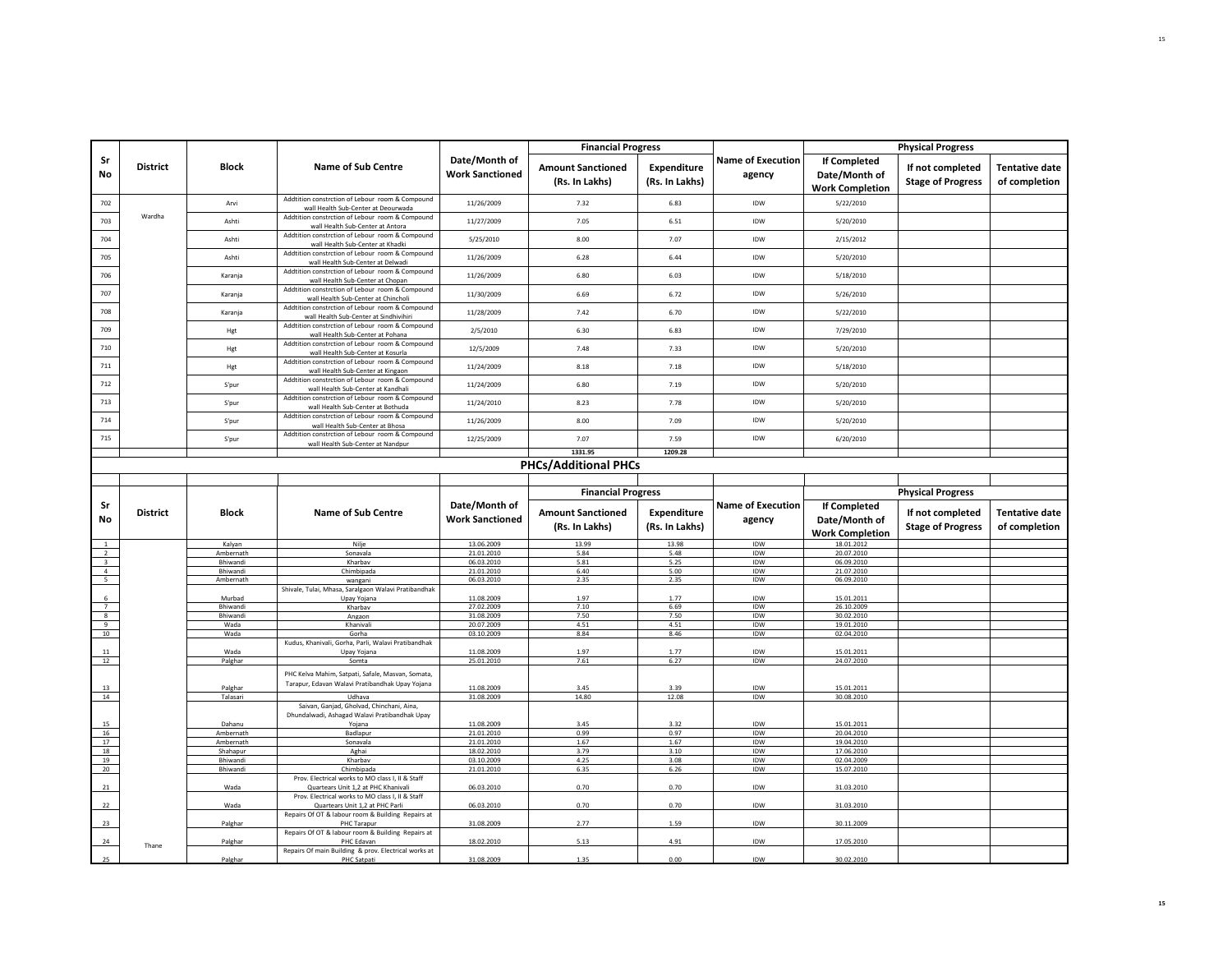|                 |                 |                        |                                                                                                         |                                         | <b>Financial Progress</b>                  |                                      |                                    |                                                                | <b>Physical Progress</b>                     |                                        |
|-----------------|-----------------|------------------------|---------------------------------------------------------------------------------------------------------|-----------------------------------------|--------------------------------------------|--------------------------------------|------------------------------------|----------------------------------------------------------------|----------------------------------------------|----------------------------------------|
| Sr<br>No        | <b>District</b> | Block                  | <b>Name of Sub Centre</b>                                                                               | Date/Month of<br><b>Work Sanctioned</b> | <b>Amount Sanctioned</b><br>(Rs. In Lakhs) | <b>Expenditure</b><br>(Rs. In Lakhs) | <b>Name of Execution</b><br>agency | <b>If Completed</b><br>Date/Month of<br><b>Work Completion</b> | If not completed<br><b>Stage of Progress</b> | <b>Tentative date</b><br>of completion |
| 26              |                 | Dahanu                 | Repairs Of OT & labour room & Building Repairs at<br>PHC Sayvan                                         | 13.01.2010                              | 4.39                                       | 4.27                                 | IDW                                | 12.04.2010                                                     |                                              |                                        |
| 27              |                 | Dahanu                 | Repairs Of OT & labour room & Building Repairs at<br>PHC Ganjad                                         | 31.08.2009                              | 4.75                                       | 4.68                                 | IDW                                | 30.02.2010                                                     |                                              |                                        |
| 28              |                 | Dahanu                 | Repairs Of OT & labour room & Building Repairs at<br>PHC Chinchani                                      | 18.09.2009                              | 5.50                                       | 5.36                                 | IDW                                | 17.03.2010                                                     |                                              |                                        |
|                 |                 |                        | Repairs Of OT & labour room & Building Repairs at                                                       |                                         |                                            |                                      |                                    |                                                                |                                              |                                        |
| 29              |                 | Dahanu                 | PHC Gholwad<br>Repairs Of OT & labour room & Building Repairs at                                        | 31.08.2009                              | 4.61                                       | 4.33                                 | IDW                                | 30.02.2010                                                     |                                              |                                        |
| 30 <sub>o</sub> |                 | Vasai                  | PHC Kaman                                                                                               | 06.03.2010                              | 2.66                                       | 2.59                                 | IDW                                | 05.06.2010                                                     |                                              |                                        |
| 31              |                 | Vasai                  | Prov. Electrical works to MO Quarters at PHC Kaman<br>Providing Borewell Water Supply With Dual Pump At | 31.08.2009                              | 0.18                                       | 0.18                                 | IDW                                | 30.02.2010                                                     |                                              |                                        |
| 32              |                 | Bhiwandi               | PHC Padgha                                                                                              | 03.03.2010                              | 0.93                                       | 0.92                                 | IDW                                | 21.04.2010                                                     |                                              |                                        |
| 33              |                 | Mokhada                | Providing Borewell Water Supply With Dual Pump At<br>PHC Morhanda                                       | 03.03.2010                              | 1.00                                       | 0.52                                 | IDW                                | 21.04.2010                                                     |                                              |                                        |
| 34              |                 | Kalyan                 | Providing Borewell Water Supply With Dual Pump At<br>PHC Nilje                                          | 03.03.2010                              | 0.93                                       | 0.23                                 | IDW                                | 21.04.2010                                                     |                                              |                                        |
| 35              |                 | Bhiwandi               | Providing Borewell Water Supply With Dual Pump At<br>PHC Kharbav                                        | 03.03.2010                              | 0.93                                       | 0.29                                 | IDW                                | 21.04.2010                                                     |                                              |                                        |
| 36              |                 | Bhiwandi               | Providing Borewell Water Supply With Dual Pump At<br>PHC Chimbipada                                     | 03.03.2010                              | 0.55                                       | 0.47                                 | IDW                                | 21.04.2010                                                     |                                              |                                        |
|                 |                 |                        | Providing Borewell Water Supply With Dual Pump At                                                       |                                         |                                            |                                      |                                    |                                                                |                                              |                                        |
| 37              |                 | Bhiwand                | PHC Vajreshwari<br>Providing Borewell Water Supply With Dual Pump At                                    | 03.03.2010                              | 1.09                                       | 0.97                                 | IDW                                | 21.04.2010                                                     |                                              |                                        |
| 38              |                 | Shahapur               | PHC Washind<br>Providing Borewell Water Supply With Flushing &                                          | 03.03.2010                              | 1.09                                       | 0.16                                 | IDW                                | 21.04.2010                                                     |                                              |                                        |
| 39              |                 | Wada                   | Electrical Pump At PHC Parli<br>Providing Borewell Water Supply With Flushing &                         | 03.03.2010                              | 0.48                                       | 0.47                                 | IDW                                | 21.04.2010                                                     |                                              |                                        |
| 40              |                 | Murbad                 | Electrical Pump At PHC Tulai                                                                            | 03.03.2010                              | 0.60                                       | 0.53                                 | IDW                                | 21.04.2010                                                     |                                              |                                        |
| 41              |                 | <b>Bhiwand</b>         | Providing Borewell Water Supply With Flushing &<br>Electrical Pump At PHC Dabhad                        | 03.03.2010                              | 0.60                                       | 0.53                                 | <b>IDW</b>                         | 21.04.2010                                                     |                                              |                                        |
| 42              |                 | Karjat                 | Kadav                                                                                                   | 22/02/2010                              | 0.70                                       | 0.70                                 | IDW                                | 31/03/2011                                                     |                                              |                                        |
| 43<br>44        |                 | Tala<br>Tala           | Tala<br>Tala (Staff Qtr.)                                                                               | 09.02.2010<br>09.02.2010                | 3.68<br>7.00                               | 3.38<br>7.00                         | IDW<br><b>IDW</b>                  | 17.08.2010<br>17.08.2010                                       |                                              |                                        |
| 45              |                 | Roha                   | Nagothane (Parking Shed)                                                                                | 17.06.2010                              | 6.50                                       | 3.85                                 | IDW                                | 14.06.2010                                                     |                                              |                                        |
| 46              |                 | Roha                   | Nagothane (Elec.)                                                                                       | 15.06.2009                              | 2.50                                       | 2.36                                 | IDW                                | 14.06.2010                                                     |                                              |                                        |
| 47<br>48        |                 | Alibag<br>Roha         | Rewdanda Tal, Alibas<br>Kokban Tal. Roha                                                                | 02.02.2010<br>07.05.2010                | 5.68<br>3.99                               | 5.50<br>3.01                         | <b>IDW</b><br>IDW                  | 14.06.2010<br>14.06.2010                                       |                                              |                                        |
| 49              |                 | Khalapur               | Khalapur (Mortury Room)                                                                                 | 11.06.2010                              | 3.55                                       | 3.20                                 | IDW                                | 25.02.2011                                                     |                                              |                                        |
| 50              | RAIGAD          | Mangaon                | Nijampur                                                                                                | 26.05.2010                              | 0.62                                       | 0.51                                 | IDW                                | 21.06.2011                                                     |                                              |                                        |
| 51              |                 | Khalapur               | Khalapur (PM Room)                                                                                      | 08.02.2010                              | 1.30                                       | 1.00                                 | IDW                                | 30.03.2011                                                     |                                              |                                        |
| 52              |                 | Mangaon                | Nijampur (Elec. Work)                                                                                   | 31.05.2010                              | 0.77                                       | 0.77                                 | IDW                                | 25.08.2010                                                     |                                              |                                        |
| 53<br>54        |                 | Mahad<br>Khalapur      | Vinhere<br>Khalapur (Lab Room)                                                                          | 15.04.2009<br>11.06.2010                | 7.26<br>2.06                               | 7.25<br>1.77                         | IDW<br>IDW                         | 10.04.2010<br>31.03.2011                                       |                                              |                                        |
| 55              |                 | Khalapur               | Khalapur                                                                                                | 24.06.2009                              | 1.47                                       | 0.91                                 | IDW                                | 17.03.2009                                                     |                                              |                                        |
| 56              |                 | Sudhagad               | Pali (MO Qtr 3)                                                                                         | 21.01.2010                              | 4.37                                       | 3.72                                 | IDW                                | 22.12.2010                                                     |                                              |                                        |
| 57              |                 | Sudhagad               | Pali (MO Qtr 1)                                                                                         | 29.01.2010                              | 3.53                                       | 3.32                                 | <b>IDW</b>                         | 17.01.2011                                                     |                                              |                                        |
| 58              |                 | Sudhagad               | Pali (MO Qtr.2)                                                                                         | 29.01.2010                              | 2.84                                       | 2.71                                 | <b>IDW</b>                         | 21.01.2011                                                     |                                              |                                        |
| 59<br>60        |                 | Tala<br>Mahad          | Tala<br>Vinhere                                                                                         | 09.02.2010<br>22.07.2010                | 2.70<br>5.67                               | 1.23<br>5.29                         | IDW<br><b>IDW</b>                  | 17.08.2010<br>28.03.2011                                       |                                              |                                        |
| 61              |                 | Kankawali              | Reapris to MO Quat at Kasarde PHC                                                                       | 01.08.2013                              | 0.34                                       | 0.36                                 | IDW                                | 01.03.2010                                                     |                                              |                                        |
| 62              |                 | Kankawali              | Reapris to Driver Quat at Kasarde PHC                                                                   | 01.08.2013                              | 0.93                                       | 0.74                                 | IDW                                | 01.03.2010                                                     |                                              |                                        |
| 63              |                 | Kankawali              | Reapris to MO 2 Quat at Kalsuli PHC                                                                     | 01.08.2013                              | 1.18                                       | 1.29                                 | <b>IDW</b>                         | 01.03.2010                                                     |                                              |                                        |
| 64              |                 | Kankawali              | Reapris to ANM / PHM Quat at Nandgaon PHC                                                               | 01.08.2013                              | 1.95                                       | 2.04                                 | IDW                                | 01.03.2010                                                     |                                              |                                        |
| 65              |                 | Kankawali              | Reapris to HI/SV Quat at Nandgaon PHC                                                                   | 01.08.2013                              | 1.98                                       | 1.98                                 | IDW                                | 01.03.2010                                                     |                                              |                                        |
| 66<br>67        |                 | Kankawali<br>Kankawali | Reapris to MO 2 Quat at Nandgaon PHC<br>Reapris to MO 2 Quat at Phonda PHC                              | 01.08.2013<br>01.08.2013                | 1.03<br>0.76                               | 1.03<br>0.76                         | <b>IDW</b><br>IDW                  | 01.03.2010<br>01.03.2010                                       |                                              |                                        |
| 68              |                 | Kankawali              | Reapris to SI/HV Quat at Varwade PHC                                                                    | 01.08.2013                              | 0.72                                       | 0.75                                 | <b>IDW</b>                         | 01.03.2010                                                     |                                              |                                        |
| 69              |                 | Kankawali              | Reapris to ANM/PHM Quat at Varwade PHC                                                                  | 01.08.2013                              | 0.71                                       | 0.64                                 | <b>IDW</b>                         | 01.03.2010                                                     |                                              |                                        |
| 70              |                 | Kankawali              | Reapris to Driver Quat at Varwade PHC                                                                   | 01.08.2013                              | 0.40                                       | 0.33                                 | IDW                                | 01.03.2010                                                     |                                              |                                        |
| 71              |                 | Kankawali              | Reapris to Driver Quat at Nandgaon PHC                                                                  | 01.08.2013                              | 0.89                                       | 0.94                                 | IDW                                | 01.03.2010                                                     |                                              |                                        |
| 72              |                 | Kankawali              | Reapris to SI/PHM Quat at Phonda PHC                                                                    | 01.08.2013                              | 0.94                                       | 0.99                                 | IDW                                | 01.03.2010                                                     |                                              |                                        |
| 73              |                 | Kankawali              | Reapris to ANM/HV Quat at Phonda PHC                                                                    | 01.08.2013                              | 1.08                                       | 1.11                                 | <b>IDW</b>                         | 01.03.2010                                                     |                                              |                                        |
| 74<br>75        |                 | Kankawali<br>Kankawali | Reapris to MO Quat at Kharepatan PHC<br>Reapris to MO 1 Quat at Varwade PHC                             | 01.08.2013<br>01.08.2013                | 1.49<br>1.48                               | 1.16<br>1.47                         | IDW<br>IDW                         | 01.03.2010<br>01.03.2010                                       |                                              |                                        |
| 76              |                 | Kankawali              | Reapris to MO 2 Quat at Varwade PHC                                                                     | 01.08.2013                              | 1.46                                       | 1.67                                 | IDW                                | 01.03.2010                                                     |                                              |                                        |
| 77              |                 | Kankawali              | Reapris to Drainage System at Varwade PHC                                                               | 01.08.2013                              | 1.48                                       | 1.17                                 | IDW                                | 01.03.2010                                                     |                                              |                                        |
| 78              |                 | Kankawali              | Reapris to Drainage System at Kharepatan PHC                                                            | 01.08.2013                              | 1.50                                       | 1.13                                 | IDW                                | 01.03.2010                                                     |                                              |                                        |
| 79              |                 | Deogad                 | Reapris to Drinking water well at Mithbav PHC                                                           | 01.08.2013                              | 1.84                                       | 1.06                                 | <b>IDW</b>                         | 01.03.2010                                                     |                                              |                                        |
| 80              |                 | Deogad                 | Reapris to MO Quat at Padel PHC                                                                         | 01.08.2013                              | 1.87                                       | 1.87                                 | <b>IDW</b>                         | 01.03.2010                                                     |                                              |                                        |
| 81<br>82        |                 | Deogad                 | Reapris to MO Quat at Phanasgaon PHC                                                                    | 01.08.2013                              | 1.43                                       | 1.28                                 | IDW                                | 01.03.2010                                                     |                                              |                                        |
|                 |                 | Deogac                 | Reapris to Driver Quat at Shirgaon PHC                                                                  | 01.08.2013                              | 0.38                                       | 0.29                                 | <b>IDW</b>                         | 01.03.2010                                                     |                                              |                                        |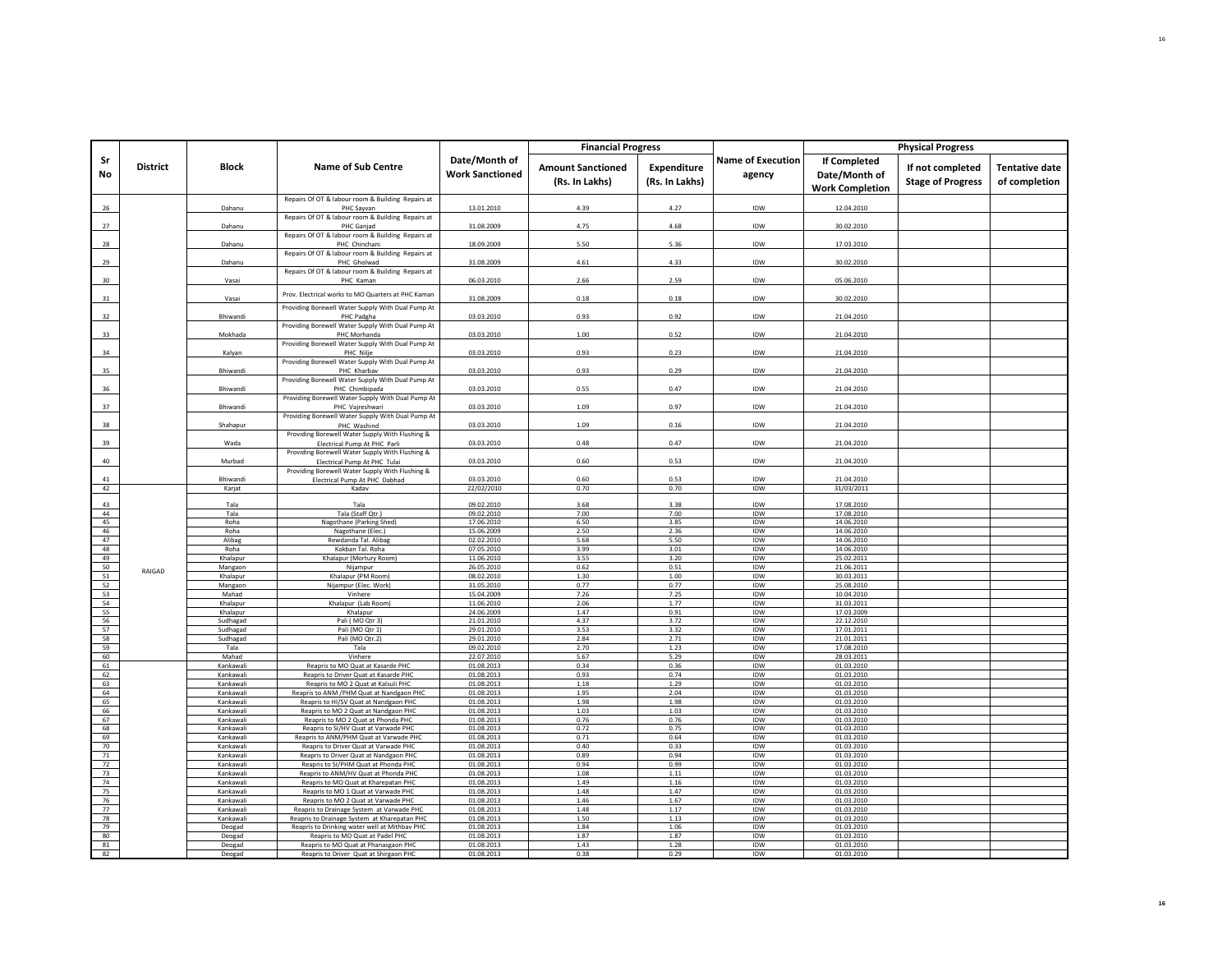|            |                 |                          |                                                                            |                                         | <b>Financial Progress</b>                  |                               |                                    |                                                         | <b>Physical Progress</b>                     |                                        |
|------------|-----------------|--------------------------|----------------------------------------------------------------------------|-----------------------------------------|--------------------------------------------|-------------------------------|------------------------------------|---------------------------------------------------------|----------------------------------------------|----------------------------------------|
| Sr<br>No   | <b>District</b> | <b>Block</b>             | <b>Name of Sub Centre</b>                                                  | Date/Month of<br><b>Work Sanctioned</b> | <b>Amount Sanctioned</b><br>(Rs. In Lakhs) | Expenditure<br>(Rs. In Lakhs) | <b>Name of Execution</b><br>agency | If Completed<br>Date/Month of<br><b>Work Completion</b> | If not completed<br><b>Stage of Progress</b> | <b>Tentative date</b><br>of completion |
| 83         |                 | Deogad                   | Reapris to ANM/HV Quat at Phanasgaon PHC                                   | 01.08.2013                              | 1.99                                       | 2.04                          | IDW                                | 01.03.2010                                              |                                              |                                        |
| 84         |                 | Deogad                   | Reapris to ANM/PHM. Quat at Illaye PHC                                     | 01.08.2013                              | 1.99                                       | 2.06                          | IDW                                | 01.03.2010                                              |                                              |                                        |
| 85<br>86   |                 | Deogad                   | Reapris to MO Quat at Illaye PHC                                           | 01.08.2013                              | 0.56<br>2.00                               | 0.57<br>1.83                  | IDW<br><b>IDW</b>                  | 01.03.2010                                              |                                              |                                        |
| 87         |                 | Deogad<br>Deogad         | Reapris to SI/HV Quat at Illaye PHC<br>Reapris to MO Quat at Shirgaon PHC  | 01.08.2013<br>01.08.2013                | 1.37                                       | 1.04                          | IDW                                | 01.03.2010<br>01.03.2010                                |                                              |                                        |
| 88         |                 | Deogad                   | Reapris to Water Well at Shirgaon PHC                                      | 01.08.2013                              | 8.50                                       | 7.82                          | IDW                                | 01.03.2010                                              |                                              |                                        |
| 89         |                 | Deogad                   | Reapris to Drainage System at Shirgaon PHC                                 | 01.08.2013                              | 2.00                                       | 1.01                          | <b>IDW</b>                         | 01.03.2010                                              |                                              |                                        |
| 90         |                 | Deogad                   | Reapris to OT/Labour Room at Phanasgaon PHC                                | 01.08.2013                              | 1.98                                       | 1.71                          | IDW                                | 01.03.2010                                              |                                              |                                        |
|            |                 |                          |                                                                            |                                         |                                            |                               |                                    |                                                         |                                              |                                        |
| 91         |                 | Deogad                   | Reapris to OT/Labour Room Roof at Phanasgaon PHC                           | 01.08.2013                              | 1.71                                       | 1.98                          | IDW                                | 01.03.2010                                              |                                              |                                        |
| 92         |                 | Sawantwadi               | Reapris to ANM/HV Quat at Amboli PHC                                       | 01.08.2013                              | 1.79                                       | 1.88                          | IDW                                | 01.03.2010                                              |                                              |                                        |
| 93         |                 | Sawantwadi               | Reapris to Driver Quat at Nirwade PHC                                      | 01.08.2013                              | 1.01                                       | 1.00                          | IDW                                | 01.03.2010                                              |                                              |                                        |
| 94         |                 | Sawantwadi               | Reapris to Driver Quat at Amboli PHC                                       | 01.08.2013                              | 1.07                                       | 1.12                          | IDW                                | 01.03.2010                                              |                                              |                                        |
| 95         |                 | Sawantwadi               | Reapris to Mo 1 Quat at Amboli PHC<br>Reapris to Mo 2 Quat at Amboli, PHC  | 01.08.2013                              | 1.64                                       | 1.59                          | IDW<br><b>IDW</b>                  | 01.03.2010                                              |                                              |                                        |
| 96<br>97   |                 | Sawantwadi               | Reapris to SI/PHM. Quat at Amboli PHC                                      | 01.08.2013<br>01.08.2013                | 1.72<br>1.79                               | 1.81<br>1.79                  | IDW                                | 01.03.2010<br>01.03.2010                                |                                              |                                        |
| 98         |                 | Sawantwadi<br>Sawantwadi | Reapris to ANM/HV Quat at Nirwade PHC                                      | 01.08.2013                              | 1.87                                       | 1.88                          | IDW                                | 01.03.2010                                              |                                              |                                        |
| 99         |                 | Sawantwad                | Reapris to SI/PHM Quat at Nirwade PHC                                      | 01.08.2013                              | 1.79                                       | 1.78                          | IDW                                | 01.03.2010                                              |                                              |                                        |
| 100        |                 | Sawantwadi               | Reapris to MO Quat at Malewad PHC                                          | 01.08.2013                              | 1.88                                       | 1.79                          | IDW                                | 01.03.2010                                              |                                              |                                        |
| 101        |                 | Sawantwadi               | Reapris to Water Well at Malewad PHC                                       | 01.08.2013                              | 2.60                                       | 2.49                          | IDW                                | 01.03.2010                                              |                                              |                                        |
| 102        |                 | Sawantwadi               | Reapris to Female Ward at Malewad PHC                                      | 01.08.2013                              | 1.69                                       | 1.69                          | IDW                                | 01.03.2010                                              |                                              |                                        |
| 103        | Sindhudurg      | Dodamarg                 | Reapris to HA/SI Quat at Bhedashi PHC                                      | 01.08.2013                              | 0.94                                       | 0.84                          | IDW                                | 01.03.2010                                              |                                              |                                        |
| 104        |                 | Dodamara                 | Reapris to Calss IV Quat at Bhedashi PHC                                   | 01.08.2013                              | 1.82                                       | 1.54                          | IDW                                | 01.03.2010                                              |                                              |                                        |
| 105        |                 | Dodamarg                 | Reapris to HV/Phm. Quat at Bhedashi PHC                                    | 01.08.2013                              | 0.94                                       | 0.81                          | IDW                                | 01.03.2010                                              |                                              |                                        |
| 106        |                 | Dodamarg                 | Construction of new water well at Talkat PHC                               | 01.08.2013                              | 6.31                                       | 5.71                          | IDW                                | 01.03.2010                                              |                                              |                                        |
| 107        |                 | Kudal                    | Reapris to SI/Phm. Quat at Mangaon PHC                                     | 01.08.2013                              | 1.32                                       | 1.39                          | <b>IDW</b>                         | 01.03.2010                                              |                                              |                                        |
| 108<br>109 |                 | Kudal<br>Kudal           | Reapris to ANM /HV. Quat at Mangaon PHC                                    | 01.08.2013<br>01.08.2013                | 1.32<br>1.57                               | 1.29<br>1.65                  | IDW<br>IDW                         | 01.03.2010<br>01.03.2010                                |                                              |                                        |
| 110        |                 | Kudal                    | Reapris to MO 1 Quat at Mangaon PHC<br>Reapris to MO 2 Quat at Mangaon PHC | 01.08.2013                              | 1.58                                       | 1.66                          | <b>IDW</b>                         | 01.03.2010                                              |                                              |                                        |
| 111        |                 | Kudal                    | Reapris to Driver Quat at Mangaon PHC                                      | 01.08.2013                              | 0.91                                       | 0.95                          | IDW                                | 01.03.2010                                              |                                              |                                        |
| 112        |                 | Kudal                    | Reapris to MO Quat at Kadawal PHC                                          | 01.08.2013                              | 0.99                                       | 0.99                          | IDW                                | 01.03.2010                                              |                                              |                                        |
| 113        |                 | Kudal                    | Reapris to Driver Quat at Kadawal PHC                                      | 01.08.2013                              | 1.01                                       | 0.96                          | IDW                                | 01.03.2010                                              |                                              |                                        |
| 114        |                 | Kudal                    | Reapris to SI/PHM Quat at Hirlok PHC                                       | 01.08.2013                              | 1.92                                       | 1.77                          | IDW                                | 01.03.2010                                              |                                              |                                        |
| 115        |                 | Kudal                    | Reapris to ANM/HV Quat at Hirlok PHC                                       | 01.08.2013                              | 1.87                                       | 1.77                          | IDW                                | 01.03.2010                                              |                                              |                                        |
| 116        |                 | Kudal                    | Reapris to MO 1 Quat at Kasal PHC                                          | 01.08.2013                              | 1.31                                       | 1.33                          | IDW                                | 01.03.2010                                              |                                              |                                        |
| 117        |                 | Kudal                    | Reapris to MO 2 Quat at Kasal PHC                                          | 01.08.2013                              | 1.36                                       | 1.30                          | IDW                                | 01.03.2010                                              |                                              |                                        |
| 118        |                 | Kudal                    | Reapris to OTt at Pandur PHC                                               | 01.08.2013                              | 0.95                                       | 0.99                          | <b>IDW</b>                         | 01.03.2010                                              |                                              |                                        |
| 119        |                 | Kudal                    | Reapris to Drainage System at Hirlok PHC                                   | 01.08.2013                              | 1.43                                       | 1.38                          | IDW                                | 01.03.2010                                              |                                              |                                        |
| 120        |                 | Kudal                    | Reapris to Drainage System at Mangaon PHC                                  | 01.08.2013                              | 1.50                                       | 1.50                          | IDW                                | 01.03.2010                                              |                                              |                                        |
| 121<br>122 |                 | Kudal<br>Kudal           | Reapris to OT Room at Hirlok PHC<br>Reapris to OT Room at Kasal PHC        | 01.08.2013<br>01.08.2013                | 1.47<br>1.74                               | 1.46<br>1.74                  | IDW<br><b>IDW</b>                  | 01.03.2010<br>01.03.2010                                |                                              |                                        |
| 123        |                 | Vengurla                 | Reapris to SI Quat at Redi PHC                                             | 01.08.2013                              | 0.68                                       | 0.66                          | <b>IDW</b>                         | 01.03.2010                                              |                                              |                                        |
| 124        |                 | Vengurla                 | Reapris to Phm. Quat at Redi PHC                                           | 01.08.2013                              | 0.68                                       | 0.71                          | IDW                                | 01.03.2010                                              |                                              |                                        |
| 125        |                 | Vengurla                 | Reapris to ANM Quat at Redi PHC                                            | 01.08.2013                              | 0.74                                       | 0.74                          | <b>IDW</b>                         | 01.03.2010                                              |                                              |                                        |
| 126        |                 | Vengurla                 | Reapris to HV Quat at Redi PHC                                             | 01.08.2013                              | 0.77                                       | 0.81                          | IDW                                | 01.03.2010                                              |                                              |                                        |
| 127        |                 | Vengurla                 | Reapris to MO Quat at Redi PHC                                             | 01.08.2013                              | 0.99                                       | 0.75                          | IDW                                | 01.03.2010                                              |                                              |                                        |
| 128        |                 | Vengurla                 | Reapris to Phm. Quat at Tulas PHC                                          | 01.08.2013                              | 0.78                                       | 0.78                          | IDW                                | 01.03.2010                                              |                                              |                                        |
| 129        |                 | Vengurla                 | Reapris to ANM Quat at Tulas PHC                                           | 01.08.2013                              | 0.89                                       | 0.79                          | <b>IDW</b>                         | 01.03.2010                                              |                                              |                                        |
| 130        |                 | Vengurla                 | Reapris to HV Quat at Tulas PHC                                            | 01.08.2013                              | 0.89                                       | 0.79                          | IDW                                | 01.03.2010                                              |                                              |                                        |
| 131<br>132 |                 | Vengurla<br>Vengurla     | Reapris to SI Quat at Tulas PHC<br>Reapris to MO 2 Quat at Tulas PHC       | 01.08.2013<br>01.08.2013                | 0.78<br>0.85                               | 0.79<br>0.77                  | IDW<br><b>IDW</b>                  | 01.03.2010<br>01.03.2010                                |                                              |                                        |
| 133        |                 | Vengurla                 | Reapris toWater Well at Adeli PHC                                          | 01.08.2013                              | 3.09                                       | 3.09                          | <b>IDW</b>                         | 01.03.2010                                              |                                              |                                        |
| 134        |                 | Vengurla                 | New Cont. of Water Well at Tulas PHC                                       | 01.08.2013                              | 3.63                                       | 3.50                          | <b>IDW</b>                         | 01.03.2010                                              |                                              |                                        |
| 135        |                 | Vengurla                 | Reapris to Drainage System at Parula PHC                                   | 01.08.2013                              | 1.42                                       | 1.33                          | IDW                                | 01.03.2010                                              |                                              |                                        |
| 136        |                 | Mlawan                   | Reapris to MO Quat at Chowake PHC                                          | 01.08.2013                              | 1.46                                       | 1.50                          | <b>IDW</b>                         | 01.03.2010                                              |                                              |                                        |
| 137        |                 | Mlawan                   | Reapris to SI/PHM Quat at Masure PHC                                       | 01.08.2013                              | 1.99                                       | 1.63                          | IDW                                | 01.03.2010                                              |                                              |                                        |
| 138        |                 | Mlawan                   | Reapris to MO Quat at Masure PHC                                           | 01.08.2013                              | 1.55                                       | 1.22                          | IDW                                | 01.03.2010                                              |                                              |                                        |
| 139        |                 | Mlawan                   | Reapris toANM/HV Quat at Masure PHC                                        | 01.08.2013                              | 2.00                                       | 1.62                          | IDW                                | 01.03.2010                                              |                                              |                                        |
| 140        |                 | Mlawan                   | Reapris to MO Quat at Hiwale PHC                                           | 01.08.2013                              | 1.41                                       | 1.28                          | IDW                                | 01.03.2010                                              |                                              |                                        |
| 141<br>142 |                 | Mlawan<br>Mlawan         | Reapris to ANM/HV Quat at Achara PHC<br>Reapris to SI Quat at Achara PHC   | 01.08.2013<br>01.08.2013                | 0.81<br>0.81                               | 0.89<br>0.90                  | IDW<br>IDW                         | 01.03.2010<br>01.03.2010                                |                                              |                                        |
| 143        |                 | Mlawan                   | Reapris to MO Quat at Achara PHC                                           | 01.08.2013                              | 0.72                                       | 0.76                          | IDW                                | 01.03.2010                                              |                                              |                                        |
| 144        |                 | Mlawan                   | Reapris to Hiwale PHC                                                      | 01.08.2013                              | 1.89                                       | 1.61                          | <b>IDW</b>                         | 01.03.2010                                              |                                              |                                        |
| 145        |                 | Mlawan                   | Reapris to Water Well at Masure PHC                                        | 01.08.2013                              | 6.94                                       | 6.82                          | <b>IDW</b>                         | 01.03.2010                                              |                                              |                                        |
| 146        |                 | Mlawan                   | Reapris to OT/Labour Room at Massure PHC                                   | 01.08.2013                              | 2.00                                       | 2.00                          | IDW                                | 01.03.2010                                              |                                              |                                        |
| 147        |                 | Mlawan                   | Reapris to Drainage System at Massure PHC                                  | 01.08.2013                              | 1.99                                       | 1.63                          | <b>IDW</b>                         | 01.03.2010                                              |                                              |                                        |
| 148        |                 | Mandangad                | Kumble                                                                     | 29.07.2009                              | 8.55                                       | 8.50                          | IDW                                | 28.02.2010                                              |                                              |                                        |
| 149        |                 | Khed                     | Tisangi                                                                    | 29.07.2009                              | 2.22                                       | 1.29                          | IDW                                | 28.02.2010                                              |                                              |                                        |
| 150        |                 | Ratnagir                 | Malgund                                                                    | 29.07.2009                              | 6.85                                       | 6.57                          | IDW                                | 28.02.2010                                              |                                              |                                        |
| 151        |                 | Rajapur                  | Kumbhavade                                                                 | 29.07.2009                              | 4.90                                       | 2.88                          | <b>IDW</b>                         | 28.02.2010                                              |                                              |                                        |
| 152        |                 | Dapoli                   | Dabhol                                                                     | 29.07.2009                              | 9.96                                       | 9.90                          | IDW                                | 28.02.2010                                              |                                              |                                        |
| 153<br>154 |                 | Dapoli<br>Khed           | Asud<br>Furus                                                              | 29.07.2009<br>29.07.2009                | 15.39<br>5.73                              | 15.25<br>3.45                 | IDW<br>IDW                         | 28.02.2010<br>28.02.2010                                |                                              |                                        |
| 155        |                 | Chinlur                  | Dadar                                                                      | 29.07.2009                              | 1.59                                       | 1.52                          | IDW                                | 28.02.2010                                              |                                              |                                        |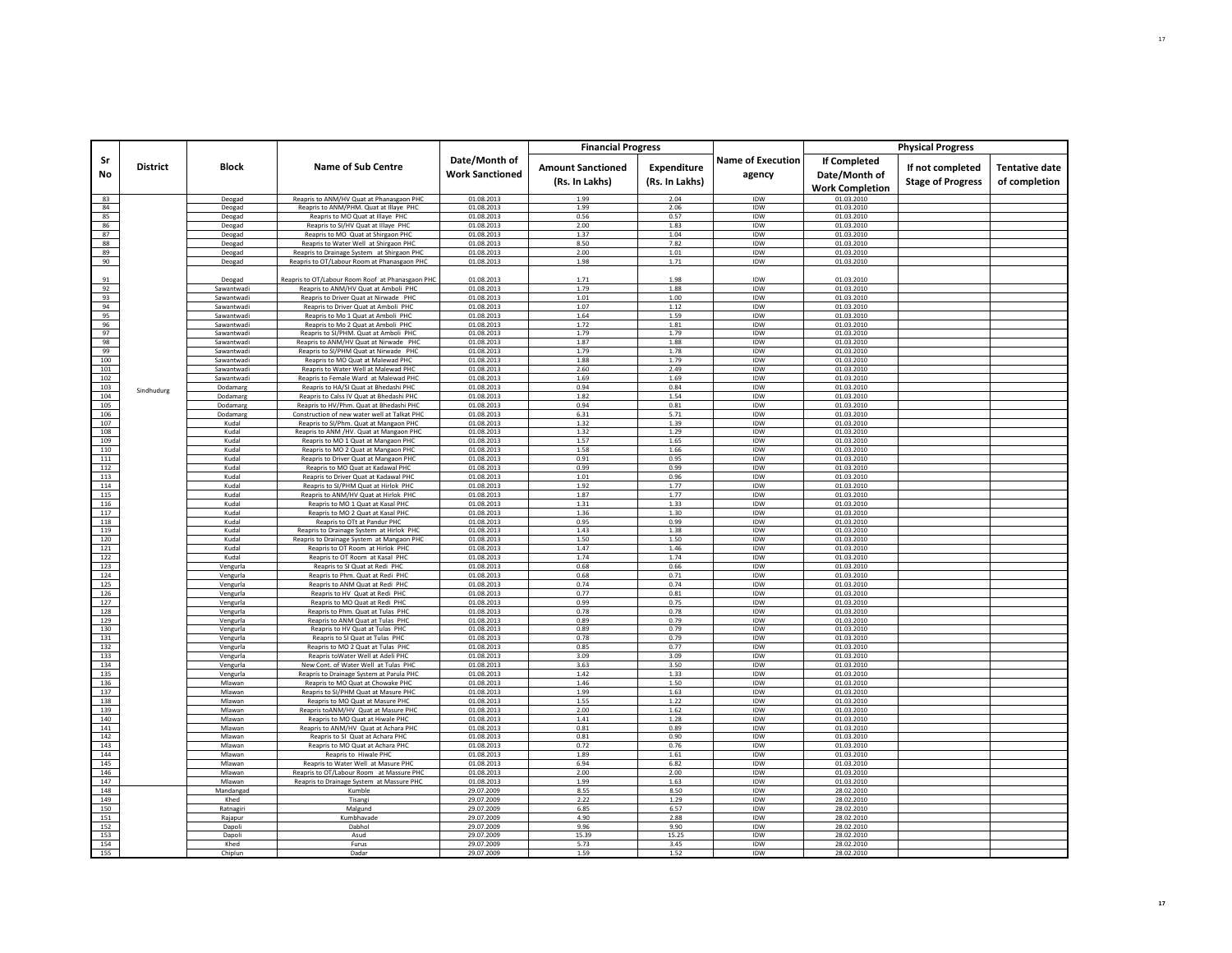|            |                 |                    |                                                                     |                                         | <b>Financial Progress</b>                  |                               |                                    |                                                         | <b>Physical Progress</b>                     |                                        |
|------------|-----------------|--------------------|---------------------------------------------------------------------|-----------------------------------------|--------------------------------------------|-------------------------------|------------------------------------|---------------------------------------------------------|----------------------------------------------|----------------------------------------|
| Sr<br>No   | <b>District</b> | <b>Block</b>       | <b>Name of Sub Centre</b>                                           | Date/Month of<br><b>Work Sanctioned</b> | <b>Amount Sanctioned</b><br>(Rs. In Lakhs) | Expenditure<br>(Rs. In Lakhs) | <b>Name of Execution</b><br>agency | If Completed<br>Date/Month of<br><b>Work Completion</b> | If not completed<br><b>Stage of Progress</b> | <b>Tentative date</b><br>of completion |
| 156        |                 | Chiplun            | Adare                                                               | 29.07.2009                              | 1.72                                       | 1.66                          | IDW                                | 28.02.2010                                              |                                              |                                        |
| 157<br>158 | Ratnagiri       | Rajapur            | Kondumare                                                           | 29.07.2009                              | 12.42<br>8.75                              | 8.48<br>7.85                  | IDW<br>IDW                         | 28.02.2010<br>28.02.2010                                |                                              |                                        |
| 159        |                 | lanja<br>Dapoli    | Wadilimbu<br>Pisai                                                  | 29.07.2009<br>29.07.2009                | 11.34                                      | 11.30                         | <b>IDW</b>                         | 28.02.2010                                              |                                              |                                        |
| 160        |                 | Chiplun            | Kharavate                                                           | 29.07.2009                              | 12.25                                      | 12.25                         | IDW                                | 28.02.2010                                              |                                              |                                        |
| 161        |                 | Dapoli             | Fansu                                                               | 29.07.2009                              | 14.71                                      | 14.70                         | IDW                                | 28.02.2010                                              |                                              |                                        |
| 162        |                 | Chiplun            | Adare                                                               | 29.07.2009                              | 4.52                                       | 3.97                          | IDW                                | 28.02.2010                                              |                                              |                                        |
| 163<br>164 |                 | Rajapur<br>lanja   | Oni<br>Wadilimbu                                                    | 29.07.2009<br>29.07.2009                | 4.53<br>3.37                               | 4.37<br>4.90                  | IDW<br>IDW                         | 28.02.2010<br>28.02.2010                                |                                              |                                        |
| 165        |                 | lanja              | Shiposhi                                                            | 29.07.2009                              | 16.80                                      | 16.80                         | IDW                                | 28.02.2010                                              |                                              |                                        |
| 166        |                 | Ratnagiri          | Jakadevi                                                            | 29.07.2009                              | 19.81                                      | 18.70                         | IDW                                | 28.02.2010                                              |                                              |                                        |
| 167        |                 | Ratnagiri          | Construction of staff gtr. At PHC Chanderai                         | 29.07.2009                              | 61.15                                      | 66.07                         | IDW                                | 28.02.2010                                              |                                              |                                        |
| 168        |                 | Baramati           | Shirsupha                                                           | 24.02.2009                              | 1.37                                       | 1.37                          | IDW                                | 30.10.2010                                              |                                              |                                        |
| 169        |                 | Khed               | Kadus                                                               | 28.02.2009                              | 1.37                                       | 1.33                          | IDW                                | 12.05.2010                                              |                                              |                                        |
| 170        |                 | Khed               | Wada                                                                | 9.09.2009                               | 1.58                                       | 1.58                          | IDW                                | 11.05.2010                                              |                                              |                                        |
| 171        |                 | Haveli             | Manjri Pathak                                                       | 6.03.2009                               | 4.23                                       | 3.03                          | IDW                                | 5.12.2009                                               |                                              |                                        |
| 172        |                 | Khed               | Nimgaon sava                                                        | 6.03.2009                               | 1.41                                       | 1.41                          | IDW                                | 31.03.2011                                              |                                              |                                        |
| 173        |                 | Baramati           | Hol                                                                 | 28.8.2009                               | 0.49                                       | 0.42                          | IDW                                | 31.03.2010                                              |                                              |                                        |
| 174        |                 | Baramati           | Pandare                                                             | 28.08.2009                              | 1.55                                       | 0.00                          | IDW                                | 21.02.2012                                              |                                              |                                        |
| 175        | Pune            | Purandar           | Valha                                                               | 24.08.2009                              | 1.55                                       | 1.46                          | IDW                                | 14.11.2011                                              |                                              |                                        |
| 176        |                 | Daund              | Warwand                                                             | 28.08.2009                              | 1.80                                       | 1.40                          | IDW                                | 6.08.2010                                               |                                              |                                        |
| 177        |                 | Daund              | Nangaon                                                             | 28.10.2009                              | 1.82                                       | 1.64                          | IDW                                | 1.08.2010                                               |                                              |                                        |
|            |                 |                    |                                                                     | 15.09.2009                              | 1.72                                       |                               | <b>IDW</b>                         |                                                         |                                              |                                        |
| 178        |                 | Junnar             | Aptale                                                              |                                         |                                            | 1.72                          |                                    | 27.11.2011                                              |                                              |                                        |
| 179        |                 | Indapur            | Palasdev                                                            | 30.08.2009                              | 0.94                                       | 0.94                          | IDW                                | 6.08.2010                                               |                                              |                                        |
| 180        |                 | Ambegaon           | Peth                                                                | 30.09.2009                              | 1.58                                       | 1.58                          | IDW                                | 31.03.2010                                              |                                              |                                        |
| 181        |                 | Mulshi             | Man                                                                 | 6.03.2009                               | 3.72                                       | 3.59                          | <b>IDW</b>                         | 31.03.2010                                              |                                              |                                        |
| 182        |                 | Junnar             | Ingalun                                                             | 11.02.2010                              | 1.58                                       | 1.58                          | IDW                                | 15.03.2011                                              |                                              |                                        |
| 183        |                 | Satara             | Kanher Main Building                                                | 2/22/2010                               | 8.76                                       | 8.74                          | IDW                                | 3/25/2010                                               |                                              |                                        |
| 184<br>185 |                 | Satara<br>Wai      | Thoseghar Main Building<br><b>Bavdhan Main Building</b>             | 2/23/2010<br>2/22/2010                  | 5.18<br>6.67                               | 4.71<br>5.93                  | IDW<br>IDW                         | 5/28/2010<br>3/20/2010                                  |                                              |                                        |
| 186        |                 | Wai                | Pachgani Main Building                                              | 2/26/2010                               | 8.76                                       | 8.52                          | IDW                                | 6/15/2010                                               |                                              |                                        |
| 187        |                 | Khatav             | Mavani Main Building                                                | 2/22/2010                               | 8.52                                       | 7.95                          | IDW                                | 3/21/2010                                               |                                              |                                        |
| 188        |                 | Khatav             | Pusegaon Main Building                                              | 3/26/2010                               | 7.24                                       | 7.23                          | IDW                                | 4/28/2010                                               |                                              |                                        |
| 189<br>190 |                 | Phaltan<br>Phaltan | <b>Bibi Main Building</b><br><b>Giravi Main Building</b>            | 2/26/2010<br>2/11/2010                  | 6.89<br>7.45                               | 6.03<br>6.92                  | IDW<br><b>IDW</b>                  | 3/25/2010<br>3/10/2010                                  |                                              |                                        |
| 191        |                 | Koregaon           | Wathar Kiroli Main Building                                         | 3/20/2010                               | 1.74                                       | 1.66                          | IDW                                | 4/19/2010                                               |                                              |                                        |
| 192        |                 | Karad              | Supne Main Building                                                 | 2/22/2010                               | 2.49                                       | 2.45                          | IDW                                | 3/25/2010                                               |                                              |                                        |
| 193        |                 | Karad              | Sadashivgad Main Building                                           | 2/22/2010                               | 5.04                                       | 4.21                          | IDW                                | 3/21/2010                                               |                                              |                                        |
| 194<br>195 |                 | Karad<br>Karad     | Kole Main Building<br>Vadgaon H. Main Building                      | 2/22/2010<br>2/22/2010                  | 0.98<br>1.21                               | 0.98<br>1.15                  | IDW<br>IDW                         | 3/21/2010<br>3/30/2010                                  |                                              |                                        |
| 196        |                 | Patan              | Sonawade Main Building                                              | 2/22/2010                               | 2.06                                       | 1.43                          | IDW                                | 3/20/2010                                               |                                              |                                        |
| 197        |                 | Patan              | <b>Helwak Main Building</b>                                         | 2/26/2010                               | 0.81                                       | 0.46                          | IDW                                | 4/12/2009                                               |                                              |                                        |
| 198        |                 | Patan              | Murud Main Building                                                 | 3/20/2010                               | 0.99                                       | 0.98                          | <b>IDW</b>                         | 4/19/2010                                               |                                              |                                        |
| 199<br>200 |                 | Patan<br>Patan     | Salve Main Building<br>Keral Main Building                          | 2/22/2010<br>2/26/2010                  | 7.40<br>4.39                               | 6.58<br>4.28                  | IDW<br>IDW                         | 10/23/2010<br>3/30/2010                                 |                                              |                                        |
| 201        |                 | Patan              | Malharpeth Main Building                                            | 2/22/2010                               | 2.36                                       | 2.02                          | <b>IDW</b>                         | 7/12/2010                                               |                                              |                                        |
| 202        |                 | Satara             | Chinchner                                                           | 3/2/2009                                | 3.34                                       | 2.9                           | IDW                                | 7/28/2009                                               |                                              |                                        |
| 203        | Satara          | Khatav             | Katar Khatav Main Building                                          | 2/26/2010                               | 6.94                                       | 6.23                          | IDW                                | 5/1/2010                                                |                                              |                                        |
| 204<br>205 |                 | Patan<br>Patan     | Chaphal<br>Maral                                                    | 3/2/2009<br>3/2/2009                    | 5.05<br>2.90                               | 4.56<br>2.27                  | IDW<br><b>IDW</b>                  | 9/5/2009<br>4/16/2009                                   |                                              |                                        |
| 206        |                 | Patan              | Morgiri                                                             | 3/2/2009                                | 3.83                                       | 3.25                          | IDW                                | 9/22/2009                                               |                                              |                                        |
| 207        |                 | Patan              | Tarale                                                              | 3/2/2009                                | 1.23                                       | 1.08                          | IDW                                | 8/8/2009                                                |                                              |                                        |
| 208        |                 | Satara             | Parali class 2,3,4 Quarters                                         | 2/26/2010                               | 4.07                                       | 4.05                          | IDW                                | 3/25/2010                                               |                                              |                                        |
| 209<br>210 |                 | Phaltan<br>Phaltan | Bibi class 2.3.4 Quarters<br>Girvi class 2,3,4 Quarters             | 2/26/2010<br>2/22/2010                  | 8.89<br>10.29                              | 2.88<br>8.47                  | IDW<br>IDW                         | 3/25/2010<br>3/21/2010                                  |                                              |                                        |
| 211        |                 | Koregaon           | wathar Kiroli class 2,3,4 Quarters                                  | 2/26/2010                               | 7.00                                       | 6.16                          | IDW                                | 3/25/2010                                               |                                              |                                        |
| 212        |                 | Karad              | Kole class 2,3,4 Quarters                                           | 2/22/2010                               | 3.20                                       | 3.02                          | IDW                                | 3/21/2010                                               |                                              |                                        |
| 213        |                 | Karad              | Sadashivgad class 2,3,4 Quarters                                    | 2/22/2010                               | 3.59                                       | 2.63                          | <b>IDW</b>                         | 3/21/2010                                               |                                              |                                        |
| 214<br>215 |                 | Karad              | Indoli class 2,3,4 Quarters                                         | 2/26/2010                               | 7.92                                       | 6.64                          | IDW<br><b>IDW</b>                  | 4/12/2010                                               |                                              |                                        |
| 216        |                 | Karad<br>Karad     | Vadgaon H 2,3,4 Quarters<br>Supne 2,3,4 Quarters                    | 2/22/2010<br>2/22/2010                  | 5.42<br>3.47                               | 5.42<br>3.16                  | IDW                                | 3/30/2010<br>3/25/2010                                  |                                              |                                        |
| 217        |                 | patan              | Sonawade 2.3.4 Quarters                                             | 2/22/2010                               | 4.82                                       | 3.51                          | IDW                                | 3/20/2010                                               |                                              |                                        |
| 218        |                 | Patan              | Helwak 2,3,4 Quarters                                               | 2/26/2010                               | 4.01                                       | 2.63                          | IDW                                | 3/23/2010                                               |                                              |                                        |
| 219        |                 | Patan              | Murud 2,3,4 Quarters                                                | 3/20/2010                               | 3.32                                       | 3.05                          | IDW                                | 4/19/2010                                               |                                              |                                        |
| 220<br>221 |                 | Patan<br>Wai       | Repair to PHC Keral 2,3,4 Quarters<br>Repair to PHC Bavdhan Qurters | 2/22/2010<br>3/2/2009                   | 3.97<br>1.72                               | 3.85<br>1.65                  | <b>IDW</b><br>IDW                  | 3/30/2010<br>4/16/2009                                  |                                              |                                        |
| 222        |                 | Wai                | Repair to PHC Buinj Qurters                                         | 3/2/2009                                | 1.42                                       | 1.4                           | IDW                                | 6/30/2009                                               |                                              |                                        |
| 223        |                 | Patan              | Helwak                                                              | 3/2/2009                                | 0.72                                       | 0.47                          | IDW                                | 4/16/2009                                               |                                              |                                        |
| 224        |                 | Moho               | S.R.to Phc Narkhed                                                  | 19.11.2009                              | 1.21                                       | 1.04                          | IDW                                | 21.04.2010                                              |                                              |                                        |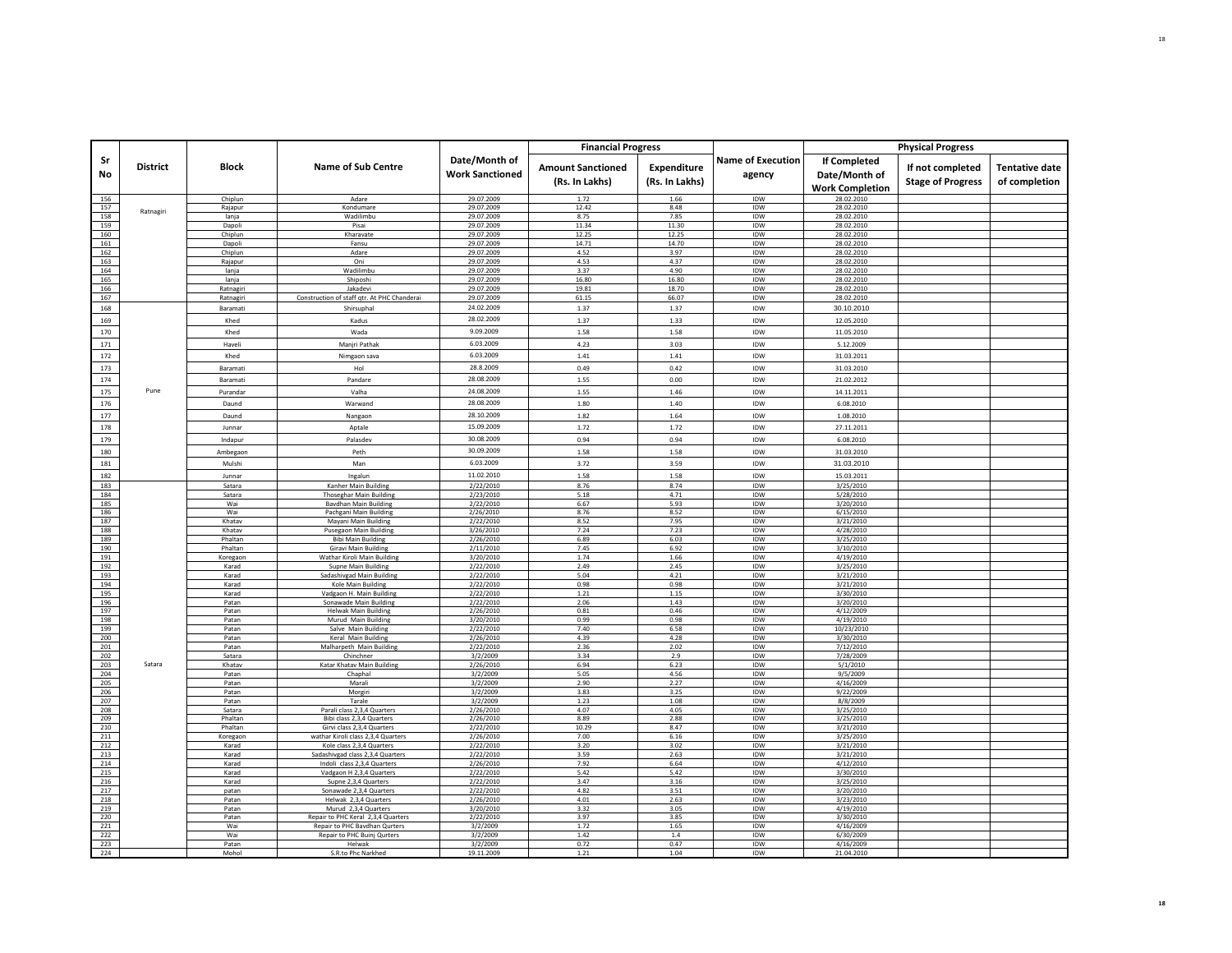|            |                 |                          |                                                       |                                         | <b>Financial Progress</b>                  |                               |                                    |                                                         | <b>Physical Progress</b>                     |                                        |
|------------|-----------------|--------------------------|-------------------------------------------------------|-----------------------------------------|--------------------------------------------|-------------------------------|------------------------------------|---------------------------------------------------------|----------------------------------------------|----------------------------------------|
| Sr<br>No   | <b>District</b> | <b>Block</b>             | <b>Name of Sub Centre</b>                             | Date/Month of<br><b>Work Sanctioned</b> | <b>Amount Sanctioned</b><br>(Rs. In Lakhs) | Expenditure<br>(Rs. In Lakhs) | <b>Name of Execution</b><br>agency | If Completed<br>Date/Month of<br><b>Work Completion</b> | If not completed<br><b>Stage of Progress</b> | <b>Tentative date</b><br>of completion |
| 225        |                 | Pandharpur               | S.R.to Phc Ropale                                     | 19.11.2009                              | 1.73                                       | 1.73                          | IDW                                | 14.05.2010                                              |                                              |                                        |
| 226        |                 | Pandharpur               | S.R.To Phc Bhalawani                                  | 19.11.2009                              | 1.47                                       | 1.47                          | IDW                                | 17.03.2010                                              |                                              |                                        |
| 227        |                 | N.Solapur                | S.R.To Phc Kondi<br>S.R.To PhcUnale Dumala            | 19.11.2009                              | 1.50<br>0.98                               | 1.49<br>0.98                  | IDW<br><b>IDW</b>                  | 11.03.2010<br>05.03.10                                  |                                              |                                        |
| 228<br>229 |                 | Barshi<br>S.Solapur      | S.R.To Phc Hotagi                                     | 19.11.2009<br>19.11.2009                | 0.54                                       | 0.54                          | IDW                                | 3.02.2010                                               |                                              |                                        |
| 230        |                 | Akkalkot                 | S.R.To Phc Dudhani                                    | 02.12.2009                              | 1.03                                       | 0.88                          | IDW                                | 23.06.2011                                              |                                              |                                        |
| 231        |                 | Akkalkot                 | S.R.To Phc Nagansur                                   | 19.11.2009                              | 0.60                                       | 0.60                          | <b>IDW</b>                         | 23.03.2010                                              |                                              |                                        |
| 232        |                 | Barshi                   | S.R.To PhcGoudgaon                                    | 19.11.2009                              | 1.53                                       | 1.53                          | IDW                                | 05.03.2010                                              |                                              |                                        |
| 233        |                 | Karmala                  | S.R.To Phc Varkute                                    | 19.11.2009                              | 1.71                                       | 1.71                          | IDW                                | 09.02.2011                                              |                                              |                                        |
| 234        |                 | Sangola                  | S.R.To Phc Nazare                                     | 19.11.2009                              | 1.11                                       | 1.11                          | IDW                                | 11.03.2010                                              |                                              |                                        |
| 235        |                 | Madha                    | S.R.To Phc Manegaon                                   | 19.11.2009                              | 1.97                                       | 1.88                          | <b>IDW</b>                         | 06.05.2010                                              |                                              |                                        |
| 236<br>237 |                 | Malshiras<br>Malshiras   | Shankarnagar Water Supply<br>Purandawade Water Supply | 02.12.2009<br>02.12.2009                | 2.65<br>4.78                               | 2.46<br>2.18                  | IDW<br>IDW                         | 21.03.2010<br>23.02.10                                  |                                              |                                        |
| 238        |                 | Mohol                    | Narkhed Water Supply                                  | 19.11.2009                              | 0.89                                       | 0.89                          | IDW                                | 15.05.2010                                              |                                              |                                        |
| 239        |                 | Mohol                    | Patkul Water Supply                                   | 19.11.2009                              | 1.92                                       | 1.61                          | IDW                                | 10.03.2010                                              |                                              |                                        |
| 240        |                 | Pandharpur               | Ropale Water Supply                                   | 19.11.2009                              | 1.63                                       | 1.63                          | IDW                                | 07.03.2010                                              |                                              |                                        |
| 241        |                 | Pandharpu                | <b>Bhalawani Water Supply</b>                         | 19.11.2009                              | 1.67                                       | 1.50                          | IDW                                | 30.03.2012                                              |                                              |                                        |
| 242        |                 | Sangola                  | Mahud Water Supply                                    | 19.11.2009                              | 1.44                                       | 1.36                          | IDW                                | 19.03.10                                                |                                              |                                        |
| 243        |                 | Akkalkot                 | Chappalgaon Water Supply                              | 19.11.2009                              | 1.12                                       | 1.12                          | IDW                                | 23.03.2011                                              |                                              |                                        |
| 244<br>245 |                 | Sangola<br>S.Solapur     | S.R. to Phc Mahud<br>S.R.to phc BoraMani              | 19.11.2009<br>02.12.2009                | 1.51<br>0.27                               | 1.51<br>2.11                  | IDW<br><b>IDW</b>                  | 23.04.2010<br>15.03.10                                  |                                              |                                        |
| 246        |                 | Akkalkot                 | S.R.to Phc Jeur                                       | 19.11.2009                              | 0.37                                       | 0.34                          | IDW                                | 3.02.2010                                               |                                              |                                        |
| 247        |                 | N.Solapur                | S.R.to Phc Mardi                                      | 02.12.2009                              | 0.53                                       | 0.53                          | IDW                                | 9.03.2010                                               |                                              |                                        |
| 248        |                 | Barshi                   | S.R.to Agalgaon                                       | 19.11.2009                              | 1.50                                       | 1.50                          | IDW                                | 22.03.10                                                |                                              |                                        |
| 249        |                 | Barshi                   | S.R.to Phc Vairag                                     | 19.11.2009                              | 1.03                                       | 1.01                          | IDW                                | 14.03.10                                                |                                              |                                        |
| 250        | Solapur         | Karmala                  | S.R.to Phc Sade                                       | 19.11.2009                              | 1.91                                       | 1.91                          | IDW                                | 09.06.2010                                              |                                              |                                        |
| 251<br>252 |                 | Mangalwedha<br>Malshiras | S.R.to Phc Salgar B.I<br>S.R.to Phc Phondshiras       | 19.11.2009<br>02.12.2009                | 1.87<br>1.09                               | 1.82<br>1.09                  | IDW<br>IDW                         | 21.04.2010<br>28.02.2010                                |                                              |                                        |
| 253        |                 | Mangalwedha              | S.R to PHC Andhalgaon                                 | 02.12.2009                              | 3.04                                       | 3.04                          | IDW                                | 24.04.2010                                              |                                              |                                        |
| 254        |                 | Mohol                    | S.R to PHC Patkul                                     | 02.12.2009                              | 2.28                                       | 2.28                          | IDW                                | 12.03.2010                                              |                                              |                                        |
| 255        |                 | S.Solapur                | BoraMani Water Supply                                 | 19.11.2009                              | 3.62                                       | 3.14                          | IDW                                | 10.04.2010                                              |                                              |                                        |
| 256        |                 | Malshiras                | S.R to PHC Morochi                                    | 02.12.2009                              | 2.90                                       | 2.85                          | IDW                                | 19.03.2012                                              |                                              |                                        |
| 257        |                 | Akkalkot                 | Nagansur Water Supply                                 | 02.12.2009                              | 3.34                                       | 3.34                          | IDW                                | 24.04.2010                                              |                                              |                                        |
| 258<br>259 |                 | Malshiras                | Phondshiras Water Supply                              | 02.12.2009                              | 3.20<br>2.45                               | 2.34<br>2.45                  | IDW<br>IDW                         | 22.03.10                                                |                                              |                                        |
| 260        |                 | Mangalwedha<br>Barshi    | <b>Borale Water Supply</b><br>Goudgaon Water Supply   | 02.12.2009<br>02.12.2009                | 2.29                                       | 1.82                          | <b>IDW</b>                         | 10.05.2010<br>27.03.2010                                |                                              |                                        |
| 261        |                 | Barshi                   | Pangaon Water Supply                                  | 02.12.2009                              | 2.26                                       | 1.74                          | IDW                                | 29.03.10                                                |                                              |                                        |
| 262        |                 | Madha                    | Manegaon Water Supply                                 | 02.12.2009                              | 4.21                                       | 3.53                          | IDW                                | 17.05.2010                                              |                                              |                                        |
| 263        |                 | Mangalwedha              | Andhalgaon Water Supply                               | 02.12.2009                              | 6.82                                       | 6.59                          | IDW                                | 05.10.2010                                              |                                              |                                        |
| 264        |                 | S.Solapur                | S.R to PHC Aurad                                      | 02.12.2009                              | 2.49                                       | 1.55                          | IDW                                | 26.03.2010                                              |                                              |                                        |
| 265        |                 | S.Solapur                | Aurad Water Supply                                    | 02.12.2009                              | 2.29                                       | 2.16                          | IDW                                | 09.03.2010                                              |                                              |                                        |
| 266<br>267 |                 | Malshiras<br>Barshi      | Velapur Water Supply<br>Upale Dumala Water Supply     | 02.12.2009<br>02.12.2009                | 3.20<br>3.73                               | 2.95<br>3.19                  | IDW<br>IDW                         | 25.02.10<br>26.03.2010                                  |                                              |                                        |
| 268        |                 | Barshi                   | Agalgaon Water Supply                                 | 02.12.2009                              | 4.48                                       | 4.47                          | IDW                                | 19.01.2010                                              |                                              |                                        |
| 269        |                 | Madha                    | Tembhurni Water Supply                                | 02.12.2009                              | 3.13                                       | 3.13                          | IDW                                | 21.02.2010                                              |                                              |                                        |
| 270        |                 | Malshiras                | <b>Borgaon Water Supply</b>                           | 02.12.2009                              | 3.31                                       | 2.57                          | IDW                                | 18.02.10                                                |                                              |                                        |
| 271        |                 | Pandharpur               | S.R to PHC Puluj                                      | 02.12.2009                              | 2.60                                       | 2.60                          | IDW                                | 25.03.10                                                |                                              |                                        |
| 272        |                 | Pandharour               | Gadegav Water Supply                                  | 19.11.2009                              | 1.50                                       | 0.99                          | IDW                                | 06.01.2011                                              |                                              |                                        |
| 273        |                 | Madha<br>Malshiras       | S.R.To Phc Pimpalner                                  | 19.11.2009                              | 0.65                                       | 0.64                          | IDW                                | 04.05.2010                                              |                                              |                                        |
| 274<br>275 |                 | Akkalkot                 | S.R.To Phc Borgaon<br>S.R.To Phc Maindargi            | 02.12.2009<br>19.11.2009                | 3.05<br>0.34                               | 3.05<br>0.34                  | IDW<br><b>IDW</b>                  | 23.03.10<br>30.03.10                                    |                                              |                                        |
| 276        |                 | Barshi                   | S.R.To Phc Pangaon                                    | 19.11.2009                              | 0.22                                       | 0.22                          | IDW                                | 05.03.10                                                |                                              |                                        |
| 277        |                 | Karmala                  | S.R.to Phc Jeur                                       | 19.11.2009                              | 1.59                                       | 1.36                          | IDW                                | 24.06.2010                                              |                                              |                                        |
| 278        |                 | K Mahankal               | Repair Of PHC at Ranjani                              | 01.08.2009                              | 4.97                                       | 4.74                          | IDW                                | 01.03.2010                                              |                                              |                                        |
| 279        |                 | Walwa                    | Repair Of PHC at YedeManchindtra                      | 01.08.2009                              | 2.84                                       | 1.10                          | IDW                                | 01.03.2010                                              |                                              |                                        |
| 280        |                 | Walwa                    | Renewation Of PHC at Bavachi                          | 01.08.2009                              | 1.96                                       | 1.96                          | IDW                                | 01.03.2010                                              |                                              |                                        |
| 281        |                 | Atpadi                   | Constructing water tank at PHC Kargani                | 01.08.2009                              | 0.85                                       | 0.58                          | IDW                                | 01.03.2010                                              |                                              |                                        |
| 282        |                 | Walwa                    | Rain water Har. at PHC Walava                         | 01.08.2009                              | 0.76                                       | 0.76                          | IDW                                | 01.03.2010                                              |                                              |                                        |
| 283        |                 | Kadegaon                 | Rain water Har. at PHC Hingangaon Br. Tal -           | 01.08.2009                              | 0.76                                       | 0.70                          | IDW                                | 01.03.2010                                              |                                              |                                        |
| 284        |                 | Tasgaon                  | Renewation Of PHC at Yelavi                           | 01.08.2009                              | 4.85                                       | 4.84                          | IDW                                | 01.03.2010                                              |                                              |                                        |
| 285        |                 | Shirala                  | Ward Repair at PHC Shirashi                           | 01.08.2009                              | 2.58                                       | 1.93                          | IDW                                | 01.03.2010                                              |                                              |                                        |
| 286        |                 | Jath                     | Renewation Of PHC at Umadi                            | 01.08.2009                              | 4.99                                       | 3.79                          | IDW                                | 01.03.2010                                              |                                              |                                        |
| 287        |                 | Miraj                    | Extn. Of Ward at PHC Kavalapur                        | 01.08.2009                              | 2.65                                       | 2.48                          | IDW                                | 01.03.2010                                              |                                              |                                        |
| 288        |                 | Jath                     | Conct. Of water tank at PHC Bilur                     | 01.08.2009                              | 1.99                                       | 1.41                          | <b>IDW</b>                         | 01.03.2010                                              |                                              |                                        |
| 289        |                 | Miraj                    | Repair Of M.O.Qtr. at Maishal                         | 01.08.2009                              | 1.55                                       | 1.21                          | IDW                                | 01.03.2010                                              |                                              |                                        |
| 290        |                 | Jath                     | Electrificatin Of M.O.Otr, at Umadi                   | 01.08.2009                              | 0.18                                       | 0.10                          | IDW                                | 01.03.2010                                              |                                              |                                        |
| 291        |                 | Walwa                    | Repair Of S.I.Pharma Qtr.at Kurlap                    | 01.08.2009                              | 1.62                                       | 1.30                          | IDW                                | 01.03.2010                                              |                                              |                                        |
| 292        |                 | Walwa                    | Repair Of ANM Qtr.at Kurlap                           | 01.08.2009                              | 1.62                                       | 1.24                          | IDW                                | 01.03.2010                                              |                                              |                                        |
| 293        |                 | Atpadi                   | Repair Of M.O.Qtr.at Kharsundi                        | 01.08.2009                              | 1.43                                       | 1.28                          | IDW                                | 01.03.2010                                              |                                              |                                        |
| 294        |                 | Atpadi                   | Repair Of ANM Qtr. at Kharsundi                       | 01.08.2009                              | 1.77                                       | 1.62                          | IDW                                | 01.03.2010                                              |                                              |                                        |
| 295        |                 | Walwa                    | Repair Of M.O.Qtr. at Kasegaon                        | 01.08.2009                              | 1.18                                       | 0.82                          | <b>IDW</b>                         | 01.03.2010                                              |                                              |                                        |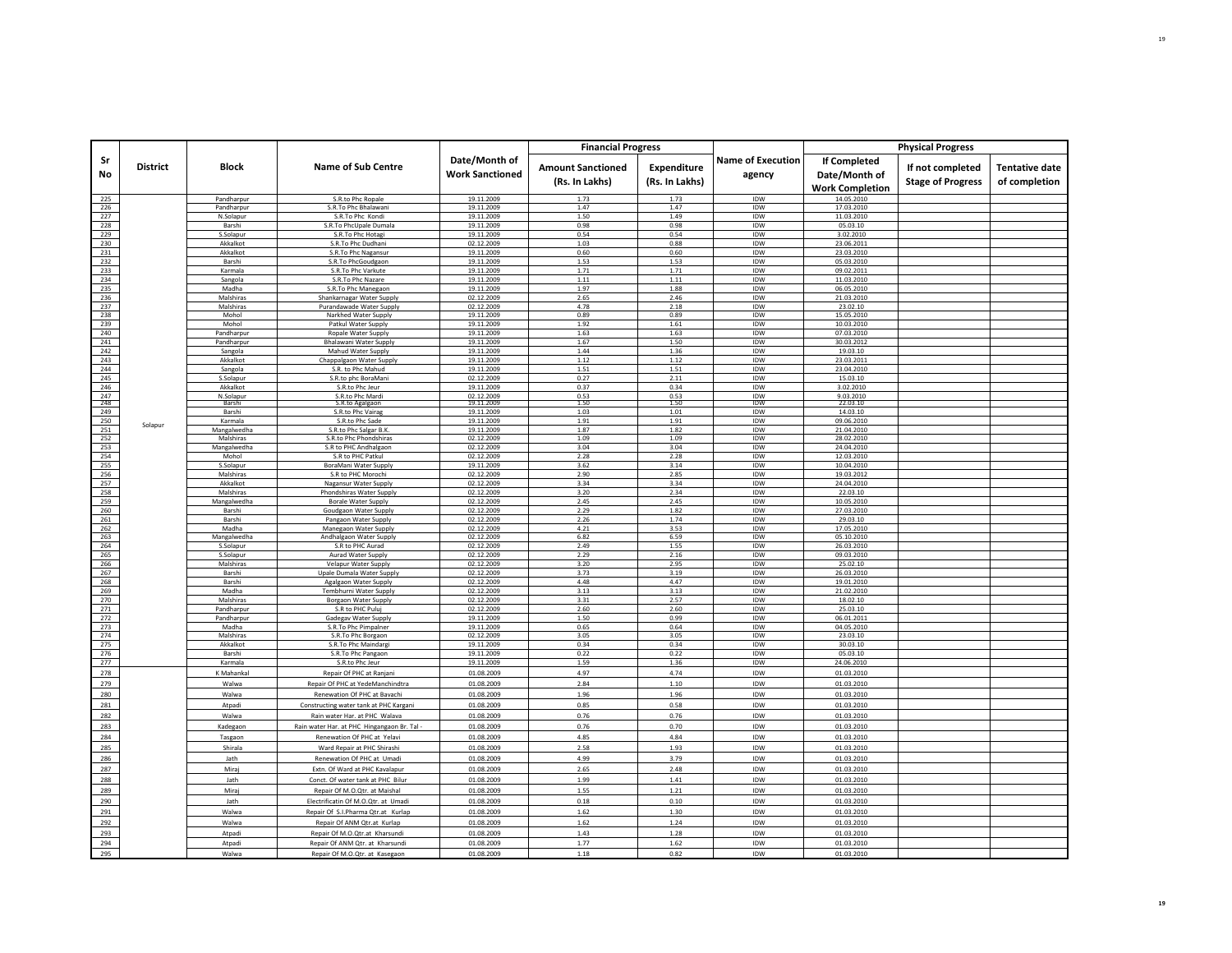|            |                 |                      |                                                                                    |                                         | <b>Financial Progress</b>                  |                                      |                                    |                                                         | <b>Physical Progress</b>                     |                                        |
|------------|-----------------|----------------------|------------------------------------------------------------------------------------|-----------------------------------------|--------------------------------------------|--------------------------------------|------------------------------------|---------------------------------------------------------|----------------------------------------------|----------------------------------------|
| Sr<br>No   | <b>District</b> | Block                | <b>Name of Sub Centre</b>                                                          | Date/Month of<br><b>Work Sanctioned</b> | <b>Amount Sanctioned</b><br>(Rs. In Lakhs) | <b>Expenditure</b><br>(Rs. In Lakhs) | <b>Name of Execution</b><br>agency | If Completed<br>Date/Month of<br><b>Work Completion</b> | If not completed<br><b>Stage of Progress</b> | <b>Tentative date</b><br>of completion |
| 296        |                 | Walwa                | Repair Of Staff Qtr. at Bagani                                                     | 01.08.2009                              | 1.59                                       | 1.46                                 | IDW                                | 01.03.2010                                              |                                              |                                        |
| 297        |                 | Atpadi               | Repair Of ANM Qtr. at Kargani                                                      | 01.08.2009                              | 1.38                                       | 1.44                                 | IDW                                | 01.03.2010                                              |                                              |                                        |
| 298        | Sangli          | Jath                 | Repair Of M.O.Qtr.at Dafalapur                                                     | 01.08.2009                              | 1.14                                       | 1.14                                 | IDW                                | 01.03.2010                                              |                                              |                                        |
| 299        |                 | Jath                 | Repair Of ANM . Qtr.at Dafalapur                                                   | 01.08.2009                              | 1.94                                       | 1.74                                 | IDW                                | 01.03.2010                                              |                                              |                                        |
| 300        |                 | Atpadi               | Repair Of M.O. Qtr.at Kargani                                                      | 01.08.2009                              | 1.18                                       | 1.05                                 | IDW                                | 01.03.2010                                              |                                              |                                        |
| 301        |                 | Atpadi               | Repair Of S.I.Pharma Qtr. at Kargani                                               | 01.08.2009<br>01.08.2009                | 1.38<br>1.44                               | 1.40                                 | IDW<br><b>IDW</b>                  | 01.03.2010                                              |                                              |                                        |
| 302        |                 | Atpadi               | Repair Of M.O. Qtr. at Atpadi                                                      |                                         |                                            | 1.34                                 |                                    | 01.03.2010                                              |                                              |                                        |
| 303<br>304 |                 | Tasgaon<br>Walwa     | Repair Of ANM .Qtr. at Hatnoor<br>Repair Of LHV Qtr.at Kurlap                      | 01.08.2009<br>01.08.2009                | 1.79<br>1.52                               | 1.73<br>1.47                         | IDW<br>IDW                         | 01.03.2010<br>01.03.2010                                |                                              |                                        |
| 305        |                 | Walwa                | Repair Of S.I.Pharma Qtr. at Kurlap                                                | 01.08.2009                              | 1.52                                       | 1.47                                 | IDW                                | 01.03.2010                                              |                                              |                                        |
| 306        |                 | K Mahankal           | Repair Of ANM Qtr.at Ranjani                                                       | 01.08.2009                              | 1.87                                       | 1.81                                 | IDW                                | 01.03.2010                                              |                                              |                                        |
| 307        |                 | K Mahankal           | Repair Of S.I.Pharma Qtr.at Ranjani                                                | 01.08.2009                              | 1.93                                       | 1.88                                 | IDW                                | 01.02.2010                                              |                                              |                                        |
| 308        |                 | Kadegaon             | Repair Of ANM Qtr at. Hingangaon Bu                                                | 01.08.2009                              | 1.78                                       | 1.71                                 | IDW                                | 01.02.2010                                              |                                              |                                        |
| 309        |                 | Kadegaon             | Repair Of S.I.Pharma Qtr. At Hingangaon Bu                                         | 01.08.2009                              | 1.78                                       | 1.71                                 | IDW                                | 01.02.2010                                              |                                              |                                        |
| 310        |                 | K Mahankal           | Repair Of Staff Qtr. at Ranjani                                                    | 01.08.2009                              | 0.40                                       | 0.38                                 | IDW                                | 01.02.2010                                              |                                              |                                        |
| 311        |                 | Walwa                | Repair Of M.O. Qtr. at Kameri                                                      | 01.08.2009                              | 0.79                                       | 0.79                                 | IDW                                | 01.02.2010                                              |                                              |                                        |
| 312<br>313 |                 | Khanapur<br>Khanapur | Renewation Of ANM Qtr at. Vejegaon<br>Renewation Of S.I.Pharma Qtr. at Vejegaon    | 01.08.2009<br>01.08.2009                | 1.36<br>1.37                               | 1.18<br>1.16                         | <b>IDW</b><br>IDW                  | 01.02.2010<br>01.02.2010                                |                                              |                                        |
| 314        |                 | Khanapur             | Repair Of S.I.Pharma Qtr at. Khanapur                                              | 01.08.2009                              | 1.22                                       | 1.02                                 | IDW                                | 01.02.2010                                              |                                              |                                        |
| 315        |                 | K Mahankal           | Repair Of M.O. Qtr. at Ranjani                                                     | 01.08.2009                              | 1.40                                       | 1.05                                 | IDW                                | 01.02.2010                                              |                                              |                                        |
| 316        |                 | K Mahankal           | Repair Of M.O. Qtr. at Deshing                                                     | 01.11.2010                              | 1.10                                       | 0.92                                 | IDW                                | 01.03.2011                                              |                                              |                                        |
| 317        |                 | K Mahankal           | Repair Of S.I.Pharma Qtr. at Deshing                                               | 01.11.2010                              | 1.91                                       | 1.91                                 | IDW                                | 01.03.2011                                              |                                              |                                        |
| 318        |                 | K Mahankal           | Repair Of ANM Qtr at. Deshing                                                      | 01.11.2010                              | 1.90                                       | 1.90                                 | IDW                                | 01.03.2011                                              |                                              |                                        |
| 319        |                 | Shirala              | Repair Of M.O.II Qtr. at Mandoor                                                   | 01.11.2010                              | 1.99                                       | 1.88                                 | IDW                                | 01.03.2011                                              |                                              |                                        |
|            |                 | Karveer              | Providing Re electrification works to main builiding at                            | 8/28/2009                               |                                            |                                      |                                    | 21-10-2009                                              |                                              |                                        |
| 320        |                 |                      | PHC sangrul Tal.karveer<br>Providing Re electrification works to main builiding at |                                         | 1.08                                       | 1.08                                 | IDW                                | 16-10-2009                                              |                                              |                                        |
| 321        |                 | Karveer              | PHC Mudshingi                                                                      | 8/28/2009                               | 1.15                                       | 1.12                                 | IDW                                |                                                         |                                              |                                        |
|            |                 | Karveer              | Special repair works to drainage,plumbing,OT,delivery                              | 8/17/2009                               |                                            |                                      |                                    | 11-12-2009                                              |                                              |                                        |
| 322        |                 |                      | room at PHC Sangrul                                                                |                                         | 4.59                                       | 4.56                                 | IDW                                |                                                         |                                              |                                        |
| 323        |                 | Karveer              | Special repair works to OT, Plumbing at PHC main                                   | 8/24/2009                               | 4.68                                       | 4.68                                 | IDW                                | $9 - 12 - 2009$                                         |                                              |                                        |
|            |                 |                      | <b>Building Bhuye</b><br>Special repair works to draingae ,delivery room at PHC    |                                         |                                            |                                      |                                    | 24-11-2009                                              |                                              |                                        |
| 324        |                 | Karveer              | Shiroli dumala                                                                     | 8/17/2009                               | 2.65                                       | 2.65                                 | IDW                                |                                                         |                                              |                                        |
| 325        |                 | Karveer              | Providing Re electrification works to main builiding at<br>PHC Shiroli dumala      | 8/28/2009                               | 1.15                                       | 1.13                                 | IDW                                | 14-10-2009                                              |                                              |                                        |
| 326        |                 | Karveer              | Special repair works to OT & water supply system at<br>PHC Mudshing                | 8/24/2009                               | 2.99                                       | 1.72                                 | IDW                                | 23-12-2009                                              |                                              |                                        |
| 327        |                 | Karveer              | Special repair works to OT & water supply system at<br>PHC Ispurli                 | 8/20/2009                               | 2.66                                       | 2.66                                 | IDW                                | 21-12-2009                                              |                                              |                                        |
|            |                 | Karveer              | Special repair works to OT, delivery room & LR at PHC                              | 3/8/2010                                |                                            |                                      |                                    | $3 - 7 - 2010$                                          |                                              |                                        |
| 328        |                 |                      | Building kaneri<br>III works to UT, Plumoing at PH<br><b>TOI SDECIAL LED</b>       |                                         | 3.13                                       | 3.14                                 | IDW                                | 17-12-2009                                              |                                              |                                        |
| 329        |                 | Kagal                | Chikhali                                                                           | 8/28/2009                               | 4.68                                       | 4.68                                 | IDW                                |                                                         |                                              |                                        |
| 330        |                 | Kagal                | Providing Re electrification works to main builiding at<br>PHC Siddnerli           | 8/28/2009                               | 1.15                                       | 1.19                                 | IDW                                | 21-10-2009                                              |                                              |                                        |
| 331        |                 | Kagal                | Re electrification works to main builiding at PHC<br>Chikhali                      | 8/28/2009                               | 1.15                                       | 1.19                                 | IDW                                | $6 - 10 - 2009$                                         |                                              |                                        |
| 332        |                 | Kagal                | Providing Re electrification works to main builiding at<br>PHC Kapashi             | 8/28/2009                               | 1.08                                       | 1.14                                 | IDW                                | 15-9-2009                                               |                                              |                                        |
| 333        |                 | Kagal                | Special repair works to OT, Slab leakage & plmbing at<br>PHC Pimpalgaon            | 8/28/2009                               | 2.66                                       | 2.56                                 | IDW                                | 24-12-2009                                              |                                              |                                        |
| 334        |                 | Shirol               | Providing sub mersibale pump over Bore well &<br>supplying water at PHC Danoli     | 8/12/2009                               | 1.14                                       | 1.01                                 | IDW                                | 1-10-2009                                               |                                              |                                        |
| 335        |                 | Shirol               | Special repair works to OT, plumbing work at PHC<br>Danoli                         | 8/17/2009                               | 4.99                                       | 4.98                                 | IDW                                | 14-12-2009                                              |                                              |                                        |
| 336        |                 | Shirol               | Special repair work to OT.Draingae system at PHC<br>Abullat                        | 8/17/2009                               | 3.81                                       | 4.03                                 | IDW                                | 4-12-2009                                               |                                              |                                        |
| 337        |                 | Shirol               | Providing sub mersibale pump over Bore well &<br>Drainage system at PHC Nandani    | 8/24/2009                               | 2.68                                       | 2.54                                 | IDW                                | 1-12-2009                                               |                                              |                                        |
| 338        |                 | Shirol               | Special repair works to OT, Delivery room, Slab leakage<br>at PHC Takali           | 3/8/2010                                | 4.29                                       | 4.27                                 | IDW                                | 27-6-2010                                               |                                              |                                        |
|            |                 | Hatkangale           | Providing Re electrification works to main builiding at<br>PHC PAtankodoli         | 8/28/2009                               | 1.08                                       | 1.07                                 | IDW                                | 22-10-2009                                              |                                              |                                        |
| 339        |                 | Hatkangale           | Providing Re electrification works to main builiding at                            | 8/28/2009                               |                                            |                                      |                                    | 22-10-2009                                              |                                              |                                        |
| 340        |                 |                      | PHC Hupari                                                                         |                                         | 1.08                                       | 1.07                                 | IDW                                |                                                         |                                              |                                        |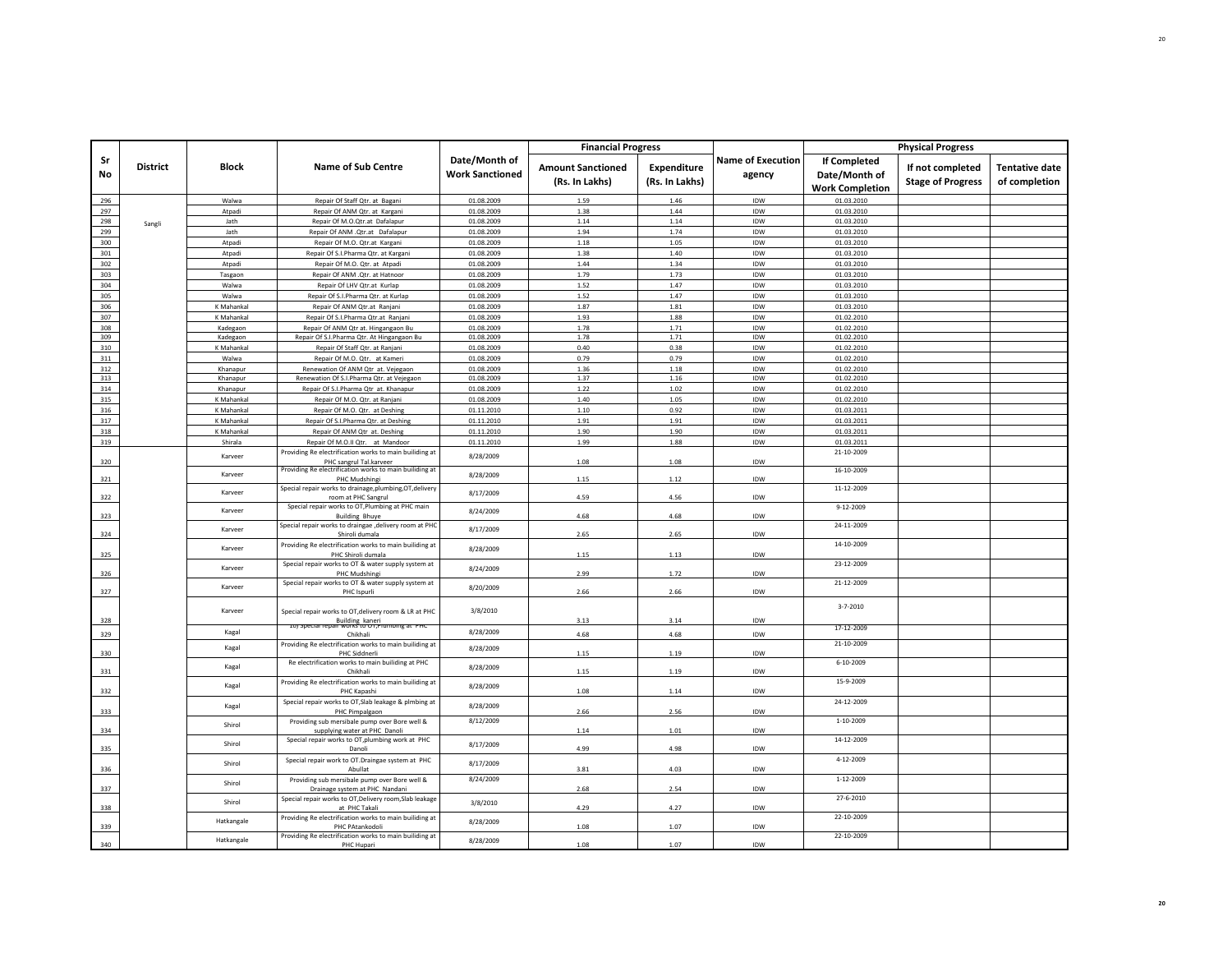|          |                 |              |                                                                                                    |                                         | <b>Financial Progress</b>                  |                               |                                    |                                                         | <b>Physical Progress</b>                     |                                        |
|----------|-----------------|--------------|----------------------------------------------------------------------------------------------------|-----------------------------------------|--------------------------------------------|-------------------------------|------------------------------------|---------------------------------------------------------|----------------------------------------------|----------------------------------------|
| Sr<br>No | <b>District</b> | <b>Block</b> | <b>Name of Sub Centre</b>                                                                          | Date/Month of<br><b>Work Sanctioned</b> | <b>Amount Sanctioned</b><br>(Rs. In Lakhs) | Expenditure<br>(Rs. In Lakhs) | <b>Name of Execution</b><br>agency | If Completed<br>Date/Month of<br><b>Work Completion</b> | If not completed<br><b>Stage of Progress</b> | <b>Tentative date</b><br>of completion |
| 341      |                 | Hatkangale   | Providing sub mersibale pump over Bore well &<br>supplying water at PHC Aalate                     | 11/26/2009                              | 0.97                                       | 0.99                          | IDW                                | 23-1-2010                                               |                                              |                                        |
| 342      |                 | Hatkangale   | Special repair works to OT, Delivery room, Draingage<br>system at PHC Bhadole                      | 8/28/2009                               | 1.94                                       | 1.94                          | IDW                                | 23-1-2010                                               |                                              |                                        |
| 343      |                 | Hatkangale   | Special repair work to PHC Building Pulachi Shiroli                                                | 8/14/2009                               | 4.18                                       | 4.09                          | IDW                                | 23-11-2009                                              |                                              |                                        |
| 344      |                 | Hatkangale   | Special repair works to Delivery room, Slab<br>leakage, Wate tank , Draingage system at PHC Sajani | 8/24/2009                               | 4.98                                       | 3.52                          | IDW                                | 23-11-2009                                              |                                              |                                        |
| 345      |                 | Hatkangale   | Special repair works to OT, Plumbing at PHC Herale                                                 | 8/28/2009                               | 2.71                                       | 2.71                          | IDW                                | 20-3-2010                                               |                                              |                                        |
| 346      | Kolhapur        | Hatkangale   | Special repair works to OT, Slab leakage, Plumbing at<br>PHC PAtankodoli                           | 8/25/2009                               | 4.96                                       | 4.81                          | IDW                                | 23-12-2009                                              |                                              |                                        |
| 347      |                 | Hatkangale   | Special repair works to delivery room, OT, Slab leakage<br>at PHC Hupari                           | 8/25/2009                               | 3.76                                       | 3.76                          | IDW                                | 27-9-2010                                               |                                              |                                        |
| 348      |                 | Hatkangale   | Special repair works to OT, Slab leakage at PHC<br>Savarde                                         | 8/20/2009                               | 4.99                                       | 4.76                          | IDW                                | 11-12-2009                                              |                                              |                                        |
| 349      |                 | Bhudargad    | Providing Re electrification works to main builiding at<br>PHC Minache                             | 8/28/2009                               | 1.30                                       | 1.55                          | IDW                                | 14-10-2009                                              |                                              |                                        |
| 350      |                 | Bhudargad    | Special repair works to OT & water supply system at<br>PHC Minache                                 | 8/27/2009                               | 1.99                                       | 1.83                          | IDW                                | 15-10-2009                                              |                                              |                                        |
| 351      |                 | Gaganbawada  | Special repair works to OT, Delivery room at PHC<br>Nivade                                         | 8/28/2009                               | 4.91                                       | 3.98                          | IDW                                | 12-10-2010                                              |                                              |                                        |
| 352      |                 | Panhala      | Special repair works to OT, Delivery room, Slab leakage<br>at PHC main Building Bajarbhogaon       | 8/28/2009                               | 5.47                                       | 5.80                          | IDW                                | 22-3-2010                                               |                                              |                                        |
| 353      |                 | Panhala      | Special repair works to OT, Delivery room, Draingae<br>system at PHC Borpadale                     | 8/28/2009                               | 4.89                                       | 4.90                          | IDW                                | 15-12-2009                                              |                                              |                                        |
| 354      |                 | Panhala      | Providing Re electrification works to main builiding at<br>PHC Borpadale                           | 8/28/2009                               | 1.08                                       | 1.08                          | IDW                                | 16-10-2009                                              |                                              |                                        |
| 355      |                 | Panhala      | Providing Re electrification works to main builiding at<br>PHC Bajarbhagaon                        | 8/28/2009                               | 1.15                                       | 1.14                          | IDW                                | 14-10-2009                                              |                                              |                                        |
| 356      |                 | Radhanagari  | Providing Re electrification works to main builiding at<br>PHC Kasaba walava                       | 8/28/2009                               | 1.15                                       | 1.14                          | IDW                                | 23-10-2009                                              |                                              |                                        |
| 357      |                 | Radhanagari  | Special repair works to Delivery room, Drainage system<br>at PHC Building Walave                   | 8/17/2009                               | 4.97                                       | 5.17                          | IDW                                | 11-12-2009                                              |                                              |                                        |
| 358      |                 | Radhanagari  | Special repair works to Drainage system at PHC Tarale                                              | 8/28/2009                               | 2.41                                       | 2.64                          | IDW                                | 20-3-2010                                               |                                              |                                        |
| 359      |                 | Shahuwadi    | Providing Re electrification works to main builiding at<br>PHC Bhedasgaon                          | 8/28/2009                               | 1.08                                       | 1.10                          | IDW                                | 26-10-2009                                              |                                              |                                        |
| 360      |                 | Shahuwadi    | Special repair works to PHC Building Parali Ninai                                                  | 8/27/2009                               | 3.64                                       | 3.29                          | IDW                                | 22-03-2010                                              |                                              |                                        |
| 361      |                 | Shahuwadi    | Special repair works to OT, Delivery room, Drainage<br>system at PHC Manjare                       | 8/17/2009                               | 4.15                                       | 4.14                          | IDW                                | 15-3-2010                                               |                                              |                                        |
| 362      |                 | Shahuwadi    | Special repair works to OT, Delivery room, Tiles at PHC<br>Bhedasgaon                              | 8/26/2009                               | 3.82                                       | 3.72                          | IDW                                | 20-3-2010                                               |                                              |                                        |
| 363      |                 | Chandgad     | Special repair works to OT, delivery room at Tudiye                                                | 11/26/2009                              | 4.98                                       | 5.28                          | IDW                                | 22-3-2010                                               |                                              |                                        |
| 364      |                 | Chandgad     | Special repair works to OT, Delivery room at PHC Here                                              | 8/28/2009                               | 3.32                                       | 3.29                          | IDW                                | 20-3-2009                                               |                                              |                                        |
| 365      |                 | Gadhinglaj   | Special repair works to Slab leakage , Draingage system<br>at PHC Building Mahagaon                | 8/28/2009                               | 5.64                                       | 5.70                          | IDW                                | 20-01-2010                                              |                                              |                                        |
| 366      |                 | Gadhinglaj   | Special repair works to OT, Delivery room PHC Building<br>Halkarni                                 | 8/27/2009                               | 2.97                                       | 2.85                          | <b>IDW</b>                         | 20-3-2010                                               |                                              |                                        |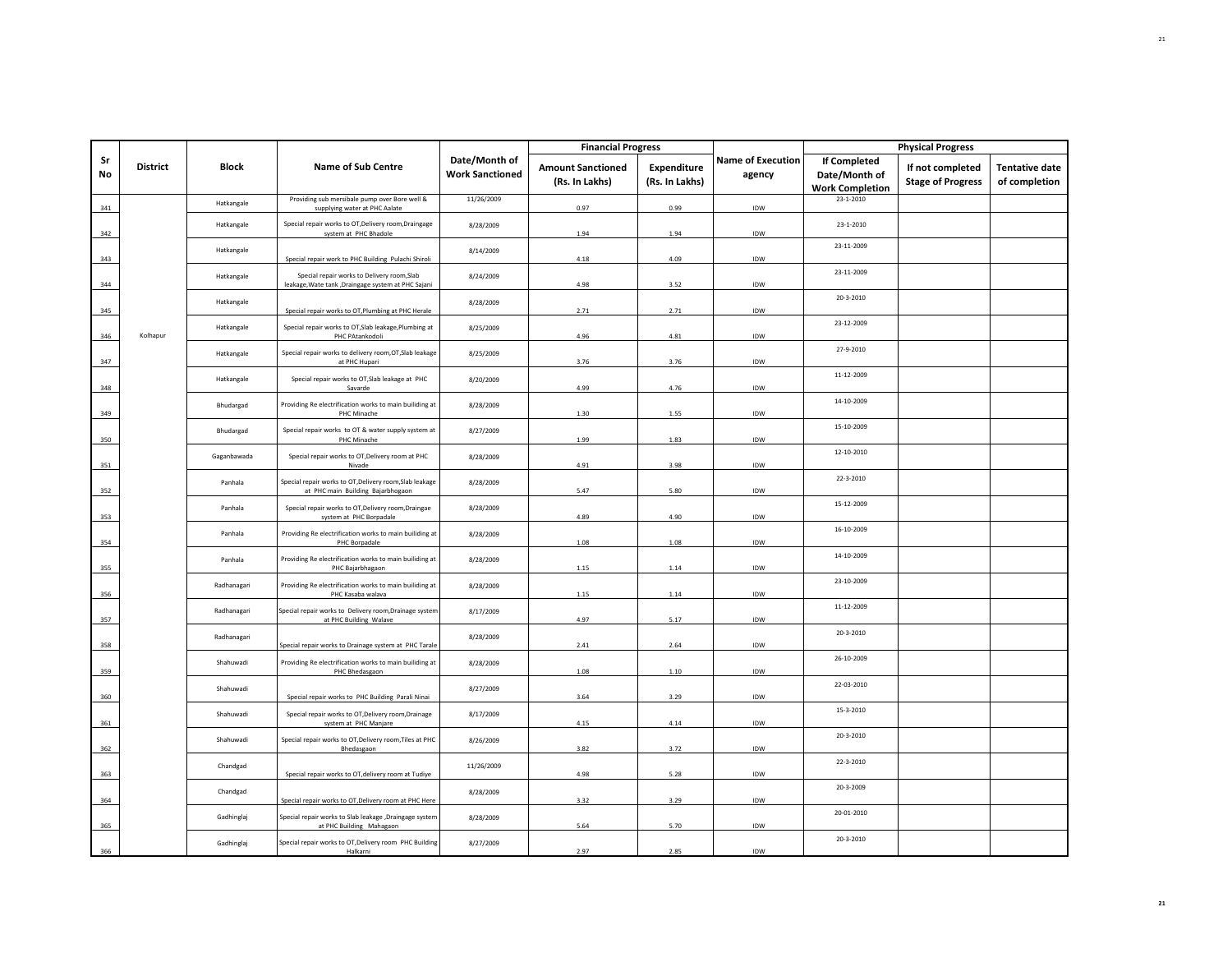| Date/Month of<br><b>Name of Execution</b><br><b>If Completed</b><br>Sr<br><b>District</b><br><b>Block</b><br><b>Name of Sub Centre</b><br>Expenditure<br><b>Tentative date</b><br><b>Amount Sanctioned</b><br>If not completed<br><b>No</b><br><b>Work Sanctioned</b><br>agency<br>Date/Month of<br><b>Stage of Progress</b><br>(Rs. In Lakhs)<br>(Rs. In Lakhs)<br>of completion<br><b>Work Completion</b><br>20-3-2010<br>Gadhinglaj<br>8/27/2009<br>Special repair works to PHC Building Nool<br>2.82<br>2.74<br>IDW<br>367<br>368<br>01.06.2009<br>4.82<br>IDW<br>10.03.2010<br>Malegoan<br>5.24<br>Saudane<br>369<br>4.44<br>IDW<br>10.03.2010<br>01.06.2009<br>4.85<br>Sinnar<br>Devpur<br>370<br>Yeola<br>Andursul<br>01.06.2009<br>14.99<br>14.50<br>IDW<br>10.03.2010<br>Nashik<br>371<br>Niphad<br>Kasabe Sukane<br>01.06.2009<br>1.99<br>1.97<br>IDW<br>10.03.2010<br>372<br>01.06.2009<br>14.28<br><b>IDW</b><br>10.03.2010<br>Nandgaon<br>Hiswal-Nangaon<br>14.12<br>373<br>ChiklAhol<br>01.06.2009<br>1.89<br>1.85<br>IDW<br>10.03.2010<br>Malegoan<br>374<br>01.06.2009<br>9.12<br>8.61<br>IDW<br>10.03.2010<br>Sinnar<br>Wavi<br>Constructing New MO-quarter & New Building at<br>24/07/2009<br>IDW<br>375<br>6.45<br>6.32<br>20.11.10<br>Shrigonda<br>Kashti<br>376<br>4/8/2009<br>20.21<br>20.20<br>IDW<br>10.02.12<br>Akole<br>Constructing New PHC Extension at Kohane<br>377<br>24/07/2009<br>1.49<br>1.38<br>IDW<br>06.02.10<br>Parner<br>Bhalawani-M.O quarter<br>378<br>24/07/2009<br>3.57<br>3.57<br>IDW<br>07.02.10<br>Sangamner<br>Bota-compound wall extension<br>Ahmednagar<br>379<br>1.49<br>1.28<br>IDW<br>Arangaon M.O quarter I<br>24/07/2009<br>05.02.10<br>Jamkhed<br>380<br>Jamkhed<br>Arangaon M.O quarter II<br>1.49<br>1.27<br>IDW<br>05.02.10<br>24/07/2009<br>381<br>0.52<br>IDW<br>Nagar<br>Taklikhatgaon P.M.Room<br>4/8/2009<br>0.51<br>15.12.09<br>382<br>Kopargaon<br>Sanvantsar- Compound wall Extension<br>4/3/2010<br>1.17<br>1.17<br>IDW<br>28.01.10<br>383<br>1.32<br><b>IDW</b><br>Sanvantsar- NRHM Hording Board<br>1.32<br>29.01.10<br>4/8/2009<br>Kopargaor<br>384<br>PHC@ Kheda<br>5/10/2009<br>5.00<br>4.99<br>IDW<br>29/3/2010<br>Dhule<br>385<br>PHC@ Kudashi<br>5.00<br>4.99<br>IDW<br>31/3/2010<br>Sakri<br>5/10/2009<br>386<br>Shindkheda<br>PHC@ Vikharan<br>5/10/2009<br>5.00<br>4.99<br><b>IDW</b><br>31/3/2010<br>387<br>3.44<br>27/3/2010<br>PHC MO Qtr. @ Borkund<br>5/10/2009<br>3.45<br><b>IDW</b><br>Dhule<br>388<br>Dhule<br>PHC MO Qtr. @ Lamkani<br>5/10/2009<br>3.45<br>3.44<br><b>IDW</b><br>29/9/2010<br>389<br>Dhule<br>PHC MO Qtr. @ Kheda<br>5/10/2009<br>3.45<br>3.44<br>IDW<br>31/3/2010<br>390<br>3.44<br>5/10/2009<br>3.45<br>IDW<br>31/3/2010<br>Dhule<br>PHC MO Qtr. @ Kusumba<br>391<br>3.45<br>3.44<br>IDW<br>Dhule<br>PHC MO Otr. @ Boris<br>5/10/2009<br>1/3/2011<br>392<br>3.44<br>Dhule<br>PHC MO Qtr. @ Ner<br>5/10/2009<br>3.45<br>IDW<br>31/3/2010<br>393<br>Dhule<br>PHC MO Qtr. @ Kapadne<br>5/10/2009<br>3.45<br>3.44<br>IDW<br>31/3/2010<br>Dhule<br>394<br>3.45<br>3.44<br>31/3/2010<br>PHC MO Qtr. @ Dahiwel<br>5/10/2009<br>IDW<br>Sakri<br>395<br>Sakri<br>5/10/2009<br>3.45<br>3.44<br>IDW<br>31/3/2010<br>PHC MO Qtr. @ Mhasd<br>396<br>PHC MO Qtr. @ Dusane<br>5/10/2009<br>3.45<br>3.44<br>IDW<br>29/6/2010<br>Sakri<br>397<br>3.44<br><b>IDW</b><br>Sakri<br>PHC MO Qtr. @ Kudashi<br>5/10/2009<br>3.45<br>13/7/2010<br>398<br>3.45<br>3.44<br>IDW<br>Sakri<br>PHC MO Qtr. @ Kasare<br>5/10/2009<br>31/3/2010<br>399<br>Shindkheda<br>PHC MO Qtr. @ Betawad<br>5/10/2009<br>3.45<br>3.44<br>IDW<br>31/3/2010<br>400<br>3.45<br>3.44<br>IDW<br>Shindkheda<br>PHC MO Qtr. @ Vikharan<br>5/10/2009<br>31/3/2010<br>401<br>Shindkheda<br>MO Qtr. @ Chimthana<br>5/10/2009<br>3.45<br>3.44<br>IDW<br>31/3/2010<br>402<br>5/10/2009<br>3.45<br>3.44<br>IDW<br>Shindkheda<br>PHC MO Otr. @ Malpur<br>20/9/2010<br>403<br>PHC MO Qtr. @ Dhamane<br>5/10/2009<br>3.45<br>3.44<br>IDW<br>27/3/2010<br>Shindkheda<br>404<br>Shirpur<br>PHC MO Qtr. @ Sangvi<br>3.45<br>3.44<br>IDW<br>23/3/2010<br>5/10/2009<br>405<br>2.19<br>IDW<br>31/7/09<br>2.40<br>20/11/2009<br>Navapur<br>Mo Quarter Uamran Repairs<br>406<br>2.49<br>2.25<br>IDW<br>Staff Quarter No.1 Uamran Repairs<br>31/7/09<br>5/10/2009<br>Navapur<br>407<br>2.33<br>IDW<br>Navapur<br>Staff Quarter No.2 Uamran Repairs<br>31/7/09<br>2.49<br>25/11/2009<br>408<br>Navapur<br>Staff Quarter No.1 Dogegoan Repairs<br>31/7/09<br>3.44<br>3.27<br>IDW<br>6/12/2009<br>409<br>31/7/09<br>3.44<br>3.27<br>IDW<br>12/11/2009<br>Navapur<br>Staff Quarter No.2 Dogegoan Repairs<br>410<br>Shahadha<br>Staff Quarter No.1 Kahatul Repairs<br>31/7/09<br>3.26<br>3.25<br>IDW<br>20/11/2009<br>411<br>Staff Quarter No.2 Kahatul Repairs<br>31/7/09<br>3.52<br>3.45<br>IDW<br>28/12/2009<br>Shahadha<br>412<br>Shahadha<br>Mo Quarter Prakasha Repairs<br>31/7/09<br>1.26<br>1.18<br>IDW<br>20/9/2009<br>413<br>1.18<br><b>IDW</b><br>Shahadha<br>Mo Quarter Prakasha No. 1 Repairs<br>31/7/09<br>1.26<br>25/9/2009<br>414<br>31/7/09<br>2.57<br>2.57<br>IDW<br>20/10/2009<br>Shahadha<br>Mo Quarter Kahatul Repairs<br>415<br>1.97<br>1.71<br>IDW<br>Shahadha<br>Singale Quarter Vadali Repairs<br>31/7/09<br>15/11/2009<br>416<br>31/7/09<br>1.97<br>1.71<br>IDW<br>Shahadha<br>Staff Quarter No.1 Vadali Repairs<br>20/10/2009<br>417<br>31/7/09<br>1.06<br>1.06<br>IDW<br>5/9/2009<br>Shahadha<br>Staff Quarter No.2 Vadali Repairs<br>418<br>Akkalkuwa<br>Mo Quarter Khaper Repairs<br>31/7/09<br>1.61<br>1.53<br>IDW<br>20/10/2009<br>419<br>Akkalkuwa<br>Staff Quarter Khaper No.1 Repairs<br>31/7/09<br>1.99<br>1.52<br>IDW<br>5/10/2009<br>420<br>1.98<br>IDW<br>Akkalkuwa<br>Staff Quarter Khaper No.2 Repairs<br>31/7/09<br>1.45<br>20/10/2009<br>421<br>2.45<br>IDW<br>Akkalkuwa<br>Staff Quarter Khaper No.1 Repairs<br>31/7/09<br>3.36<br>25/10/2009<br>422<br>Akkalkuwa<br>Staff Quarter Khaper No.2 Repairs<br>31/7/09<br>3.36<br>3.11<br>IDW<br>20/11/2009<br>423<br>Taloda<br>Mo Quarter Somawal Repairs<br>31/7/09<br>2.26<br>2.01<br>IDW<br>19/9/2009<br>3.57<br>424<br>31/7/09<br>3.90<br>IDW<br>25/11/2009<br>Taloda<br>Staff Quarter Somawal No.1 Repairs<br>425<br>3.90<br>3.51<br>IDW<br>Staff Quarter Somawal No.2 Repairs<br>31/7/09<br>20/9/2009<br>Taloda<br>31/7/09<br>4.45<br>3.93<br>IDW<br>426<br>Dhadgoan<br>Mo Quarter Toranmal Repairs<br>5/12/2009<br>427<br>Dhadgoan<br>Staff Quarter Toranmal No.1 Repairs<br>31/7/09<br>5.62<br>4.15<br>IDW<br>20/12/2009<br>428<br>IDW<br>31/7/09<br>5.62<br>4.19<br>15/12/2009<br>Dhadgoan<br>Staff Quarter Toranmal No.2 Repairs<br>429<br>Staff Quarter Rakaswada No.1 Repairs<br>31/7/09<br>2.62<br>2.61<br>IDW<br>12/9/2009<br>Nandurbar<br>430<br>Nandurbar<br>Staff Quarter Rakaswada No.1 Repairs<br>31/7/09<br>2.62<br>2.61<br>IDW<br>25/9/2009<br>431<br>2.62<br>Mo Quarter Dogegoan Repairs<br>21/1/10<br>2.62<br>IDW<br>20/3/2010<br>Navapu<br>432<br>Shahada<br>21/1/10<br>2.39<br>2.30<br><b>IDW</b><br>1/3/2010<br>Mo Quarter Kusumwade No.2 Renairs<br>433<br>2.86<br>Shahada<br>Mo Quarter Wadali No.2 Repairs<br>21/1/10<br>3.00<br><b>IDW</b><br>10/3/2010<br>434<br>Shahada<br>Mo Quarter Padalda Repairs<br>21/1/10<br>1.22<br>1.14<br>IDW<br>25/3/2010<br>435<br>2.65<br>2.58<br>IDW<br>Shahada<br>Staff Quarter Shahna No.1Repairs<br>21/1/10<br>30/3/2010<br>436<br>2.58<br>IDW<br>Staff Quarter Shahna No.2 Repairs<br>2.65<br>Shahada<br>21/1/10<br>10/4/2010 |     |                  |                                   |         | <b>Financial Progress</b> |      |            |           | <b>Physical Progress</b> |  |
|--------------------------------------------------------------------------------------------------------------------------------------------------------------------------------------------------------------------------------------------------------------------------------------------------------------------------------------------------------------------------------------------------------------------------------------------------------------------------------------------------------------------------------------------------------------------------------------------------------------------------------------------------------------------------------------------------------------------------------------------------------------------------------------------------------------------------------------------------------------------------------------------------------------------------------------------------------------------------------------------------------------------------------------------------------------------------------------------------------------------------------------------------------------------------------------------------------------------------------------------------------------------------------------------------------------------------------------------------------------------------------------------------------------------------------------------------------------------------------------------------------------------------------------------------------------------------------------------------------------------------------------------------------------------------------------------------------------------------------------------------------------------------------------------------------------------------------------------------------------------------------------------------------------------------------------------------------------------------------------------------------------------------------------------------------------------------------------------------------------------------------------------------------------------------------------------------------------------------------------------------------------------------------------------------------------------------------------------------------------------------------------------------------------------------------------------------------------------------------------------------------------------------------------------------------------------------------------------------------------------------------------------------------------------------------------------------------------------------------------------------------------------------------------------------------------------------------------------------------------------------------------------------------------------------------------------------------------------------------------------------------------------------------------------------------------------------------------------------------------------------------------------------------------------------------------------------------------------------------------------------------------------------------------------------------------------------------------------------------------------------------------------------------------------------------------------------------------------------------------------------------------------------------------------------------------------------------------------------------------------------------------------------------------------------------------------------------------------------------------------------------------------------------------------------------------------------------------------------------------------------------------------------------------------------------------------------------------------------------------------------------------------------------------------------------------------------------------------------------------------------------------------------------------------------------------------------------------------------------------------------------------------------------------------------------------------------------------------------------------------------------------------------------------------------------------------------------------------------------------------------------------------------------------------------------------------------------------------------------------------------------------------------------------------------------------------------------------------------------------------------------------------------------------------------------------------------------------------------------------------------------------------------------------------------------------------------------------------------------------------------------------------------------------------------------------------------------------------------------------------------------------------------------------------------------------------------------------------------------------------------------------------------------------------------------------------------------------------------------------------------------------------------------------------------------------------------------------------------------------------------------------------------------------------------------------------------------------------------------------------------------------------------------------------------------------------------------------------------------------------------------------------------------------------------------------------------------------------------------------------------------------------------------------------------------------------------------------------------------------------------------------------------------------------------------------------------------------------------------------------------------------------------------------------------------------------------------------------------------------------------------------------------------------------------------------------------------------------------------------------------------------------------------------------------------------------------------------------------------------------------------------------------------------------------------------------------------------------------------------------------------------------------------------------------------------------------------------------------------------------------------------------------------------------------------------------------------------------------------------------------------------------------------------------------------------------------------------------------------------------------------------------------------------------------------------------------------------------------------------------------------------------------------------------------------------------------------------------------------------------------------------------------------------------------------------------------------------------------------------------------------------------------------------------------------------------------------------------------------------------------------------------------|-----|------------------|-----------------------------------|---------|---------------------------|------|------------|-----------|--------------------------|--|
|                                                                                                                                                                                                                                                                                                                                                                                                                                                                                                                                                                                                                                                                                                                                                                                                                                                                                                                                                                                                                                                                                                                                                                                                                                                                                                                                                                                                                                                                                                                                                                                                                                                                                                                                                                                                                                                                                                                                                                                                                                                                                                                                                                                                                                                                                                                                                                                                                                                                                                                                                                                                                                                                                                                                                                                                                                                                                                                                                                                                                                                                                                                                                                                                                                                                                                                                                                                                                                                                                                                                                                                                                                                                                                                                                                                                                                                                                                                                                                                                                                                                                                                                                                                                                                                                                                                                                                                                                                                                                                                                                                                                                                                                                                                                                                                                                                                                                                                                                                                                                                                                                                                                                                                                                                                                                                                                                                                                                                                                                                                                                                                                                                                                                                                                                                                                                                                                                                                                                                                                                                                                                                                                                                                                                                                                                                                                                                                                                                                                                                                                                                                                                                                                                                                                                                                                                                                                                                                                                                                                                                                                                                                                                                                                                                                                                                                                                                                                                                                                                                                          |     |                  |                                   |         |                           |      |            |           |                          |  |
|                                                                                                                                                                                                                                                                                                                                                                                                                                                                                                                                                                                                                                                                                                                                                                                                                                                                                                                                                                                                                                                                                                                                                                                                                                                                                                                                                                                                                                                                                                                                                                                                                                                                                                                                                                                                                                                                                                                                                                                                                                                                                                                                                                                                                                                                                                                                                                                                                                                                                                                                                                                                                                                                                                                                                                                                                                                                                                                                                                                                                                                                                                                                                                                                                                                                                                                                                                                                                                                                                                                                                                                                                                                                                                                                                                                                                                                                                                                                                                                                                                                                                                                                                                                                                                                                                                                                                                                                                                                                                                                                                                                                                                                                                                                                                                                                                                                                                                                                                                                                                                                                                                                                                                                                                                                                                                                                                                                                                                                                                                                                                                                                                                                                                                                                                                                                                                                                                                                                                                                                                                                                                                                                                                                                                                                                                                                                                                                                                                                                                                                                                                                                                                                                                                                                                                                                                                                                                                                                                                                                                                                                                                                                                                                                                                                                                                                                                                                                                                                                                                                          |     |                  |                                   |         |                           |      |            |           |                          |  |
|                                                                                                                                                                                                                                                                                                                                                                                                                                                                                                                                                                                                                                                                                                                                                                                                                                                                                                                                                                                                                                                                                                                                                                                                                                                                                                                                                                                                                                                                                                                                                                                                                                                                                                                                                                                                                                                                                                                                                                                                                                                                                                                                                                                                                                                                                                                                                                                                                                                                                                                                                                                                                                                                                                                                                                                                                                                                                                                                                                                                                                                                                                                                                                                                                                                                                                                                                                                                                                                                                                                                                                                                                                                                                                                                                                                                                                                                                                                                                                                                                                                                                                                                                                                                                                                                                                                                                                                                                                                                                                                                                                                                                                                                                                                                                                                                                                                                                                                                                                                                                                                                                                                                                                                                                                                                                                                                                                                                                                                                                                                                                                                                                                                                                                                                                                                                                                                                                                                                                                                                                                                                                                                                                                                                                                                                                                                                                                                                                                                                                                                                                                                                                                                                                                                                                                                                                                                                                                                                                                                                                                                                                                                                                                                                                                                                                                                                                                                                                                                                                                                          |     |                  |                                   |         |                           |      |            |           |                          |  |
|                                                                                                                                                                                                                                                                                                                                                                                                                                                                                                                                                                                                                                                                                                                                                                                                                                                                                                                                                                                                                                                                                                                                                                                                                                                                                                                                                                                                                                                                                                                                                                                                                                                                                                                                                                                                                                                                                                                                                                                                                                                                                                                                                                                                                                                                                                                                                                                                                                                                                                                                                                                                                                                                                                                                                                                                                                                                                                                                                                                                                                                                                                                                                                                                                                                                                                                                                                                                                                                                                                                                                                                                                                                                                                                                                                                                                                                                                                                                                                                                                                                                                                                                                                                                                                                                                                                                                                                                                                                                                                                                                                                                                                                                                                                                                                                                                                                                                                                                                                                                                                                                                                                                                                                                                                                                                                                                                                                                                                                                                                                                                                                                                                                                                                                                                                                                                                                                                                                                                                                                                                                                                                                                                                                                                                                                                                                                                                                                                                                                                                                                                                                                                                                                                                                                                                                                                                                                                                                                                                                                                                                                                                                                                                                                                                                                                                                                                                                                                                                                                                                          |     |                  |                                   |         |                           |      |            |           |                          |  |
|                                                                                                                                                                                                                                                                                                                                                                                                                                                                                                                                                                                                                                                                                                                                                                                                                                                                                                                                                                                                                                                                                                                                                                                                                                                                                                                                                                                                                                                                                                                                                                                                                                                                                                                                                                                                                                                                                                                                                                                                                                                                                                                                                                                                                                                                                                                                                                                                                                                                                                                                                                                                                                                                                                                                                                                                                                                                                                                                                                                                                                                                                                                                                                                                                                                                                                                                                                                                                                                                                                                                                                                                                                                                                                                                                                                                                                                                                                                                                                                                                                                                                                                                                                                                                                                                                                                                                                                                                                                                                                                                                                                                                                                                                                                                                                                                                                                                                                                                                                                                                                                                                                                                                                                                                                                                                                                                                                                                                                                                                                                                                                                                                                                                                                                                                                                                                                                                                                                                                                                                                                                                                                                                                                                                                                                                                                                                                                                                                                                                                                                                                                                                                                                                                                                                                                                                                                                                                                                                                                                                                                                                                                                                                                                                                                                                                                                                                                                                                                                                                                                          |     |                  |                                   |         |                           |      |            |           |                          |  |
|                                                                                                                                                                                                                                                                                                                                                                                                                                                                                                                                                                                                                                                                                                                                                                                                                                                                                                                                                                                                                                                                                                                                                                                                                                                                                                                                                                                                                                                                                                                                                                                                                                                                                                                                                                                                                                                                                                                                                                                                                                                                                                                                                                                                                                                                                                                                                                                                                                                                                                                                                                                                                                                                                                                                                                                                                                                                                                                                                                                                                                                                                                                                                                                                                                                                                                                                                                                                                                                                                                                                                                                                                                                                                                                                                                                                                                                                                                                                                                                                                                                                                                                                                                                                                                                                                                                                                                                                                                                                                                                                                                                                                                                                                                                                                                                                                                                                                                                                                                                                                                                                                                                                                                                                                                                                                                                                                                                                                                                                                                                                                                                                                                                                                                                                                                                                                                                                                                                                                                                                                                                                                                                                                                                                                                                                                                                                                                                                                                                                                                                                                                                                                                                                                                                                                                                                                                                                                                                                                                                                                                                                                                                                                                                                                                                                                                                                                                                                                                                                                                                          |     |                  |                                   |         |                           |      |            |           |                          |  |
|                                                                                                                                                                                                                                                                                                                                                                                                                                                                                                                                                                                                                                                                                                                                                                                                                                                                                                                                                                                                                                                                                                                                                                                                                                                                                                                                                                                                                                                                                                                                                                                                                                                                                                                                                                                                                                                                                                                                                                                                                                                                                                                                                                                                                                                                                                                                                                                                                                                                                                                                                                                                                                                                                                                                                                                                                                                                                                                                                                                                                                                                                                                                                                                                                                                                                                                                                                                                                                                                                                                                                                                                                                                                                                                                                                                                                                                                                                                                                                                                                                                                                                                                                                                                                                                                                                                                                                                                                                                                                                                                                                                                                                                                                                                                                                                                                                                                                                                                                                                                                                                                                                                                                                                                                                                                                                                                                                                                                                                                                                                                                                                                                                                                                                                                                                                                                                                                                                                                                                                                                                                                                                                                                                                                                                                                                                                                                                                                                                                                                                                                                                                                                                                                                                                                                                                                                                                                                                                                                                                                                                                                                                                                                                                                                                                                                                                                                                                                                                                                                                                          |     |                  |                                   |         |                           |      |            |           |                          |  |
|                                                                                                                                                                                                                                                                                                                                                                                                                                                                                                                                                                                                                                                                                                                                                                                                                                                                                                                                                                                                                                                                                                                                                                                                                                                                                                                                                                                                                                                                                                                                                                                                                                                                                                                                                                                                                                                                                                                                                                                                                                                                                                                                                                                                                                                                                                                                                                                                                                                                                                                                                                                                                                                                                                                                                                                                                                                                                                                                                                                                                                                                                                                                                                                                                                                                                                                                                                                                                                                                                                                                                                                                                                                                                                                                                                                                                                                                                                                                                                                                                                                                                                                                                                                                                                                                                                                                                                                                                                                                                                                                                                                                                                                                                                                                                                                                                                                                                                                                                                                                                                                                                                                                                                                                                                                                                                                                                                                                                                                                                                                                                                                                                                                                                                                                                                                                                                                                                                                                                                                                                                                                                                                                                                                                                                                                                                                                                                                                                                                                                                                                                                                                                                                                                                                                                                                                                                                                                                                                                                                                                                                                                                                                                                                                                                                                                                                                                                                                                                                                                                                          |     |                  |                                   |         |                           |      |            |           |                          |  |
|                                                                                                                                                                                                                                                                                                                                                                                                                                                                                                                                                                                                                                                                                                                                                                                                                                                                                                                                                                                                                                                                                                                                                                                                                                                                                                                                                                                                                                                                                                                                                                                                                                                                                                                                                                                                                                                                                                                                                                                                                                                                                                                                                                                                                                                                                                                                                                                                                                                                                                                                                                                                                                                                                                                                                                                                                                                                                                                                                                                                                                                                                                                                                                                                                                                                                                                                                                                                                                                                                                                                                                                                                                                                                                                                                                                                                                                                                                                                                                                                                                                                                                                                                                                                                                                                                                                                                                                                                                                                                                                                                                                                                                                                                                                                                                                                                                                                                                                                                                                                                                                                                                                                                                                                                                                                                                                                                                                                                                                                                                                                                                                                                                                                                                                                                                                                                                                                                                                                                                                                                                                                                                                                                                                                                                                                                                                                                                                                                                                                                                                                                                                                                                                                                                                                                                                                                                                                                                                                                                                                                                                                                                                                                                                                                                                                                                                                                                                                                                                                                                                          |     |                  |                                   |         |                           |      |            |           |                          |  |
|                                                                                                                                                                                                                                                                                                                                                                                                                                                                                                                                                                                                                                                                                                                                                                                                                                                                                                                                                                                                                                                                                                                                                                                                                                                                                                                                                                                                                                                                                                                                                                                                                                                                                                                                                                                                                                                                                                                                                                                                                                                                                                                                                                                                                                                                                                                                                                                                                                                                                                                                                                                                                                                                                                                                                                                                                                                                                                                                                                                                                                                                                                                                                                                                                                                                                                                                                                                                                                                                                                                                                                                                                                                                                                                                                                                                                                                                                                                                                                                                                                                                                                                                                                                                                                                                                                                                                                                                                                                                                                                                                                                                                                                                                                                                                                                                                                                                                                                                                                                                                                                                                                                                                                                                                                                                                                                                                                                                                                                                                                                                                                                                                                                                                                                                                                                                                                                                                                                                                                                                                                                                                                                                                                                                                                                                                                                                                                                                                                                                                                                                                                                                                                                                                                                                                                                                                                                                                                                                                                                                                                                                                                                                                                                                                                                                                                                                                                                                                                                                                                                          |     |                  |                                   |         |                           |      |            |           |                          |  |
|                                                                                                                                                                                                                                                                                                                                                                                                                                                                                                                                                                                                                                                                                                                                                                                                                                                                                                                                                                                                                                                                                                                                                                                                                                                                                                                                                                                                                                                                                                                                                                                                                                                                                                                                                                                                                                                                                                                                                                                                                                                                                                                                                                                                                                                                                                                                                                                                                                                                                                                                                                                                                                                                                                                                                                                                                                                                                                                                                                                                                                                                                                                                                                                                                                                                                                                                                                                                                                                                                                                                                                                                                                                                                                                                                                                                                                                                                                                                                                                                                                                                                                                                                                                                                                                                                                                                                                                                                                                                                                                                                                                                                                                                                                                                                                                                                                                                                                                                                                                                                                                                                                                                                                                                                                                                                                                                                                                                                                                                                                                                                                                                                                                                                                                                                                                                                                                                                                                                                                                                                                                                                                                                                                                                                                                                                                                                                                                                                                                                                                                                                                                                                                                                                                                                                                                                                                                                                                                                                                                                                                                                                                                                                                                                                                                                                                                                                                                                                                                                                                                          |     |                  |                                   |         |                           |      |            |           |                          |  |
|                                                                                                                                                                                                                                                                                                                                                                                                                                                                                                                                                                                                                                                                                                                                                                                                                                                                                                                                                                                                                                                                                                                                                                                                                                                                                                                                                                                                                                                                                                                                                                                                                                                                                                                                                                                                                                                                                                                                                                                                                                                                                                                                                                                                                                                                                                                                                                                                                                                                                                                                                                                                                                                                                                                                                                                                                                                                                                                                                                                                                                                                                                                                                                                                                                                                                                                                                                                                                                                                                                                                                                                                                                                                                                                                                                                                                                                                                                                                                                                                                                                                                                                                                                                                                                                                                                                                                                                                                                                                                                                                                                                                                                                                                                                                                                                                                                                                                                                                                                                                                                                                                                                                                                                                                                                                                                                                                                                                                                                                                                                                                                                                                                                                                                                                                                                                                                                                                                                                                                                                                                                                                                                                                                                                                                                                                                                                                                                                                                                                                                                                                                                                                                                                                                                                                                                                                                                                                                                                                                                                                                                                                                                                                                                                                                                                                                                                                                                                                                                                                                                          |     |                  |                                   |         |                           |      |            |           |                          |  |
|                                                                                                                                                                                                                                                                                                                                                                                                                                                                                                                                                                                                                                                                                                                                                                                                                                                                                                                                                                                                                                                                                                                                                                                                                                                                                                                                                                                                                                                                                                                                                                                                                                                                                                                                                                                                                                                                                                                                                                                                                                                                                                                                                                                                                                                                                                                                                                                                                                                                                                                                                                                                                                                                                                                                                                                                                                                                                                                                                                                                                                                                                                                                                                                                                                                                                                                                                                                                                                                                                                                                                                                                                                                                                                                                                                                                                                                                                                                                                                                                                                                                                                                                                                                                                                                                                                                                                                                                                                                                                                                                                                                                                                                                                                                                                                                                                                                                                                                                                                                                                                                                                                                                                                                                                                                                                                                                                                                                                                                                                                                                                                                                                                                                                                                                                                                                                                                                                                                                                                                                                                                                                                                                                                                                                                                                                                                                                                                                                                                                                                                                                                                                                                                                                                                                                                                                                                                                                                                                                                                                                                                                                                                                                                                                                                                                                                                                                                                                                                                                                                                          |     |                  |                                   |         |                           |      |            |           |                          |  |
|                                                                                                                                                                                                                                                                                                                                                                                                                                                                                                                                                                                                                                                                                                                                                                                                                                                                                                                                                                                                                                                                                                                                                                                                                                                                                                                                                                                                                                                                                                                                                                                                                                                                                                                                                                                                                                                                                                                                                                                                                                                                                                                                                                                                                                                                                                                                                                                                                                                                                                                                                                                                                                                                                                                                                                                                                                                                                                                                                                                                                                                                                                                                                                                                                                                                                                                                                                                                                                                                                                                                                                                                                                                                                                                                                                                                                                                                                                                                                                                                                                                                                                                                                                                                                                                                                                                                                                                                                                                                                                                                                                                                                                                                                                                                                                                                                                                                                                                                                                                                                                                                                                                                                                                                                                                                                                                                                                                                                                                                                                                                                                                                                                                                                                                                                                                                                                                                                                                                                                                                                                                                                                                                                                                                                                                                                                                                                                                                                                                                                                                                                                                                                                                                                                                                                                                                                                                                                                                                                                                                                                                                                                                                                                                                                                                                                                                                                                                                                                                                                                                          |     |                  |                                   |         |                           |      |            |           |                          |  |
|                                                                                                                                                                                                                                                                                                                                                                                                                                                                                                                                                                                                                                                                                                                                                                                                                                                                                                                                                                                                                                                                                                                                                                                                                                                                                                                                                                                                                                                                                                                                                                                                                                                                                                                                                                                                                                                                                                                                                                                                                                                                                                                                                                                                                                                                                                                                                                                                                                                                                                                                                                                                                                                                                                                                                                                                                                                                                                                                                                                                                                                                                                                                                                                                                                                                                                                                                                                                                                                                                                                                                                                                                                                                                                                                                                                                                                                                                                                                                                                                                                                                                                                                                                                                                                                                                                                                                                                                                                                                                                                                                                                                                                                                                                                                                                                                                                                                                                                                                                                                                                                                                                                                                                                                                                                                                                                                                                                                                                                                                                                                                                                                                                                                                                                                                                                                                                                                                                                                                                                                                                                                                                                                                                                                                                                                                                                                                                                                                                                                                                                                                                                                                                                                                                                                                                                                                                                                                                                                                                                                                                                                                                                                                                                                                                                                                                                                                                                                                                                                                                                          |     |                  |                                   |         |                           |      |            |           |                          |  |
|                                                                                                                                                                                                                                                                                                                                                                                                                                                                                                                                                                                                                                                                                                                                                                                                                                                                                                                                                                                                                                                                                                                                                                                                                                                                                                                                                                                                                                                                                                                                                                                                                                                                                                                                                                                                                                                                                                                                                                                                                                                                                                                                                                                                                                                                                                                                                                                                                                                                                                                                                                                                                                                                                                                                                                                                                                                                                                                                                                                                                                                                                                                                                                                                                                                                                                                                                                                                                                                                                                                                                                                                                                                                                                                                                                                                                                                                                                                                                                                                                                                                                                                                                                                                                                                                                                                                                                                                                                                                                                                                                                                                                                                                                                                                                                                                                                                                                                                                                                                                                                                                                                                                                                                                                                                                                                                                                                                                                                                                                                                                                                                                                                                                                                                                                                                                                                                                                                                                                                                                                                                                                                                                                                                                                                                                                                                                                                                                                                                                                                                                                                                                                                                                                                                                                                                                                                                                                                                                                                                                                                                                                                                                                                                                                                                                                                                                                                                                                                                                                                                          |     |                  |                                   |         |                           |      |            |           |                          |  |
|                                                                                                                                                                                                                                                                                                                                                                                                                                                                                                                                                                                                                                                                                                                                                                                                                                                                                                                                                                                                                                                                                                                                                                                                                                                                                                                                                                                                                                                                                                                                                                                                                                                                                                                                                                                                                                                                                                                                                                                                                                                                                                                                                                                                                                                                                                                                                                                                                                                                                                                                                                                                                                                                                                                                                                                                                                                                                                                                                                                                                                                                                                                                                                                                                                                                                                                                                                                                                                                                                                                                                                                                                                                                                                                                                                                                                                                                                                                                                                                                                                                                                                                                                                                                                                                                                                                                                                                                                                                                                                                                                                                                                                                                                                                                                                                                                                                                                                                                                                                                                                                                                                                                                                                                                                                                                                                                                                                                                                                                                                                                                                                                                                                                                                                                                                                                                                                                                                                                                                                                                                                                                                                                                                                                                                                                                                                                                                                                                                                                                                                                                                                                                                                                                                                                                                                                                                                                                                                                                                                                                                                                                                                                                                                                                                                                                                                                                                                                                                                                                                                          |     |                  |                                   |         |                           |      |            |           |                          |  |
|                                                                                                                                                                                                                                                                                                                                                                                                                                                                                                                                                                                                                                                                                                                                                                                                                                                                                                                                                                                                                                                                                                                                                                                                                                                                                                                                                                                                                                                                                                                                                                                                                                                                                                                                                                                                                                                                                                                                                                                                                                                                                                                                                                                                                                                                                                                                                                                                                                                                                                                                                                                                                                                                                                                                                                                                                                                                                                                                                                                                                                                                                                                                                                                                                                                                                                                                                                                                                                                                                                                                                                                                                                                                                                                                                                                                                                                                                                                                                                                                                                                                                                                                                                                                                                                                                                                                                                                                                                                                                                                                                                                                                                                                                                                                                                                                                                                                                                                                                                                                                                                                                                                                                                                                                                                                                                                                                                                                                                                                                                                                                                                                                                                                                                                                                                                                                                                                                                                                                                                                                                                                                                                                                                                                                                                                                                                                                                                                                                                                                                                                                                                                                                                                                                                                                                                                                                                                                                                                                                                                                                                                                                                                                                                                                                                                                                                                                                                                                                                                                                                          |     |                  |                                   |         |                           |      |            |           |                          |  |
|                                                                                                                                                                                                                                                                                                                                                                                                                                                                                                                                                                                                                                                                                                                                                                                                                                                                                                                                                                                                                                                                                                                                                                                                                                                                                                                                                                                                                                                                                                                                                                                                                                                                                                                                                                                                                                                                                                                                                                                                                                                                                                                                                                                                                                                                                                                                                                                                                                                                                                                                                                                                                                                                                                                                                                                                                                                                                                                                                                                                                                                                                                                                                                                                                                                                                                                                                                                                                                                                                                                                                                                                                                                                                                                                                                                                                                                                                                                                                                                                                                                                                                                                                                                                                                                                                                                                                                                                                                                                                                                                                                                                                                                                                                                                                                                                                                                                                                                                                                                                                                                                                                                                                                                                                                                                                                                                                                                                                                                                                                                                                                                                                                                                                                                                                                                                                                                                                                                                                                                                                                                                                                                                                                                                                                                                                                                                                                                                                                                                                                                                                                                                                                                                                                                                                                                                                                                                                                                                                                                                                                                                                                                                                                                                                                                                                                                                                                                                                                                                                                                          |     |                  |                                   |         |                           |      |            |           |                          |  |
|                                                                                                                                                                                                                                                                                                                                                                                                                                                                                                                                                                                                                                                                                                                                                                                                                                                                                                                                                                                                                                                                                                                                                                                                                                                                                                                                                                                                                                                                                                                                                                                                                                                                                                                                                                                                                                                                                                                                                                                                                                                                                                                                                                                                                                                                                                                                                                                                                                                                                                                                                                                                                                                                                                                                                                                                                                                                                                                                                                                                                                                                                                                                                                                                                                                                                                                                                                                                                                                                                                                                                                                                                                                                                                                                                                                                                                                                                                                                                                                                                                                                                                                                                                                                                                                                                                                                                                                                                                                                                                                                                                                                                                                                                                                                                                                                                                                                                                                                                                                                                                                                                                                                                                                                                                                                                                                                                                                                                                                                                                                                                                                                                                                                                                                                                                                                                                                                                                                                                                                                                                                                                                                                                                                                                                                                                                                                                                                                                                                                                                                                                                                                                                                                                                                                                                                                                                                                                                                                                                                                                                                                                                                                                                                                                                                                                                                                                                                                                                                                                                                          |     |                  |                                   |         |                           |      |            |           |                          |  |
|                                                                                                                                                                                                                                                                                                                                                                                                                                                                                                                                                                                                                                                                                                                                                                                                                                                                                                                                                                                                                                                                                                                                                                                                                                                                                                                                                                                                                                                                                                                                                                                                                                                                                                                                                                                                                                                                                                                                                                                                                                                                                                                                                                                                                                                                                                                                                                                                                                                                                                                                                                                                                                                                                                                                                                                                                                                                                                                                                                                                                                                                                                                                                                                                                                                                                                                                                                                                                                                                                                                                                                                                                                                                                                                                                                                                                                                                                                                                                                                                                                                                                                                                                                                                                                                                                                                                                                                                                                                                                                                                                                                                                                                                                                                                                                                                                                                                                                                                                                                                                                                                                                                                                                                                                                                                                                                                                                                                                                                                                                                                                                                                                                                                                                                                                                                                                                                                                                                                                                                                                                                                                                                                                                                                                                                                                                                                                                                                                                                                                                                                                                                                                                                                                                                                                                                                                                                                                                                                                                                                                                                                                                                                                                                                                                                                                                                                                                                                                                                                                                                          |     |                  |                                   |         |                           |      |            |           |                          |  |
|                                                                                                                                                                                                                                                                                                                                                                                                                                                                                                                                                                                                                                                                                                                                                                                                                                                                                                                                                                                                                                                                                                                                                                                                                                                                                                                                                                                                                                                                                                                                                                                                                                                                                                                                                                                                                                                                                                                                                                                                                                                                                                                                                                                                                                                                                                                                                                                                                                                                                                                                                                                                                                                                                                                                                                                                                                                                                                                                                                                                                                                                                                                                                                                                                                                                                                                                                                                                                                                                                                                                                                                                                                                                                                                                                                                                                                                                                                                                                                                                                                                                                                                                                                                                                                                                                                                                                                                                                                                                                                                                                                                                                                                                                                                                                                                                                                                                                                                                                                                                                                                                                                                                                                                                                                                                                                                                                                                                                                                                                                                                                                                                                                                                                                                                                                                                                                                                                                                                                                                                                                                                                                                                                                                                                                                                                                                                                                                                                                                                                                                                                                                                                                                                                                                                                                                                                                                                                                                                                                                                                                                                                                                                                                                                                                                                                                                                                                                                                                                                                                                          |     |                  |                                   |         |                           |      |            |           |                          |  |
|                                                                                                                                                                                                                                                                                                                                                                                                                                                                                                                                                                                                                                                                                                                                                                                                                                                                                                                                                                                                                                                                                                                                                                                                                                                                                                                                                                                                                                                                                                                                                                                                                                                                                                                                                                                                                                                                                                                                                                                                                                                                                                                                                                                                                                                                                                                                                                                                                                                                                                                                                                                                                                                                                                                                                                                                                                                                                                                                                                                                                                                                                                                                                                                                                                                                                                                                                                                                                                                                                                                                                                                                                                                                                                                                                                                                                                                                                                                                                                                                                                                                                                                                                                                                                                                                                                                                                                                                                                                                                                                                                                                                                                                                                                                                                                                                                                                                                                                                                                                                                                                                                                                                                                                                                                                                                                                                                                                                                                                                                                                                                                                                                                                                                                                                                                                                                                                                                                                                                                                                                                                                                                                                                                                                                                                                                                                                                                                                                                                                                                                                                                                                                                                                                                                                                                                                                                                                                                                                                                                                                                                                                                                                                                                                                                                                                                                                                                                                                                                                                                                          |     |                  |                                   |         |                           |      |            |           |                          |  |
|                                                                                                                                                                                                                                                                                                                                                                                                                                                                                                                                                                                                                                                                                                                                                                                                                                                                                                                                                                                                                                                                                                                                                                                                                                                                                                                                                                                                                                                                                                                                                                                                                                                                                                                                                                                                                                                                                                                                                                                                                                                                                                                                                                                                                                                                                                                                                                                                                                                                                                                                                                                                                                                                                                                                                                                                                                                                                                                                                                                                                                                                                                                                                                                                                                                                                                                                                                                                                                                                                                                                                                                                                                                                                                                                                                                                                                                                                                                                                                                                                                                                                                                                                                                                                                                                                                                                                                                                                                                                                                                                                                                                                                                                                                                                                                                                                                                                                                                                                                                                                                                                                                                                                                                                                                                                                                                                                                                                                                                                                                                                                                                                                                                                                                                                                                                                                                                                                                                                                                                                                                                                                                                                                                                                                                                                                                                                                                                                                                                                                                                                                                                                                                                                                                                                                                                                                                                                                                                                                                                                                                                                                                                                                                                                                                                                                                                                                                                                                                                                                                                          |     |                  |                                   |         |                           |      |            |           |                          |  |
|                                                                                                                                                                                                                                                                                                                                                                                                                                                                                                                                                                                                                                                                                                                                                                                                                                                                                                                                                                                                                                                                                                                                                                                                                                                                                                                                                                                                                                                                                                                                                                                                                                                                                                                                                                                                                                                                                                                                                                                                                                                                                                                                                                                                                                                                                                                                                                                                                                                                                                                                                                                                                                                                                                                                                                                                                                                                                                                                                                                                                                                                                                                                                                                                                                                                                                                                                                                                                                                                                                                                                                                                                                                                                                                                                                                                                                                                                                                                                                                                                                                                                                                                                                                                                                                                                                                                                                                                                                                                                                                                                                                                                                                                                                                                                                                                                                                                                                                                                                                                                                                                                                                                                                                                                                                                                                                                                                                                                                                                                                                                                                                                                                                                                                                                                                                                                                                                                                                                                                                                                                                                                                                                                                                                                                                                                                                                                                                                                                                                                                                                                                                                                                                                                                                                                                                                                                                                                                                                                                                                                                                                                                                                                                                                                                                                                                                                                                                                                                                                                                                          |     |                  |                                   |         |                           |      |            |           |                          |  |
|                                                                                                                                                                                                                                                                                                                                                                                                                                                                                                                                                                                                                                                                                                                                                                                                                                                                                                                                                                                                                                                                                                                                                                                                                                                                                                                                                                                                                                                                                                                                                                                                                                                                                                                                                                                                                                                                                                                                                                                                                                                                                                                                                                                                                                                                                                                                                                                                                                                                                                                                                                                                                                                                                                                                                                                                                                                                                                                                                                                                                                                                                                                                                                                                                                                                                                                                                                                                                                                                                                                                                                                                                                                                                                                                                                                                                                                                                                                                                                                                                                                                                                                                                                                                                                                                                                                                                                                                                                                                                                                                                                                                                                                                                                                                                                                                                                                                                                                                                                                                                                                                                                                                                                                                                                                                                                                                                                                                                                                                                                                                                                                                                                                                                                                                                                                                                                                                                                                                                                                                                                                                                                                                                                                                                                                                                                                                                                                                                                                                                                                                                                                                                                                                                                                                                                                                                                                                                                                                                                                                                                                                                                                                                                                                                                                                                                                                                                                                                                                                                                                          |     |                  |                                   |         |                           |      |            |           |                          |  |
|                                                                                                                                                                                                                                                                                                                                                                                                                                                                                                                                                                                                                                                                                                                                                                                                                                                                                                                                                                                                                                                                                                                                                                                                                                                                                                                                                                                                                                                                                                                                                                                                                                                                                                                                                                                                                                                                                                                                                                                                                                                                                                                                                                                                                                                                                                                                                                                                                                                                                                                                                                                                                                                                                                                                                                                                                                                                                                                                                                                                                                                                                                                                                                                                                                                                                                                                                                                                                                                                                                                                                                                                                                                                                                                                                                                                                                                                                                                                                                                                                                                                                                                                                                                                                                                                                                                                                                                                                                                                                                                                                                                                                                                                                                                                                                                                                                                                                                                                                                                                                                                                                                                                                                                                                                                                                                                                                                                                                                                                                                                                                                                                                                                                                                                                                                                                                                                                                                                                                                                                                                                                                                                                                                                                                                                                                                                                                                                                                                                                                                                                                                                                                                                                                                                                                                                                                                                                                                                                                                                                                                                                                                                                                                                                                                                                                                                                                                                                                                                                                                                          |     |                  |                                   |         |                           |      |            |           |                          |  |
|                                                                                                                                                                                                                                                                                                                                                                                                                                                                                                                                                                                                                                                                                                                                                                                                                                                                                                                                                                                                                                                                                                                                                                                                                                                                                                                                                                                                                                                                                                                                                                                                                                                                                                                                                                                                                                                                                                                                                                                                                                                                                                                                                                                                                                                                                                                                                                                                                                                                                                                                                                                                                                                                                                                                                                                                                                                                                                                                                                                                                                                                                                                                                                                                                                                                                                                                                                                                                                                                                                                                                                                                                                                                                                                                                                                                                                                                                                                                                                                                                                                                                                                                                                                                                                                                                                                                                                                                                                                                                                                                                                                                                                                                                                                                                                                                                                                                                                                                                                                                                                                                                                                                                                                                                                                                                                                                                                                                                                                                                                                                                                                                                                                                                                                                                                                                                                                                                                                                                                                                                                                                                                                                                                                                                                                                                                                                                                                                                                                                                                                                                                                                                                                                                                                                                                                                                                                                                                                                                                                                                                                                                                                                                                                                                                                                                                                                                                                                                                                                                                                          |     |                  |                                   |         |                           |      |            |           |                          |  |
|                                                                                                                                                                                                                                                                                                                                                                                                                                                                                                                                                                                                                                                                                                                                                                                                                                                                                                                                                                                                                                                                                                                                                                                                                                                                                                                                                                                                                                                                                                                                                                                                                                                                                                                                                                                                                                                                                                                                                                                                                                                                                                                                                                                                                                                                                                                                                                                                                                                                                                                                                                                                                                                                                                                                                                                                                                                                                                                                                                                                                                                                                                                                                                                                                                                                                                                                                                                                                                                                                                                                                                                                                                                                                                                                                                                                                                                                                                                                                                                                                                                                                                                                                                                                                                                                                                                                                                                                                                                                                                                                                                                                                                                                                                                                                                                                                                                                                                                                                                                                                                                                                                                                                                                                                                                                                                                                                                                                                                                                                                                                                                                                                                                                                                                                                                                                                                                                                                                                                                                                                                                                                                                                                                                                                                                                                                                                                                                                                                                                                                                                                                                                                                                                                                                                                                                                                                                                                                                                                                                                                                                                                                                                                                                                                                                                                                                                                                                                                                                                                                                          |     |                  |                                   |         |                           |      |            |           |                          |  |
|                                                                                                                                                                                                                                                                                                                                                                                                                                                                                                                                                                                                                                                                                                                                                                                                                                                                                                                                                                                                                                                                                                                                                                                                                                                                                                                                                                                                                                                                                                                                                                                                                                                                                                                                                                                                                                                                                                                                                                                                                                                                                                                                                                                                                                                                                                                                                                                                                                                                                                                                                                                                                                                                                                                                                                                                                                                                                                                                                                                                                                                                                                                                                                                                                                                                                                                                                                                                                                                                                                                                                                                                                                                                                                                                                                                                                                                                                                                                                                                                                                                                                                                                                                                                                                                                                                                                                                                                                                                                                                                                                                                                                                                                                                                                                                                                                                                                                                                                                                                                                                                                                                                                                                                                                                                                                                                                                                                                                                                                                                                                                                                                                                                                                                                                                                                                                                                                                                                                                                                                                                                                                                                                                                                                                                                                                                                                                                                                                                                                                                                                                                                                                                                                                                                                                                                                                                                                                                                                                                                                                                                                                                                                                                                                                                                                                                                                                                                                                                                                                                                          |     |                  |                                   |         |                           |      |            |           |                          |  |
|                                                                                                                                                                                                                                                                                                                                                                                                                                                                                                                                                                                                                                                                                                                                                                                                                                                                                                                                                                                                                                                                                                                                                                                                                                                                                                                                                                                                                                                                                                                                                                                                                                                                                                                                                                                                                                                                                                                                                                                                                                                                                                                                                                                                                                                                                                                                                                                                                                                                                                                                                                                                                                                                                                                                                                                                                                                                                                                                                                                                                                                                                                                                                                                                                                                                                                                                                                                                                                                                                                                                                                                                                                                                                                                                                                                                                                                                                                                                                                                                                                                                                                                                                                                                                                                                                                                                                                                                                                                                                                                                                                                                                                                                                                                                                                                                                                                                                                                                                                                                                                                                                                                                                                                                                                                                                                                                                                                                                                                                                                                                                                                                                                                                                                                                                                                                                                                                                                                                                                                                                                                                                                                                                                                                                                                                                                                                                                                                                                                                                                                                                                                                                                                                                                                                                                                                                                                                                                                                                                                                                                                                                                                                                                                                                                                                                                                                                                                                                                                                                                                          |     |                  |                                   |         |                           |      |            |           |                          |  |
|                                                                                                                                                                                                                                                                                                                                                                                                                                                                                                                                                                                                                                                                                                                                                                                                                                                                                                                                                                                                                                                                                                                                                                                                                                                                                                                                                                                                                                                                                                                                                                                                                                                                                                                                                                                                                                                                                                                                                                                                                                                                                                                                                                                                                                                                                                                                                                                                                                                                                                                                                                                                                                                                                                                                                                                                                                                                                                                                                                                                                                                                                                                                                                                                                                                                                                                                                                                                                                                                                                                                                                                                                                                                                                                                                                                                                                                                                                                                                                                                                                                                                                                                                                                                                                                                                                                                                                                                                                                                                                                                                                                                                                                                                                                                                                                                                                                                                                                                                                                                                                                                                                                                                                                                                                                                                                                                                                                                                                                                                                                                                                                                                                                                                                                                                                                                                                                                                                                                                                                                                                                                                                                                                                                                                                                                                                                                                                                                                                                                                                                                                                                                                                                                                                                                                                                                                                                                                                                                                                                                                                                                                                                                                                                                                                                                                                                                                                                                                                                                                                                          |     |                  |                                   |         |                           |      |            |           |                          |  |
|                                                                                                                                                                                                                                                                                                                                                                                                                                                                                                                                                                                                                                                                                                                                                                                                                                                                                                                                                                                                                                                                                                                                                                                                                                                                                                                                                                                                                                                                                                                                                                                                                                                                                                                                                                                                                                                                                                                                                                                                                                                                                                                                                                                                                                                                                                                                                                                                                                                                                                                                                                                                                                                                                                                                                                                                                                                                                                                                                                                                                                                                                                                                                                                                                                                                                                                                                                                                                                                                                                                                                                                                                                                                                                                                                                                                                                                                                                                                                                                                                                                                                                                                                                                                                                                                                                                                                                                                                                                                                                                                                                                                                                                                                                                                                                                                                                                                                                                                                                                                                                                                                                                                                                                                                                                                                                                                                                                                                                                                                                                                                                                                                                                                                                                                                                                                                                                                                                                                                                                                                                                                                                                                                                                                                                                                                                                                                                                                                                                                                                                                                                                                                                                                                                                                                                                                                                                                                                                                                                                                                                                                                                                                                                                                                                                                                                                                                                                                                                                                                                                          |     |                  |                                   |         |                           |      |            |           |                          |  |
|                                                                                                                                                                                                                                                                                                                                                                                                                                                                                                                                                                                                                                                                                                                                                                                                                                                                                                                                                                                                                                                                                                                                                                                                                                                                                                                                                                                                                                                                                                                                                                                                                                                                                                                                                                                                                                                                                                                                                                                                                                                                                                                                                                                                                                                                                                                                                                                                                                                                                                                                                                                                                                                                                                                                                                                                                                                                                                                                                                                                                                                                                                                                                                                                                                                                                                                                                                                                                                                                                                                                                                                                                                                                                                                                                                                                                                                                                                                                                                                                                                                                                                                                                                                                                                                                                                                                                                                                                                                                                                                                                                                                                                                                                                                                                                                                                                                                                                                                                                                                                                                                                                                                                                                                                                                                                                                                                                                                                                                                                                                                                                                                                                                                                                                                                                                                                                                                                                                                                                                                                                                                                                                                                                                                                                                                                                                                                                                                                                                                                                                                                                                                                                                                                                                                                                                                                                                                                                                                                                                                                                                                                                                                                                                                                                                                                                                                                                                                                                                                                                                          |     |                  |                                   |         |                           |      |            |           |                          |  |
|                                                                                                                                                                                                                                                                                                                                                                                                                                                                                                                                                                                                                                                                                                                                                                                                                                                                                                                                                                                                                                                                                                                                                                                                                                                                                                                                                                                                                                                                                                                                                                                                                                                                                                                                                                                                                                                                                                                                                                                                                                                                                                                                                                                                                                                                                                                                                                                                                                                                                                                                                                                                                                                                                                                                                                                                                                                                                                                                                                                                                                                                                                                                                                                                                                                                                                                                                                                                                                                                                                                                                                                                                                                                                                                                                                                                                                                                                                                                                                                                                                                                                                                                                                                                                                                                                                                                                                                                                                                                                                                                                                                                                                                                                                                                                                                                                                                                                                                                                                                                                                                                                                                                                                                                                                                                                                                                                                                                                                                                                                                                                                                                                                                                                                                                                                                                                                                                                                                                                                                                                                                                                                                                                                                                                                                                                                                                                                                                                                                                                                                                                                                                                                                                                                                                                                                                                                                                                                                                                                                                                                                                                                                                                                                                                                                                                                                                                                                                                                                                                                                          |     |                  |                                   |         |                           |      |            |           |                          |  |
|                                                                                                                                                                                                                                                                                                                                                                                                                                                                                                                                                                                                                                                                                                                                                                                                                                                                                                                                                                                                                                                                                                                                                                                                                                                                                                                                                                                                                                                                                                                                                                                                                                                                                                                                                                                                                                                                                                                                                                                                                                                                                                                                                                                                                                                                                                                                                                                                                                                                                                                                                                                                                                                                                                                                                                                                                                                                                                                                                                                                                                                                                                                                                                                                                                                                                                                                                                                                                                                                                                                                                                                                                                                                                                                                                                                                                                                                                                                                                                                                                                                                                                                                                                                                                                                                                                                                                                                                                                                                                                                                                                                                                                                                                                                                                                                                                                                                                                                                                                                                                                                                                                                                                                                                                                                                                                                                                                                                                                                                                                                                                                                                                                                                                                                                                                                                                                                                                                                                                                                                                                                                                                                                                                                                                                                                                                                                                                                                                                                                                                                                                                                                                                                                                                                                                                                                                                                                                                                                                                                                                                                                                                                                                                                                                                                                                                                                                                                                                                                                                                                          |     |                  |                                   |         |                           |      |            |           |                          |  |
|                                                                                                                                                                                                                                                                                                                                                                                                                                                                                                                                                                                                                                                                                                                                                                                                                                                                                                                                                                                                                                                                                                                                                                                                                                                                                                                                                                                                                                                                                                                                                                                                                                                                                                                                                                                                                                                                                                                                                                                                                                                                                                                                                                                                                                                                                                                                                                                                                                                                                                                                                                                                                                                                                                                                                                                                                                                                                                                                                                                                                                                                                                                                                                                                                                                                                                                                                                                                                                                                                                                                                                                                                                                                                                                                                                                                                                                                                                                                                                                                                                                                                                                                                                                                                                                                                                                                                                                                                                                                                                                                                                                                                                                                                                                                                                                                                                                                                                                                                                                                                                                                                                                                                                                                                                                                                                                                                                                                                                                                                                                                                                                                                                                                                                                                                                                                                                                                                                                                                                                                                                                                                                                                                                                                                                                                                                                                                                                                                                                                                                                                                                                                                                                                                                                                                                                                                                                                                                                                                                                                                                                                                                                                                                                                                                                                                                                                                                                                                                                                                                                          |     |                  |                                   |         |                           |      |            |           |                          |  |
|                                                                                                                                                                                                                                                                                                                                                                                                                                                                                                                                                                                                                                                                                                                                                                                                                                                                                                                                                                                                                                                                                                                                                                                                                                                                                                                                                                                                                                                                                                                                                                                                                                                                                                                                                                                                                                                                                                                                                                                                                                                                                                                                                                                                                                                                                                                                                                                                                                                                                                                                                                                                                                                                                                                                                                                                                                                                                                                                                                                                                                                                                                                                                                                                                                                                                                                                                                                                                                                                                                                                                                                                                                                                                                                                                                                                                                                                                                                                                                                                                                                                                                                                                                                                                                                                                                                                                                                                                                                                                                                                                                                                                                                                                                                                                                                                                                                                                                                                                                                                                                                                                                                                                                                                                                                                                                                                                                                                                                                                                                                                                                                                                                                                                                                                                                                                                                                                                                                                                                                                                                                                                                                                                                                                                                                                                                                                                                                                                                                                                                                                                                                                                                                                                                                                                                                                                                                                                                                                                                                                                                                                                                                                                                                                                                                                                                                                                                                                                                                                                                                          |     |                  |                                   |         |                           |      |            |           |                          |  |
|                                                                                                                                                                                                                                                                                                                                                                                                                                                                                                                                                                                                                                                                                                                                                                                                                                                                                                                                                                                                                                                                                                                                                                                                                                                                                                                                                                                                                                                                                                                                                                                                                                                                                                                                                                                                                                                                                                                                                                                                                                                                                                                                                                                                                                                                                                                                                                                                                                                                                                                                                                                                                                                                                                                                                                                                                                                                                                                                                                                                                                                                                                                                                                                                                                                                                                                                                                                                                                                                                                                                                                                                                                                                                                                                                                                                                                                                                                                                                                                                                                                                                                                                                                                                                                                                                                                                                                                                                                                                                                                                                                                                                                                                                                                                                                                                                                                                                                                                                                                                                                                                                                                                                                                                                                                                                                                                                                                                                                                                                                                                                                                                                                                                                                                                                                                                                                                                                                                                                                                                                                                                                                                                                                                                                                                                                                                                                                                                                                                                                                                                                                                                                                                                                                                                                                                                                                                                                                                                                                                                                                                                                                                                                                                                                                                                                                                                                                                                                                                                                                                          |     |                  |                                   |         |                           |      |            |           |                          |  |
|                                                                                                                                                                                                                                                                                                                                                                                                                                                                                                                                                                                                                                                                                                                                                                                                                                                                                                                                                                                                                                                                                                                                                                                                                                                                                                                                                                                                                                                                                                                                                                                                                                                                                                                                                                                                                                                                                                                                                                                                                                                                                                                                                                                                                                                                                                                                                                                                                                                                                                                                                                                                                                                                                                                                                                                                                                                                                                                                                                                                                                                                                                                                                                                                                                                                                                                                                                                                                                                                                                                                                                                                                                                                                                                                                                                                                                                                                                                                                                                                                                                                                                                                                                                                                                                                                                                                                                                                                                                                                                                                                                                                                                                                                                                                                                                                                                                                                                                                                                                                                                                                                                                                                                                                                                                                                                                                                                                                                                                                                                                                                                                                                                                                                                                                                                                                                                                                                                                                                                                                                                                                                                                                                                                                                                                                                                                                                                                                                                                                                                                                                                                                                                                                                                                                                                                                                                                                                                                                                                                                                                                                                                                                                                                                                                                                                                                                                                                                                                                                                                                          |     |                  |                                   |         |                           |      |            |           |                          |  |
|                                                                                                                                                                                                                                                                                                                                                                                                                                                                                                                                                                                                                                                                                                                                                                                                                                                                                                                                                                                                                                                                                                                                                                                                                                                                                                                                                                                                                                                                                                                                                                                                                                                                                                                                                                                                                                                                                                                                                                                                                                                                                                                                                                                                                                                                                                                                                                                                                                                                                                                                                                                                                                                                                                                                                                                                                                                                                                                                                                                                                                                                                                                                                                                                                                                                                                                                                                                                                                                                                                                                                                                                                                                                                                                                                                                                                                                                                                                                                                                                                                                                                                                                                                                                                                                                                                                                                                                                                                                                                                                                                                                                                                                                                                                                                                                                                                                                                                                                                                                                                                                                                                                                                                                                                                                                                                                                                                                                                                                                                                                                                                                                                                                                                                                                                                                                                                                                                                                                                                                                                                                                                                                                                                                                                                                                                                                                                                                                                                                                                                                                                                                                                                                                                                                                                                                                                                                                                                                                                                                                                                                                                                                                                                                                                                                                                                                                                                                                                                                                                                                          |     |                  |                                   |         |                           |      |            |           |                          |  |
|                                                                                                                                                                                                                                                                                                                                                                                                                                                                                                                                                                                                                                                                                                                                                                                                                                                                                                                                                                                                                                                                                                                                                                                                                                                                                                                                                                                                                                                                                                                                                                                                                                                                                                                                                                                                                                                                                                                                                                                                                                                                                                                                                                                                                                                                                                                                                                                                                                                                                                                                                                                                                                                                                                                                                                                                                                                                                                                                                                                                                                                                                                                                                                                                                                                                                                                                                                                                                                                                                                                                                                                                                                                                                                                                                                                                                                                                                                                                                                                                                                                                                                                                                                                                                                                                                                                                                                                                                                                                                                                                                                                                                                                                                                                                                                                                                                                                                                                                                                                                                                                                                                                                                                                                                                                                                                                                                                                                                                                                                                                                                                                                                                                                                                                                                                                                                                                                                                                                                                                                                                                                                                                                                                                                                                                                                                                                                                                                                                                                                                                                                                                                                                                                                                                                                                                                                                                                                                                                                                                                                                                                                                                                                                                                                                                                                                                                                                                                                                                                                                                          |     |                  |                                   |         |                           |      |            |           |                          |  |
|                                                                                                                                                                                                                                                                                                                                                                                                                                                                                                                                                                                                                                                                                                                                                                                                                                                                                                                                                                                                                                                                                                                                                                                                                                                                                                                                                                                                                                                                                                                                                                                                                                                                                                                                                                                                                                                                                                                                                                                                                                                                                                                                                                                                                                                                                                                                                                                                                                                                                                                                                                                                                                                                                                                                                                                                                                                                                                                                                                                                                                                                                                                                                                                                                                                                                                                                                                                                                                                                                                                                                                                                                                                                                                                                                                                                                                                                                                                                                                                                                                                                                                                                                                                                                                                                                                                                                                                                                                                                                                                                                                                                                                                                                                                                                                                                                                                                                                                                                                                                                                                                                                                                                                                                                                                                                                                                                                                                                                                                                                                                                                                                                                                                                                                                                                                                                                                                                                                                                                                                                                                                                                                                                                                                                                                                                                                                                                                                                                                                                                                                                                                                                                                                                                                                                                                                                                                                                                                                                                                                                                                                                                                                                                                                                                                                                                                                                                                                                                                                                                                          |     |                  |                                   |         |                           |      |            |           |                          |  |
|                                                                                                                                                                                                                                                                                                                                                                                                                                                                                                                                                                                                                                                                                                                                                                                                                                                                                                                                                                                                                                                                                                                                                                                                                                                                                                                                                                                                                                                                                                                                                                                                                                                                                                                                                                                                                                                                                                                                                                                                                                                                                                                                                                                                                                                                                                                                                                                                                                                                                                                                                                                                                                                                                                                                                                                                                                                                                                                                                                                                                                                                                                                                                                                                                                                                                                                                                                                                                                                                                                                                                                                                                                                                                                                                                                                                                                                                                                                                                                                                                                                                                                                                                                                                                                                                                                                                                                                                                                                                                                                                                                                                                                                                                                                                                                                                                                                                                                                                                                                                                                                                                                                                                                                                                                                                                                                                                                                                                                                                                                                                                                                                                                                                                                                                                                                                                                                                                                                                                                                                                                                                                                                                                                                                                                                                                                                                                                                                                                                                                                                                                                                                                                                                                                                                                                                                                                                                                                                                                                                                                                                                                                                                                                                                                                                                                                                                                                                                                                                                                                                          |     |                  |                                   |         |                           |      |            |           |                          |  |
|                                                                                                                                                                                                                                                                                                                                                                                                                                                                                                                                                                                                                                                                                                                                                                                                                                                                                                                                                                                                                                                                                                                                                                                                                                                                                                                                                                                                                                                                                                                                                                                                                                                                                                                                                                                                                                                                                                                                                                                                                                                                                                                                                                                                                                                                                                                                                                                                                                                                                                                                                                                                                                                                                                                                                                                                                                                                                                                                                                                                                                                                                                                                                                                                                                                                                                                                                                                                                                                                                                                                                                                                                                                                                                                                                                                                                                                                                                                                                                                                                                                                                                                                                                                                                                                                                                                                                                                                                                                                                                                                                                                                                                                                                                                                                                                                                                                                                                                                                                                                                                                                                                                                                                                                                                                                                                                                                                                                                                                                                                                                                                                                                                                                                                                                                                                                                                                                                                                                                                                                                                                                                                                                                                                                                                                                                                                                                                                                                                                                                                                                                                                                                                                                                                                                                                                                                                                                                                                                                                                                                                                                                                                                                                                                                                                                                                                                                                                                                                                                                                                          |     |                  |                                   |         |                           |      |            |           |                          |  |
|                                                                                                                                                                                                                                                                                                                                                                                                                                                                                                                                                                                                                                                                                                                                                                                                                                                                                                                                                                                                                                                                                                                                                                                                                                                                                                                                                                                                                                                                                                                                                                                                                                                                                                                                                                                                                                                                                                                                                                                                                                                                                                                                                                                                                                                                                                                                                                                                                                                                                                                                                                                                                                                                                                                                                                                                                                                                                                                                                                                                                                                                                                                                                                                                                                                                                                                                                                                                                                                                                                                                                                                                                                                                                                                                                                                                                                                                                                                                                                                                                                                                                                                                                                                                                                                                                                                                                                                                                                                                                                                                                                                                                                                                                                                                                                                                                                                                                                                                                                                                                                                                                                                                                                                                                                                                                                                                                                                                                                                                                                                                                                                                                                                                                                                                                                                                                                                                                                                                                                                                                                                                                                                                                                                                                                                                                                                                                                                                                                                                                                                                                                                                                                                                                                                                                                                                                                                                                                                                                                                                                                                                                                                                                                                                                                                                                                                                                                                                                                                                                                                          |     |                  |                                   |         |                           |      |            |           |                          |  |
|                                                                                                                                                                                                                                                                                                                                                                                                                                                                                                                                                                                                                                                                                                                                                                                                                                                                                                                                                                                                                                                                                                                                                                                                                                                                                                                                                                                                                                                                                                                                                                                                                                                                                                                                                                                                                                                                                                                                                                                                                                                                                                                                                                                                                                                                                                                                                                                                                                                                                                                                                                                                                                                                                                                                                                                                                                                                                                                                                                                                                                                                                                                                                                                                                                                                                                                                                                                                                                                                                                                                                                                                                                                                                                                                                                                                                                                                                                                                                                                                                                                                                                                                                                                                                                                                                                                                                                                                                                                                                                                                                                                                                                                                                                                                                                                                                                                                                                                                                                                                                                                                                                                                                                                                                                                                                                                                                                                                                                                                                                                                                                                                                                                                                                                                                                                                                                                                                                                                                                                                                                                                                                                                                                                                                                                                                                                                                                                                                                                                                                                                                                                                                                                                                                                                                                                                                                                                                                                                                                                                                                                                                                                                                                                                                                                                                                                                                                                                                                                                                                                          |     |                  |                                   |         |                           |      |            |           |                          |  |
|                                                                                                                                                                                                                                                                                                                                                                                                                                                                                                                                                                                                                                                                                                                                                                                                                                                                                                                                                                                                                                                                                                                                                                                                                                                                                                                                                                                                                                                                                                                                                                                                                                                                                                                                                                                                                                                                                                                                                                                                                                                                                                                                                                                                                                                                                                                                                                                                                                                                                                                                                                                                                                                                                                                                                                                                                                                                                                                                                                                                                                                                                                                                                                                                                                                                                                                                                                                                                                                                                                                                                                                                                                                                                                                                                                                                                                                                                                                                                                                                                                                                                                                                                                                                                                                                                                                                                                                                                                                                                                                                                                                                                                                                                                                                                                                                                                                                                                                                                                                                                                                                                                                                                                                                                                                                                                                                                                                                                                                                                                                                                                                                                                                                                                                                                                                                                                                                                                                                                                                                                                                                                                                                                                                                                                                                                                                                                                                                                                                                                                                                                                                                                                                                                                                                                                                                                                                                                                                                                                                                                                                                                                                                                                                                                                                                                                                                                                                                                                                                                                                          |     |                  |                                   |         |                           |      |            |           |                          |  |
|                                                                                                                                                                                                                                                                                                                                                                                                                                                                                                                                                                                                                                                                                                                                                                                                                                                                                                                                                                                                                                                                                                                                                                                                                                                                                                                                                                                                                                                                                                                                                                                                                                                                                                                                                                                                                                                                                                                                                                                                                                                                                                                                                                                                                                                                                                                                                                                                                                                                                                                                                                                                                                                                                                                                                                                                                                                                                                                                                                                                                                                                                                                                                                                                                                                                                                                                                                                                                                                                                                                                                                                                                                                                                                                                                                                                                                                                                                                                                                                                                                                                                                                                                                                                                                                                                                                                                                                                                                                                                                                                                                                                                                                                                                                                                                                                                                                                                                                                                                                                                                                                                                                                                                                                                                                                                                                                                                                                                                                                                                                                                                                                                                                                                                                                                                                                                                                                                                                                                                                                                                                                                                                                                                                                                                                                                                                                                                                                                                                                                                                                                                                                                                                                                                                                                                                                                                                                                                                                                                                                                                                                                                                                                                                                                                                                                                                                                                                                                                                                                                                          |     |                  |                                   |         |                           |      |            |           |                          |  |
|                                                                                                                                                                                                                                                                                                                                                                                                                                                                                                                                                                                                                                                                                                                                                                                                                                                                                                                                                                                                                                                                                                                                                                                                                                                                                                                                                                                                                                                                                                                                                                                                                                                                                                                                                                                                                                                                                                                                                                                                                                                                                                                                                                                                                                                                                                                                                                                                                                                                                                                                                                                                                                                                                                                                                                                                                                                                                                                                                                                                                                                                                                                                                                                                                                                                                                                                                                                                                                                                                                                                                                                                                                                                                                                                                                                                                                                                                                                                                                                                                                                                                                                                                                                                                                                                                                                                                                                                                                                                                                                                                                                                                                                                                                                                                                                                                                                                                                                                                                                                                                                                                                                                                                                                                                                                                                                                                                                                                                                                                                                                                                                                                                                                                                                                                                                                                                                                                                                                                                                                                                                                                                                                                                                                                                                                                                                                                                                                                                                                                                                                                                                                                                                                                                                                                                                                                                                                                                                                                                                                                                                                                                                                                                                                                                                                                                                                                                                                                                                                                                                          |     |                  |                                   |         |                           |      |            |           |                          |  |
|                                                                                                                                                                                                                                                                                                                                                                                                                                                                                                                                                                                                                                                                                                                                                                                                                                                                                                                                                                                                                                                                                                                                                                                                                                                                                                                                                                                                                                                                                                                                                                                                                                                                                                                                                                                                                                                                                                                                                                                                                                                                                                                                                                                                                                                                                                                                                                                                                                                                                                                                                                                                                                                                                                                                                                                                                                                                                                                                                                                                                                                                                                                                                                                                                                                                                                                                                                                                                                                                                                                                                                                                                                                                                                                                                                                                                                                                                                                                                                                                                                                                                                                                                                                                                                                                                                                                                                                                                                                                                                                                                                                                                                                                                                                                                                                                                                                                                                                                                                                                                                                                                                                                                                                                                                                                                                                                                                                                                                                                                                                                                                                                                                                                                                                                                                                                                                                                                                                                                                                                                                                                                                                                                                                                                                                                                                                                                                                                                                                                                                                                                                                                                                                                                                                                                                                                                                                                                                                                                                                                                                                                                                                                                                                                                                                                                                                                                                                                                                                                                                                          |     |                  |                                   |         |                           |      |            |           |                          |  |
|                                                                                                                                                                                                                                                                                                                                                                                                                                                                                                                                                                                                                                                                                                                                                                                                                                                                                                                                                                                                                                                                                                                                                                                                                                                                                                                                                                                                                                                                                                                                                                                                                                                                                                                                                                                                                                                                                                                                                                                                                                                                                                                                                                                                                                                                                                                                                                                                                                                                                                                                                                                                                                                                                                                                                                                                                                                                                                                                                                                                                                                                                                                                                                                                                                                                                                                                                                                                                                                                                                                                                                                                                                                                                                                                                                                                                                                                                                                                                                                                                                                                                                                                                                                                                                                                                                                                                                                                                                                                                                                                                                                                                                                                                                                                                                                                                                                                                                                                                                                                                                                                                                                                                                                                                                                                                                                                                                                                                                                                                                                                                                                                                                                                                                                                                                                                                                                                                                                                                                                                                                                                                                                                                                                                                                                                                                                                                                                                                                                                                                                                                                                                                                                                                                                                                                                                                                                                                                                                                                                                                                                                                                                                                                                                                                                                                                                                                                                                                                                                                                                          |     |                  |                                   |         |                           |      |            |           |                          |  |
|                                                                                                                                                                                                                                                                                                                                                                                                                                                                                                                                                                                                                                                                                                                                                                                                                                                                                                                                                                                                                                                                                                                                                                                                                                                                                                                                                                                                                                                                                                                                                                                                                                                                                                                                                                                                                                                                                                                                                                                                                                                                                                                                                                                                                                                                                                                                                                                                                                                                                                                                                                                                                                                                                                                                                                                                                                                                                                                                                                                                                                                                                                                                                                                                                                                                                                                                                                                                                                                                                                                                                                                                                                                                                                                                                                                                                                                                                                                                                                                                                                                                                                                                                                                                                                                                                                                                                                                                                                                                                                                                                                                                                                                                                                                                                                                                                                                                                                                                                                                                                                                                                                                                                                                                                                                                                                                                                                                                                                                                                                                                                                                                                                                                                                                                                                                                                                                                                                                                                                                                                                                                                                                                                                                                                                                                                                                                                                                                                                                                                                                                                                                                                                                                                                                                                                                                                                                                                                                                                                                                                                                                                                                                                                                                                                                                                                                                                                                                                                                                                                                          |     |                  |                                   |         |                           |      |            |           |                          |  |
|                                                                                                                                                                                                                                                                                                                                                                                                                                                                                                                                                                                                                                                                                                                                                                                                                                                                                                                                                                                                                                                                                                                                                                                                                                                                                                                                                                                                                                                                                                                                                                                                                                                                                                                                                                                                                                                                                                                                                                                                                                                                                                                                                                                                                                                                                                                                                                                                                                                                                                                                                                                                                                                                                                                                                                                                                                                                                                                                                                                                                                                                                                                                                                                                                                                                                                                                                                                                                                                                                                                                                                                                                                                                                                                                                                                                                                                                                                                                                                                                                                                                                                                                                                                                                                                                                                                                                                                                                                                                                                                                                                                                                                                                                                                                                                                                                                                                                                                                                                                                                                                                                                                                                                                                                                                                                                                                                                                                                                                                                                                                                                                                                                                                                                                                                                                                                                                                                                                                                                                                                                                                                                                                                                                                                                                                                                                                                                                                                                                                                                                                                                                                                                                                                                                                                                                                                                                                                                                                                                                                                                                                                                                                                                                                                                                                                                                                                                                                                                                                                                                          |     |                  |                                   |         |                           |      |            |           |                          |  |
|                                                                                                                                                                                                                                                                                                                                                                                                                                                                                                                                                                                                                                                                                                                                                                                                                                                                                                                                                                                                                                                                                                                                                                                                                                                                                                                                                                                                                                                                                                                                                                                                                                                                                                                                                                                                                                                                                                                                                                                                                                                                                                                                                                                                                                                                                                                                                                                                                                                                                                                                                                                                                                                                                                                                                                                                                                                                                                                                                                                                                                                                                                                                                                                                                                                                                                                                                                                                                                                                                                                                                                                                                                                                                                                                                                                                                                                                                                                                                                                                                                                                                                                                                                                                                                                                                                                                                                                                                                                                                                                                                                                                                                                                                                                                                                                                                                                                                                                                                                                                                                                                                                                                                                                                                                                                                                                                                                                                                                                                                                                                                                                                                                                                                                                                                                                                                                                                                                                                                                                                                                                                                                                                                                                                                                                                                                                                                                                                                                                                                                                                                                                                                                                                                                                                                                                                                                                                                                                                                                                                                                                                                                                                                                                                                                                                                                                                                                                                                                                                                                                          |     |                  |                                   |         |                           |      |            |           |                          |  |
|                                                                                                                                                                                                                                                                                                                                                                                                                                                                                                                                                                                                                                                                                                                                                                                                                                                                                                                                                                                                                                                                                                                                                                                                                                                                                                                                                                                                                                                                                                                                                                                                                                                                                                                                                                                                                                                                                                                                                                                                                                                                                                                                                                                                                                                                                                                                                                                                                                                                                                                                                                                                                                                                                                                                                                                                                                                                                                                                                                                                                                                                                                                                                                                                                                                                                                                                                                                                                                                                                                                                                                                                                                                                                                                                                                                                                                                                                                                                                                                                                                                                                                                                                                                                                                                                                                                                                                                                                                                                                                                                                                                                                                                                                                                                                                                                                                                                                                                                                                                                                                                                                                                                                                                                                                                                                                                                                                                                                                                                                                                                                                                                                                                                                                                                                                                                                                                                                                                                                                                                                                                                                                                                                                                                                                                                                                                                                                                                                                                                                                                                                                                                                                                                                                                                                                                                                                                                                                                                                                                                                                                                                                                                                                                                                                                                                                                                                                                                                                                                                                                          |     |                  |                                   |         |                           |      |            |           |                          |  |
|                                                                                                                                                                                                                                                                                                                                                                                                                                                                                                                                                                                                                                                                                                                                                                                                                                                                                                                                                                                                                                                                                                                                                                                                                                                                                                                                                                                                                                                                                                                                                                                                                                                                                                                                                                                                                                                                                                                                                                                                                                                                                                                                                                                                                                                                                                                                                                                                                                                                                                                                                                                                                                                                                                                                                                                                                                                                                                                                                                                                                                                                                                                                                                                                                                                                                                                                                                                                                                                                                                                                                                                                                                                                                                                                                                                                                                                                                                                                                                                                                                                                                                                                                                                                                                                                                                                                                                                                                                                                                                                                                                                                                                                                                                                                                                                                                                                                                                                                                                                                                                                                                                                                                                                                                                                                                                                                                                                                                                                                                                                                                                                                                                                                                                                                                                                                                                                                                                                                                                                                                                                                                                                                                                                                                                                                                                                                                                                                                                                                                                                                                                                                                                                                                                                                                                                                                                                                                                                                                                                                                                                                                                                                                                                                                                                                                                                                                                                                                                                                                                                          |     |                  |                                   |         |                           |      |            |           |                          |  |
|                                                                                                                                                                                                                                                                                                                                                                                                                                                                                                                                                                                                                                                                                                                                                                                                                                                                                                                                                                                                                                                                                                                                                                                                                                                                                                                                                                                                                                                                                                                                                                                                                                                                                                                                                                                                                                                                                                                                                                                                                                                                                                                                                                                                                                                                                                                                                                                                                                                                                                                                                                                                                                                                                                                                                                                                                                                                                                                                                                                                                                                                                                                                                                                                                                                                                                                                                                                                                                                                                                                                                                                                                                                                                                                                                                                                                                                                                                                                                                                                                                                                                                                                                                                                                                                                                                                                                                                                                                                                                                                                                                                                                                                                                                                                                                                                                                                                                                                                                                                                                                                                                                                                                                                                                                                                                                                                                                                                                                                                                                                                                                                                                                                                                                                                                                                                                                                                                                                                                                                                                                                                                                                                                                                                                                                                                                                                                                                                                                                                                                                                                                                                                                                                                                                                                                                                                                                                                                                                                                                                                                                                                                                                                                                                                                                                                                                                                                                                                                                                                                                          |     |                  |                                   |         |                           |      |            |           |                          |  |
|                                                                                                                                                                                                                                                                                                                                                                                                                                                                                                                                                                                                                                                                                                                                                                                                                                                                                                                                                                                                                                                                                                                                                                                                                                                                                                                                                                                                                                                                                                                                                                                                                                                                                                                                                                                                                                                                                                                                                                                                                                                                                                                                                                                                                                                                                                                                                                                                                                                                                                                                                                                                                                                                                                                                                                                                                                                                                                                                                                                                                                                                                                                                                                                                                                                                                                                                                                                                                                                                                                                                                                                                                                                                                                                                                                                                                                                                                                                                                                                                                                                                                                                                                                                                                                                                                                                                                                                                                                                                                                                                                                                                                                                                                                                                                                                                                                                                                                                                                                                                                                                                                                                                                                                                                                                                                                                                                                                                                                                                                                                                                                                                                                                                                                                                                                                                                                                                                                                                                                                                                                                                                                                                                                                                                                                                                                                                                                                                                                                                                                                                                                                                                                                                                                                                                                                                                                                                                                                                                                                                                                                                                                                                                                                                                                                                                                                                                                                                                                                                                                                          |     |                  |                                   |         |                           |      |            |           |                          |  |
|                                                                                                                                                                                                                                                                                                                                                                                                                                                                                                                                                                                                                                                                                                                                                                                                                                                                                                                                                                                                                                                                                                                                                                                                                                                                                                                                                                                                                                                                                                                                                                                                                                                                                                                                                                                                                                                                                                                                                                                                                                                                                                                                                                                                                                                                                                                                                                                                                                                                                                                                                                                                                                                                                                                                                                                                                                                                                                                                                                                                                                                                                                                                                                                                                                                                                                                                                                                                                                                                                                                                                                                                                                                                                                                                                                                                                                                                                                                                                                                                                                                                                                                                                                                                                                                                                                                                                                                                                                                                                                                                                                                                                                                                                                                                                                                                                                                                                                                                                                                                                                                                                                                                                                                                                                                                                                                                                                                                                                                                                                                                                                                                                                                                                                                                                                                                                                                                                                                                                                                                                                                                                                                                                                                                                                                                                                                                                                                                                                                                                                                                                                                                                                                                                                                                                                                                                                                                                                                                                                                                                                                                                                                                                                                                                                                                                                                                                                                                                                                                                                                          |     |                  |                                   |         |                           |      |            |           |                          |  |
|                                                                                                                                                                                                                                                                                                                                                                                                                                                                                                                                                                                                                                                                                                                                                                                                                                                                                                                                                                                                                                                                                                                                                                                                                                                                                                                                                                                                                                                                                                                                                                                                                                                                                                                                                                                                                                                                                                                                                                                                                                                                                                                                                                                                                                                                                                                                                                                                                                                                                                                                                                                                                                                                                                                                                                                                                                                                                                                                                                                                                                                                                                                                                                                                                                                                                                                                                                                                                                                                                                                                                                                                                                                                                                                                                                                                                                                                                                                                                                                                                                                                                                                                                                                                                                                                                                                                                                                                                                                                                                                                                                                                                                                                                                                                                                                                                                                                                                                                                                                                                                                                                                                                                                                                                                                                                                                                                                                                                                                                                                                                                                                                                                                                                                                                                                                                                                                                                                                                                                                                                                                                                                                                                                                                                                                                                                                                                                                                                                                                                                                                                                                                                                                                                                                                                                                                                                                                                                                                                                                                                                                                                                                                                                                                                                                                                                                                                                                                                                                                                                                          | 437 | <b>Akkalkuwa</b> | Staff Quarter Moramba No.1Repairs | 21/1/10 | 2.93                      | 2.64 | <b>IDW</b> | 29/3/2010 |                          |  |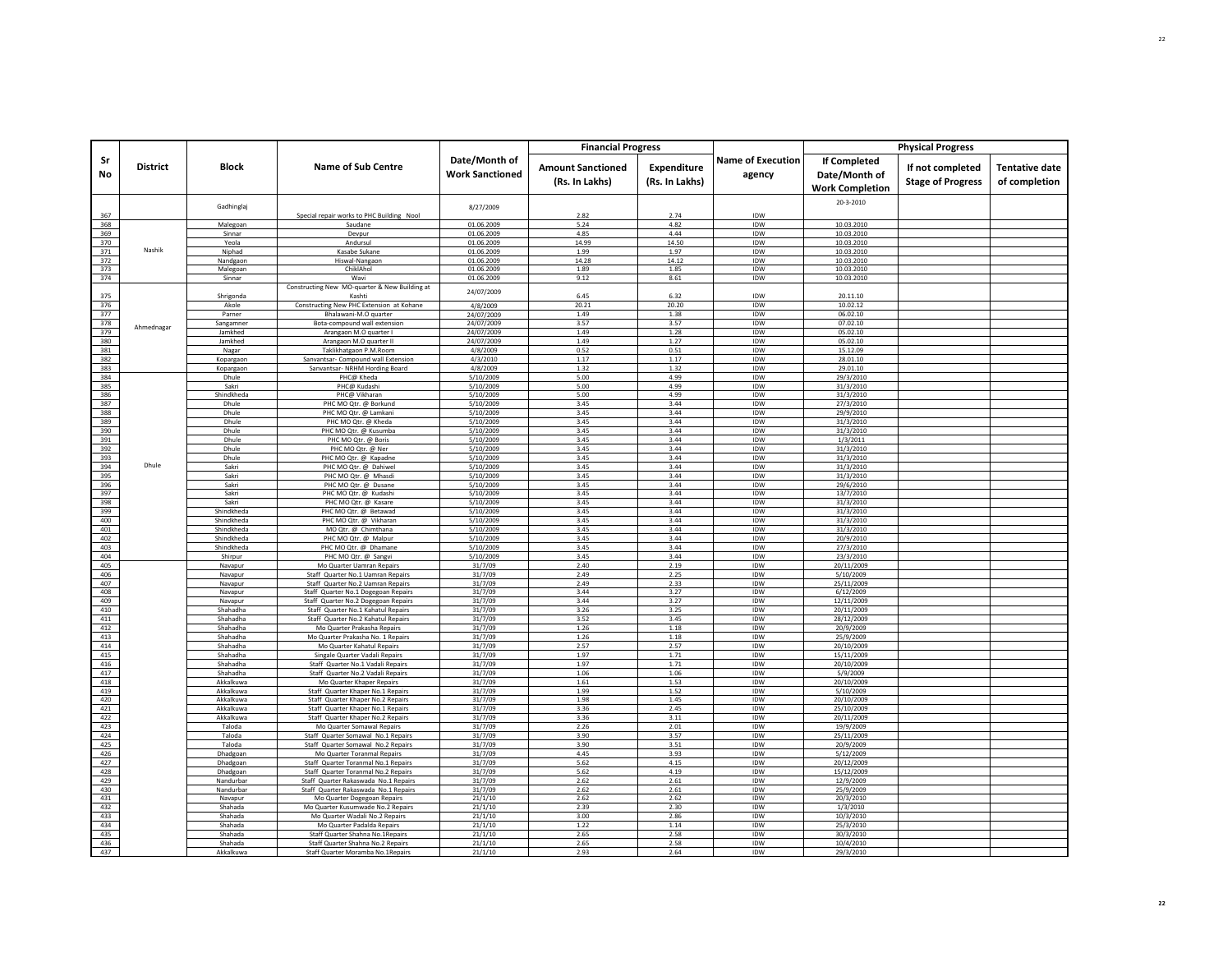|            |                 |                        |                                                                                                 |                                         | <b>Financial Progress</b>                  |                               |                                    |                                                         | <b>Physical Progress</b>                     |                                 |
|------------|-----------------|------------------------|-------------------------------------------------------------------------------------------------|-----------------------------------------|--------------------------------------------|-------------------------------|------------------------------------|---------------------------------------------------------|----------------------------------------------|---------------------------------|
| Sr<br>No   | <b>District</b> | <b>Block</b>           | <b>Name of Sub Centre</b>                                                                       | Date/Month of<br><b>Work Sanctioned</b> | <b>Amount Sanctioned</b><br>(Rs. In Lakhs) | Expenditure<br>(Rs. In Lakhs) | <b>Name of Execution</b><br>agency | If Completed<br>Date/Month of<br><b>Work Completion</b> | If not completed<br><b>Stage of Progress</b> | Tentative date<br>of completion |
| 438        |                 | Akkalkuwa              | Staff Quarter Moramba No.2 Repairs                                                              | 21/1/10                                 | 4.35                                       | 4.18                          | IDW                                | 25/3/2010                                               |                                              |                                 |
| 439        |                 | Dhadgoan               | Staff Quarter Son No.1Repairs                                                                   | 21/1/10                                 | 1.96                                       | 1.84                          | IDW                                | 30/3/2010                                               |                                              |                                 |
| 440        |                 | Dhadgoan               | Staff Quarter Son No.2 Repairs                                                                  | 21/1/10                                 | 1.96                                       | 1.79                          | IDW                                | 30/3/2010                                               |                                              |                                 |
| 441        |                 | Nandurbar              | Mo Quarter Shanimandl Repairs                                                                   | 21/1/10                                 | 1.77                                       | 1.67                          | IDW                                | 25/3/2010                                               |                                              |                                 |
| 442        |                 | Nandurbar              | Mo Quarter Rakaswade No1 Repairs                                                                | 21/1/10                                 | 2.82                                       | 2.73                          | IDW                                | 15/3/2010                                               |                                              |                                 |
| 443<br>444 | Nandurbar       | Nandurbar              | Mo Quarter Rakaswade No.2 Repairs                                                               | 21/1/10                                 | 2.82                                       | 2.81                          | IDW<br><b>IDW</b>                  | 30/3/2010                                               |                                              |                                 |
| 445        |                 | Nandurbar<br>Nandurbar | P.H.C.Dhekwad<br>P.H.C.Aashte                                                                   | 10/2/2010<br>10/2/2010                  | 1.66<br>1.66                               | 1.61<br>1.59                  | IDW                                | 20/4/2010<br>30/4/2010                                  |                                              |                                 |
| 446        |                 | Nandurbar              | P.H.C.Shanimandal                                                                               | 10/2/2010                               | 1.50                                       | 1.38                          | IDW                                | 1/5/2010                                                |                                              |                                 |
| 447        |                 | Nandurbar              | P.H.C.Koprli                                                                                    | 10/2/2010                               | 1.50                                       | 1.45                          | IDW                                | 30/4/2010                                               |                                              |                                 |
| 448        |                 | Shahada                | P.H.C.Kalsadi                                                                                   | 10/2/2010                               | 1.66                                       | 1.66                          | <b>IDW</b>                         | 25/4/2010                                               |                                              |                                 |
| 449        |                 | Shahada                | P.H.C.Sarangkheda                                                                               | 10/2/2010                               | 1.66                                       | 1.63                          | IDW                                | 20/4/2010                                               |                                              |                                 |
| 450        |                 | Akkalkuwa              | P.H.C.Moramba                                                                                   | 10/2/2010                               | 1.66                                       | 1.42                          | IDW                                | 15/4/2010                                               |                                              |                                 |
| 451        |                 | Taloda                 | P.H.C.Somawal                                                                                   | 10/2/2010                               | 1.66                                       | 1.65                          | IDW                                | 5/5/2010                                                |                                              |                                 |
| 452<br>453 |                 | Nandurbar<br>Nandurbar | P.H.C.Kittchen Shede Costruction at Dheakwad<br>P.H.C.Kittchen Shede Costruction at Aashte      | 5/3/2010<br>5/3/2010                    | 2.50<br>2.50                               | 2.46<br>2.49                  | IDW<br>IDW                         | 20/9/2010<br>15/10/2010                                 |                                              |                                 |
| 454        |                 | Nandurbar              | P.H.C.Kittchen Shede Costruction at Koprli                                                      | 5/3/2010                                | 2.50                                       | 2.50                          | IDW                                | 25/11/2010                                              |                                              |                                 |
| 455        |                 | Nandurbar              | P.H.C.Kittchen Shede Costruction at Shanimandal                                                 | 5/3/2010                                | 2.50                                       | 2.50                          | IDW                                | 5/9/2010                                                |                                              |                                 |
| 456        |                 | Nandurbar              | P.H.C.Kittchen Shede Costruction at Rakaswade                                                   | 5/3/2010                                | 2.50                                       | 2.50                          | <b>IDW</b>                         | 20/9/2010                                               |                                              |                                 |
| 457        |                 | Nandurbar              | P.H.C.Kittchen Shede Costruction at Lahanshahade                                                | 5/3/2010                                | 2.50                                       | 2.50                          | IDW                                | 25/10/2010                                              |                                              |                                 |
| 458        |                 | Akkalkuwa              | P.H.C.Kittchen Shede Costruction at Pimpalkhuta                                                 | 5/3/2010                                | 2.50                                       | 2.07                          | IDW                                | 20/9/2010                                               |                                              |                                 |
| 459        |                 | Akkalkuwa              | P.H.C.Kittchen Shede Costruction at Kathi                                                       | 5/3/2010                                | 2.50                                       | 2.50                          | IDW                                | 25/7/2010                                               |                                              |                                 |
| 460        |                 | Akkalkuwa              | P.H.C.Kittchen Shede Costruction at Khaper                                                      | 5/3/2010                                | 2.50                                       | 2.50                          | IDW                                | 20/8/2010                                               |                                              |                                 |
| 461        |                 | Akkalkuwa              | P.H.C.Kittchen Shede Costruction at Moramba                                                     | 5/3/2010                                | 2.50                                       | 2.50                          | IDW                                | 15/6/2010                                               |                                              |                                 |
| 462        |                 | Taloda                 | P.H.C.Kittchen Shede Costruction at Bored                                                       | 5/3/2010                                | 2.50                                       | 2.49                          | IDW                                | 5/6/2010                                                |                                              |                                 |
| 463<br>464 |                 | Taloda<br>Taloda       | P.H.C.Kittchen Shede Costruction at Pratappur<br>P.H.C.Kittchen Shede Costruction at Somawal    | 5/3/2010<br>5/3/2010                    | 2.50<br>2.50                               | 2.50<br>2.49                  | IDW<br>IDW                         | 15/7/2010<br>25/7/2010                                  |                                              |                                 |
| 465        |                 | Taloda                 | P.H.C.Kittchen Shede Costruction at Valehari                                                    | 5/3/2010                                | 2.50                                       | 2.44                          | IDW                                | 1/8/2010                                                |                                              |                                 |
| 466        |                 | Navapur                | P.H.C.Kittchen Shede Costruction at Dogegoan                                                    | 5/3/2010                                | 2.50                                       | 2.50                          | IDW                                | 6/7/2010                                                |                                              |                                 |
| 467        |                 | Navapur                | P.H.C.Kittchen Shede Costruction at Umaran                                                      | 5/3/2010                                | 2.50                                       | 2.44                          | IDW                                | 1/7/2010                                                |                                              |                                 |
| 468        |                 | Navapur                | P.H.C.Kittchen Shede Costruction at Cinchpada                                                   | 5/3/2010                                | 2.50                                       | 2.38                          | IDW                                | 8/7/2010                                                |                                              |                                 |
| 469        |                 | Navapur                | P.H.C.Kittchen Shede Costruction at Zamanzer                                                    | 5/3/2010                                | 2.50                                       | 2.48                          | IDW                                | 10/6/2010                                               |                                              |                                 |
| 470        |                 | Navapur                | P.H.C.Kittchen Shede Costruction at Vavdi                                                       | 5/3/2010                                | 2.50                                       | 2.50                          | IDW                                | 20/6/2010                                               |                                              |                                 |
| 471<br>472 |                 | Shahada<br>Shahada     | P.H.C.Kittchen Shede Costruction at Mandana<br>P.H.C.Kittchen Shede Costruction at Shahana      | 5/3/2010<br>5/3/2010                    | 2.50<br>2.50                               | 2.50<br>2.50                  | IDW<br><b>IDW</b>                  | 15/6/2010<br>13/9/2010                                  |                                              |                                 |
| 473        |                 | Shahada                | P.H.C.Kittchen Shede Costruction at Kusumwade                                                   | 5/3/2010                                | 2.50                                       | 2.39                          | IDW                                | 20/7/2010                                               |                                              |                                 |
| 474        |                 | Shahada                | P.H.C.Kittchen Shede Costruction at Kalsadi                                                     | 5/3/2010                                | 2.50                                       | 2.49                          | IDW                                | 15/6/2010                                               |                                              |                                 |
| 475        |                 | Shahada                | P.H.C.Kittchen Shede Costruction at Kahatul                                                     | 5/3/2010                                | 2.50                                       | 2.46                          | IDW                                | 1/7/2010                                                |                                              |                                 |
| 476        |                 | Shahada                | P.H.C.Kittchen Shede Costruction at Padalda                                                     | 5/3/2010                                | 2.50                                       | 2.46                          | <b>IDW</b>                         | 25/6/2010                                               |                                              |                                 |
| 477        |                 | Shahada                | P.H.C.Kittchen Shede Costruction at Prakasha                                                    | 5/3/2010                                | 2.50                                       | 2.48                          | IDW                                | 25/8/2010                                               |                                              |                                 |
| 478        |                 | Shahada                | P.H.C.Kittchen Shede Costruction at Sarangkheda                                                 | 5/3/2010                                | 2.50                                       | 2.50                          | IDW                                | 1/9/2010                                                |                                              |                                 |
| 479<br>480 |                 | Shahada<br>Dhadgoan    | P.H.C.Kittchen Shede Costruction at Sulwade<br>P.H.C.Kittchen Shede Costruction at Son          | 5/3/2010                                | 2.50<br>2.50                               | 2.50<br>2.49                  | IDW<br>IDW                         | 25/6/2010                                               |                                              |                                 |
| 481        |                 | Dhadgoan               | P.H.C.Kittchen Shede Costruction at Chulwad                                                     | 5/3/2010<br>5/3/2010                    | 2.50                                       | 2.50                          | IDW                                | 20/7/2010<br>15/6/2010                                  |                                              |                                 |
| 482        |                 | Aurangabad             | Ladsawangi                                                                                      | 26.10.09                                | 5.99                                       | 5.87                          | IDW                                | 26.02.10                                                |                                              |                                 |
| 483        |                 | Gangapur               | Lasur - station                                                                                 | 26.10.09                                | 7.47                                       | 7.42                          | IDW                                | 26.02.10                                                |                                              |                                 |
| 484        |                 | Phulambri              | Wadod bajar                                                                                     | 26.10.09                                | 5.36                                       | 5.29                          | IDW                                | 26.02.10                                                |                                              |                                 |
| 485        |                 | Kannad                 | Aurala                                                                                          | 09.03.10                                | 6.55                                       | 6.50                          | IDW                                | 31.03.10                                                |                                              |                                 |
| 486<br>487 |                 | Kannad                 | Nachanwel<br>S. Wadhagaon                                                                       | 08.03.10<br>09.03.10                    | 6.33<br>3.15                               | 6.23<br>2.78                  | IDW<br><b>IDW</b>                  | 31.03.10<br>31.03.10                                    |                                              |                                 |
| 488        |                 | Gangapur               | Jikthan                                                                                         | 08.03.10                                | 5.87                                       | 5.79                          | IDW                                | 31.03.10                                                |                                              |                                 |
| 489        |                 | Gangapur<br>Vaijapur   | Borsa                                                                                           | 08.03.10                                | 7.36                                       | 7.34                          | IDW                                | 31.03.10                                                |                                              |                                 |
| 490        |                 | Khultabad              | Bazarsawan                                                                                      | 08.03.10                                | 6.01                                       | 6.00                          | IDW                                | 31.03.10                                                |                                              |                                 |
| 491        | Aurangabad      | Paithan                | Nandar                                                                                          | 09.03.10                                | 6.51                                       | 6.50                          | IDW                                | 31.03.10                                                |                                              |                                 |
| 492        |                 | Sillod                 | Amthana                                                                                         | 09.03.10                                | 4.36                                       | 4.32                          | IDW                                | 31.03.10                                                |                                              |                                 |
| 493        |                 | Soyagaon               | Banoti                                                                                          | 09.03.10                                | 6.27                                       | 6.00                          | IDW                                | 31.03.10                                                |                                              |                                 |
| 494<br>495 |                 | Phulambri              | Ganori                                                                                          | 09.03.10<br>09.03.10                    | 2.75<br>5.31                               | 2.73<br>5.30                  | IDW<br>IDW                         | 31.03.10<br>31.03.10                                    |                                              |                                 |
| 496        |                 | Vaijapur<br>Khultabad  | Gade pimpalgaon<br>Verul                                                                        | 08.03.10                                | 7.50                                       | 7.49                          | IDW                                | 31.03.10                                                |                                              |                                 |
| 497        |                 | Paithan                | Adul                                                                                            | 08.03.10                                | 4.76                                       | 4.75                          | IDW                                | 31.03.10                                                |                                              |                                 |
| 498        |                 | Paithan                | Dhakephal                                                                                       | 09.03.10                                | 5.27                                       | 5.23                          | IDW                                | 31.03.10                                                |                                              |                                 |
| 499        |                 | Sillod                 | Undangaon                                                                                       | 08.03.10                                | 8.82                                       | 8.82                          | IDW                                | 31.03.10                                                |                                              |                                 |
| 500        |                 | Sillod                 | Panwadod                                                                                        | 08.03.10                                | 1.98                                       | 1.56                          | IDW                                | 31.03.10                                                |                                              |                                 |
| 501        |                 | Gangapur               | Siddhanath wadgaon                                                                              | 08.03.10                                | 3.55                                       | 3.05                          | IDW                                | 31.03.10                                                |                                              |                                 |
| 502        |                 | Georai                 | Medical Officers quarters at PHC Jategaon<br>(ANM/LHV/Driver quirter) Primary Helath center at. | 15/07/09                                | 3.20                                       | 3.15                          | IDW                                | 31/03/2010                                              |                                              |                                 |
| 503        |                 | Georai                 | Umapur                                                                                          | 15/07/09                                | 4.60                                       | 4.54                          | IDW                                | 31/03/2010                                              |                                              |                                 |
| 504        |                 | Georai                 | primaty health center at. Nipanijawala                                                          | 15/07/09                                | 4.60                                       | 4.55                          | <b>IDW</b>                         | 27/10/10                                                |                                              |                                 |
| 505        |                 | Georai                 | Medical Officers quirters at primaty health center<br>at.Umapur                                 | 15/07/09                                | 3.20                                       | 3.07                          | IDW                                | 27/10/10                                                |                                              |                                 |
| 506        |                 | Georai                 | Repais to primary health center at. Jategaon (water<br>proofing)                                | 15/07/09                                | 3.50                                       | 3.43                          | <b>IDW</b>                         | 31/03/2010                                              |                                              |                                 |
| 507        |                 | Geora                  | Repais to primary health center at. Jategaon                                                    | 15/07/09                                | 4.75                                       | 4.19                          | IDW                                | 31/03/2010                                              |                                              |                                 |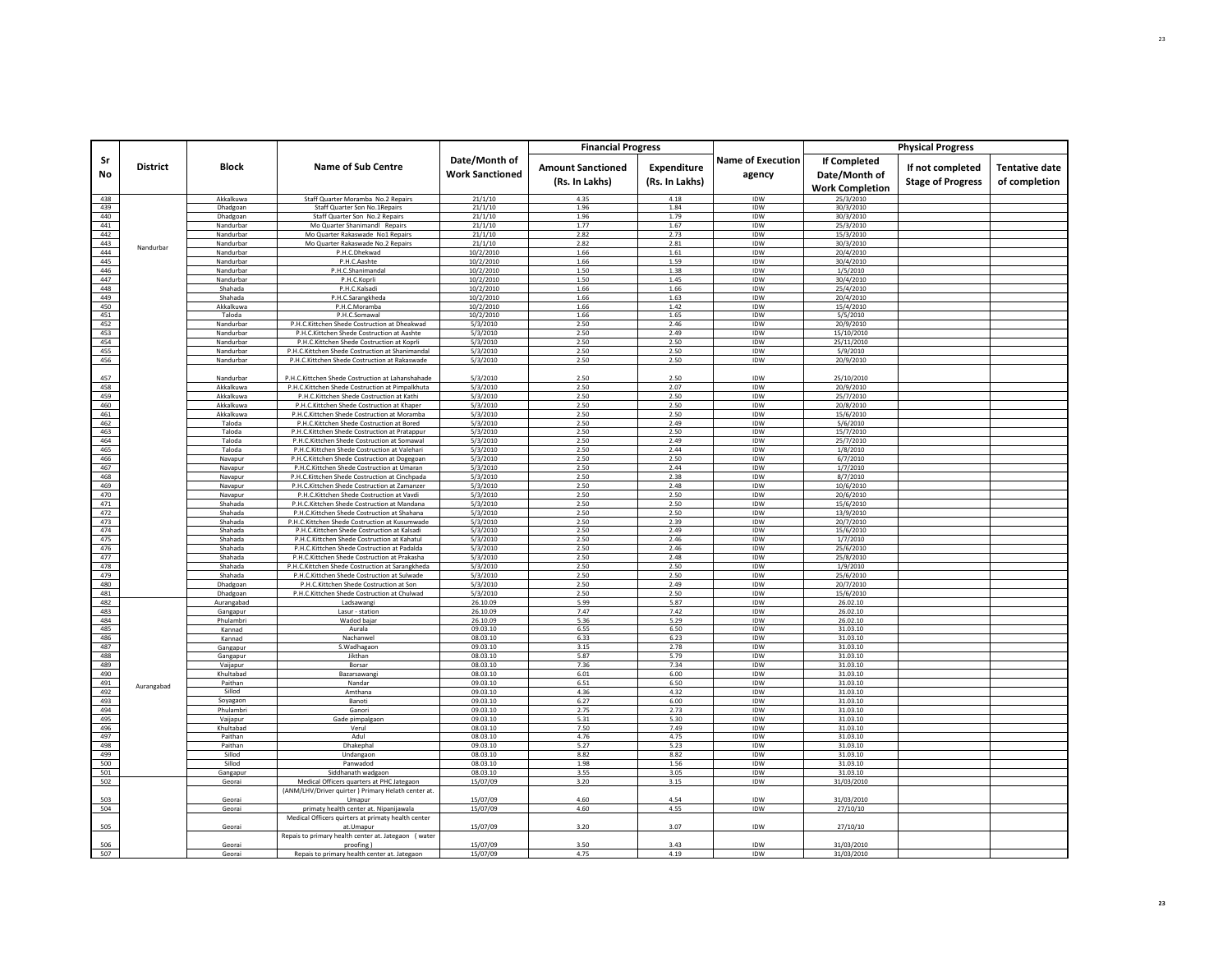|            |                 |                       |                                                                                                      |                                         | <b>Financial Progress</b>                  |                               |                                    |                                                         | <b>Physical Progress</b>                     |                                        |
|------------|-----------------|-----------------------|------------------------------------------------------------------------------------------------------|-----------------------------------------|--------------------------------------------|-------------------------------|------------------------------------|---------------------------------------------------------|----------------------------------------------|----------------------------------------|
| Sr<br>No   | <b>District</b> | <b>Block</b>          | <b>Name of Sub Centre</b>                                                                            | Date/Month of<br><b>Work Sanctioned</b> | <b>Amount Sanctioned</b><br>(Rs. In Lakhs) | Expenditure<br>(Rs. In Lakhs) | <b>Name of Execution</b><br>agency | If Completed<br>Date/Month of<br><b>Work Completion</b> | If not completed<br><b>Stage of Progress</b> | <b>Tentative date</b><br>of completion |
| 508        |                 | Beed                  | primary Health center at. Limbaganesh<br>ANM,LHV, Driver quirter)                                    | 15/07/09                                | 5.00                                       | 4.99                          | IDW                                | 31/03/2010                                              |                                              |                                        |
| 509        |                 | Beed                  | primary Health center at. Limbaganesh<br>Medical Officers Quirters)                                  | 15/07/09                                | 4.98                                       | 4.91                          | IDW                                | 31/03/2010                                              |                                              |                                        |
| 510        |                 | Georai                | Repairs at Madalmohi tq. Georai (Part -I)                                                            | 15/07/09                                | 2.00                                       | 1.99                          | IDW                                | 31/03/2010                                              |                                              |                                        |
| 511        |                 | Georai                | Repairs at Madalmohi tq. Georai(Part -II)                                                            | 15/07/09                                | 2.00                                       | 1.95                          | IDW                                | 31/03/2010                                              |                                              |                                        |
|            |                 |                       | Primary health center at. Madalmohi (water proofing                                                  |                                         |                                            |                               |                                    |                                                         |                                              |                                        |
| 512        |                 | Georai                | primary health center at. Madalmohi                                                                  | 15/07/09                                | 2.00                                       | 1.96                          | IDW                                | 31/03/2010                                              |                                              |                                        |
| 513        | Beed            | Georai                | <b>ANM/LHV Quirters Re</b>                                                                           | 15/07/09                                | 2.00                                       | 1.98                          | IDW                                | 31/03/2010                                              |                                              |                                        |
|            |                 |                       | water proofing & sanitary Arrangment to ANM /LHV                                                     |                                         |                                            |                               |                                    |                                                         |                                              |                                        |
| 514        |                 | Georai                | Quarters at Madalmohi<br>Repairs miain Building Of primary health center at.                         | 15/07/09                                | 2.00                                       | 1.96                          | IDW                                | 31/03/2010                                              |                                              |                                        |
| 515        |                 | Dharur                | Bhogalwadi                                                                                           | 28/07/09                                | 5.00                                       | 4.97                          | IDW                                | 31/03/2010                                              |                                              |                                        |
|            |                 |                       | quairs Of primary health center at. Bhogalwadi (M.O/                                                 |                                         |                                            |                               |                                    |                                                         |                                              |                                        |
| 516<br>517 |                 | Dharur                | ANM/LHV)                                                                                             | 28/07/09<br>28/07/09                    | 3.00<br>5.00                               | 2.80<br>4.44                  | IDW<br>IDW                         | 31/03/2010                                              |                                              |                                        |
|            |                 | Kaij                  | Mian Building Of primary health center at. Adas<br>quairs Of primary health center at. Adas<br>(M.O) |                                         |                                            |                               |                                    | 27/10/10                                                |                                              |                                        |
| 518        |                 | kaij                  | ANM/LHV)                                                                                             | 28/07/09                                | 4.00                                       | 2.10                          | IDW                                | 31/03/2010                                              |                                              |                                        |
| 519        |                 | Shirur                | Mian Building Of primary health center at. shirur                                                    | 28/07/09                                | 4.97                                       | 4.88                          | IDW                                | 31/03/2010                                              |                                              |                                        |
| 520        |                 | Shirur                | (M.O)<br>quairs Of primary health center at. Shirur<br>ANM/LHV)                                      | 28/07/09                                | 4.99                                       | 4.96                          | IDW                                | 27/10/10                                                |                                              |                                        |
|            |                 |                       |                                                                                                      |                                         |                                            |                               |                                    |                                                         |                                              |                                        |
| 521        |                 | Patoda                | Mian Building Of primary health center at Naigaon                                                    | 28/07/09                                | 5.00                                       | 3.08                          | IDW                                | 27/10/10                                                |                                              |                                        |
| 522        |                 | Patoda                | quairs Of primary health center at. Naigaon ( M.O/<br>ANM/LHV)                                       | 28/07/09                                | 3.00                                       | 2.36                          | IDW                                | 27/10/10                                                |                                              |                                        |
| 523        |                 | Ashti                 | Mian Building Of primary health center at. Kada                                                      | 28/07/09                                | 5.00                                       | 3.85                          | IDW                                | 27/10/10                                                |                                              |                                        |
|            |                 |                       | quairs Of primary health center at. Kada<br>(M.O)                                                    |                                         |                                            |                               |                                    |                                                         |                                              |                                        |
| 524        |                 | Ashti                 | ANM/LHV)                                                                                             | 28/07/09                                | 3.11                                       | 2.77                          | IDW                                | 31/03/2010                                              |                                              |                                        |
| 525<br>526 |                 | Osmanabad<br>Tuljapur | Pohanerd<br>Katgaon                                                                                  | 23.07.09<br>23.07.09                    | 4.04<br>5.34                               | 4.31<br>5.35                  | IDW<br>IDW                         | 3/1/2010<br>1/1/2011                                    |                                              |                                        |
| 527        |                 | Paranda               | Jawala (Ni)                                                                                          | 03.08.09                                | 6.45                                       | 6.48                          | IDW                                | 3/1/2011                                                |                                              |                                        |
| 528        |                 | Paranda               | Aasu                                                                                                 | 17.08.09                                | 6.67                                       | 6.54                          | IDW                                | 3/1/2011                                                |                                              |                                        |
| 529        |                 | Osmanabad             | Samudrawani                                                                                          | 25.08.09                                | 6.00                                       | 5.52                          | IDW                                | 3/1/2011                                                |                                              |                                        |
| 530        |                 | Tuljapur              | Salgara (D)                                                                                          | 25.08.09                                | 6.00                                       | 5.76                          | IDW                                | 7/1/2010                                                |                                              |                                        |
| 531<br>532 |                 | Umarga<br>Kallam      | Aalur<br>Moha                                                                                        | 23.07.09<br>03.08.09                    | 7.91<br>3.35                               | 7.91<br>2.29                  | IDW<br>IDW                         | 8/1/2010<br>7/1/2010                                    |                                              |                                        |
| 533        | Osmanabad       | Kallam                | Moha                                                                                                 | 03.08.03                                | 4.56                                       | 3.91                          | IDW                                | 3/1/2011                                                |                                              |                                        |
| 534        |                 | Kallam                | Dahiphal                                                                                             | 03.08.09                                | 3.91                                       | 3.98                          | IDW                                | 7/1/2010                                                |                                              |                                        |
| 535        |                 | Kallam<br>Kallam      | Dahipha                                                                                              | 03.08.09<br>25.08.09                    | 9.92                                       | 9.92<br>1.04                  | IDW<br>IDW                         | 8/1/2010                                                |                                              |                                        |
| 536<br>537 |                 | Paranda               | Yermala<br>Shelgaon                                                                                  | 05.08.09                                | 1.41<br>5.60                               | 5.58                          | IDW                                | 3/1/2010<br>8/1/2010                                    |                                              |                                        |
| 538        |                 | Tuljapur              | Mangarul (T)                                                                                         | 23.07.09                                | 11.32                                      | 10.78                         | IDW                                | 1/1/2011                                                |                                              |                                        |
| 539        |                 | Tuljapur              | Andur                                                                                                | 25.08.09                                | 7.50                                       | 6.64                          | IDW                                | 11/1/2010                                               |                                              |                                        |
| 540<br>541 |                 | Paranda               | Aasu<br>Aurad Shajani                                                                                | 10.10.09<br>20.07.09                    | 3.60<br>6.00                               | 3.19<br>4.86                  | IDW<br>IDW                         | 8/1/2010<br>22.03.2010                                  |                                              |                                        |
| 542        | Latur           | Nilanga<br>Ahamedpur  | Kingaon                                                                                              | 20.07.09                                | 5.00                                       | 4.80                          | IDW                                | 20.03.2010                                              |                                              |                                        |
| 543        |                 | Ahamedpur             | Andhori                                                                                              | 20.07.09                                | 6.00                                       | 4.82                          | IDW                                | 15.03.2010                                              |                                              |                                        |
|            |                 |                       | Electrificatrion Of Staff Quarter Nos 2 & MO Quarters                                                |                                         |                                            |                               |                                    |                                                         |                                              |                                        |
| 544        |                 | Ambad                 | Nos 1 PHC Wadigodri<br>Reparing Quareter MO 1 & Class 3 Quartyer No 5 PHC                            | 5/21/2009                               | 0.94                                       | 0.94                          | IDW                                | 11/11/2009                                              |                                              |                                        |
| 545        |                 | Bhokardan             | Walsawangi                                                                                           | 3/24/2010                               | 1.92                                       | 1.46                          | IDW                                | 3/31/2010                                               |                                              |                                        |
| 546        |                 | Badnapur              | Reparing MO2 & LHV Quarter PHC Dabhadi                                                               | 8/21/2009                               | 1.78                                       | 1.31                          | IDW                                | 3/4/2010                                                |                                              |                                        |
| 547        |                 | Bhokardan             | PHC Re pimpalgaon                                                                                    | 2/15/2010                               | 3.15                                       | 3.09                          | IDW                                | 3/31/2010                                               |                                              |                                        |
| 548<br>549 |                 | Partur<br>Badnapur    | Reparing Work Of PHC Watur<br>Reparing MO 1 & Class 4 Quarter PHC Dabhadi                            | 2/15/2010<br>8/21/2009                  | 1.76<br>1.89                               | 1.29<br>1.24                  | IDW<br>IDW                         | 8/10/2009<br>3/4/2010                                   |                                              |                                        |
|            |                 |                       | Reparing Estimate of Quarter 3& 4 (ANM & Staff) PHC                                                  |                                         |                                            |                               |                                    |                                                         |                                              |                                        |
| 550        |                 | Ambad                 | Wakulani                                                                                             | 8/21/2009                               | 1.90                                       | 1.01                          | IDW                                | 3/31/2011                                               |                                              |                                        |
| 551        |                 | Badnapur              | Reparign Class 4 staff Quarter PHC Wakulni<br>Reparing Estimate of PHC Walsawangi Quarter No 1 &     | 8/21/2009                               | 1.87                                       | 0.96                          | IDW                                | 3/31/2011                                               |                                              |                                        |
| 552        |                 | Bhokardan             | $\overline{2}$                                                                                       | 3/24/2010                               | 2.05                                       | 1.97                          | IDW                                | 8/2/2010                                                |                                              |                                        |
|            |                 |                       | Reparing Estimate of PHC Walsawangi Quarter No 3 &                                                   |                                         |                                            |                               |                                    |                                                         |                                              |                                        |
| 553<br>554 |                 | Bhokardan             | $\overline{a}$                                                                                       | 3/24/2010                               | 2.17                                       | 2.10                          | <b>IDW</b><br>IDW                  | 8/2/2010                                                |                                              |                                        |
| 555        | Jalna           | Badnapur<br>Mantha    | Reparing MO 1 & Class 4 Quarter PHC Dabhadi<br>PHC D. Khandare Quarter No 3 & 4 Repair               | 8/21/2009<br>2/15/2010                  | 1.89<br>1.16                               | 1.62<br>0.99                  | IDW                                | 8/13/2010<br>8/13/2010                                  |                                              |                                        |
| 556        |                 | Ambad                 | PHC jamkhed ANM Quarter Repair                                                                       | 2/15/2010                               | 1.14                                       | 0.80                          | IDW                                | 11/1/2010                                               |                                              |                                        |
| 557        |                 | Amhad                 | PHC jamkhed LHV Quarter Repair                                                                       | 2/15/2010                               | 1.15                                       | 0.80                          | IDW                                | 11/1/2010                                               |                                              |                                        |
| 558        |                 | Ambad                 | PHC jamkhed Compaunder Quarter Repair                                                                | 2/15/2010                               | 1.47<br>1.03                               | 1.30<br>0.80                  | IDW<br><b>IDW</b>                  | 11/1/2010                                               |                                              |                                        |
| 559<br>560 |                 | Ambad<br>Bhokardan    | PHC jamkhed Supervisor Quarter Repair<br>PHC Re Pimpalgaon MO & Driver Quarter Repairs               | 2/15/2010<br>2/15/2010                  | 1.67                                       | 1.37                          | IDW                                | 11/1/2010<br>2/7/2011                                   |                                              |                                        |
| 561        |                 | Bhokardan             | PHC Re Pimpalgaon Quarter 1 & 2 Repairs                                                              | 2/15/2010                               | 1.58                                       | 1.30                          | IDW                                | 2/7/2011                                                |                                              |                                        |
| 562        |                 | Bhokardan             | PHC Re Pimpalgaon Quarter 3 & 4 Repairs                                                              | 2/15/2010                               | 1.58                                       | 1.32                          | IDW                                | 2/7/2011                                                |                                              |                                        |
| 563<br>564 |                 | Badnapur<br>Badnanu   | PHC Shelgaon ANM Quarter Repair<br>PHC Shelgaon LHV Quarter Repair                                   | 8/21/2009<br>8/21/2009                  | 1.65<br>1.78                               | 0.93<br>1.06                  | IDW<br>IDW                         | 3/31/2011<br>3/31/201                                   |                                              |                                        |
|            |                 |                       |                                                                                                      |                                         |                                            |                               |                                    |                                                         |                                              |                                        |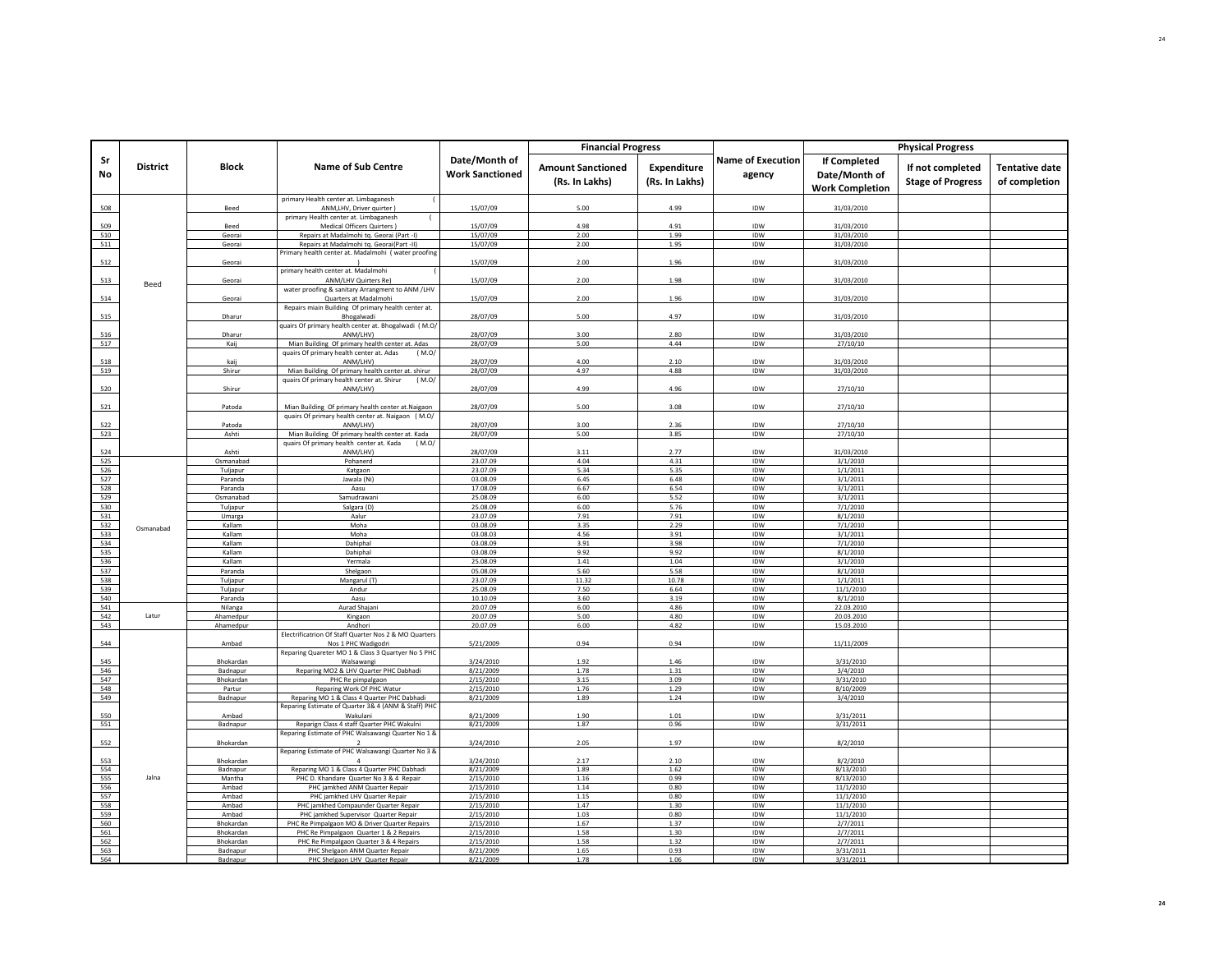|            |                 |                     |                                                                       |                                         | <b>Financial Progress</b>                  |                               |                                    |                                                         | <b>Physical Progress</b>                     |                                        |
|------------|-----------------|---------------------|-----------------------------------------------------------------------|-----------------------------------------|--------------------------------------------|-------------------------------|------------------------------------|---------------------------------------------------------|----------------------------------------------|----------------------------------------|
| Sr<br>No   | <b>District</b> | Block               | <b>Name of Sub Centre</b>                                             | Date/Month of<br><b>Work Sanctioned</b> | <b>Amount Sanctioned</b><br>(Rs. In Lakhs) | Expenditure<br>(Rs. In Lakhs) | <b>Name of Execution</b><br>agency | If Completed<br>Date/Month of<br><b>Work Completion</b> | If not completed<br><b>Stage of Progress</b> | <b>Tentative date</b><br>of completion |
| 565        |                 | Jafrabad            | PHC Warud Quarter No 1 & 2 Repair                                     | 2/15/2010                               | 1.41                                       | 1.28                          | IDW                                | 8/2/2010                                                |                                              |                                        |
| 566        |                 | Jafrabad            | Reparing PHC Mahora                                                   | 3/24/2010                               | 2.00                                       | 1.97                          | IDW                                | 6/8/2010                                                |                                              |                                        |
| 567        |                 | Jafrabad            | Reparing work of PHC Warud MO & Driver Quarter                        | 2/15/2010                               | 1.45                                       | 1.39                          | IDW                                | 8/2/2010                                                |                                              |                                        |
| 568        |                 | Ambad               | Reparing Estimate of PHC Shahagad                                     | 3/24/2010                               | 1.99                                       | 1.90                          | IDW                                | 8/2/2010                                                |                                              |                                        |
| 569        |                 | Jafrabad            | PHC Warud Quarter No 3 & 4 Repair                                     | 2/15/2010                               | 1.35                                       | 1.26                          | IDW                                | 8/2/2010                                                |                                              |                                        |
| 570        |                 | Ghansawangi         | PHC Ku. Pimpalgaon Main building, OT, DR Repair                       | 3/24/2010                               | 3.97                                       | 3.70                          | IDW                                | 8/2/2010                                                |                                              |                                        |
| 571        |                 | Parbhani            | PHC Zari                                                              | 2/22/2010                               | 2.00                                       | 1.97                          | IDW                                | 3/24/2010                                               |                                              |                                        |
| 572        |                 | Purna               | <b>PHC Tadkals</b>                                                    | 2/22/2010                               | 2.83                                       | 2.73                          | IDW                                | 12/30/2010                                              |                                              |                                        |
|            |                 | Parbhani            | Instalation o f submersible pump on bore & plumbing<br>at P.H.C Zhari | 2/22/2010                               | 0.50                                       | 0.40                          | IDW                                | 3/25/2010                                               |                                              |                                        |
| 573<br>574 | Parbhani        | All Block           | 21 PHC Pest Control Works                                             | 2/22/2010                               | 5.06                                       | 4.91                          | IDW                                | 3/29/2010                                               |                                              |                                        |
|            |                 |                     | Reelctrification Of LHV & Pharmacist Qtrs At P.H.C                    |                                         |                                            |                               |                                    |                                                         |                                              |                                        |
| 575        |                 | Sonpeth             | Sonpeth                                                               | 7/16/2009                               | 0.50                                       | 0.49                          | IDW                                | 10/7/2009                                               |                                              |                                        |
| 576        |                 | Sonpeth             | Reelctrification Of ANM Qtrs At P.H.C Sonpeth                         | 7/16/2009                               | 0.50                                       | 0.49                          | IDW                                | 10/7/2009                                               |                                              |                                        |
|            |                 |                     |                                                                       |                                         |                                            |                               |                                    |                                                         |                                              |                                        |
| 577        |                 | Jintur              | r to sanitation & Drainage line For Qtrs. At P.H.C Chart              | 8/27/2009                               | 0.50                                       | 0.49                          | IDW                                | 11/11/2009                                              |                                              |                                        |
| 578<br>579 |                 | Naigaon<br>Billoli  | Anex Bldg. repair PHC- Barbada<br>M.O. Qtr Repair 1 PHC Kondalwadi,   | 2/17/2009<br>2/17/2009                  | 10.00<br>2.00                              | 8.94<br>1.80                  | IDW<br><b>IDW</b>                  | 31.12.2009<br>31.12.2009                                |                                              |                                        |
| 580        |                 | Biloli              | Main bldg (R.F.W.) repair, PHC, kondalwadi                            | 2/17/2009                               | 2.89                                       | 2.72                          | IDW                                | 31.12.2009                                              |                                              |                                        |
| 581        |                 | Biololi             | M.O. Qtr Repair PHC Sagroli,                                          | 2/17/2009                               | 1.20                                       | 1.08                          | IDW                                | 31.12.2009                                              |                                              |                                        |
| 582        |                 | Naigaon             | Repair to M.O. Qtr PHC Kuntoor,                                       | 2/17/2009                               | 2.00                                       | 1.89                          | <b>IDW</b>                         | 31.12.2009                                              |                                              |                                        |
| 583        |                 | Naigaon             | M.O. Qtr Repair PHC Barbada                                           | 2/17/2009                               | 1.60                                       | 1.46                          | IDW                                | 31.12.2009                                              |                                              |                                        |
| 584<br>585 |                 | Hadgaon<br>Naigaon  | M.O. Qtr Repair PHC Waifana<br>M.O. Qtr Repair PHC Manjram1           | 2/17/2009<br>2/17/2009                  | 1.75<br>1.70                               | 1.71<br>1.65                  | IDW<br>IDW                         | 31.12.2009<br>31.12.2009                                |                                              |                                        |
| 586        |                 | Naigaon             | M.O. Qtr Repair PHC Manjram 2,                                        | 2/17/2009                               | 1.55                                       | 1.55                          | IDW                                | 31.12.2009                                              |                                              |                                        |
| 587        |                 | kinwat              | M.O. Qtr Repair PHC Mandvi(Kotari),                                   | 2/17/2009                               | 1.94                                       | 1.86                          | IDW                                | 31.12.2009                                              |                                              |                                        |
| 588        |                 | Mahur               | M.O. Qtr Repair PHC Sindkhed                                          | 2/17/2009                               | 1.34                                       | 1.25                          | IDW                                | 31.12.2009                                              |                                              |                                        |
| 589        |                 | Kinwat              | M.O. Qtr Repair PHC Islapur                                           | 2/17/2009                               | 1.97                                       | 1.94                          | IDW                                | 31.12.2009                                              |                                              |                                        |
| 590<br>591 |                 | Kinwat<br>Kinwat    | M.O. Qtr Repair PHC Apparaopetah<br>M.O. Qtr Repair PHC Bodhadi       | 2/17/2009<br>2/17/2009                  | 1.78<br>1.88                               | 1.63<br>1.54                  | IDW<br>IDW                         | 31.12.2009<br>31.12.2009                                |                                              |                                        |
| 592        |                 | Kinwat              | M.O. Qtr. Repair PHC Shivani                                          | 2/17/2009                               | 1.90                                       | 1.60                          | IDW                                | 31.12.2009                                              |                                              |                                        |
| 593        |                 | Kandhar             | M.O. Qtr Repair to PHC Kurula                                         | 2/17/2009                               | 2.77                                       | 1.24                          | IDW                                | 31.12.2009                                              |                                              |                                        |
| 594        | Nanded          | Loha                | Repair M.O. Qtr PHC Kalambar                                          | 2/17/2009                               | 2.99                                       | 2.85                          | IDW                                | 31.12.2009                                              |                                              |                                        |
| 595        |                 | Deglur              | M.O. Qtr Repair to PHC Hanegaon                                       | 2/17/2009                               | 1.33                                       | 1.33                          | IDW                                | 31.12.2009                                              |                                              |                                        |
| 596<br>597 |                 | Deglur<br>Ardhapur  | M.O. Qtr Repair PHC Shahapur<br>M.O. Qtr Repair PHC Malegaon          | 2/17/2009<br>2/17/2009                  | 1.71<br>1.12                               | 1.40<br>1.09                  | IDW<br>IDW                         | 31.12.2009<br>31.12.2009                                |                                              |                                        |
| 598        |                 | Mudkhed             | M.O. Qtr 1 Repair PHC Rohipimpalgaon                                  | 2/17/2009                               | 1.16                                       | 1.07                          | IDW                                | 31.12.2009                                              |                                              |                                        |
| 599        |                 | Mudkhed             | M.O. Qtr 2 Repair PHC Rohipimpalgaon                                  | 2/17/2009                               | 1.20                                       | 1.14                          | IDW                                | 31.12.2009                                              |                                              |                                        |
| 600        |                 | Bhokar              | M.O. Qtr 1 Repair to PHC Bhosi                                        | 2/17/2009                               | 1.11                                       | 1.15                          | IDW                                | 31.12.2009                                              |                                              |                                        |
| 601<br>602 |                 | Bhokar<br>Bhokar    | M.O. Qtr 2 Repair to PHC Bhosi<br>Repair to M.O. Qtr. PHC Kini -1     | 2/17/2009<br>2/17/2009                  | 1.21<br>1.09                               | 1.24<br>1.09                  | IDW<br>IDW                         | 31.12.2009<br>31.12.2009                                |                                              |                                        |
| 603        |                 | Bhokar              | M.O. Qtr. Repair to PHC Kini-2                                        | 2/17/2009                               | 1.10                                       | 1.24                          | IDW                                | 31.12.2009                                              |                                              |                                        |
| 604        |                 | Kinwat              | Delivery Room at Kinwat                                               | 2/17/2009                               | 4.50                                       | 4.26                          | IDW                                | 31.12.2009                                              |                                              |                                        |
| 605        |                 | Ardhapur            | Operation Theator at PHC Ardhapur                                     | 2/17/2009                               | 4.25                                       | 3.75                          | IDW                                | 31.12.2009                                              |                                              |                                        |
| 606        |                 | Dharmabad           | Lab room at PHC Karkheli                                              | 2/17/2009                               | 2.50                                       | 2.25                          | IDW                                | 31.12.2009                                              |                                              |                                        |
| 607<br>608 |                 | Kinwat<br>Loha      | Lab room at PHC Islapur<br>Waiting Room at PHC Kapsi                  | 2/17/2009<br>2/17/2009                  | 2.75<br>3.70                               | 2.52<br>2.46                  | IDW<br>IDW                         | 31.12.2009<br>31.12.2009                                |                                              |                                        |
| 609        |                 | Nanded              | PHC - Rahati Quarters                                                 | 2/17/2009                               | 1.50                                       | 1.48                          | IDW                                | 31.12.2009                                              |                                              |                                        |
| 610        |                 | Loha                | PHC - Kapsi (M.O.Quarters)                                            | 2/17/2009                               | 0.90                                       | 0.68                          | IDW                                | 31.12.2009                                              |                                              |                                        |
| 611        |                 | Kalamnur            | PHC Dongarkada                                                        | 29.03.2010                              | 1.98                                       | 1.97                          | IDW                                | 22.07.2010                                              |                                              |                                        |
| 612        |                 | Kalamnuri           | PHC Masod                                                             | 29.03.2010                              | 4.06                                       | 0.30                          | IDW                                | 25.06.2010                                              |                                              |                                        |
| 613<br>614 | Hingoli         | Kalamnuri<br>Basmat | PHC Rameshwar Tanda<br>PHC Hayatna gar                                | 29.03.2010<br>29.03.2010                | 3.31<br>4.03                               | 3.12<br>2.42                  | IDW<br>IDW                         | 30.10.2010<br>30.10.2010                                |                                              |                                        |
| 615        |                 | Aundha              | PHC Jawala Bazaar                                                     | 29.03.2010                              | 2.07                                       | 1.88                          | <b>IDW</b>                         | 31.07.2010                                              |                                              |                                        |
| 616        |                 | Sengaon             | PHC Goregaon                                                          | 29.03.2010                              | 4.29                                       | 4.28                          | IDW                                | 31.12.2010                                              |                                              |                                        |
| 617        |                 | Amravati            | Anjangaon Bari                                                        | 22.06.2009                              | 2.00                                       | 1.86                          | IDW                                | 31.03.2010                                              |                                              |                                        |
| 618        |                 | Chandur Bz          | Asegaon                                                               | 21.08.2009                              | 0.87                                       | 0.83                          | IDW                                | 31.03.2010                                              |                                              |                                        |
| 619        |                 | Dhami               | Bairagad                                                              | 26.06.2008                              | 2.00                                       | 1.72                          | IDW                                | 31.03.2010                                              |                                              |                                        |
| 620        |                 | Dharni              | Dharni                                                                | 22.06.2009                              | 1.50                                       | 1.46                          | IDW                                | 31.03.2010                                              |                                              |                                        |
| 621        |                 | Dharni              | Dharni                                                                | 22.06.2009                              | 2.00                                       | 1.75                          | IDW                                | 31.03.2010                                              |                                              |                                        |
| 622        |                 | Morshi              | Hiwarkhed                                                             | 21.08.2009                              | 0.98                                       | 0.93                          | <b>IDW</b>                         | 31.03.2010                                              |                                              |                                        |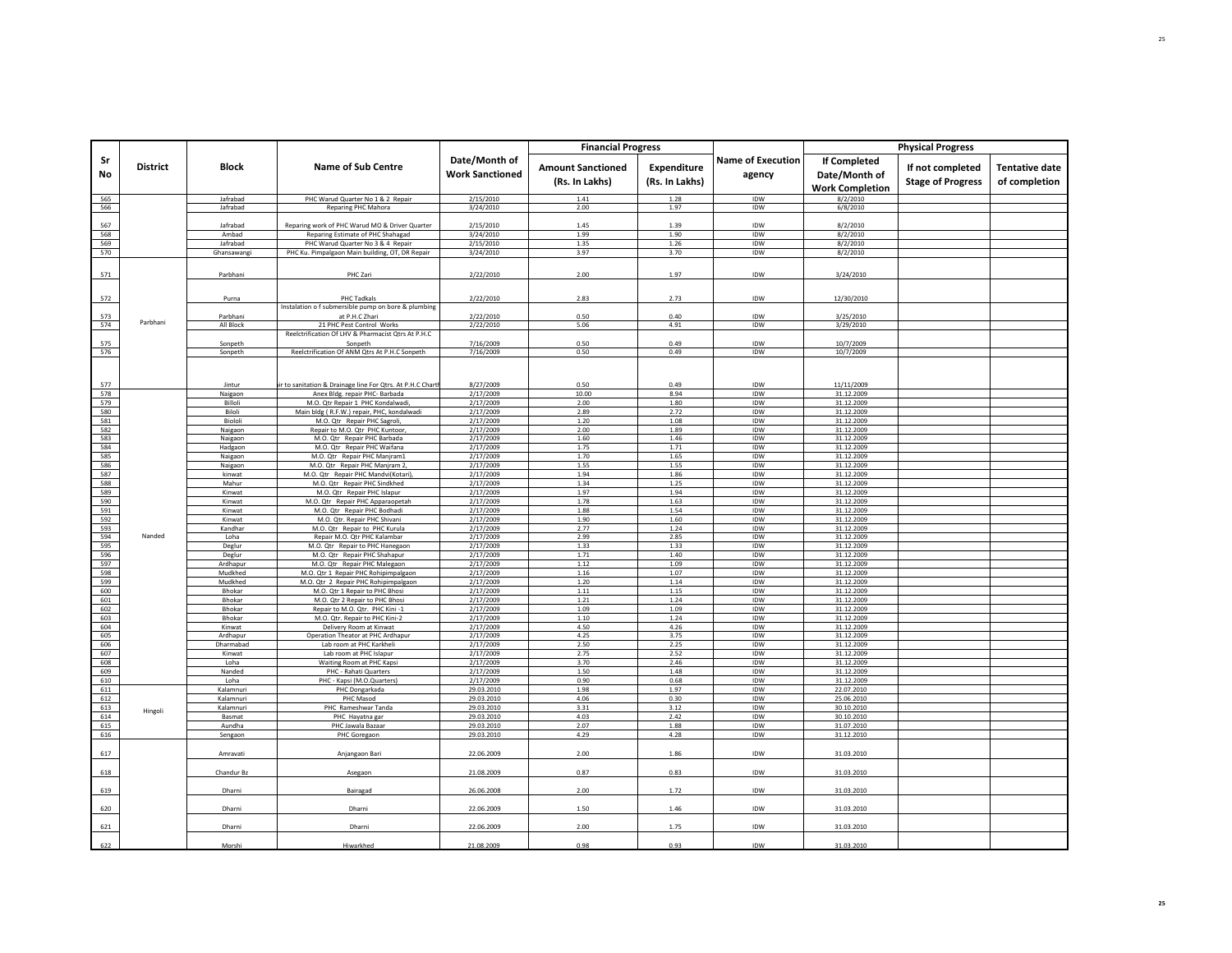|            |                 |                       |                                                                                                   |                                         | <b>Financial Progress</b>                  |                               |                                    |                                                         | <b>Physical Progress</b>                     |                                        |
|------------|-----------------|-----------------------|---------------------------------------------------------------------------------------------------|-----------------------------------------|--------------------------------------------|-------------------------------|------------------------------------|---------------------------------------------------------|----------------------------------------------|----------------------------------------|
| Sr<br>No   | <b>District</b> | <b>Block</b>          | <b>Name of Sub Centre</b>                                                                         | Date/Month of<br><b>Work Sanctioned</b> | <b>Amount Sanctioned</b><br>(Rs. In Lakhs) | Expenditure<br>(Rs. In Lakhs) | <b>Name of Execution</b><br>agency | If Completed<br>Date/Month of<br><b>Work Completion</b> | If not completed<br><b>Stage of Progress</b> | <b>Tentative date</b><br>of completion |
| 623        |                 | Morshi                | Khed                                                                                              | 21.08.2009                              | 0.98                                       | 0.96                          | IDW                                | 31.03.2010                                              |                                              |                                        |
| 624        |                 | Tivsa                 | Kurha                                                                                             | 21.08.2009                              | 0.99                                       | 0.99                          | IDW                                | 31.03.2010                                              |                                              |                                        |
| 625        |                 | Morshi                | PHC hiwarkhed                                                                                     | 9.11.2010                               | 2.00                                       | 1.83                          | IDW                                | 31.03.2010                                              |                                              |                                        |
| 626        |                 | Nand Kh               | Loni Takli                                                                                        | 9.11.2010                               | 2.00                                       | 2.00                          | IDW                                | 31.03.2010                                              |                                              |                                        |
| 627        |                 | Warud                 | Loni (W)                                                                                          | 21.08.2009                              | 0.99                                       | 0.99                          | IDW                                | 31.03.2010                                              |                                              |                                        |
| 628        |                 | Warud                 | Loni                                                                                              | 21.08.2009                              | 2.00                                       | 1.54                          | IDW                                | 31.03.2010                                              |                                              |                                        |
| 629        |                 | Amravati              | Mahuli J.                                                                                         | 21.08.2009                              | 0.99                                       | 0.95                          | IDW                                | 31.03.2010                                              |                                              |                                        |
| 630        |                 | Tivsa                 | Mardi                                                                                             | 21.08.2009                              | 0.99                                       | 0.99                          | IDW                                | 31.03.2010                                              |                                              |                                        |
| 631        |                 | Morshi                | Nerpingalai                                                                                       | 21.08.2009                              | 0.98                                       | 0.97                          | IDW                                | 31.03.2010                                              |                                              |                                        |
| 632        |                 | Morshi                | NerPingalai                                                                                       | 21.08.2009                              | 2.00                                       | 1.83                          | IDW                                | 31.03.2010                                              |                                              |                                        |
| 633        | Amravati        | Warud                 | Pusala                                                                                            | 21.08.2009                              | 0.98                                       | 0.99                          | IDW                                | 31.03.2010                                              |                                              |                                        |
| 634        |                 | Warud                 | Rajura Bazar                                                                                      | 21.08.2009                              | 0.98                                       | 0.99                          | IDW                                | 31.03.2010                                              |                                              |                                        |
| 635        |                 | Nand Kh               | Satargaon                                                                                         | 21.08.2009                              | 1.42                                       | 1.33                          | IDW                                | 31.03.2010                                              |                                              |                                        |
| 636        |                 | Chikhaldara           | Semadoha                                                                                          | 22.6.2009                               | 2.00                                       | 1.51                          | IDW                                | 31.03.2010                                              |                                              |                                        |
| 637        |                 | Chikhaldara           | Semadoha                                                                                          | 22.6.2009                               | 2.00                                       | 1.52                          | IDW                                | 31.03.2010                                              |                                              |                                        |
| 638        |                 | Warud                 | Shendurjana Ghat                                                                                  | 21.08.209                               | 2.00                                       | 0.98                          | IDW                                | 31.03.2010                                              |                                              |                                        |
| 639        |                 | Amravati              | Shirala                                                                                           | 21.08.2009                              | 1.38                                       | 1.42                          | IDW                                | 31.03.2010                                              |                                              |                                        |
| 640        |                 | Amravati              | Shirala                                                                                           | 21.08.2009                              | 2.00                                       | 2.00                          | IDW                                | 31.03.2010                                              |                                              |                                        |
| 641        |                 | Dhamangaon Rly        | Talegaon D                                                                                        | 21.08.2009                              | 1.00                                       | 1.00                          | IDW                                | 31.03.2010                                              |                                              |                                        |
| 642        |                 | Dhamangaon Rly        | Talwel                                                                                            | 21.08.2009                              | 0.98                                       | 0.97                          | IDW                                | 31.03.2010                                              |                                              |                                        |
| 643        |                 | Dhamangaon Rly        | Tembrusonda                                                                                       | 26.06.2009                              | 1.57                                       | 1.32                          | IDW                                | 31.03.2010                                              |                                              |                                        |
| 644        |                 | Morshi                | Vichori                                                                                           | 21.08.2009                              | 0.99                                       | 0.97                          | IDW                                | 31.03.2010                                              |                                              |                                        |
| 645        |                 | Morshi                | Vichori                                                                                           | 9.11.2010                               | 2.00                                       | 1.71                          | IDW                                | 31.03.2010                                              |                                              |                                        |
| 646        |                 | Daryapur              | Yeoda                                                                                             | 21.08.2009                              | 1.00                                       | 1.00                          | IDW                                | 31.03.2010                                              |                                              |                                        |
| 647        |                 | Dharni                | Construction Of Maher Shelter at PHC Bairagadh,                                                   | 21.08.2010                              | 5.16                                       | 4.00                          | IDW                                | 31.03.2011                                              |                                              |                                        |
| 648<br>649 |                 | Dharni<br>Chikhaldara | Construction Of Maher Shelter at PHC Dhulghat Rly,<br>Construction Of Maher Shelter at PHC Hatru, | 21.08.2011<br>21.08.2012                | 5.22<br>5.35                               | 4.00<br>4.00                  | IDW<br>IDW                         | 31.12.2012<br>31.12.2013                                |                                              |                                        |
| 650<br>651 |                 | Dharni<br>Chikhaldara | Construction Of Maher Shelter at Sadrawadi,<br>Construction Of Maher Shelter at PHC Semadoha,     | 21.08.2013<br>21.08.2014                | 5.02<br>5.11                               | 4.00<br>4.00                  | IDW<br>IDW                         | 31.12.2014<br>31.12.2015                                |                                              |                                        |
| 652        |                 | Chikhaldara           | Construction Of Maher Shelter at PHC Tembrusonda,                                                 | 21.08.2015                              | 5.06                                       | 4.00                          | IDW                                | 31.12.2015                                              |                                              |                                        |
| 653        |                 | Nandura               | Nandura                                                                                           | 30.04.2009                              | 4.90                                       | 4.14                          | IDW                                | 31.03.2010                                              |                                              |                                        |
| 654<br>655 |                 | chikhli<br>Motala     | Eklara (O.T.Repair)<br>Pimpari Gawali (QT/LR)                                                     | 12.07.2009<br>13.06.2009                | 1.10<br>2.97                               | 0.94<br>2.97                  | IDW<br>IDW                         | 31.03.2010<br>31/03/2010                                |                                              |                                        |
| 656        |                 | Buldana               | Padali                                                                                            | 20.05.2009                              | 4.51                                       | 4.51                          | IDW                                | 31/03/2010                                              |                                              |                                        |
| 657        |                 | Mehkar                | Sultanpur                                                                                         | 20.03.2009                              | 6.53                                       | 5.82                          | IDW                                | 31/03/2010                                              |                                              |                                        |
| 658        |                 | Mehkar                | D.Sakharsha                                                                                       | 20.03.2009                              | 6.32                                       | 5.43                          | IDW                                | 31/03/2010                                              |                                              |                                        |
| 659<br>660 |                 | Shegaon<br>Motala     | Bhongaon<br>Pimpri Gawali                                                                         | 20.03.2009<br>20.03.2009                | 5.40<br>6.21                               | 5.39<br>6.17                  | IDW<br>IDW                         | 31/03/2010<br>31/03/2010                                |                                              |                                        |
| 661        |                 | Jalgaon j             | Pimpalgaon Raja (O.T.Repair)                                                                      | 13.06.2009                              | 2.79                                       | 2.40                          | IDW                                | 31/03/2010                                              |                                              |                                        |
| 662        |                 | Nandura               | Takarkhed                                                                                         | 25.09.2009                              | 3.97                                       | 3.97                          | IDW                                | 31/03/2010                                              |                                              |                                        |
| 663<br>664 |                 | chikhli<br>chikhli    | Eklara<br>Amdapur                                                                                 | 01.02.2009<br>20.03.2009                | 8.54<br>5.15                               | 7.45<br>4.97                  | IDW<br>IDW                         | 31/03/2010<br>31/03/2010                                |                                              |                                        |
| 665        |                 | S.Raja                | Malkapur Pangra                                                                                   | 20.03.2009                              | 5.89                                       | 5.88                          | IDW                                | 31/03/2010                                              |                                              |                                        |
| 666        |                 | Buldana               | Warwand                                                                                           | 12.07.2009                              | 2.11                                       | 1.97                          | IDW                                | 31/03/2010                                              |                                              |                                        |
| 667<br>668 |                 | Mehkar<br>S.Raja      | D.Mali                                                                                            | 12.07.2009<br>12.07.2009                | 0.90<br>1.39                               | 0.93<br>1.34                  | IDW<br>IDW                         | 31/03/2010                                              |                                              |                                        |
| 669        |                 | chikhli               | Repair to ANM Qtr. @ Sakharkherda<br>Repair to M.O. Qtr. No.1 @ Shelgaon Atol                     | 12.07.2009                              | 1.81                                       | 1.72                          | IDW                                | 31/03/2010<br>31/03/2010                                |                                              |                                        |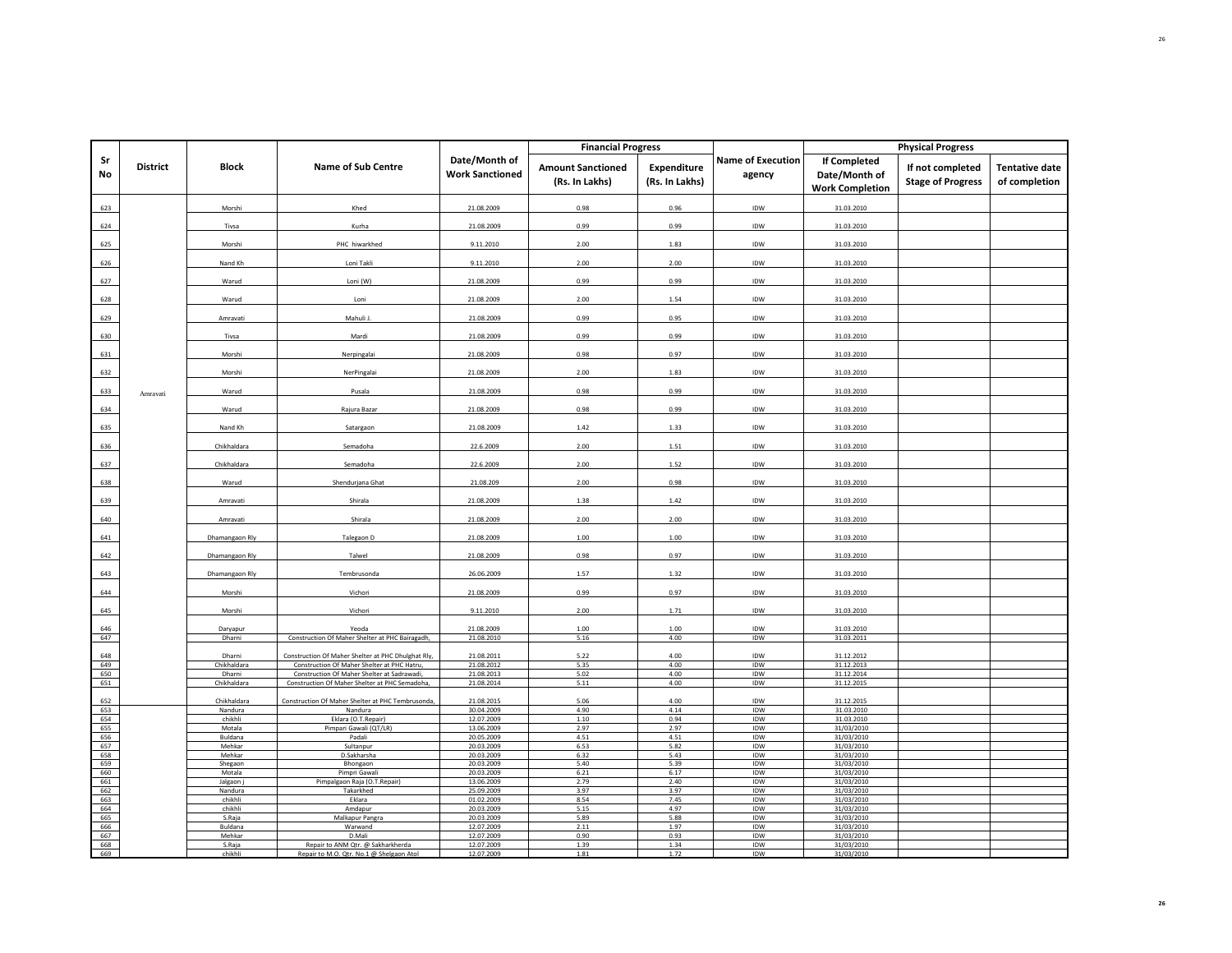|            |                 |                        |                                                                                        |                                         | <b>Financial Progress</b>                  |                               |                                    |                                                         | <b>Physical Progress</b>                     |                                        |
|------------|-----------------|------------------------|----------------------------------------------------------------------------------------|-----------------------------------------|--------------------------------------------|-------------------------------|------------------------------------|---------------------------------------------------------|----------------------------------------------|----------------------------------------|
| Sr<br>No   | <b>District</b> | <b>Block</b>           | <b>Name of Sub Centre</b>                                                              | Date/Month of<br><b>Work Sanctioned</b> | <b>Amount Sanctioned</b><br>(Rs. In Lakhs) | Expenditure<br>(Rs. In Lakhs) | <b>Name of Execution</b><br>agency | If Completed<br>Date/Month of<br><b>Work Completion</b> | If not completed<br><b>Stage of Progress</b> | <b>Tentative date</b><br>of completion |
| 670        |                 | Malkapur               | Repair to ANM Qtr @ Narvel                                                             | 12.07.2009                              | 1.55                                       | 1.41                          | IDW                                | 31/03/2010                                              |                                              |                                        |
| 671        |                 | Malkapur               | Repair to ANM Qtr No.1 @ Umali                                                         | 12.07.2009                              | 1.97                                       | 1.64                          | IDW                                | 31/03/2010                                              |                                              |                                        |
| 672        |                 | Buldana                | Repair to M.O. Qtr No.2 Raipur                                                         | 12.07.2009                              | 1.97                                       | 1.95                          | IDW                                | 31/03/2010                                              |                                              |                                        |
| 673        |                 | <b>Buldana</b>         | Renair to M.O. Otr No.2 Padali                                                         | 12.07.2009                              | 1.75                                       | 1.57                          | <b>IDW</b>                         | 31/03/2010                                              |                                              |                                        |
| 674<br>675 |                 | Jalgaon j              | Repair to M.O. Qtr Pimpalgaon Kale<br>Repair to M.O. Qtr @ PHC Jawala (BK)             | 12.07.2009<br>12.07.2009                | 1.98<br>1.97                               | 1.71<br>1.73                  | IDW<br>IDW                         | 31/03/2010<br>31/03/2010                                |                                              |                                        |
| 676        |                 | Shegaon<br>Khamgaon    | Repair to M.O. Qtr @ Ganeshpur                                                         | 12.07.2009                              | 2.82                                       | 2.28                          | <b>IDW</b>                         | 31/03/2010                                              |                                              |                                        |
| 677        |                 | Motala                 | Repair to M.O. Qtr No.1 @ Pimpalgaon Devi                                              | 12.07.2009                              | 1.35                                       | 1.21                          | <b>IDW</b>                         | 31/03/2010                                              |                                              |                                        |
| 678        |                 | chikhli                | Repair to M.O. Qtr @ Eklara                                                            | 12.07.2009                              | 1.19                                       | 1.03                          | IDW                                | 31/03/2010                                              |                                              |                                        |
| 679        |                 | Shegaon                | Repair to M.O. Qtr No.1 @ Adsud                                                        | 12.07.2009                              | 2.33                                       | 1.61                          | IDW                                | 31/03/2010                                              |                                              |                                        |
| 680        |                 | chikhli                | Repair to ANM Qtr @ Mera (BK)                                                          | 12.07.2009                              | 1.99                                       | 1.98                          | <b>IDW</b>                         | 31/03/2010                                              |                                              |                                        |
| 681        |                 | Motala                 | Repair to M.O. Qtr No.2 @ Borakhedi                                                    | 12.07.2009                              | 1.75                                       | 1.65                          | IDW                                | 31/03/2010                                              |                                              |                                        |
| 682        |                 | chikhli                | Repair to M.O. Qtr No.2 @ Shelgaon Atol                                                | 12.07.2009                              | 1.72                                       | 1.69                          | IDW                                | 31/03/2010                                              |                                              |                                        |
| 683        |                 | Malkapur               | Repair to ANM Qtr No.2 @ Umali                                                         | 12.07.2009                              | 1.95                                       | 1.78                          | IDW                                | 31/03/2010                                              |                                              |                                        |
| 684<br>685 |                 | Khamgaon               | Repair to M.O. Otr @ Bothakazi<br>Repair to M.O. Qtr @ Jalamb                          | 12.07.2009<br>12.07.2009                | 2.07<br>2.28                               | 2.01<br>1.89                  | IDW<br>IDW                         | 31/03/2010                                              |                                              |                                        |
|            |                 | Shegaon                |                                                                                        |                                         |                                            |                               |                                    | 31/03/2010                                              |                                              |                                        |
| 686<br>687 |                 | S.Raja<br>chikhli      | Repair to 4th Class type Servant Qtr @ Sakarkherda<br>Repair to M.O. Qtr No.2 @ Eklara | 12.07.2009<br>12.07.2009                | 0.59<br>1.42                               | 0.59<br>1.40                  | IDW<br>IDW                         | 31/03/2010<br>31/03/2010                                |                                              |                                        |
| 688        |                 | Nandura                | Repair to Sarvent Qtr @ Wadner Bholaji                                                 | 12.07.2009                              | 2.28                                       | 2.16                          | IDW                                | 31/03/2010                                              |                                              |                                        |
| 689        |                 | Nandura                | Repair to M.O. Qtr @ Wadner Bholaji                                                    | 20.05.2009                              | 4.35                                       | 3.62                          | IDW                                | 31/03/2010                                              |                                              |                                        |
| 690        |                 | chikhli                | Repair to M.O. Qtr @ Amdapur                                                           | 25.07.2009                              | 3.73                                       | 3.14                          | <b>IDW</b>                         | 31/03/2010                                              |                                              |                                        |
| 691        |                 | chikhli                | Repair to M.O. Qtr. @ Aantri Khedekar                                                  | 25.07.2009                              | 3.49                                       | 3.02                          | IDW                                | 31/03/2010                                              |                                              |                                        |
| 692        |                 | chikhli                | Repair to ANM Qtr @ Kinhola                                                            | 12.07.2009                              | 1.90                                       | 1.76                          | IDW                                | 31/03/2010                                              |                                              |                                        |
| 693        |                 | Buldana                | Repair to ANM Qtr. @ Hatedi                                                            | 12.07.2009                              | 1.89                                       | 1.82                          | IDW                                | 31/03/2010                                              |                                              |                                        |
| 694        |                 | Lonar                  | Repair to ANM Qtr. No.1 & 2 @ Raigaon                                                  | 12.07.2009                              | 1.90                                       | 1.84                          | <b>IDW</b>                         | 31/03/2010                                              |                                              |                                        |
| 695        |                 | Khamgaon               | Repair to Servent Qtr. No.3 @ Ganeshpur                                                | 12.07.2009                              | 2.51                                       | 2.12                          | IDW                                | 31/03/2010                                              |                                              |                                        |
| 696<br>697 | Buldana         | Buldana                | Repair to ANM Qtr No.1 @ Padali<br>Repair to M.O. Qtr. No.2 @ Adsuc                    | 12.07.2009<br>12.07.2009                | 1.82<br>2.33                               | 1.81<br>2.09                  | IDW<br>IDW                         | 31/03/2010<br>31/03/2010                                |                                              |                                        |
| 698        |                 | Shegaon<br>Khamgaon    | Repair to M.O. Qtr. No.2 @ Pimpalgaon Raja                                             | 12.07.2009                              | 3.25                                       | 2.77                          | IDW                                | 31/03/2010                                              |                                              |                                        |
| 699        |                 | chikhli                | Repair to Servant Qtr.No.1 & 2 @ Eklara,                                               | 12.07.2009                              | 3.08                                       | 2.53                          | IDW                                | 31/03/2010                                              |                                              |                                        |
| 700        |                 | S.Raja                 | Repair to M.O. Qtr. No.1 @ Malkapurpangra                                              | 12.07.2009                              | 3.16                                       | 3.14                          | IDW                                | 31/03/2010                                              |                                              |                                        |
| 701        |                 | Shegaon                | Repair to M.O. Qtr. @ Jalamb                                                           | 12.07.2009                              | 2.28                                       | 1.90                          | IDW                                | 31/03/2010                                              |                                              |                                        |
| 702        |                 | D.Raja                 | Repair to ANM Qtr @ Delgaonmahi                                                        | 12.07.2009                              | 1.98                                       | 1.95                          | IDW                                | 31/03/2010                                              |                                              |                                        |
| 703        |                 | Sangrampur             | Repair to M.O. Qtr. @ Sangrampur                                                       | 12.07.2009                              | 1.97                                       | 1.80                          | IDW                                | 31/03/2010                                              |                                              |                                        |
| 704        |                 | Shegaon                | Repair to M.O. Qtr. No.2 @ Adsud                                                       | 12.07.2009                              | 2.52                                       | 2.43                          | <b>IDW</b>                         | 31/03/2010                                              |                                              |                                        |
| 705<br>706 |                 | Mehkar<br>Shegaon      | Repair to M.O. Qtr. @ Deulgaon Sakharsha<br>Repair to M.O. Qtr. @ Bhongaon             | 12.07.2009<br>12.07.2009                | 3.17<br>2.53                               | 1.51<br>2.45                  | IDW<br>IDW                         | 31/03/2010<br>31/03/2010                                |                                              |                                        |
| 707        |                 | Motala                 | Repair to Servant Qtr. No.5 @ Borkhedi                                                 | 12.07.2009                              | 1.99                                       | 1.75                          | IDW                                | 31/03/2010                                              |                                              |                                        |
| 708        |                 | Motala                 | Repair to Servant Otr. No.6 @ Borkhedi                                                 | 12.07.2009                              | 1.86                                       | 1.83                          | <b>IDW</b>                         | 31/03/2010                                              |                                              |                                        |
| 709        |                 | Khamgaon               | Ganeshpur (P.H.C.)                                                                     | 12.07.2009                              | 0.47                                       | 0.28                          | <b>IDW</b>                         | 31/03/2010                                              |                                              |                                        |
| 710        |                 | Motala                 | Pimpalgaon Devi (P.H.C.)                                                               | 12.07.2009                              | 0.53                                       | 0.32                          | IDW                                | 31/03/2010                                              |                                              |                                        |
| 711        |                 | Motala                 | Pimpari Gawali (P.H.C.)                                                                | 12.07.2009                              | 0.43                                       | 0.28                          | IDW                                | 31/03/2010                                              |                                              |                                        |
| 712        |                 | Khamgaon               | Botha Kaji (P.H.C.)                                                                    | 12.07.2009                              | 0.53                                       | 0.36                          | IDW                                | 31/03/2010                                              |                                              |                                        |
| 713        |                 | Khamgaon               | Pimpalgaon Raja                                                                        | 12.07.2009                              | 0.59                                       | 0.52                          | IDW                                | 31/03/2010                                              |                                              |                                        |
| 714        |                 | Shegaon                | Jawala Bk. (P.H.C.)                                                                    | 12.07.2009                              | 0.59                                       | 0.28                          | IDW<br><b>IDW</b>                  | 31/03/2010                                              |                                              |                                        |
| 715<br>716 |                 | Shegaon<br>Motala      | Jalam (P.H.C.)<br>DhaMangaon Badhe (P.H.C.)                                            | 12.07.2009<br>12.07.2009                | 0.53<br>0.47                               | 0.28<br>0.28                  | IDW                                | 31/03/2010<br>31/03/2010                                |                                              |                                        |
| 717        |                 | Motala                 | Borakhedi (P.H.C.)                                                                     | 12.07.2009                              | 0.53                                       | 0.28                          | IDW                                | 31/03/2010                                              |                                              |                                        |
| 718        |                 | Nandura                | Wadner Bholji (P.H.C.)                                                                 | 12.07.2009                              | 0.72                                       | 0.51                          | IDW                                | 31/03/2010                                              |                                              |                                        |
| 719        |                 | Jalgaon                | P.Kale (P.H.C.)                                                                        | 12.07.2009                              | 0.53                                       | 0.38                          | <b>IDW</b>                         | 31/03/2010                                              |                                              |                                        |
| 720        |                 | Shegaon                | P.H.C. Adsul                                                                           | 12.07.2009                              | 1.64                                       | 1.48                          | IDW                                | 31/03/2010                                              |                                              |                                        |
| 721        |                 | Shegaon                | P.H.C.Bhogaon                                                                          | 12.07.2009                              | 1.64                                       | 1.46                          | IDW                                | 31/03/2010                                              |                                              |                                        |
| 722        |                 | Sangrampu              | P.H.C. Sangrampur                                                                      | 12.07.2009                              | 1.64                                       | 1.48                          | IDW                                | 31/03/2010                                              |                                              |                                        |
| 723        |                 | Sangrampur             | P.H.C.Paturda                                                                          | 12.07.2009                              | 1.64                                       | 1.47                          | IDW                                | 31/03/2010                                              |                                              |                                        |
| 724<br>725 |                 | Sangrampur<br>Malkapur | P.H.C. Sonala<br>P.H.C. Narvel                                                         | 12.07.2009<br>12.07.2009                | 1.64<br>0.72                               | 1.48<br>0.67                  | <b>IDW</b><br>IDW                  | 31/03/2010<br>31/03/2010                                |                                              |                                        |
| 726        |                 | Mehkar                 | P.H.C. D.Sakharsha                                                                     | 12.07.2009                              | 0.59                                       | 0.36                          | <b>IDW</b>                         | 31/03/2010                                              |                                              |                                        |
| 727        |                 | Mehkar                 | P.H.C.Janefal                                                                          | 12.07.2009                              | 0.47                                       | 0.23                          | IDW                                | 31/03/2010                                              |                                              |                                        |
| 728        |                 | Mehkar                 | P.H.C. Dongaon                                                                         | 12.07.2009                              | 0.72                                       | 0.63                          | IDW                                | 31/03/2010                                              |                                              |                                        |
| 729        |                 | chikhli                | P.H.C. Amdapur                                                                         | 12.07.2009                              | 0.53                                       | 0.32                          | IDW                                | 31/03/2010                                              |                                              |                                        |
| 730        |                 | chikhli                | P.H.C. Undri                                                                           | 12.07.2009                              | 0.53                                       | 0.28                          | IDW                                | 31/03/2010                                              |                                              |                                        |
| 731        |                 | Buldana                | P.H.C. Hatedi                                                                          | 12.07.2009                              | 0.47                                       | 0.31                          | IDW                                | 31/03/2010                                              |                                              |                                        |
| 732        |                 | Buldana                | P.H.C. Raipur                                                                          | 12.07.2009                              | 0.53                                       | 0.32                          | IDW                                | 31/03/2010                                              |                                              |                                        |
| 733<br>734 |                 | S.Raja<br>Mehkar       | P.H.C.Sakharkherda<br>P.H.C.Raigaon                                                    | 12.07.2009<br>12.07.2009                | 0.53<br>3.47                               | 0.31<br>0.48                  | IDW<br>IDW                         | 31/03/2010                                              |                                              |                                        |
| 735        |                 | Mehkar                 | P.H.C.Sultanpur                                                                        | 12.07.2009                              | 0.47                                       | 0.36                          | IDW                                | 31/03/2010<br>31/03/2010                                |                                              |                                        |
| 736        |                 | Mehkar                 | P.H.C.Malkapur Pangra                                                                  | 12.07.2009                              | 0.53                                       | 0.31                          | IDW                                | 31/03/2010                                              |                                              |                                        |
| 737        |                 | <b>Buldana</b>         | P.H.C.Padali                                                                           | 12.07.2009                              | 0.47                                       | 0.21                          | <b>IDW</b>                         | 31/03/2010                                              |                                              |                                        |
| 738        |                 | Jalgaon j              | P.H.C. Madakhed                                                                        | 12.07.2009                              | 1.64                                       | 1.48                          | IDW                                | 31/03/2010                                              |                                              |                                        |
| 739        |                 | chikhli                | P.H.C. Kinhola                                                                         | 12.07.2009                              | 0.47                                       | 0.36                          | IDW                                | 31/03/2010                                              |                                              |                                        |
| 740        |                 | chikhli                | P.H.C. Shelgaon Atol                                                                   | 12.07.2009                              | 0.53                                       | 0.23                          | <b>IDW</b>                         | 31/03/2010                                              |                                              |                                        |
| 741        |                 | chikhli                | Supplying Hand pump 50 No.                                                             | 12.07.2009                              | 4.90                                       | 4.90                          | IDW                                | 31/03/2010                                              |                                              |                                        |
| 742        |                 | chikhl                 | Providing & Fixing Submersible Pump 41 No                                              | 12.07.2009                              | 11.02                                      | 11.02                         | <b>IDW</b>                         | 31/03/2010                                              |                                              |                                        |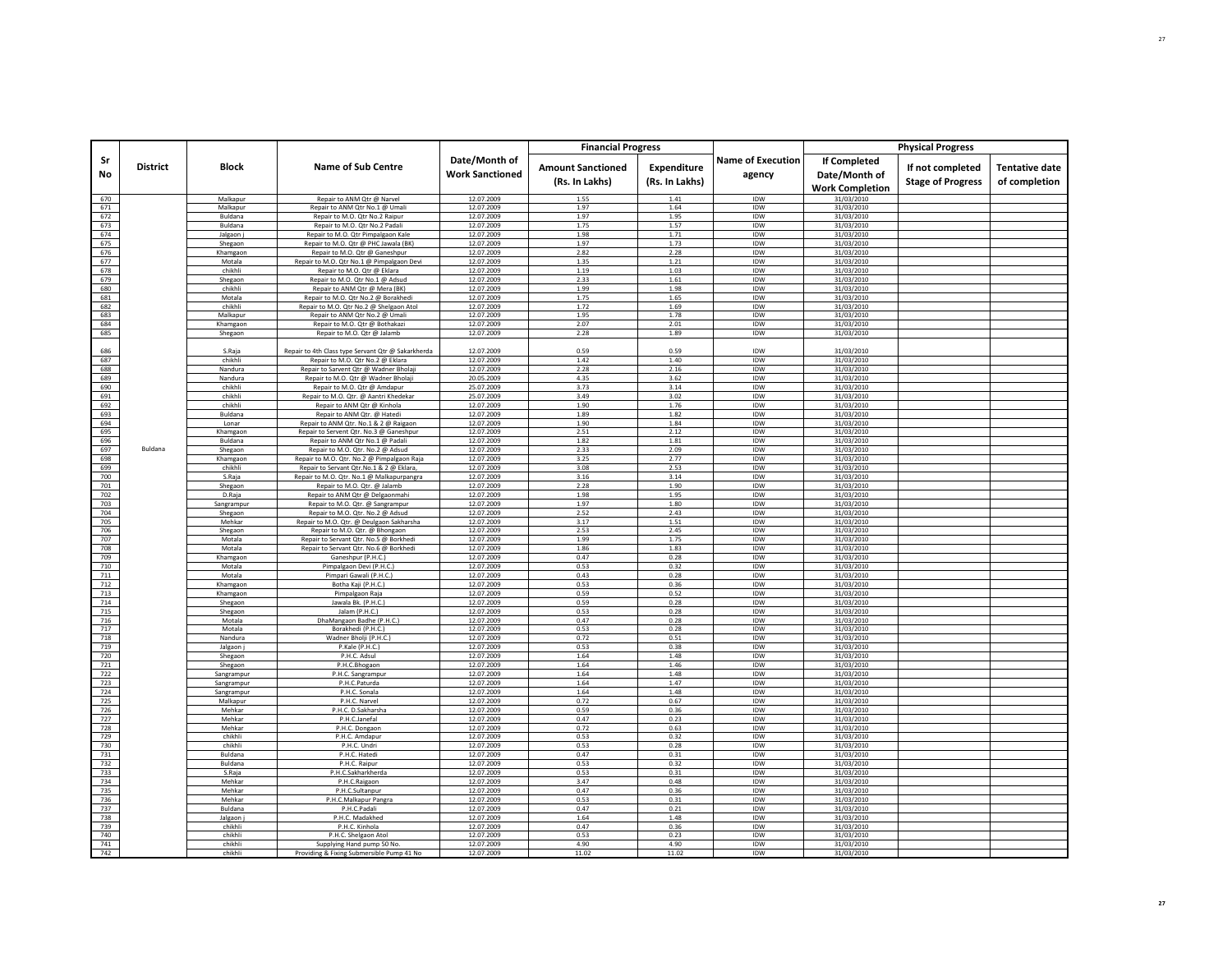| <b>Financial Progress</b><br><b>Physical Progress</b><br>Date/Month of<br><b>Name of Execution</b><br><b>If Completed</b><br>Sr<br><b>Block</b><br><b>District</b><br><b>Name of Sub Centre</b><br><b>Amount Sanctioned</b><br>If not completed<br><b>Expenditure</b><br><b>Work Sanctioned</b><br>No<br>agency<br>Date/Month of<br><b>Stage of Progress</b><br>(Rs. In Lakhs)<br>(Rs. In Lakhs)<br><b>Work Completion</b><br>01.02.2009<br>0.62<br>0.60<br>743<br>Provision Of Deep Burial Pit at PHC Asegaon<br>IDW<br>25.09.2009<br>Mangrulpir<br>0.62<br><b>IDW</b><br>744<br>Mangrulpir<br>Provision Of Deep Burial Pit at PHC Kasola<br>01.02.2009<br>0.62<br>9.092009<br>745<br>01.02.2009<br>0.62<br>0.62<br>IDW<br>23.07.2009<br>Mangrulpir<br>Provision Of Deep Burial Pit at PHC Shelubazar<br>746<br>01.02.2009<br>0.62<br>0.62<br>Mangrulpir<br>Provision Of Deep Burial Pit at PHC Mohari<br><b>IDW</b><br>29.12.2009<br>747<br>Provision Of Deep Burial Pit at PHC Dhamni<br>01.02.2009<br>0.63<br>0.63<br>IDW<br>01.08.2009<br>Karania<br>748<br>Manora<br>Provision Of Deep Burial Pit at PHC Poharadevi<br>01.02.2009<br>0.61<br>0.61<br>IDW<br>04.09.2009<br>749<br>Malegaon<br>Provision Of Deep Burial Pit at PHC Medshi<br>01.02.2009<br>0.63<br>0.63<br>IDW<br>30.01.2010<br>750<br>Malegaon<br>Provision Of Deep Burial Pit at PHC Jaulka<br>01.02.2009<br>0.65<br>0.65<br><b>IDW</b><br>02.01.2010<br>751<br>0.65<br>IDW<br>Provision Of Deep Burial Pit at PHC Mangulzanak<br>01.02.2009<br>0.65<br>31.03.2010<br>Risod<br>752<br>0.65<br>IDW<br>Risod<br>Provision Of Deep Burial Pit at PHC Kenwad<br>01.02.2009<br>0.65<br>31.03.2010<br>753<br>Risod<br>01.02.2009<br>0.63<br>0.63<br>IDW<br>31.03.2010<br>Provision Of Deep Burial Pit at PHC Kawatha<br>754<br>01.02.2009<br>0.49<br><b>IDW</b><br>Provision Of Deep Burial Pit at PHC Mop<br>0.63<br>25.08.2009<br>Risod<br>755<br>Washim<br>Provision Of Deep Burial Pit at PHC Kata<br>01.02.2009<br>0.63<br>0.63<br><b>IDW</b><br>30.03.2010<br>756<br>Provision Of Deep Burial Pit at PHC Parditakmor<br>01.02.2009<br>0.63<br>IDW<br>Washim<br>0.63<br>31.03.2010<br>757<br>0.63<br>Washim<br>Provision Of Deep Burial Pit at PHC Tondgaon<br>01.02.2009<br>0.63<br><b>IDW</b><br>31.03.2010<br>758<br>01.02.2009<br>0.62<br>0.62<br>IDW<br>29.12.2009<br>Mangrulpir<br>Provision Of Deep Burial Pit at PHC Wanoia<br>759<br>Manora<br>Provision Of Deep Burial Pit at PHC Shendurjana<br>01.02.2009<br>0.62<br>0.62<br>IDW<br>31.03.2010<br>760<br>Provision Of Deep Burial Pit at PHC Poha<br>01.02.2009<br>0.62<br>0.62<br>IDW<br>29.12.2009<br>Karanja<br>761<br>01.02.2009<br>0.62<br>0.62<br>IDW<br>Karanja<br>Provision Of Deep Burial Pit at PHC Dhanaj Bk<br>29.12.2009<br>762<br>01.02.2009<br>12.26<br>11.69<br>IDW<br>Malegaon<br>25.03.2010<br>Repairs works to Quarters at PHC Medshi<br>763<br>01.02.2009<br>12.19<br>11.87<br>IDW<br>31.03.2010<br>Malegaon<br>Repairs works to Quarters at PHC Shirpur<br>764<br>Washim<br>Repairs works to Quarters at PHC Tondgaor<br>01.02.2009<br>11.27<br>9.23<br>IDW<br>31.03.2010<br>765<br>IDW<br>01.02.2009<br>9.43<br>8.77<br>31.03.2010<br>Repairs works to Quarters at PHC Kenwad<br>Risod<br>766<br>Washim<br>Repairs works to Quarters at PHC Kata<br>01.02.2009<br>13.21<br>12.64<br>IDW<br>31.03.2010<br>767<br>01.02.2009<br>11.05<br>11.05<br>IDW<br>31.03.2010<br>Risod<br>Repairs works to Quarters at PHC Mangulzanal<br>768<br>01.02.2009<br>14.97<br>14.40<br><b>IDW</b><br>25.03.2010<br>Malegaon<br>Repairs works to Quarters at PHC Jaulka<br>769<br>Mangrulpin<br>01.02.2009<br>9.10<br>7.20<br>IDW<br>31.03.2010<br>Repairs works to Quarters at PHC Asegaon<br>770<br>Mangrulpir<br>Repairs works to Quarters at PHC Wanoja<br>01.02.2009<br>7.29<br>6.38<br><b>IDW</b><br>25.03.2010<br>771<br>Mangrulpir<br>Repairs works to Quarters at PHC Mohari<br>01.02.2009<br>11.32<br>10.30<br>IDW<br>31.03.2010<br>772<br>4.87<br>IDW<br>01.02.2009<br>6.38<br>20.03.2010<br>Karanja<br>Repairs works to Quarters at PHC Poha<br>773<br>01.02.2009<br>10.91<br>7.31<br>IDW<br>25.03.2010<br>Karania<br>Repairs works to Quarters at PHC Umbardabazar<br>774<br>Manora<br>01.02.2009<br>7.41<br>7.41<br>IDW<br>31.03.2010<br>Repairs works to Quarters at PHC Poharadevi<br>775<br>8.82<br>8.63<br>IDW<br>Risod<br>Repairs works to Quarters at PHC Kawtha<br>01.02.2009<br>31.03.2010<br>776<br>1.80<br>1.77<br>IDW<br>Washim<br>Plinth protection to PHC Kata-1<br>01.02.2009<br>31.03.2010<br>777<br>Washim<br>Washim<br>Plinth protection to PHC Kata-2<br>01.02.2009<br>1.62<br>1.62<br><b>IDW</b><br>31.03.2010<br>778<br>Washim<br>Plinth protection to PHC Kata-3<br>01.02.2009<br>0.94<br>0.93<br>IDW<br>31.03.2010<br>779<br>01.02.2009<br>1.41<br>1.40<br><b>IDW</b><br>31.03.2010<br>Washim<br>Plinth protection to PHC Tondgaon-1<br>780<br>Washim<br>Plinth protection to PHC Tondgaon-2<br>01.02.2009<br>1.51<br>1.49<br>IDW<br>31.03.2010<br>781<br>1.49<br>Washim<br>Plinth protection to PHC Tondgaon-3<br>01.02.2009<br>1.51<br><b>IDW</b><br>31.03.2010<br>782<br>1.59<br>1.59<br>Risod<br>Plinth protection to PHC Kawtha-1<br>01.02.2009<br><b>IDW</b><br>31.03.2010<br>783<br>01.02.2009<br>1.71<br>1.41<br>IDW<br>Plinth protection to PHC Kawtha-2<br>31.03.2010<br>Risod<br>784<br>Risod<br>Plinth protection to PHC Mangulzanak-1<br>01.02.2009<br>1.94<br>1.91<br>IDW<br>31.03.2010<br>785<br>Risod<br>Plinth protection to PHC Mangulzanak-2<br>01.02.2009<br>1.21<br>1.21<br>IDW<br>31.03.2010<br>786<br>IDW<br>Risod<br>Plinth protection to PHC Jaulka-1<br>01.02.2009<br>1.49<br>1.49<br>31.03.2010<br>787<br>1.62<br>1.62<br>IDW<br>Malegaon<br>Plinth protection to PHC Jaulka-2<br>01.02.2009<br>31.03.2010<br>788<br>1.62<br>1.62<br>IDW<br>Malegaon<br>Plinth protection to PHC Jaulka-3<br>01.02.2009<br>31.03.2010<br>789<br>Malegaon<br>Plinth protection to PHC Medshi-1<br>01.02.2009<br>1.73<br>1.73<br>IDW<br>31.03.2010<br>790<br>01.02.2009<br>1.86<br>1.86<br><b>IDW</b><br>Malegaon<br>Plinth protection to PHC Medshi-2<br>31.03.2010<br>791<br>Malegaon<br>Plinth protection to PHC Medshi-3<br>01.02.2009<br>1.86<br>1.86<br>IDW<br>31.03.2010<br>792<br>01.02.2009<br>1.71<br>1.71<br>IDW<br>31.03.2010<br>Risod<br>Plinth protection to PHC Kenwad-1<br>793<br>0.97<br>Risod<br>Plinth protection to PHC Kenwad-2<br>01.02.2009<br>0.97<br>IDW<br>31.03.2010<br>794<br>01.02.2009<br>0.97<br>0.97<br>IDW<br>31.03.2010<br>Plinth protection to PHC Shirpur-1<br>Malegaon<br>795<br>Malegaon<br>Plinth protection to PHC Shirpur-2<br>01.02.2009<br>1.84<br>1.84<br>IDW<br>31.03.2010<br>1.84 |                                        |
|------------------------------------------------------------------------------------------------------------------------------------------------------------------------------------------------------------------------------------------------------------------------------------------------------------------------------------------------------------------------------------------------------------------------------------------------------------------------------------------------------------------------------------------------------------------------------------------------------------------------------------------------------------------------------------------------------------------------------------------------------------------------------------------------------------------------------------------------------------------------------------------------------------------------------------------------------------------------------------------------------------------------------------------------------------------------------------------------------------------------------------------------------------------------------------------------------------------------------------------------------------------------------------------------------------------------------------------------------------------------------------------------------------------------------------------------------------------------------------------------------------------------------------------------------------------------------------------------------------------------------------------------------------------------------------------------------------------------------------------------------------------------------------------------------------------------------------------------------------------------------------------------------------------------------------------------------------------------------------------------------------------------------------------------------------------------------------------------------------------------------------------------------------------------------------------------------------------------------------------------------------------------------------------------------------------------------------------------------------------------------------------------------------------------------------------------------------------------------------------------------------------------------------------------------------------------------------------------------------------------------------------------------------------------------------------------------------------------------------------------------------------------------------------------------------------------------------------------------------------------------------------------------------------------------------------------------------------------------------------------------------------------------------------------------------------------------------------------------------------------------------------------------------------------------------------------------------------------------------------------------------------------------------------------------------------------------------------------------------------------------------------------------------------------------------------------------------------------------------------------------------------------------------------------------------------------------------------------------------------------------------------------------------------------------------------------------------------------------------------------------------------------------------------------------------------------------------------------------------------------------------------------------------------------------------------------------------------------------------------------------------------------------------------------------------------------------------------------------------------------------------------------------------------------------------------------------------------------------------------------------------------------------------------------------------------------------------------------------------------------------------------------------------------------------------------------------------------------------------------------------------------------------------------------------------------------------------------------------------------------------------------------------------------------------------------------------------------------------------------------------------------------------------------------------------------------------------------------------------------------------------------------------------------------------------------------------------------------------------------------------------------------------------------------------------------------------------------------------------------------------------------------------------------------------------------------------------------------------------------------------------------------------------------------------------------------------------------------------------------------------------------------------------------------------------------------------------------------------------------------------------------------------------------------------------------------------------------------------------------------------------------------------------------------------------------------------------------------------------------------------------------------------------------------------------------------------------------------------------------------------------------------------------------------------------------------------------------------------------------------------------------------------------------------------------------------------------------------------------------------------------------------------------------------------------------------------------------------------------------------------------------------------------------------------------------------------------------------------------------------------------------------------------------------------------------------------------------------------------------------------------------------------------------------------------------------------------------------------------------------------------------------------------------------------------------------------------------|----------------------------------------|
|                                                                                                                                                                                                                                                                                                                                                                                                                                                                                                                                                                                                                                                                                                                                                                                                                                                                                                                                                                                                                                                                                                                                                                                                                                                                                                                                                                                                                                                                                                                                                                                                                                                                                                                                                                                                                                                                                                                                                                                                                                                                                                                                                                                                                                                                                                                                                                                                                                                                                                                                                                                                                                                                                                                                                                                                                                                                                                                                                                                                                                                                                                                                                                                                                                                                                                                                                                                                                                                                                                                                                                                                                                                                                                                                                                                                                                                                                                                                                                                                                                                                                                                                                                                                                                                                                                                                                                                                                                                                                                                                                                                                                                                                                                                                                                                                                                                                                                                                                                                                                                                                                                                                                                                                                                                                                                                                                                                                                                                                                                                                                                                                                                                                                                                                                                                                                                                                                                                                                                                                                                                                                                                                                                                                                                                                                                                                                                                                                                                                                                                                                                                                                                                                                                                  | <b>Tentative date</b><br>of completion |
|                                                                                                                                                                                                                                                                                                                                                                                                                                                                                                                                                                                                                                                                                                                                                                                                                                                                                                                                                                                                                                                                                                                                                                                                                                                                                                                                                                                                                                                                                                                                                                                                                                                                                                                                                                                                                                                                                                                                                                                                                                                                                                                                                                                                                                                                                                                                                                                                                                                                                                                                                                                                                                                                                                                                                                                                                                                                                                                                                                                                                                                                                                                                                                                                                                                                                                                                                                                                                                                                                                                                                                                                                                                                                                                                                                                                                                                                                                                                                                                                                                                                                                                                                                                                                                                                                                                                                                                                                                                                                                                                                                                                                                                                                                                                                                                                                                                                                                                                                                                                                                                                                                                                                                                                                                                                                                                                                                                                                                                                                                                                                                                                                                                                                                                                                                                                                                                                                                                                                                                                                                                                                                                                                                                                                                                                                                                                                                                                                                                                                                                                                                                                                                                                                                                  |                                        |
|                                                                                                                                                                                                                                                                                                                                                                                                                                                                                                                                                                                                                                                                                                                                                                                                                                                                                                                                                                                                                                                                                                                                                                                                                                                                                                                                                                                                                                                                                                                                                                                                                                                                                                                                                                                                                                                                                                                                                                                                                                                                                                                                                                                                                                                                                                                                                                                                                                                                                                                                                                                                                                                                                                                                                                                                                                                                                                                                                                                                                                                                                                                                                                                                                                                                                                                                                                                                                                                                                                                                                                                                                                                                                                                                                                                                                                                                                                                                                                                                                                                                                                                                                                                                                                                                                                                                                                                                                                                                                                                                                                                                                                                                                                                                                                                                                                                                                                                                                                                                                                                                                                                                                                                                                                                                                                                                                                                                                                                                                                                                                                                                                                                                                                                                                                                                                                                                                                                                                                                                                                                                                                                                                                                                                                                                                                                                                                                                                                                                                                                                                                                                                                                                                                                  |                                        |
|                                                                                                                                                                                                                                                                                                                                                                                                                                                                                                                                                                                                                                                                                                                                                                                                                                                                                                                                                                                                                                                                                                                                                                                                                                                                                                                                                                                                                                                                                                                                                                                                                                                                                                                                                                                                                                                                                                                                                                                                                                                                                                                                                                                                                                                                                                                                                                                                                                                                                                                                                                                                                                                                                                                                                                                                                                                                                                                                                                                                                                                                                                                                                                                                                                                                                                                                                                                                                                                                                                                                                                                                                                                                                                                                                                                                                                                                                                                                                                                                                                                                                                                                                                                                                                                                                                                                                                                                                                                                                                                                                                                                                                                                                                                                                                                                                                                                                                                                                                                                                                                                                                                                                                                                                                                                                                                                                                                                                                                                                                                                                                                                                                                                                                                                                                                                                                                                                                                                                                                                                                                                                                                                                                                                                                                                                                                                                                                                                                                                                                                                                                                                                                                                                                                  |                                        |
|                                                                                                                                                                                                                                                                                                                                                                                                                                                                                                                                                                                                                                                                                                                                                                                                                                                                                                                                                                                                                                                                                                                                                                                                                                                                                                                                                                                                                                                                                                                                                                                                                                                                                                                                                                                                                                                                                                                                                                                                                                                                                                                                                                                                                                                                                                                                                                                                                                                                                                                                                                                                                                                                                                                                                                                                                                                                                                                                                                                                                                                                                                                                                                                                                                                                                                                                                                                                                                                                                                                                                                                                                                                                                                                                                                                                                                                                                                                                                                                                                                                                                                                                                                                                                                                                                                                                                                                                                                                                                                                                                                                                                                                                                                                                                                                                                                                                                                                                                                                                                                                                                                                                                                                                                                                                                                                                                                                                                                                                                                                                                                                                                                                                                                                                                                                                                                                                                                                                                                                                                                                                                                                                                                                                                                                                                                                                                                                                                                                                                                                                                                                                                                                                                                                  |                                        |
|                                                                                                                                                                                                                                                                                                                                                                                                                                                                                                                                                                                                                                                                                                                                                                                                                                                                                                                                                                                                                                                                                                                                                                                                                                                                                                                                                                                                                                                                                                                                                                                                                                                                                                                                                                                                                                                                                                                                                                                                                                                                                                                                                                                                                                                                                                                                                                                                                                                                                                                                                                                                                                                                                                                                                                                                                                                                                                                                                                                                                                                                                                                                                                                                                                                                                                                                                                                                                                                                                                                                                                                                                                                                                                                                                                                                                                                                                                                                                                                                                                                                                                                                                                                                                                                                                                                                                                                                                                                                                                                                                                                                                                                                                                                                                                                                                                                                                                                                                                                                                                                                                                                                                                                                                                                                                                                                                                                                                                                                                                                                                                                                                                                                                                                                                                                                                                                                                                                                                                                                                                                                                                                                                                                                                                                                                                                                                                                                                                                                                                                                                                                                                                                                                                                  |                                        |
|                                                                                                                                                                                                                                                                                                                                                                                                                                                                                                                                                                                                                                                                                                                                                                                                                                                                                                                                                                                                                                                                                                                                                                                                                                                                                                                                                                                                                                                                                                                                                                                                                                                                                                                                                                                                                                                                                                                                                                                                                                                                                                                                                                                                                                                                                                                                                                                                                                                                                                                                                                                                                                                                                                                                                                                                                                                                                                                                                                                                                                                                                                                                                                                                                                                                                                                                                                                                                                                                                                                                                                                                                                                                                                                                                                                                                                                                                                                                                                                                                                                                                                                                                                                                                                                                                                                                                                                                                                                                                                                                                                                                                                                                                                                                                                                                                                                                                                                                                                                                                                                                                                                                                                                                                                                                                                                                                                                                                                                                                                                                                                                                                                                                                                                                                                                                                                                                                                                                                                                                                                                                                                                                                                                                                                                                                                                                                                                                                                                                                                                                                                                                                                                                                                                  |                                        |
|                                                                                                                                                                                                                                                                                                                                                                                                                                                                                                                                                                                                                                                                                                                                                                                                                                                                                                                                                                                                                                                                                                                                                                                                                                                                                                                                                                                                                                                                                                                                                                                                                                                                                                                                                                                                                                                                                                                                                                                                                                                                                                                                                                                                                                                                                                                                                                                                                                                                                                                                                                                                                                                                                                                                                                                                                                                                                                                                                                                                                                                                                                                                                                                                                                                                                                                                                                                                                                                                                                                                                                                                                                                                                                                                                                                                                                                                                                                                                                                                                                                                                                                                                                                                                                                                                                                                                                                                                                                                                                                                                                                                                                                                                                                                                                                                                                                                                                                                                                                                                                                                                                                                                                                                                                                                                                                                                                                                                                                                                                                                                                                                                                                                                                                                                                                                                                                                                                                                                                                                                                                                                                                                                                                                                                                                                                                                                                                                                                                                                                                                                                                                                                                                                                                  |                                        |
|                                                                                                                                                                                                                                                                                                                                                                                                                                                                                                                                                                                                                                                                                                                                                                                                                                                                                                                                                                                                                                                                                                                                                                                                                                                                                                                                                                                                                                                                                                                                                                                                                                                                                                                                                                                                                                                                                                                                                                                                                                                                                                                                                                                                                                                                                                                                                                                                                                                                                                                                                                                                                                                                                                                                                                                                                                                                                                                                                                                                                                                                                                                                                                                                                                                                                                                                                                                                                                                                                                                                                                                                                                                                                                                                                                                                                                                                                                                                                                                                                                                                                                                                                                                                                                                                                                                                                                                                                                                                                                                                                                                                                                                                                                                                                                                                                                                                                                                                                                                                                                                                                                                                                                                                                                                                                                                                                                                                                                                                                                                                                                                                                                                                                                                                                                                                                                                                                                                                                                                                                                                                                                                                                                                                                                                                                                                                                                                                                                                                                                                                                                                                                                                                                                                  |                                        |
|                                                                                                                                                                                                                                                                                                                                                                                                                                                                                                                                                                                                                                                                                                                                                                                                                                                                                                                                                                                                                                                                                                                                                                                                                                                                                                                                                                                                                                                                                                                                                                                                                                                                                                                                                                                                                                                                                                                                                                                                                                                                                                                                                                                                                                                                                                                                                                                                                                                                                                                                                                                                                                                                                                                                                                                                                                                                                                                                                                                                                                                                                                                                                                                                                                                                                                                                                                                                                                                                                                                                                                                                                                                                                                                                                                                                                                                                                                                                                                                                                                                                                                                                                                                                                                                                                                                                                                                                                                                                                                                                                                                                                                                                                                                                                                                                                                                                                                                                                                                                                                                                                                                                                                                                                                                                                                                                                                                                                                                                                                                                                                                                                                                                                                                                                                                                                                                                                                                                                                                                                                                                                                                                                                                                                                                                                                                                                                                                                                                                                                                                                                                                                                                                                                                  |                                        |
|                                                                                                                                                                                                                                                                                                                                                                                                                                                                                                                                                                                                                                                                                                                                                                                                                                                                                                                                                                                                                                                                                                                                                                                                                                                                                                                                                                                                                                                                                                                                                                                                                                                                                                                                                                                                                                                                                                                                                                                                                                                                                                                                                                                                                                                                                                                                                                                                                                                                                                                                                                                                                                                                                                                                                                                                                                                                                                                                                                                                                                                                                                                                                                                                                                                                                                                                                                                                                                                                                                                                                                                                                                                                                                                                                                                                                                                                                                                                                                                                                                                                                                                                                                                                                                                                                                                                                                                                                                                                                                                                                                                                                                                                                                                                                                                                                                                                                                                                                                                                                                                                                                                                                                                                                                                                                                                                                                                                                                                                                                                                                                                                                                                                                                                                                                                                                                                                                                                                                                                                                                                                                                                                                                                                                                                                                                                                                                                                                                                                                                                                                                                                                                                                                                                  |                                        |
|                                                                                                                                                                                                                                                                                                                                                                                                                                                                                                                                                                                                                                                                                                                                                                                                                                                                                                                                                                                                                                                                                                                                                                                                                                                                                                                                                                                                                                                                                                                                                                                                                                                                                                                                                                                                                                                                                                                                                                                                                                                                                                                                                                                                                                                                                                                                                                                                                                                                                                                                                                                                                                                                                                                                                                                                                                                                                                                                                                                                                                                                                                                                                                                                                                                                                                                                                                                                                                                                                                                                                                                                                                                                                                                                                                                                                                                                                                                                                                                                                                                                                                                                                                                                                                                                                                                                                                                                                                                                                                                                                                                                                                                                                                                                                                                                                                                                                                                                                                                                                                                                                                                                                                                                                                                                                                                                                                                                                                                                                                                                                                                                                                                                                                                                                                                                                                                                                                                                                                                                                                                                                                                                                                                                                                                                                                                                                                                                                                                                                                                                                                                                                                                                                                                  |                                        |
|                                                                                                                                                                                                                                                                                                                                                                                                                                                                                                                                                                                                                                                                                                                                                                                                                                                                                                                                                                                                                                                                                                                                                                                                                                                                                                                                                                                                                                                                                                                                                                                                                                                                                                                                                                                                                                                                                                                                                                                                                                                                                                                                                                                                                                                                                                                                                                                                                                                                                                                                                                                                                                                                                                                                                                                                                                                                                                                                                                                                                                                                                                                                                                                                                                                                                                                                                                                                                                                                                                                                                                                                                                                                                                                                                                                                                                                                                                                                                                                                                                                                                                                                                                                                                                                                                                                                                                                                                                                                                                                                                                                                                                                                                                                                                                                                                                                                                                                                                                                                                                                                                                                                                                                                                                                                                                                                                                                                                                                                                                                                                                                                                                                                                                                                                                                                                                                                                                                                                                                                                                                                                                                                                                                                                                                                                                                                                                                                                                                                                                                                                                                                                                                                                                                  |                                        |
|                                                                                                                                                                                                                                                                                                                                                                                                                                                                                                                                                                                                                                                                                                                                                                                                                                                                                                                                                                                                                                                                                                                                                                                                                                                                                                                                                                                                                                                                                                                                                                                                                                                                                                                                                                                                                                                                                                                                                                                                                                                                                                                                                                                                                                                                                                                                                                                                                                                                                                                                                                                                                                                                                                                                                                                                                                                                                                                                                                                                                                                                                                                                                                                                                                                                                                                                                                                                                                                                                                                                                                                                                                                                                                                                                                                                                                                                                                                                                                                                                                                                                                                                                                                                                                                                                                                                                                                                                                                                                                                                                                                                                                                                                                                                                                                                                                                                                                                                                                                                                                                                                                                                                                                                                                                                                                                                                                                                                                                                                                                                                                                                                                                                                                                                                                                                                                                                                                                                                                                                                                                                                                                                                                                                                                                                                                                                                                                                                                                                                                                                                                                                                                                                                                                  |                                        |
|                                                                                                                                                                                                                                                                                                                                                                                                                                                                                                                                                                                                                                                                                                                                                                                                                                                                                                                                                                                                                                                                                                                                                                                                                                                                                                                                                                                                                                                                                                                                                                                                                                                                                                                                                                                                                                                                                                                                                                                                                                                                                                                                                                                                                                                                                                                                                                                                                                                                                                                                                                                                                                                                                                                                                                                                                                                                                                                                                                                                                                                                                                                                                                                                                                                                                                                                                                                                                                                                                                                                                                                                                                                                                                                                                                                                                                                                                                                                                                                                                                                                                                                                                                                                                                                                                                                                                                                                                                                                                                                                                                                                                                                                                                                                                                                                                                                                                                                                                                                                                                                                                                                                                                                                                                                                                                                                                                                                                                                                                                                                                                                                                                                                                                                                                                                                                                                                                                                                                                                                                                                                                                                                                                                                                                                                                                                                                                                                                                                                                                                                                                                                                                                                                                                  |                                        |
|                                                                                                                                                                                                                                                                                                                                                                                                                                                                                                                                                                                                                                                                                                                                                                                                                                                                                                                                                                                                                                                                                                                                                                                                                                                                                                                                                                                                                                                                                                                                                                                                                                                                                                                                                                                                                                                                                                                                                                                                                                                                                                                                                                                                                                                                                                                                                                                                                                                                                                                                                                                                                                                                                                                                                                                                                                                                                                                                                                                                                                                                                                                                                                                                                                                                                                                                                                                                                                                                                                                                                                                                                                                                                                                                                                                                                                                                                                                                                                                                                                                                                                                                                                                                                                                                                                                                                                                                                                                                                                                                                                                                                                                                                                                                                                                                                                                                                                                                                                                                                                                                                                                                                                                                                                                                                                                                                                                                                                                                                                                                                                                                                                                                                                                                                                                                                                                                                                                                                                                                                                                                                                                                                                                                                                                                                                                                                                                                                                                                                                                                                                                                                                                                                                                  |                                        |
|                                                                                                                                                                                                                                                                                                                                                                                                                                                                                                                                                                                                                                                                                                                                                                                                                                                                                                                                                                                                                                                                                                                                                                                                                                                                                                                                                                                                                                                                                                                                                                                                                                                                                                                                                                                                                                                                                                                                                                                                                                                                                                                                                                                                                                                                                                                                                                                                                                                                                                                                                                                                                                                                                                                                                                                                                                                                                                                                                                                                                                                                                                                                                                                                                                                                                                                                                                                                                                                                                                                                                                                                                                                                                                                                                                                                                                                                                                                                                                                                                                                                                                                                                                                                                                                                                                                                                                                                                                                                                                                                                                                                                                                                                                                                                                                                                                                                                                                                                                                                                                                                                                                                                                                                                                                                                                                                                                                                                                                                                                                                                                                                                                                                                                                                                                                                                                                                                                                                                                                                                                                                                                                                                                                                                                                                                                                                                                                                                                                                                                                                                                                                                                                                                                                  |                                        |
|                                                                                                                                                                                                                                                                                                                                                                                                                                                                                                                                                                                                                                                                                                                                                                                                                                                                                                                                                                                                                                                                                                                                                                                                                                                                                                                                                                                                                                                                                                                                                                                                                                                                                                                                                                                                                                                                                                                                                                                                                                                                                                                                                                                                                                                                                                                                                                                                                                                                                                                                                                                                                                                                                                                                                                                                                                                                                                                                                                                                                                                                                                                                                                                                                                                                                                                                                                                                                                                                                                                                                                                                                                                                                                                                                                                                                                                                                                                                                                                                                                                                                                                                                                                                                                                                                                                                                                                                                                                                                                                                                                                                                                                                                                                                                                                                                                                                                                                                                                                                                                                                                                                                                                                                                                                                                                                                                                                                                                                                                                                                                                                                                                                                                                                                                                                                                                                                                                                                                                                                                                                                                                                                                                                                                                                                                                                                                                                                                                                                                                                                                                                                                                                                                                                  |                                        |
|                                                                                                                                                                                                                                                                                                                                                                                                                                                                                                                                                                                                                                                                                                                                                                                                                                                                                                                                                                                                                                                                                                                                                                                                                                                                                                                                                                                                                                                                                                                                                                                                                                                                                                                                                                                                                                                                                                                                                                                                                                                                                                                                                                                                                                                                                                                                                                                                                                                                                                                                                                                                                                                                                                                                                                                                                                                                                                                                                                                                                                                                                                                                                                                                                                                                                                                                                                                                                                                                                                                                                                                                                                                                                                                                                                                                                                                                                                                                                                                                                                                                                                                                                                                                                                                                                                                                                                                                                                                                                                                                                                                                                                                                                                                                                                                                                                                                                                                                                                                                                                                                                                                                                                                                                                                                                                                                                                                                                                                                                                                                                                                                                                                                                                                                                                                                                                                                                                                                                                                                                                                                                                                                                                                                                                                                                                                                                                                                                                                                                                                                                                                                                                                                                                                  |                                        |
|                                                                                                                                                                                                                                                                                                                                                                                                                                                                                                                                                                                                                                                                                                                                                                                                                                                                                                                                                                                                                                                                                                                                                                                                                                                                                                                                                                                                                                                                                                                                                                                                                                                                                                                                                                                                                                                                                                                                                                                                                                                                                                                                                                                                                                                                                                                                                                                                                                                                                                                                                                                                                                                                                                                                                                                                                                                                                                                                                                                                                                                                                                                                                                                                                                                                                                                                                                                                                                                                                                                                                                                                                                                                                                                                                                                                                                                                                                                                                                                                                                                                                                                                                                                                                                                                                                                                                                                                                                                                                                                                                                                                                                                                                                                                                                                                                                                                                                                                                                                                                                                                                                                                                                                                                                                                                                                                                                                                                                                                                                                                                                                                                                                                                                                                                                                                                                                                                                                                                                                                                                                                                                                                                                                                                                                                                                                                                                                                                                                                                                                                                                                                                                                                                                                  |                                        |
|                                                                                                                                                                                                                                                                                                                                                                                                                                                                                                                                                                                                                                                                                                                                                                                                                                                                                                                                                                                                                                                                                                                                                                                                                                                                                                                                                                                                                                                                                                                                                                                                                                                                                                                                                                                                                                                                                                                                                                                                                                                                                                                                                                                                                                                                                                                                                                                                                                                                                                                                                                                                                                                                                                                                                                                                                                                                                                                                                                                                                                                                                                                                                                                                                                                                                                                                                                                                                                                                                                                                                                                                                                                                                                                                                                                                                                                                                                                                                                                                                                                                                                                                                                                                                                                                                                                                                                                                                                                                                                                                                                                                                                                                                                                                                                                                                                                                                                                                                                                                                                                                                                                                                                                                                                                                                                                                                                                                                                                                                                                                                                                                                                                                                                                                                                                                                                                                                                                                                                                                                                                                                                                                                                                                                                                                                                                                                                                                                                                                                                                                                                                                                                                                                                                  |                                        |
|                                                                                                                                                                                                                                                                                                                                                                                                                                                                                                                                                                                                                                                                                                                                                                                                                                                                                                                                                                                                                                                                                                                                                                                                                                                                                                                                                                                                                                                                                                                                                                                                                                                                                                                                                                                                                                                                                                                                                                                                                                                                                                                                                                                                                                                                                                                                                                                                                                                                                                                                                                                                                                                                                                                                                                                                                                                                                                                                                                                                                                                                                                                                                                                                                                                                                                                                                                                                                                                                                                                                                                                                                                                                                                                                                                                                                                                                                                                                                                                                                                                                                                                                                                                                                                                                                                                                                                                                                                                                                                                                                                                                                                                                                                                                                                                                                                                                                                                                                                                                                                                                                                                                                                                                                                                                                                                                                                                                                                                                                                                                                                                                                                                                                                                                                                                                                                                                                                                                                                                                                                                                                                                                                                                                                                                                                                                                                                                                                                                                                                                                                                                                                                                                                                                  |                                        |
|                                                                                                                                                                                                                                                                                                                                                                                                                                                                                                                                                                                                                                                                                                                                                                                                                                                                                                                                                                                                                                                                                                                                                                                                                                                                                                                                                                                                                                                                                                                                                                                                                                                                                                                                                                                                                                                                                                                                                                                                                                                                                                                                                                                                                                                                                                                                                                                                                                                                                                                                                                                                                                                                                                                                                                                                                                                                                                                                                                                                                                                                                                                                                                                                                                                                                                                                                                                                                                                                                                                                                                                                                                                                                                                                                                                                                                                                                                                                                                                                                                                                                                                                                                                                                                                                                                                                                                                                                                                                                                                                                                                                                                                                                                                                                                                                                                                                                                                                                                                                                                                                                                                                                                                                                                                                                                                                                                                                                                                                                                                                                                                                                                                                                                                                                                                                                                                                                                                                                                                                                                                                                                                                                                                                                                                                                                                                                                                                                                                                                                                                                                                                                                                                                                                  |                                        |
|                                                                                                                                                                                                                                                                                                                                                                                                                                                                                                                                                                                                                                                                                                                                                                                                                                                                                                                                                                                                                                                                                                                                                                                                                                                                                                                                                                                                                                                                                                                                                                                                                                                                                                                                                                                                                                                                                                                                                                                                                                                                                                                                                                                                                                                                                                                                                                                                                                                                                                                                                                                                                                                                                                                                                                                                                                                                                                                                                                                                                                                                                                                                                                                                                                                                                                                                                                                                                                                                                                                                                                                                                                                                                                                                                                                                                                                                                                                                                                                                                                                                                                                                                                                                                                                                                                                                                                                                                                                                                                                                                                                                                                                                                                                                                                                                                                                                                                                                                                                                                                                                                                                                                                                                                                                                                                                                                                                                                                                                                                                                                                                                                                                                                                                                                                                                                                                                                                                                                                                                                                                                                                                                                                                                                                                                                                                                                                                                                                                                                                                                                                                                                                                                                                                  |                                        |
|                                                                                                                                                                                                                                                                                                                                                                                                                                                                                                                                                                                                                                                                                                                                                                                                                                                                                                                                                                                                                                                                                                                                                                                                                                                                                                                                                                                                                                                                                                                                                                                                                                                                                                                                                                                                                                                                                                                                                                                                                                                                                                                                                                                                                                                                                                                                                                                                                                                                                                                                                                                                                                                                                                                                                                                                                                                                                                                                                                                                                                                                                                                                                                                                                                                                                                                                                                                                                                                                                                                                                                                                                                                                                                                                                                                                                                                                                                                                                                                                                                                                                                                                                                                                                                                                                                                                                                                                                                                                                                                                                                                                                                                                                                                                                                                                                                                                                                                                                                                                                                                                                                                                                                                                                                                                                                                                                                                                                                                                                                                                                                                                                                                                                                                                                                                                                                                                                                                                                                                                                                                                                                                                                                                                                                                                                                                                                                                                                                                                                                                                                                                                                                                                                                                  |                                        |
|                                                                                                                                                                                                                                                                                                                                                                                                                                                                                                                                                                                                                                                                                                                                                                                                                                                                                                                                                                                                                                                                                                                                                                                                                                                                                                                                                                                                                                                                                                                                                                                                                                                                                                                                                                                                                                                                                                                                                                                                                                                                                                                                                                                                                                                                                                                                                                                                                                                                                                                                                                                                                                                                                                                                                                                                                                                                                                                                                                                                                                                                                                                                                                                                                                                                                                                                                                                                                                                                                                                                                                                                                                                                                                                                                                                                                                                                                                                                                                                                                                                                                                                                                                                                                                                                                                                                                                                                                                                                                                                                                                                                                                                                                                                                                                                                                                                                                                                                                                                                                                                                                                                                                                                                                                                                                                                                                                                                                                                                                                                                                                                                                                                                                                                                                                                                                                                                                                                                                                                                                                                                                                                                                                                                                                                                                                                                                                                                                                                                                                                                                                                                                                                                                                                  |                                        |
|                                                                                                                                                                                                                                                                                                                                                                                                                                                                                                                                                                                                                                                                                                                                                                                                                                                                                                                                                                                                                                                                                                                                                                                                                                                                                                                                                                                                                                                                                                                                                                                                                                                                                                                                                                                                                                                                                                                                                                                                                                                                                                                                                                                                                                                                                                                                                                                                                                                                                                                                                                                                                                                                                                                                                                                                                                                                                                                                                                                                                                                                                                                                                                                                                                                                                                                                                                                                                                                                                                                                                                                                                                                                                                                                                                                                                                                                                                                                                                                                                                                                                                                                                                                                                                                                                                                                                                                                                                                                                                                                                                                                                                                                                                                                                                                                                                                                                                                                                                                                                                                                                                                                                                                                                                                                                                                                                                                                                                                                                                                                                                                                                                                                                                                                                                                                                                                                                                                                                                                                                                                                                                                                                                                                                                                                                                                                                                                                                                                                                                                                                                                                                                                                                                                  |                                        |
|                                                                                                                                                                                                                                                                                                                                                                                                                                                                                                                                                                                                                                                                                                                                                                                                                                                                                                                                                                                                                                                                                                                                                                                                                                                                                                                                                                                                                                                                                                                                                                                                                                                                                                                                                                                                                                                                                                                                                                                                                                                                                                                                                                                                                                                                                                                                                                                                                                                                                                                                                                                                                                                                                                                                                                                                                                                                                                                                                                                                                                                                                                                                                                                                                                                                                                                                                                                                                                                                                                                                                                                                                                                                                                                                                                                                                                                                                                                                                                                                                                                                                                                                                                                                                                                                                                                                                                                                                                                                                                                                                                                                                                                                                                                                                                                                                                                                                                                                                                                                                                                                                                                                                                                                                                                                                                                                                                                                                                                                                                                                                                                                                                                                                                                                                                                                                                                                                                                                                                                                                                                                                                                                                                                                                                                                                                                                                                                                                                                                                                                                                                                                                                                                                                                  |                                        |
|                                                                                                                                                                                                                                                                                                                                                                                                                                                                                                                                                                                                                                                                                                                                                                                                                                                                                                                                                                                                                                                                                                                                                                                                                                                                                                                                                                                                                                                                                                                                                                                                                                                                                                                                                                                                                                                                                                                                                                                                                                                                                                                                                                                                                                                                                                                                                                                                                                                                                                                                                                                                                                                                                                                                                                                                                                                                                                                                                                                                                                                                                                                                                                                                                                                                                                                                                                                                                                                                                                                                                                                                                                                                                                                                                                                                                                                                                                                                                                                                                                                                                                                                                                                                                                                                                                                                                                                                                                                                                                                                                                                                                                                                                                                                                                                                                                                                                                                                                                                                                                                                                                                                                                                                                                                                                                                                                                                                                                                                                                                                                                                                                                                                                                                                                                                                                                                                                                                                                                                                                                                                                                                                                                                                                                                                                                                                                                                                                                                                                                                                                                                                                                                                                                                  |                                        |
|                                                                                                                                                                                                                                                                                                                                                                                                                                                                                                                                                                                                                                                                                                                                                                                                                                                                                                                                                                                                                                                                                                                                                                                                                                                                                                                                                                                                                                                                                                                                                                                                                                                                                                                                                                                                                                                                                                                                                                                                                                                                                                                                                                                                                                                                                                                                                                                                                                                                                                                                                                                                                                                                                                                                                                                                                                                                                                                                                                                                                                                                                                                                                                                                                                                                                                                                                                                                                                                                                                                                                                                                                                                                                                                                                                                                                                                                                                                                                                                                                                                                                                                                                                                                                                                                                                                                                                                                                                                                                                                                                                                                                                                                                                                                                                                                                                                                                                                                                                                                                                                                                                                                                                                                                                                                                                                                                                                                                                                                                                                                                                                                                                                                                                                                                                                                                                                                                                                                                                                                                                                                                                                                                                                                                                                                                                                                                                                                                                                                                                                                                                                                                                                                                                                  |                                        |
|                                                                                                                                                                                                                                                                                                                                                                                                                                                                                                                                                                                                                                                                                                                                                                                                                                                                                                                                                                                                                                                                                                                                                                                                                                                                                                                                                                                                                                                                                                                                                                                                                                                                                                                                                                                                                                                                                                                                                                                                                                                                                                                                                                                                                                                                                                                                                                                                                                                                                                                                                                                                                                                                                                                                                                                                                                                                                                                                                                                                                                                                                                                                                                                                                                                                                                                                                                                                                                                                                                                                                                                                                                                                                                                                                                                                                                                                                                                                                                                                                                                                                                                                                                                                                                                                                                                                                                                                                                                                                                                                                                                                                                                                                                                                                                                                                                                                                                                                                                                                                                                                                                                                                                                                                                                                                                                                                                                                                                                                                                                                                                                                                                                                                                                                                                                                                                                                                                                                                                                                                                                                                                                                                                                                                                                                                                                                                                                                                                                                                                                                                                                                                                                                                                                  |                                        |
|                                                                                                                                                                                                                                                                                                                                                                                                                                                                                                                                                                                                                                                                                                                                                                                                                                                                                                                                                                                                                                                                                                                                                                                                                                                                                                                                                                                                                                                                                                                                                                                                                                                                                                                                                                                                                                                                                                                                                                                                                                                                                                                                                                                                                                                                                                                                                                                                                                                                                                                                                                                                                                                                                                                                                                                                                                                                                                                                                                                                                                                                                                                                                                                                                                                                                                                                                                                                                                                                                                                                                                                                                                                                                                                                                                                                                                                                                                                                                                                                                                                                                                                                                                                                                                                                                                                                                                                                                                                                                                                                                                                                                                                                                                                                                                                                                                                                                                                                                                                                                                                                                                                                                                                                                                                                                                                                                                                                                                                                                                                                                                                                                                                                                                                                                                                                                                                                                                                                                                                                                                                                                                                                                                                                                                                                                                                                                                                                                                                                                                                                                                                                                                                                                                                  |                                        |
|                                                                                                                                                                                                                                                                                                                                                                                                                                                                                                                                                                                                                                                                                                                                                                                                                                                                                                                                                                                                                                                                                                                                                                                                                                                                                                                                                                                                                                                                                                                                                                                                                                                                                                                                                                                                                                                                                                                                                                                                                                                                                                                                                                                                                                                                                                                                                                                                                                                                                                                                                                                                                                                                                                                                                                                                                                                                                                                                                                                                                                                                                                                                                                                                                                                                                                                                                                                                                                                                                                                                                                                                                                                                                                                                                                                                                                                                                                                                                                                                                                                                                                                                                                                                                                                                                                                                                                                                                                                                                                                                                                                                                                                                                                                                                                                                                                                                                                                                                                                                                                                                                                                                                                                                                                                                                                                                                                                                                                                                                                                                                                                                                                                                                                                                                                                                                                                                                                                                                                                                                                                                                                                                                                                                                                                                                                                                                                                                                                                                                                                                                                                                                                                                                                                  |                                        |
|                                                                                                                                                                                                                                                                                                                                                                                                                                                                                                                                                                                                                                                                                                                                                                                                                                                                                                                                                                                                                                                                                                                                                                                                                                                                                                                                                                                                                                                                                                                                                                                                                                                                                                                                                                                                                                                                                                                                                                                                                                                                                                                                                                                                                                                                                                                                                                                                                                                                                                                                                                                                                                                                                                                                                                                                                                                                                                                                                                                                                                                                                                                                                                                                                                                                                                                                                                                                                                                                                                                                                                                                                                                                                                                                                                                                                                                                                                                                                                                                                                                                                                                                                                                                                                                                                                                                                                                                                                                                                                                                                                                                                                                                                                                                                                                                                                                                                                                                                                                                                                                                                                                                                                                                                                                                                                                                                                                                                                                                                                                                                                                                                                                                                                                                                                                                                                                                                                                                                                                                                                                                                                                                                                                                                                                                                                                                                                                                                                                                                                                                                                                                                                                                                                                  |                                        |
|                                                                                                                                                                                                                                                                                                                                                                                                                                                                                                                                                                                                                                                                                                                                                                                                                                                                                                                                                                                                                                                                                                                                                                                                                                                                                                                                                                                                                                                                                                                                                                                                                                                                                                                                                                                                                                                                                                                                                                                                                                                                                                                                                                                                                                                                                                                                                                                                                                                                                                                                                                                                                                                                                                                                                                                                                                                                                                                                                                                                                                                                                                                                                                                                                                                                                                                                                                                                                                                                                                                                                                                                                                                                                                                                                                                                                                                                                                                                                                                                                                                                                                                                                                                                                                                                                                                                                                                                                                                                                                                                                                                                                                                                                                                                                                                                                                                                                                                                                                                                                                                                                                                                                                                                                                                                                                                                                                                                                                                                                                                                                                                                                                                                                                                                                                                                                                                                                                                                                                                                                                                                                                                                                                                                                                                                                                                                                                                                                                                                                                                                                                                                                                                                                                                  |                                        |
|                                                                                                                                                                                                                                                                                                                                                                                                                                                                                                                                                                                                                                                                                                                                                                                                                                                                                                                                                                                                                                                                                                                                                                                                                                                                                                                                                                                                                                                                                                                                                                                                                                                                                                                                                                                                                                                                                                                                                                                                                                                                                                                                                                                                                                                                                                                                                                                                                                                                                                                                                                                                                                                                                                                                                                                                                                                                                                                                                                                                                                                                                                                                                                                                                                                                                                                                                                                                                                                                                                                                                                                                                                                                                                                                                                                                                                                                                                                                                                                                                                                                                                                                                                                                                                                                                                                                                                                                                                                                                                                                                                                                                                                                                                                                                                                                                                                                                                                                                                                                                                                                                                                                                                                                                                                                                                                                                                                                                                                                                                                                                                                                                                                                                                                                                                                                                                                                                                                                                                                                                                                                                                                                                                                                                                                                                                                                                                                                                                                                                                                                                                                                                                                                                                                  |                                        |
|                                                                                                                                                                                                                                                                                                                                                                                                                                                                                                                                                                                                                                                                                                                                                                                                                                                                                                                                                                                                                                                                                                                                                                                                                                                                                                                                                                                                                                                                                                                                                                                                                                                                                                                                                                                                                                                                                                                                                                                                                                                                                                                                                                                                                                                                                                                                                                                                                                                                                                                                                                                                                                                                                                                                                                                                                                                                                                                                                                                                                                                                                                                                                                                                                                                                                                                                                                                                                                                                                                                                                                                                                                                                                                                                                                                                                                                                                                                                                                                                                                                                                                                                                                                                                                                                                                                                                                                                                                                                                                                                                                                                                                                                                                                                                                                                                                                                                                                                                                                                                                                                                                                                                                                                                                                                                                                                                                                                                                                                                                                                                                                                                                                                                                                                                                                                                                                                                                                                                                                                                                                                                                                                                                                                                                                                                                                                                                                                                                                                                                                                                                                                                                                                                                                  |                                        |
|                                                                                                                                                                                                                                                                                                                                                                                                                                                                                                                                                                                                                                                                                                                                                                                                                                                                                                                                                                                                                                                                                                                                                                                                                                                                                                                                                                                                                                                                                                                                                                                                                                                                                                                                                                                                                                                                                                                                                                                                                                                                                                                                                                                                                                                                                                                                                                                                                                                                                                                                                                                                                                                                                                                                                                                                                                                                                                                                                                                                                                                                                                                                                                                                                                                                                                                                                                                                                                                                                                                                                                                                                                                                                                                                                                                                                                                                                                                                                                                                                                                                                                                                                                                                                                                                                                                                                                                                                                                                                                                                                                                                                                                                                                                                                                                                                                                                                                                                                                                                                                                                                                                                                                                                                                                                                                                                                                                                                                                                                                                                                                                                                                                                                                                                                                                                                                                                                                                                                                                                                                                                                                                                                                                                                                                                                                                                                                                                                                                                                                                                                                                                                                                                                                                  |                                        |
|                                                                                                                                                                                                                                                                                                                                                                                                                                                                                                                                                                                                                                                                                                                                                                                                                                                                                                                                                                                                                                                                                                                                                                                                                                                                                                                                                                                                                                                                                                                                                                                                                                                                                                                                                                                                                                                                                                                                                                                                                                                                                                                                                                                                                                                                                                                                                                                                                                                                                                                                                                                                                                                                                                                                                                                                                                                                                                                                                                                                                                                                                                                                                                                                                                                                                                                                                                                                                                                                                                                                                                                                                                                                                                                                                                                                                                                                                                                                                                                                                                                                                                                                                                                                                                                                                                                                                                                                                                                                                                                                                                                                                                                                                                                                                                                                                                                                                                                                                                                                                                                                                                                                                                                                                                                                                                                                                                                                                                                                                                                                                                                                                                                                                                                                                                                                                                                                                                                                                                                                                                                                                                                                                                                                                                                                                                                                                                                                                                                                                                                                                                                                                                                                                                                  |                                        |
|                                                                                                                                                                                                                                                                                                                                                                                                                                                                                                                                                                                                                                                                                                                                                                                                                                                                                                                                                                                                                                                                                                                                                                                                                                                                                                                                                                                                                                                                                                                                                                                                                                                                                                                                                                                                                                                                                                                                                                                                                                                                                                                                                                                                                                                                                                                                                                                                                                                                                                                                                                                                                                                                                                                                                                                                                                                                                                                                                                                                                                                                                                                                                                                                                                                                                                                                                                                                                                                                                                                                                                                                                                                                                                                                                                                                                                                                                                                                                                                                                                                                                                                                                                                                                                                                                                                                                                                                                                                                                                                                                                                                                                                                                                                                                                                                                                                                                                                                                                                                                                                                                                                                                                                                                                                                                                                                                                                                                                                                                                                                                                                                                                                                                                                                                                                                                                                                                                                                                                                                                                                                                                                                                                                                                                                                                                                                                                                                                                                                                                                                                                                                                                                                                                                  |                                        |
|                                                                                                                                                                                                                                                                                                                                                                                                                                                                                                                                                                                                                                                                                                                                                                                                                                                                                                                                                                                                                                                                                                                                                                                                                                                                                                                                                                                                                                                                                                                                                                                                                                                                                                                                                                                                                                                                                                                                                                                                                                                                                                                                                                                                                                                                                                                                                                                                                                                                                                                                                                                                                                                                                                                                                                                                                                                                                                                                                                                                                                                                                                                                                                                                                                                                                                                                                                                                                                                                                                                                                                                                                                                                                                                                                                                                                                                                                                                                                                                                                                                                                                                                                                                                                                                                                                                                                                                                                                                                                                                                                                                                                                                                                                                                                                                                                                                                                                                                                                                                                                                                                                                                                                                                                                                                                                                                                                                                                                                                                                                                                                                                                                                                                                                                                                                                                                                                                                                                                                                                                                                                                                                                                                                                                                                                                                                                                                                                                                                                                                                                                                                                                                                                                                                  |                                        |
|                                                                                                                                                                                                                                                                                                                                                                                                                                                                                                                                                                                                                                                                                                                                                                                                                                                                                                                                                                                                                                                                                                                                                                                                                                                                                                                                                                                                                                                                                                                                                                                                                                                                                                                                                                                                                                                                                                                                                                                                                                                                                                                                                                                                                                                                                                                                                                                                                                                                                                                                                                                                                                                                                                                                                                                                                                                                                                                                                                                                                                                                                                                                                                                                                                                                                                                                                                                                                                                                                                                                                                                                                                                                                                                                                                                                                                                                                                                                                                                                                                                                                                                                                                                                                                                                                                                                                                                                                                                                                                                                                                                                                                                                                                                                                                                                                                                                                                                                                                                                                                                                                                                                                                                                                                                                                                                                                                                                                                                                                                                                                                                                                                                                                                                                                                                                                                                                                                                                                                                                                                                                                                                                                                                                                                                                                                                                                                                                                                                                                                                                                                                                                                                                                                                  |                                        |
|                                                                                                                                                                                                                                                                                                                                                                                                                                                                                                                                                                                                                                                                                                                                                                                                                                                                                                                                                                                                                                                                                                                                                                                                                                                                                                                                                                                                                                                                                                                                                                                                                                                                                                                                                                                                                                                                                                                                                                                                                                                                                                                                                                                                                                                                                                                                                                                                                                                                                                                                                                                                                                                                                                                                                                                                                                                                                                                                                                                                                                                                                                                                                                                                                                                                                                                                                                                                                                                                                                                                                                                                                                                                                                                                                                                                                                                                                                                                                                                                                                                                                                                                                                                                                                                                                                                                                                                                                                                                                                                                                                                                                                                                                                                                                                                                                                                                                                                                                                                                                                                                                                                                                                                                                                                                                                                                                                                                                                                                                                                                                                                                                                                                                                                                                                                                                                                                                                                                                                                                                                                                                                                                                                                                                                                                                                                                                                                                                                                                                                                                                                                                                                                                                                                  |                                        |
|                                                                                                                                                                                                                                                                                                                                                                                                                                                                                                                                                                                                                                                                                                                                                                                                                                                                                                                                                                                                                                                                                                                                                                                                                                                                                                                                                                                                                                                                                                                                                                                                                                                                                                                                                                                                                                                                                                                                                                                                                                                                                                                                                                                                                                                                                                                                                                                                                                                                                                                                                                                                                                                                                                                                                                                                                                                                                                                                                                                                                                                                                                                                                                                                                                                                                                                                                                                                                                                                                                                                                                                                                                                                                                                                                                                                                                                                                                                                                                                                                                                                                                                                                                                                                                                                                                                                                                                                                                                                                                                                                                                                                                                                                                                                                                                                                                                                                                                                                                                                                                                                                                                                                                                                                                                                                                                                                                                                                                                                                                                                                                                                                                                                                                                                                                                                                                                                                                                                                                                                                                                                                                                                                                                                                                                                                                                                                                                                                                                                                                                                                                                                                                                                                                                  |                                        |
|                                                                                                                                                                                                                                                                                                                                                                                                                                                                                                                                                                                                                                                                                                                                                                                                                                                                                                                                                                                                                                                                                                                                                                                                                                                                                                                                                                                                                                                                                                                                                                                                                                                                                                                                                                                                                                                                                                                                                                                                                                                                                                                                                                                                                                                                                                                                                                                                                                                                                                                                                                                                                                                                                                                                                                                                                                                                                                                                                                                                                                                                                                                                                                                                                                                                                                                                                                                                                                                                                                                                                                                                                                                                                                                                                                                                                                                                                                                                                                                                                                                                                                                                                                                                                                                                                                                                                                                                                                                                                                                                                                                                                                                                                                                                                                                                                                                                                                                                                                                                                                                                                                                                                                                                                                                                                                                                                                                                                                                                                                                                                                                                                                                                                                                                                                                                                                                                                                                                                                                                                                                                                                                                                                                                                                                                                                                                                                                                                                                                                                                                                                                                                                                                                                                  |                                        |
|                                                                                                                                                                                                                                                                                                                                                                                                                                                                                                                                                                                                                                                                                                                                                                                                                                                                                                                                                                                                                                                                                                                                                                                                                                                                                                                                                                                                                                                                                                                                                                                                                                                                                                                                                                                                                                                                                                                                                                                                                                                                                                                                                                                                                                                                                                                                                                                                                                                                                                                                                                                                                                                                                                                                                                                                                                                                                                                                                                                                                                                                                                                                                                                                                                                                                                                                                                                                                                                                                                                                                                                                                                                                                                                                                                                                                                                                                                                                                                                                                                                                                                                                                                                                                                                                                                                                                                                                                                                                                                                                                                                                                                                                                                                                                                                                                                                                                                                                                                                                                                                                                                                                                                                                                                                                                                                                                                                                                                                                                                                                                                                                                                                                                                                                                                                                                                                                                                                                                                                                                                                                                                                                                                                                                                                                                                                                                                                                                                                                                                                                                                                                                                                                                                                  |                                        |
| 796<br>Malegaor<br>Plinth protection to PHC Shirpur-3<br>01.02.2009<br>1.84<br>IDW<br>31.03.2010<br>797<br>01.02.2009<br>1.94<br>1.94<br><b>IDW</b><br>Karania<br>Plinth protection to PHC Poha-1<br>31.03.2010                                                                                                                                                                                                                                                                                                                                                                                                                                                                                                                                                                                                                                                                                                                                                                                                                                                                                                                                                                                                                                                                                                                                                                                                                                                                                                                                                                                                                                                                                                                                                                                                                                                                                                                                                                                                                                                                                                                                                                                                                                                                                                                                                                                                                                                                                                                                                                                                                                                                                                                                                                                                                                                                                                                                                                                                                                                                                                                                                                                                                                                                                                                                                                                                                                                                                                                                                                                                                                                                                                                                                                                                                                                                                                                                                                                                                                                                                                                                                                                                                                                                                                                                                                                                                                                                                                                                                                                                                                                                                                                                                                                                                                                                                                                                                                                                                                                                                                                                                                                                                                                                                                                                                                                                                                                                                                                                                                                                                                                                                                                                                                                                                                                                                                                                                                                                                                                                                                                                                                                                                                                                                                                                                                                                                                                                                                                                                                                                                                                                                                  |                                        |
| 798<br>01.02.2009<br>1.14<br>IDW<br>31.03.2010<br>Karania<br>Plinth protection to PHC Poha-2<br>1.14                                                                                                                                                                                                                                                                                                                                                                                                                                                                                                                                                                                                                                                                                                                                                                                                                                                                                                                                                                                                                                                                                                                                                                                                                                                                                                                                                                                                                                                                                                                                                                                                                                                                                                                                                                                                                                                                                                                                                                                                                                                                                                                                                                                                                                                                                                                                                                                                                                                                                                                                                                                                                                                                                                                                                                                                                                                                                                                                                                                                                                                                                                                                                                                                                                                                                                                                                                                                                                                                                                                                                                                                                                                                                                                                                                                                                                                                                                                                                                                                                                                                                                                                                                                                                                                                                                                                                                                                                                                                                                                                                                                                                                                                                                                                                                                                                                                                                                                                                                                                                                                                                                                                                                                                                                                                                                                                                                                                                                                                                                                                                                                                                                                                                                                                                                                                                                                                                                                                                                                                                                                                                                                                                                                                                                                                                                                                                                                                                                                                                                                                                                                                             |                                        |
| 799<br>01.02.2009<br>1.85<br>1.85<br>IDW<br>Mangrulpir<br>Plinth protection to PHC Asegaon-1<br>31.03.2010                                                                                                                                                                                                                                                                                                                                                                                                                                                                                                                                                                                                                                                                                                                                                                                                                                                                                                                                                                                                                                                                                                                                                                                                                                                                                                                                                                                                                                                                                                                                                                                                                                                                                                                                                                                                                                                                                                                                                                                                                                                                                                                                                                                                                                                                                                                                                                                                                                                                                                                                                                                                                                                                                                                                                                                                                                                                                                                                                                                                                                                                                                                                                                                                                                                                                                                                                                                                                                                                                                                                                                                                                                                                                                                                                                                                                                                                                                                                                                                                                                                                                                                                                                                                                                                                                                                                                                                                                                                                                                                                                                                                                                                                                                                                                                                                                                                                                                                                                                                                                                                                                                                                                                                                                                                                                                                                                                                                                                                                                                                                                                                                                                                                                                                                                                                                                                                                                                                                                                                                                                                                                                                                                                                                                                                                                                                                                                                                                                                                                                                                                                                                       |                                        |
| 800<br>Mangrulpir<br>Plinth protection to PHC Asegaon-2<br>01.02.2009<br>1.94<br>1.94<br>IDW<br>31.03.2010                                                                                                                                                                                                                                                                                                                                                                                                                                                                                                                                                                                                                                                                                                                                                                                                                                                                                                                                                                                                                                                                                                                                                                                                                                                                                                                                                                                                                                                                                                                                                                                                                                                                                                                                                                                                                                                                                                                                                                                                                                                                                                                                                                                                                                                                                                                                                                                                                                                                                                                                                                                                                                                                                                                                                                                                                                                                                                                                                                                                                                                                                                                                                                                                                                                                                                                                                                                                                                                                                                                                                                                                                                                                                                                                                                                                                                                                                                                                                                                                                                                                                                                                                                                                                                                                                                                                                                                                                                                                                                                                                                                                                                                                                                                                                                                                                                                                                                                                                                                                                                                                                                                                                                                                                                                                                                                                                                                                                                                                                                                                                                                                                                                                                                                                                                                                                                                                                                                                                                                                                                                                                                                                                                                                                                                                                                                                                                                                                                                                                                                                                                                                       |                                        |
| 1.93<br>1.93<br><b>IDW</b><br>801<br>Mangrulpir<br>Plinth protection to PHC Wanoia-1<br>01.02.2009<br>31.03.2010                                                                                                                                                                                                                                                                                                                                                                                                                                                                                                                                                                                                                                                                                                                                                                                                                                                                                                                                                                                                                                                                                                                                                                                                                                                                                                                                                                                                                                                                                                                                                                                                                                                                                                                                                                                                                                                                                                                                                                                                                                                                                                                                                                                                                                                                                                                                                                                                                                                                                                                                                                                                                                                                                                                                                                                                                                                                                                                                                                                                                                                                                                                                                                                                                                                                                                                                                                                                                                                                                                                                                                                                                                                                                                                                                                                                                                                                                                                                                                                                                                                                                                                                                                                                                                                                                                                                                                                                                                                                                                                                                                                                                                                                                                                                                                                                                                                                                                                                                                                                                                                                                                                                                                                                                                                                                                                                                                                                                                                                                                                                                                                                                                                                                                                                                                                                                                                                                                                                                                                                                                                                                                                                                                                                                                                                                                                                                                                                                                                                                                                                                                                                 |                                        |
| 802<br>Mangrulpir<br>Plinth protection to PHC Wanoja-2<br>01.02.2009<br>1.15<br>1.15<br>IDW<br>31.03.2010<br>803<br>1.65<br>1.65<br>IDW<br>Plinth protection to PHC Mohari-1                                                                                                                                                                                                                                                                                                                                                                                                                                                                                                                                                                                                                                                                                                                                                                                                                                                                                                                                                                                                                                                                                                                                                                                                                                                                                                                                                                                                                                                                                                                                                                                                                                                                                                                                                                                                                                                                                                                                                                                                                                                                                                                                                                                                                                                                                                                                                                                                                                                                                                                                                                                                                                                                                                                                                                                                                                                                                                                                                                                                                                                                                                                                                                                                                                                                                                                                                                                                                                                                                                                                                                                                                                                                                                                                                                                                                                                                                                                                                                                                                                                                                                                                                                                                                                                                                                                                                                                                                                                                                                                                                                                                                                                                                                                                                                                                                                                                                                                                                                                                                                                                                                                                                                                                                                                                                                                                                                                                                                                                                                                                                                                                                                                                                                                                                                                                                                                                                                                                                                                                                                                                                                                                                                                                                                                                                                                                                                                                                                                                                                                                     |                                        |
| Mangrulpir<br>01.02.2009<br>31.03.2010<br>1.61<br>1.61<br>804<br>01.02.2009<br>IDW<br>31.03.2010<br>Mangrulpir<br>Plinth protection to PHC Mohari-2                                                                                                                                                                                                                                                                                                                                                                                                                                                                                                                                                                                                                                                                                                                                                                                                                                                                                                                                                                                                                                                                                                                                                                                                                                                                                                                                                                                                                                                                                                                                                                                                                                                                                                                                                                                                                                                                                                                                                                                                                                                                                                                                                                                                                                                                                                                                                                                                                                                                                                                                                                                                                                                                                                                                                                                                                                                                                                                                                                                                                                                                                                                                                                                                                                                                                                                                                                                                                                                                                                                                                                                                                                                                                                                                                                                                                                                                                                                                                                                                                                                                                                                                                                                                                                                                                                                                                                                                                                                                                                                                                                                                                                                                                                                                                                                                                                                                                                                                                                                                                                                                                                                                                                                                                                                                                                                                                                                                                                                                                                                                                                                                                                                                                                                                                                                                                                                                                                                                                                                                                                                                                                                                                                                                                                                                                                                                                                                                                                                                                                                                                              |                                        |
| 1.78<br>1.78<br>IDW<br>805<br>01.02.2009<br>31.03.2010<br>Mangrulpir<br>Plinth protection to PHC Mohari-3                                                                                                                                                                                                                                                                                                                                                                                                                                                                                                                                                                                                                                                                                                                                                                                                                                                                                                                                                                                                                                                                                                                                                                                                                                                                                                                                                                                                                                                                                                                                                                                                                                                                                                                                                                                                                                                                                                                                                                                                                                                                                                                                                                                                                                                                                                                                                                                                                                                                                                                                                                                                                                                                                                                                                                                                                                                                                                                                                                                                                                                                                                                                                                                                                                                                                                                                                                                                                                                                                                                                                                                                                                                                                                                                                                                                                                                                                                                                                                                                                                                                                                                                                                                                                                                                                                                                                                                                                                                                                                                                                                                                                                                                                                                                                                                                                                                                                                                                                                                                                                                                                                                                                                                                                                                                                                                                                                                                                                                                                                                                                                                                                                                                                                                                                                                                                                                                                                                                                                                                                                                                                                                                                                                                                                                                                                                                                                                                                                                                                                                                                                                                        |                                        |
| 806<br>Manora<br>Plinth protection to PHC Poharadevi-1<br>01.02.2009<br>1.79<br>1.79<br>IDW<br>31.03.2010                                                                                                                                                                                                                                                                                                                                                                                                                                                                                                                                                                                                                                                                                                                                                                                                                                                                                                                                                                                                                                                                                                                                                                                                                                                                                                                                                                                                                                                                                                                                                                                                                                                                                                                                                                                                                                                                                                                                                                                                                                                                                                                                                                                                                                                                                                                                                                                                                                                                                                                                                                                                                                                                                                                                                                                                                                                                                                                                                                                                                                                                                                                                                                                                                                                                                                                                                                                                                                                                                                                                                                                                                                                                                                                                                                                                                                                                                                                                                                                                                                                                                                                                                                                                                                                                                                                                                                                                                                                                                                                                                                                                                                                                                                                                                                                                                                                                                                                                                                                                                                                                                                                                                                                                                                                                                                                                                                                                                                                                                                                                                                                                                                                                                                                                                                                                                                                                                                                                                                                                                                                                                                                                                                                                                                                                                                                                                                                                                                                                                                                                                                                                        |                                        |
| 807<br>Manora<br>Plinth protection to PHC Poharadevi-2<br>01.02.2009<br>1.05<br>1.05<br>IDW<br>31.03.2010                                                                                                                                                                                                                                                                                                                                                                                                                                                                                                                                                                                                                                                                                                                                                                                                                                                                                                                                                                                                                                                                                                                                                                                                                                                                                                                                                                                                                                                                                                                                                                                                                                                                                                                                                                                                                                                                                                                                                                                                                                                                                                                                                                                                                                                                                                                                                                                                                                                                                                                                                                                                                                                                                                                                                                                                                                                                                                                                                                                                                                                                                                                                                                                                                                                                                                                                                                                                                                                                                                                                                                                                                                                                                                                                                                                                                                                                                                                                                                                                                                                                                                                                                                                                                                                                                                                                                                                                                                                                                                                                                                                                                                                                                                                                                                                                                                                                                                                                                                                                                                                                                                                                                                                                                                                                                                                                                                                                                                                                                                                                                                                                                                                                                                                                                                                                                                                                                                                                                                                                                                                                                                                                                                                                                                                                                                                                                                                                                                                                                                                                                                                                        |                                        |
| 808<br>IDW<br>Karanja<br>Plinth protection to PHC Umbardabazar-1<br>01.02.2009<br>1.65<br>1.65<br>31.03.2010                                                                                                                                                                                                                                                                                                                                                                                                                                                                                                                                                                                                                                                                                                                                                                                                                                                                                                                                                                                                                                                                                                                                                                                                                                                                                                                                                                                                                                                                                                                                                                                                                                                                                                                                                                                                                                                                                                                                                                                                                                                                                                                                                                                                                                                                                                                                                                                                                                                                                                                                                                                                                                                                                                                                                                                                                                                                                                                                                                                                                                                                                                                                                                                                                                                                                                                                                                                                                                                                                                                                                                                                                                                                                                                                                                                                                                                                                                                                                                                                                                                                                                                                                                                                                                                                                                                                                                                                                                                                                                                                                                                                                                                                                                                                                                                                                                                                                                                                                                                                                                                                                                                                                                                                                                                                                                                                                                                                                                                                                                                                                                                                                                                                                                                                                                                                                                                                                                                                                                                                                                                                                                                                                                                                                                                                                                                                                                                                                                                                                                                                                                                                     |                                        |
| 809<br>Plinth protection to PHC Umbardabazar-2<br>01.02.2009<br>0.94<br>0.94<br>IDW<br>31.03.2010<br>Karania<br>810<br>Plinth protection to PHC Umbardabazar-3<br>01.02.2009<br>1.78<br>1.78<br>IDW<br>Karanja<br>31.03.2010                                                                                                                                                                                                                                                                                                                                                                                                                                                                                                                                                                                                                                                                                                                                                                                                                                                                                                                                                                                                                                                                                                                                                                                                                                                                                                                                                                                                                                                                                                                                                                                                                                                                                                                                                                                                                                                                                                                                                                                                                                                                                                                                                                                                                                                                                                                                                                                                                                                                                                                                                                                                                                                                                                                                                                                                                                                                                                                                                                                                                                                                                                                                                                                                                                                                                                                                                                                                                                                                                                                                                                                                                                                                                                                                                                                                                                                                                                                                                                                                                                                                                                                                                                                                                                                                                                                                                                                                                                                                                                                                                                                                                                                                                                                                                                                                                                                                                                                                                                                                                                                                                                                                                                                                                                                                                                                                                                                                                                                                                                                                                                                                                                                                                                                                                                                                                                                                                                                                                                                                                                                                                                                                                                                                                                                                                                                                                                                                                                                                                     |                                        |
| 811<br>Plinth protection to PHC Umbardabazar-4<br>01.02.2009<br>1.71<br>1.71<br>IDW<br>31.03.2010<br>Karanja                                                                                                                                                                                                                                                                                                                                                                                                                                                                                                                                                                                                                                                                                                                                                                                                                                                                                                                                                                                                                                                                                                                                                                                                                                                                                                                                                                                                                                                                                                                                                                                                                                                                                                                                                                                                                                                                                                                                                                                                                                                                                                                                                                                                                                                                                                                                                                                                                                                                                                                                                                                                                                                                                                                                                                                                                                                                                                                                                                                                                                                                                                                                                                                                                                                                                                                                                                                                                                                                                                                                                                                                                                                                                                                                                                                                                                                                                                                                                                                                                                                                                                                                                                                                                                                                                                                                                                                                                                                                                                                                                                                                                                                                                                                                                                                                                                                                                                                                                                                                                                                                                                                                                                                                                                                                                                                                                                                                                                                                                                                                                                                                                                                                                                                                                                                                                                                                                                                                                                                                                                                                                                                                                                                                                                                                                                                                                                                                                                                                                                                                                                                                     |                                        |
| 812<br>Pandarkavda<br>Repair to PHC Arli<br>06.06.2009<br>1.43<br>1.43<br><b>IDW</b><br>06.11.2009                                                                                                                                                                                                                                                                                                                                                                                                                                                                                                                                                                                                                                                                                                                                                                                                                                                                                                                                                                                                                                                                                                                                                                                                                                                                                                                                                                                                                                                                                                                                                                                                                                                                                                                                                                                                                                                                                                                                                                                                                                                                                                                                                                                                                                                                                                                                                                                                                                                                                                                                                                                                                                                                                                                                                                                                                                                                                                                                                                                                                                                                                                                                                                                                                                                                                                                                                                                                                                                                                                                                                                                                                                                                                                                                                                                                                                                                                                                                                                                                                                                                                                                                                                                                                                                                                                                                                                                                                                                                                                                                                                                                                                                                                                                                                                                                                                                                                                                                                                                                                                                                                                                                                                                                                                                                                                                                                                                                                                                                                                                                                                                                                                                                                                                                                                                                                                                                                                                                                                                                                                                                                                                                                                                                                                                                                                                                                                                                                                                                                                                                                                                                               |                                        |
| 2.02<br>813<br>Ghatanii<br>Repair to PHC Shivni<br>06.06.2009<br>2.02<br><b>IDW</b><br>06.11.2009                                                                                                                                                                                                                                                                                                                                                                                                                                                                                                                                                                                                                                                                                                                                                                                                                                                                                                                                                                                                                                                                                                                                                                                                                                                                                                                                                                                                                                                                                                                                                                                                                                                                                                                                                                                                                                                                                                                                                                                                                                                                                                                                                                                                                                                                                                                                                                                                                                                                                                                                                                                                                                                                                                                                                                                                                                                                                                                                                                                                                                                                                                                                                                                                                                                                                                                                                                                                                                                                                                                                                                                                                                                                                                                                                                                                                                                                                                                                                                                                                                                                                                                                                                                                                                                                                                                                                                                                                                                                                                                                                                                                                                                                                                                                                                                                                                                                                                                                                                                                                                                                                                                                                                                                                                                                                                                                                                                                                                                                                                                                                                                                                                                                                                                                                                                                                                                                                                                                                                                                                                                                                                                                                                                                                                                                                                                                                                                                                                                                                                                                                                                                                |                                        |
| 814<br>Yavatmal<br>Mahagaon<br>AgguMantation Of Water Supply to PHC Kali D.<br>06.06.2009<br>1.99<br>1.99<br>IDW<br>06.11.2009                                                                                                                                                                                                                                                                                                                                                                                                                                                                                                                                                                                                                                                                                                                                                                                                                                                                                                                                                                                                                                                                                                                                                                                                                                                                                                                                                                                                                                                                                                                                                                                                                                                                                                                                                                                                                                                                                                                                                                                                                                                                                                                                                                                                                                                                                                                                                                                                                                                                                                                                                                                                                                                                                                                                                                                                                                                                                                                                                                                                                                                                                                                                                                                                                                                                                                                                                                                                                                                                                                                                                                                                                                                                                                                                                                                                                                                                                                                                                                                                                                                                                                                                                                                                                                                                                                                                                                                                                                                                                                                                                                                                                                                                                                                                                                                                                                                                                                                                                                                                                                                                                                                                                                                                                                                                                                                                                                                                                                                                                                                                                                                                                                                                                                                                                                                                                                                                                                                                                                                                                                                                                                                                                                                                                                                                                                                                                                                                                                                                                                                                                                                   |                                        |
| 1.82<br>1.82<br>IDW<br>815<br>06.11.2009<br>Pusad<br>Repair to PHC Chondi<br>06.06.2009<br>816<br>Arni<br>Repair to PHC Loni<br>06.06.2009<br>1.91<br>1.91<br>IDW<br>17.09.2009                                                                                                                                                                                                                                                                                                                                                                                                                                                                                                                                                                                                                                                                                                                                                                                                                                                                                                                                                                                                                                                                                                                                                                                                                                                                                                                                                                                                                                                                                                                                                                                                                                                                                                                                                                                                                                                                                                                                                                                                                                                                                                                                                                                                                                                                                                                                                                                                                                                                                                                                                                                                                                                                                                                                                                                                                                                                                                                                                                                                                                                                                                                                                                                                                                                                                                                                                                                                                                                                                                                                                                                                                                                                                                                                                                                                                                                                                                                                                                                                                                                                                                                                                                                                                                                                                                                                                                                                                                                                                                                                                                                                                                                                                                                                                                                                                                                                                                                                                                                                                                                                                                                                                                                                                                                                                                                                                                                                                                                                                                                                                                                                                                                                                                                                                                                                                                                                                                                                                                                                                                                                                                                                                                                                                                                                                                                                                                                                                                                                                                                                  |                                        |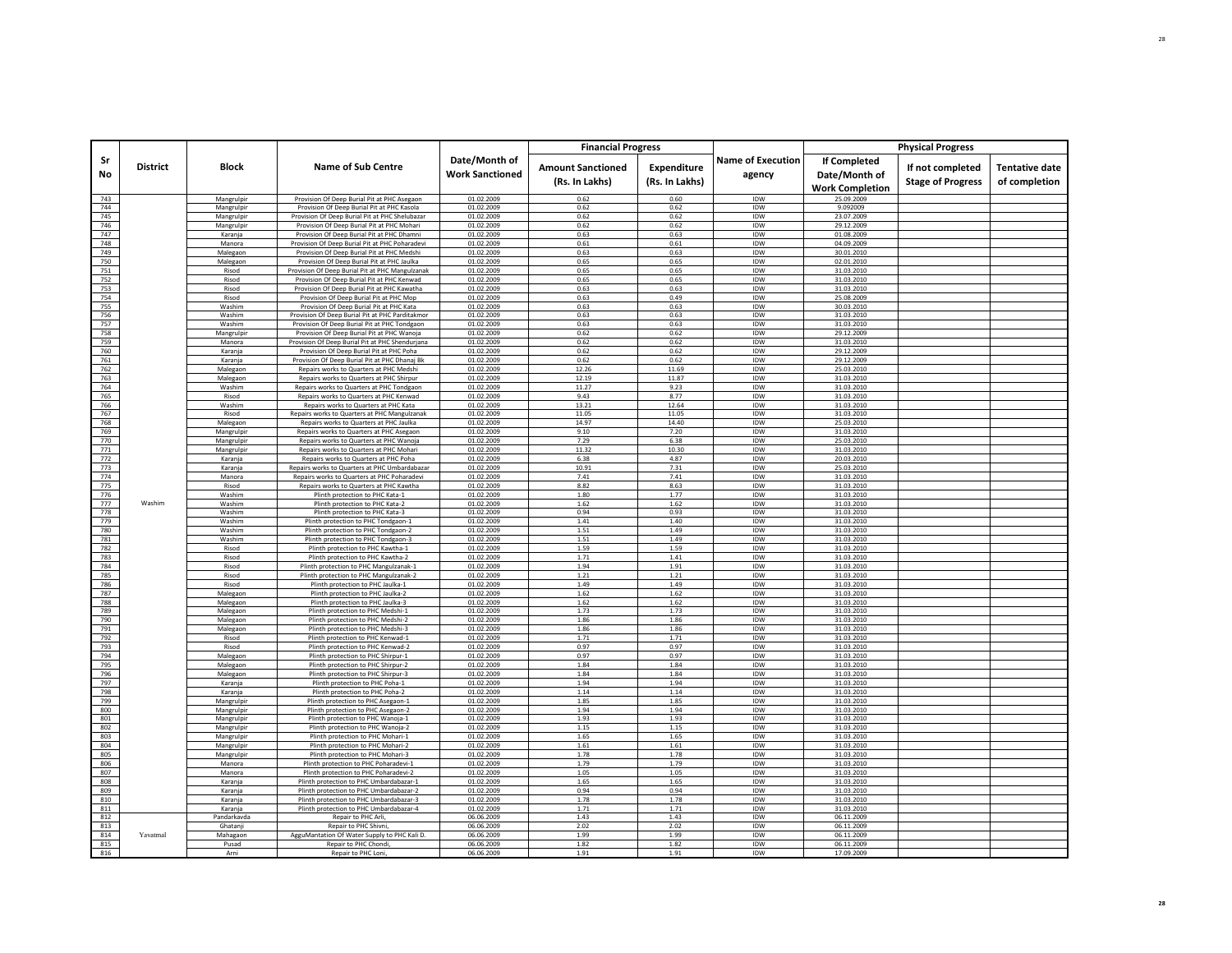|            |                 |                          |                                                                                                |                                         | <b>Financial Progress</b>                  |                               |                                    |                                                                | <b>Physical Progress</b>                     |                                        |
|------------|-----------------|--------------------------|------------------------------------------------------------------------------------------------|-----------------------------------------|--------------------------------------------|-------------------------------|------------------------------------|----------------------------------------------------------------|----------------------------------------------|----------------------------------------|
| Sr<br>No   | <b>District</b> | <b>Block</b>             | <b>Name of Sub Centre</b>                                                                      | Date/Month of<br><b>Work Sanctioned</b> | <b>Amount Sanctioned</b><br>(Rs. In Lakhs) | Expenditure<br>(Rs. In Lakhs) | <b>Name of Execution</b><br>agency | <b>If Completed</b><br>Date/Month of<br><b>Work Completion</b> | If not completed<br><b>Stage of Progress</b> | <b>Tentative date</b><br>of completion |
| 817        |                 | Pouni                    | Construction Of toilet block in Sawarla<br>Renovation Of two M.O. Qtr. 4 Worker Qtr. 1 Sweeper | 11.06.2009                              | 2.64                                       | 2.87                          | IDW                                | 30.01.2009                                                     |                                              |                                        |
| 818        |                 | Lakhani                  | Qtr. Of Existing PHC At Murmadi                                                                | 13/11/2009                              | 11.83                                      | 11.69                         | IDW                                | 25/3/2010                                                      |                                              |                                        |
| 819        | Bhandara        | Bhandara                 | Repairs Of PHC main Building Shahapur                                                          | 26/11/2009                              | 6.19                                       | 6.07                          | <b>IDW</b>                         | 23/2/2010                                                      |                                              |                                        |
| 820        |                 | Mohadi                   | Repairs Of PHC main Building Pahela                                                            | 23/11/2009                              | 3.33                                       | 3.33                          | IDW                                | 21/2/2010                                                      |                                              |                                        |
| 821<br>822 |                 | Tumsar<br>Sadak-Arjuni   | Repairs Of PHC main Building Dewadi<br>Shenda                                                  | 23/11/2009<br>20.12.2009                | 9.29<br>13.00                              | 9.26<br>12.69                 | IDW<br>IDW                         | 20/5/2010<br>16.03.2010                                        |                                              |                                        |
| 823        |                 | Amgaon                   | Bangaon                                                                                        | 30.12.2009                              | 1.60                                       | 1.59                          | IDW                                | 28.03.2010                                                     |                                              |                                        |
| 824        |                 | Deori                    | Mispiri                                                                                        | 26.02.2010                              | 2.00                                       | 2.09                          | IDW                                | 25.03.2010                                                     |                                              |                                        |
| 825        |                 | Gondia                   | Dawaniwada                                                                                     | 10.12.2009                              | 3.50                                       | 3.35                          | IDW                                | 06.03.2010                                                     |                                              |                                        |
| 826<br>827 |                 | Gondia<br>Amgaon         | kamtha<br>Kalimati.                                                                            | 10.12.2009<br>10.12.2009                | 2.00<br>2.50                               | 2.00<br>2.49                  | IDW<br>IDW                         | 26.02.2010<br>25.03.2010                                       |                                              |                                        |
| 828        |                 | Goregaon                 | Chopa                                                                                          | 10.12.2009                              | 5.00                                       | 4.93                          | IDW                                | 04.03.2010                                                     |                                              |                                        |
| 829        |                 | Arjuni-Mor               | Mahagaon                                                                                       | 10.12.2009                              | 5.00                                       | 5.00                          | IDW                                | 09.03.2009                                                     |                                              |                                        |
| 830<br>831 |                 | Gondia<br>Sadak-Arjuni   | Trisom Hall Gondia.<br>Pandhari                                                                | 26.02.2010<br>10.12.2009                | 5.00<br>5.50                               | 4.82<br>5.23                  | IDW<br>IDW                         | 24.03.2010<br>10.04.2010                                       |                                              |                                        |
| 832        |                 | Arjuni-Mor               | Gothangaon                                                                                     | 10.12.2009                              | 10.00                                      | 9.91                          | IDW                                | 28.04.2010                                                     |                                              |                                        |
| 833        |                 | Gondia                   | Dawaniwada                                                                                     | 20.12.2009                              | 14.00                                      | 13.50                         | IDW                                | 18.04.2010                                                     |                                              |                                        |
| 834        |                 | Gondia                   | Dashgaon                                                                                       | 10.12.2009                              | 7.00                                       | 6.82                          | IDW                                | 14.4.2010                                                      |                                              |                                        |
| 835        |                 | Salekasa                 | . Bijepar                                                                                      | 10.12.2009                              | 10.00                                      | 9.24                          | IDW                                | 14.05.2010                                                     |                                              |                                        |
| 836<br>837 |                 | Arjuni-Mor<br>Deori      | Keshori<br>Kakodi                                                                              | 10.12.2009<br>10.12.2009                | 7.50<br>10.00                              | 7.40<br>9.78                  | IDW<br>IDW                         | 12.05.2010<br>27.02.2010                                       |                                              |                                        |
| 838        |                 | Tirora                   | Indora                                                                                         | 10.12.2009                              | 5.00                                       | 5.00                          | IDW                                | 10.02.2010                                                     |                                              |                                        |
| 839        |                 | Goregaon                 | Kurhadi                                                                                        | 10.12.2009                              | 2.50                                       | 2.39                          | IDW                                | 19.02.2010                                                     |                                              |                                        |
| 840        |                 | Sadak-Ariun              | Pandhar                                                                                        | 10.12.2009                              | 3.00                                       | 2.70                          | IDW                                | 24.03.2010                                                     |                                              |                                        |
| 841<br>842 |                 | Salekasa<br>Salekasa     | Kawarabandh<br>Darrekasa                                                                       | 10.12.2009<br>05.02.2010                | 1.50<br>1.25                               | 1.40<br>1.20                  | IDW<br>IDW                         | 29.02.2010<br>25.03.2010                                       |                                              |                                        |
| 843        |                 | Gondia                   | Kati                                                                                           | 16.02.2009                              | 1.25                                       | 1.13                          | IDW                                | 18.03.2009                                                     |                                              |                                        |
| 844        |                 | Gondia                   | Rawanwadi                                                                                      | 10.12.2009                              | 5.00                                       | 4.34                          | IDW                                | 10.01.2010                                                     |                                              |                                        |
| 845<br>846 |                 | Deori                    | Mulla                                                                                          | 10.12.2009                              | 4.00<br>4.00                               | 3.63<br>4.10                  | IDW<br><b>IDW</b>                  | 06.03.2010                                                     |                                              |                                        |
| 847        |                 | Gondia<br>Tirora         | Dasgaon<br>Wadegaon                                                                            | 10.12.2009<br>10.12.2009                | 1.75                                       | 1.68                          | IDW                                | 10.04.2010<br>14.01.2010                                       |                                              |                                        |
|            | Gondia          | Gondia                   |                                                                                                |                                         |                                            |                               |                                    |                                                                |                                              |                                        |
| 848        |                 |                          | Kamtha                                                                                         | 10.12.2009                              | 2.00                                       | 1.97                          | IDW                                | 12.01.2010                                                     |                                              |                                        |
| 849<br>850 |                 | Deori<br>Deori           | Kakodi<br>Ghonadi                                                                              | 10.12.2009<br>10.12.2009                | 5.00<br>3.00                               | 4.72<br>2.73                  | IDW<br>IDW                         | 10.01.2010<br>26.03.2010                                       |                                              |                                        |
| 851        |                 | Deori                    | Futana                                                                                         | 10.12.2009                              | 4.00                                       | 3.60                          | IDW                                | 10.02.2010                                                     |                                              |                                        |
| 852        |                 | Salekasa                 | Kawarabandh                                                                                    | 10.12.2009                              | 1.50                                       | 1.50                          | IDW                                | 14.02.2010                                                     |                                              |                                        |
| 853        |                 | Arjuni-Mor               | Kormbhitola.                                                                                   | 05.02.2010                              | 1.00                                       | 0.98                          | <b>IDW</b>                         | 18.02.2010                                                     |                                              |                                        |
| 854<br>855 |                 | Arjuni-Mor<br>Gondia     | Keshori<br>Rawanwadi                                                                           | 05.02.2010<br>05.02.2010                | 1.75<br>2.00                               | 1.75<br>1.98                  | IDW<br>IDW                         | 14.02.2010<br>17.02.2010                                       |                                              |                                        |
| 856        |                 | Sadak-Arjun              | Shenda.                                                                                        | 05.02.2010                              | 1.80                                       | 1.66                          | IDW                                | 18.02.2010                                                     |                                              |                                        |
| 857        |                 | Salekasa                 | Darrekasa                                                                                      | 05.02.2010                              | 1.00                                       | 0.93                          | IDW                                | 12.02.2010                                                     |                                              |                                        |
| 858<br>859 |                 | Amgaon                   | Kalimati                                                                                       | 05.02.2010                              | 1.00<br>2.00                               | 0.94<br>1.95                  | IDW<br><b>IDW</b>                  | 14.02.2010                                                     |                                              |                                        |
| 860        |                 | Arjuni-Mor<br>Arjuni-Mor | Mahagaon.<br>Gothangaon                                                                        | 05.02.2010<br>05.02.2010                | 0.75                                       | 0.75                          | IDW                                | 17.02.2010<br>10.02.2010                                       |                                              |                                        |
| 861        |                 | Gondia                   | Dasgaon                                                                                        | 05.02.2010                              | 0.50                                       | 0.43                          | IDW                                | 20.02.2010                                                     |                                              |                                        |
| 862        |                 | Salekasa                 | Bijepar,                                                                                       | 05.02.2010                              | 0.60                                       | 0.56                          | IDW                                | 22.02.2010                                                     |                                              |                                        |
| 863<br>864 |                 | Gondia<br>Gondia         | Kamtha<br>Kamtha                                                                               | 05.02.2010<br>05.02.2010                | 1.75<br>2.00                               | 1.60<br>1.97                  | IDW<br>IDW                         | 03.03.2010<br>10.02.2010                                       |                                              |                                        |
| 865        |                 | Goregaon                 | Kurhadi                                                                                        | 05.02.2010                              | 2.00                                       | 1.93                          | IDW                                | 18.02.2010                                                     |                                              |                                        |
| 866        |                 | Deori                    | Kakodi                                                                                         | 05.02.2010                              | 2.00                                       | 1.78                          | <b>IDW</b>                         | 14.02.2010                                                     |                                              |                                        |
| 867        |                 | Deori                    | Kakodi                                                                                         | 05.02.2010                              | 2.00                                       | 2.00                          | IDW                                | 10.02.2010                                                     |                                              |                                        |
| 868<br>869 |                 | Deori<br>Deori           | Kakodi.<br>Futana                                                                              | 05.02.2010<br>05.02.2010                | 0.50<br>2.00                               | 0.44<br>2.00                  | IDW<br>IDW                         | 12.02.2010<br>10.02.2010                                       |                                              |                                        |
| 870        |                 | Deori                    | Futana                                                                                         | 05.02.2010                              | 1.00                                       | 1.00                          | IDW                                | 12.02.2010                                                     |                                              |                                        |
| 871        |                 | Salekasa                 | Darekasa                                                                                       | 05.02.2010                              | 2.00                                       | 2.00                          | IDW                                | 18.02.2010                                                     |                                              |                                        |
| 872<br>873 |                 | Sadak-Arjun              | Pandhari                                                                                       | 05.02.2010<br>05.02.2010                | 1.00<br>1.50                               | 1.00<br>1.43                  | IDW<br>IDW                         | 11.02.2010<br>10.02.2010                                       |                                              |                                        |
| 874        |                 | Goregaon<br>Gondpipari   | Chopa<br>Dhaba                                                                                 | 01.07.2009                              | 1.99                                       | 1.92                          | IDW                                | 30.06.2010                                                     |                                              |                                        |
| 875        |                 | Gondpipari               | Dhaba                                                                                          | 01.07.2009                              | 0.61                                       | 1.45                          | IDW                                | 30.06.2010                                                     |                                              |                                        |
| 876        |                 | Mul                      | <b>Bembal</b>                                                                                  | 01.07.2009                              | 1.99                                       | 1.80                          | IDW                                | 30.06.2010                                                     |                                              |                                        |
| 877<br>878 |                 | Pombhurna<br>Mul         | Navegaon More<br>Rajol                                                                         | 01.07.2009<br>01.07.2009                | 1.99<br>1.99                               | 1.85<br>1.22                  | IDW<br>IDW                         | 30.06.2010<br>30.07.2010                                       |                                              |                                        |
| 879        |                 | Jiwati                   | Patan                                                                                          | 01.07.2009                              | 1.99                                       | 1.73                          | <b>IDW</b>                         | 30.07.2010                                                     |                                              |                                        |
| 880        |                 | Rajura                   | Dewada                                                                                         | 01.07.2009                              | 1.76                                       | 2.02                          | IDW                                | 30.07.2010                                                     |                                              |                                        |
| 881        |                 | Chimur                   | Mansal                                                                                         | 01.07.2009                              | 1.54                                       | 1.35                          | IDW                                | 30.07.2010                                                     |                                              |                                        |
| 882<br>883 |                 | Chimur<br>Chimur         | Bhisi<br>Shankarpur                                                                            | 01.07.2009<br>01.07.2009                | 1.25<br>1.97                               | 1.20<br>1.90                  | IDW<br>IDW                         | 30.07.2010                                                     |                                              |                                        |
| 884        |                 | Saoli                    | Pathari                                                                                        | 01.07.2009                              | 0.83                                       | 0.91                          | IDW                                | 30.07.2010<br>30.07.2010                                       |                                              |                                        |
| 885        |                 | Saoli                    | Pathari                                                                                        | 01.07.2009                              | 1.75                                       | 1.36                          | IDW                                | 30.07.2010                                                     |                                              |                                        |
| 886        |                 | Rajura                   | Dewada                                                                                         | 01.07.2009                              | 0.80                                       | 0.82                          | <b>IDW</b>                         | 30.07.2010                                                     |                                              |                                        |
| 887        |                 | Raiura                   | Kadholi                                                                                        | 01.07.2009                              | 1.23                                       | 1.05                          | IDW                                | 30.07.2010                                                     |                                              |                                        |
| 888        |                 | Korpana                  | Virur Gadegaor                                                                                 | 01.07.2009                              | 6.63                                       | 5.25                          | IDW                                | 30.07.2010                                                     |                                              |                                        |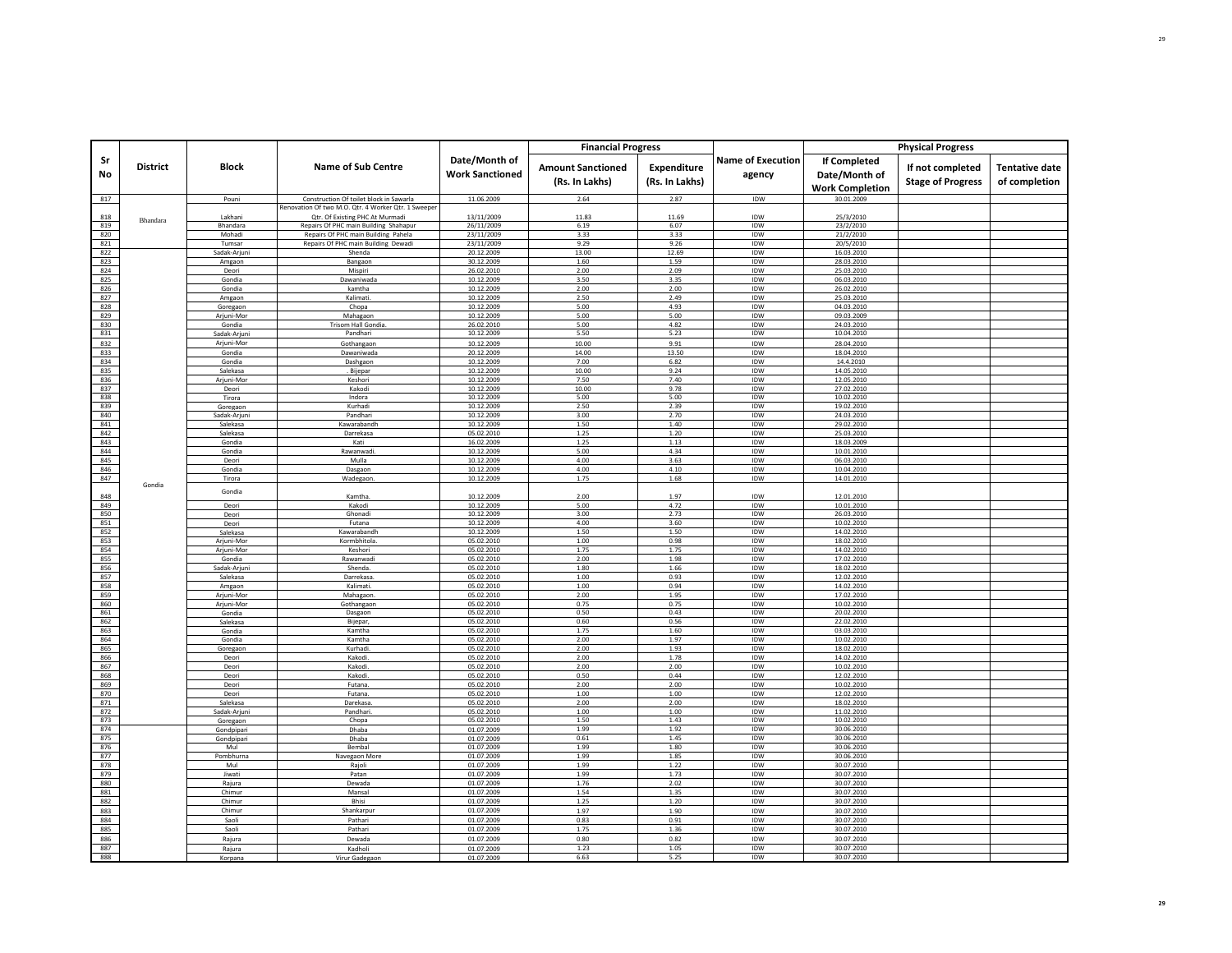|            |                 |                          |                                                       |                                         | <b>Financial Progress</b>                  |                               |                                    |                                                                | <b>Physical Progress</b>                     |                                        |
|------------|-----------------|--------------------------|-------------------------------------------------------|-----------------------------------------|--------------------------------------------|-------------------------------|------------------------------------|----------------------------------------------------------------|----------------------------------------------|----------------------------------------|
| Sr<br>No   | <b>District</b> | <b>Block</b>             | <b>Name of Sub Centre</b>                             | Date/Month of<br><b>Work Sanctioned</b> | <b>Amount Sanctioned</b><br>(Rs. In Lakhs) | Expenditure<br>(Rs. In Lakhs) | <b>Name of Execution</b><br>agency | <b>If Completed</b><br>Date/Month of<br><b>Work Completion</b> | If not completed<br><b>Stage of Progress</b> | <b>Tentative date</b><br>of completion |
| 889        |                 | Jiwati                   | Jiwati                                                | 01.07.2009                              | 10.77                                      | 8.79                          | IDW                                | 30.07.2010<br>30.07.2010                                       |                                              |                                        |
| 890        |                 | Chandrapur               | Tadali                                                | 01.07.2009                              | 0.52                                       | 0.64                          | IDW                                |                                                                |                                              |                                        |
| 891        |                 | Nagbhid                  | Wadhona                                               | 01.03.2009                              | 1.99                                       | 1.85                          | IDW                                | 31.12.2009                                                     |                                              |                                        |
| 892<br>893 |                 | Mul<br>Mul               | Bembal<br>Bembal                                      | 01.03.2009<br>01.03.2009                | 1.98<br>0.66                               | 1.85<br>1.94                  | IDW<br>IDW                         | 31.12.2009<br>31.12.2009                                       |                                              |                                        |
| 894        |                 | Saoli                    | Antergaon                                             | 01.03.2009                              | 1.97                                       | 2.00                          | IDW                                | 31.12.2009                                                     |                                              |                                        |
| 895        |                 | Nagbhid                  | Maushi                                                | 01.03.2009                              | 1.99                                       | 1.98                          | IDW                                | 31.12.2009                                                     |                                              |                                        |
| 896        |                 | Sindewahi                | Navargoan                                             | 01.03.2009                              | 1.99                                       | 1.90                          | IDW                                | 31.12.2009                                                     |                                              |                                        |
| 897<br>898 |                 | Bramhapuri<br>Bramhapuri | Arher Navergaon<br>Gangalwadi                         | 01.03.2009<br>01.03.2009                | 1.89<br>1.98                               | 1.80<br>1.90                  | IDW<br>IDW                         | 31.12.2009<br>31.12.2009                                       |                                              |                                        |
| 899        |                 | Sindewahi                | Gunjewahi                                             | 01.03.2009                              | 1.98                                       | 1.91                          | IDW                                | 31.12.2009                                                     |                                              |                                        |
| 900        |                 | Saoli                    | Pathari                                               | 01.03.2009                              | 1.99                                       | 1.85                          | IDW                                | 31.12.2009                                                     |                                              |                                        |
| 901<br>902 |                 | Korpana<br>Nagbhid       | Mandwa<br>Wadhona                                     | 01.03.2009<br>01.07.2009                | 4.59<br>0.69                               | 4.21<br>0.65                  | IDW<br>IDW                         | 31.12.2009<br>31.03.2010                                       |                                              |                                        |
| 903        |                 | Vyahd                    | Saoli                                                 | 01.07.2009                              | 0.69                                       | 0.65                          | IDW                                | 31.03.2010                                                     |                                              |                                        |
| 904        |                 | Bramhapuri               | Gangalwadi                                            | 01.07.2009                              | 0.69                                       | 0.65                          | IDW                                | 31.03.2010                                                     |                                              |                                        |
| 905        | Chandrapur      | Sindewahi                | Wasera                                                | 01.07.2009                              | 0.69                                       | 0.65                          | IDW                                | 31.03.2010                                                     |                                              |                                        |
| 906<br>907 |                 | Bramhapuri<br>Bhadrawati | Mudza<br>Dongargaon                                   | 01.07.2009<br>01.07.2009                | 0.69<br>0.69                               | 0.65<br>0.65                  | IDW<br>IDW                         | 31.03.2010<br>31.03.2010                                       |                                              |                                        |
| 908        |                 | Bhadrawati               | Majari                                                | 01.07.2009                              | 0.69                                       | 0.65                          | IDW                                | 31.03.2010                                                     |                                              |                                        |
| 909        |                 | Bhadrawati               | Mohurl                                                | 01.07.2009                              | 0.69                                       | 0.65                          | IDW                                | 31.03.2010                                                     |                                              |                                        |
| 910<br>911 |                 | Saoli<br>Korpana         | Pathari<br>Virur Gadegaon                             | 01.07.2009<br>01.07.2009                | 1.75<br>0.76                               | 1.36<br>0.78                  | IDW<br>IDW                         | 31.03.2010<br>31.03.2010                                       |                                              |                                        |
| 912        |                 | Sindewahi                | Gunjewahi                                             | 01.07.2009                              | 1.75                                       | 1.23                          | IDW                                | 31.03.2010                                                     |                                              |                                        |
| 913        |                 | Mul                      | Bembal                                                | 01.07.2009                              | 1.80                                       | 1.26                          | IDW                                | 31.03.2010                                                     |                                              |                                        |
| 914<br>915 |                 | Mul<br>Gondpipari        | <b>Bembal</b><br>Dhaba                                | 01.07.2009<br>01.07.2009                | 1.71<br>1.65                               | 1.36<br>1.92                  | IDW<br>IDW                         | 31.03.2010<br>31.03.2010                                       |                                              |                                        |
| 916        |                 | Mul                      | Rajoli                                                | 01.07.2009                              | 1.97                                       | 1.24                          | IDW                                | 31.03.2010                                                     |                                              |                                        |
| 917        |                 | Mul                      | Rajoli                                                | 01.07.2009                              | 1.37                                       | 1.27                          | IDW                                | 31.03.2010                                                     |                                              |                                        |
| 918        |                 | Chandrapur               | Chichpalli                                            | 01.07.2009                              | 1.77                                       | 1.77                          | IDW                                | 31.03.2010                                                     |                                              |                                        |
| 919<br>920 |                 | Pombhurna<br>Nagbhid     | Navegaon More<br>Wadhona                              | 01.07.2009<br>01.07.2009                | 1.74<br>1.57                               | 1.52<br>1.45                  | IDW<br>IDW                         | 31.03.2010<br>31.03.2010                                       |                                              |                                        |
| 921        |                 | Nagbhid                  | Wadhona                                               | 01.07.2009                              | 1.93                                       | 1.70                          | IDW                                | 31.03.2010                                                     |                                              |                                        |
| 922        |                 | Nagbhid                  | Wadhona                                               | 01.07.2009                              | 1.82                                       | 1.65                          | IDW                                | 31.03.2010                                                     |                                              |                                        |
| 923<br>924 |                 | Jiwati<br>Chimur         | Patan<br>Shankarpur                                   | 01.07.2009<br>01.07.2009                | 1.99<br>1.71                               | 2.01<br>1.40                  | IDW<br>IDW                         | 31.03.2010<br>31.03.2010                                       |                                              |                                        |
| 925        |                 | Chimur                   | Bhisi                                                 | 01.07.2009                              | 1.95                                       | 1.70                          | IDW                                | 31.03.2010                                                     |                                              |                                        |
| 926        |                 | Nagbhid                  | Maushi                                                | 01.07.2009                              | 1.69                                       | 1.09                          | IDW                                | 31.03.2010                                                     |                                              |                                        |
| 927        |                 | Rajura                   | Kadholi                                               | 01.07.2009                              | 1.16                                       | 1.06                          | IDW                                | 31.03.2010                                                     |                                              |                                        |
| 928<br>929 |                 | Rajura<br>Nagbhid        | Kadholi<br>Balapur                                    | 01.07.2009<br>01.07.2009                | 1.46<br>4.21                               | 1.27<br>3.84                  | IDW<br>IDW                         | 31.03.2010<br>31.03.2010                                       |                                              |                                        |
| 930        |                 | Korpana                  | Virur Gadegaon                                        | 01.07.2009                              | 4.32                                       | 3.37                          | IDW                                | 31.03.2010                                                     |                                              |                                        |
| 931        |                 | Bramhapuri               | Gangalwadi                                            | 01.07.2009                              | 2.34                                       | 186                           | IDW                                | 31.03.2010                                                     |                                              |                                        |
| 932<br>933 |                 | Gondpipari<br>Chandrapur | Dhaba<br>liwati                                       | 01.07.2009<br>01.07.2009                | 1.46<br>1.14                               | 1.58<br>1.20                  | IDW<br>IDW                         | 31.03.2010<br>31.03.2010                                       |                                              |                                        |
| 934        |                 | Jiwati                   | Jiwati                                                | 01.07.2009                              | 1.99                                       | 1.94                          | IDW                                | 31.03.2010                                                     |                                              |                                        |
| 935        |                 | Rajura                   | Dewada                                                | 01.07.2009                              | 1.99                                       | 2.00                          | IDW                                | 31.03.2010                                                     |                                              |                                        |
| 936<br>937 |                 | Ballarpur<br>Chimur      | Kothari<br>Masal                                      | 01.07.2009<br>01.07.2009                | 1.92<br>1.99                               | 1.90<br>1.91                  | IDW<br>IDW                         | 31.03.2010<br>31.03.2010                                       |                                              |                                        |
| 938        |                 | Rajura                   | Dewada                                                | 01.07.2009                              | 1.99                                       | 1.42                          | IDW                                | 31.03.2010                                                     |                                              |                                        |
| 939        |                 | Chimur                   | Masal                                                 | 01.07.2009                              | 1.91                                       | 1.45                          | IDW                                | 31.03.2010                                                     |                                              |                                        |
| 940<br>941 |                 | Dhanora<br>Dhanora       | Rangi<br>Rangi                                        | 25.09.2009<br>25.09.2009                | 1.00<br>1.00                               | 1.00<br>1.01                  | IDW<br>IDW                         | 31.03.2010<br>31.03.2010                                       |                                              |                                        |
| 942        |                 | Etapalli                 | Gatta                                                 | 10.04.2009                              | 6.00                                       | 2.38                          | IDW                                | 31.03.2010                                                     |                                              |                                        |
| 943        |                 | Gadchiroli               | Amirza                                                | 16.02.2009                              | 18.00                                      | 19.12                         | IDW                                | 15.11.2011                                                     |                                              |                                        |
| 944<br>945 | Gadchiroli      | Armori<br>Armori         | Delanwad<br>Waddha                                    | 12.01.2009<br>12.01.2009                | 20.00<br>20.00                             | 18.03<br>19.50                | IDW<br>IDW                         | 30.10.2011<br>31.03.2012                                       |                                              |                                        |
| 946        |                 | Gadchiroli               | Potegaon                                              | 16.02.2009                              | 18.00                                      | 19.24                         | IDW                                | 30.03.2011                                                     |                                              |                                        |
| 947        |                 | Korchi                   | Kotgul                                                | 30.05.2009                              | 11.50                                      | 11.64                         | IDW                                | 30.03.2011                                                     |                                              |                                        |
| 948        |                 | Bhamragadh               | Mannerajaram                                          | 25.04.2009                              | 4.00                                       | 3.54                          | IDW                                | 30.03.2011                                                     |                                              |                                        |
| 949        |                 | Chamorshi                | Kunghada                                              | 21.11.2010                              | 2.00                                       | 2.22                          | IDW                                | 30.03.2011                                                     |                                              |                                        |
|            |                 |                          | Repairing Work of Medical officer Quarter 01 at Sahur |                                         |                                            |                               |                                    |                                                                |                                              |                                        |
| 950        |                 | Ashti                    | PHC                                                   | 6/7/2009                                | 1.96                                       | 1.53                          | IDW                                | 7/27/2009                                                      |                                              |                                        |
|            |                 |                          | Repairing Work of Medical officer Quarter 02 at Sahur |                                         |                                            |                               |                                    |                                                                |                                              |                                        |
| 951        |                 | Ashti                    |                                                       | 6/7/2009                                | 1.98                                       | 1.61                          | IDW                                | 8/12/2009                                                      |                                              |                                        |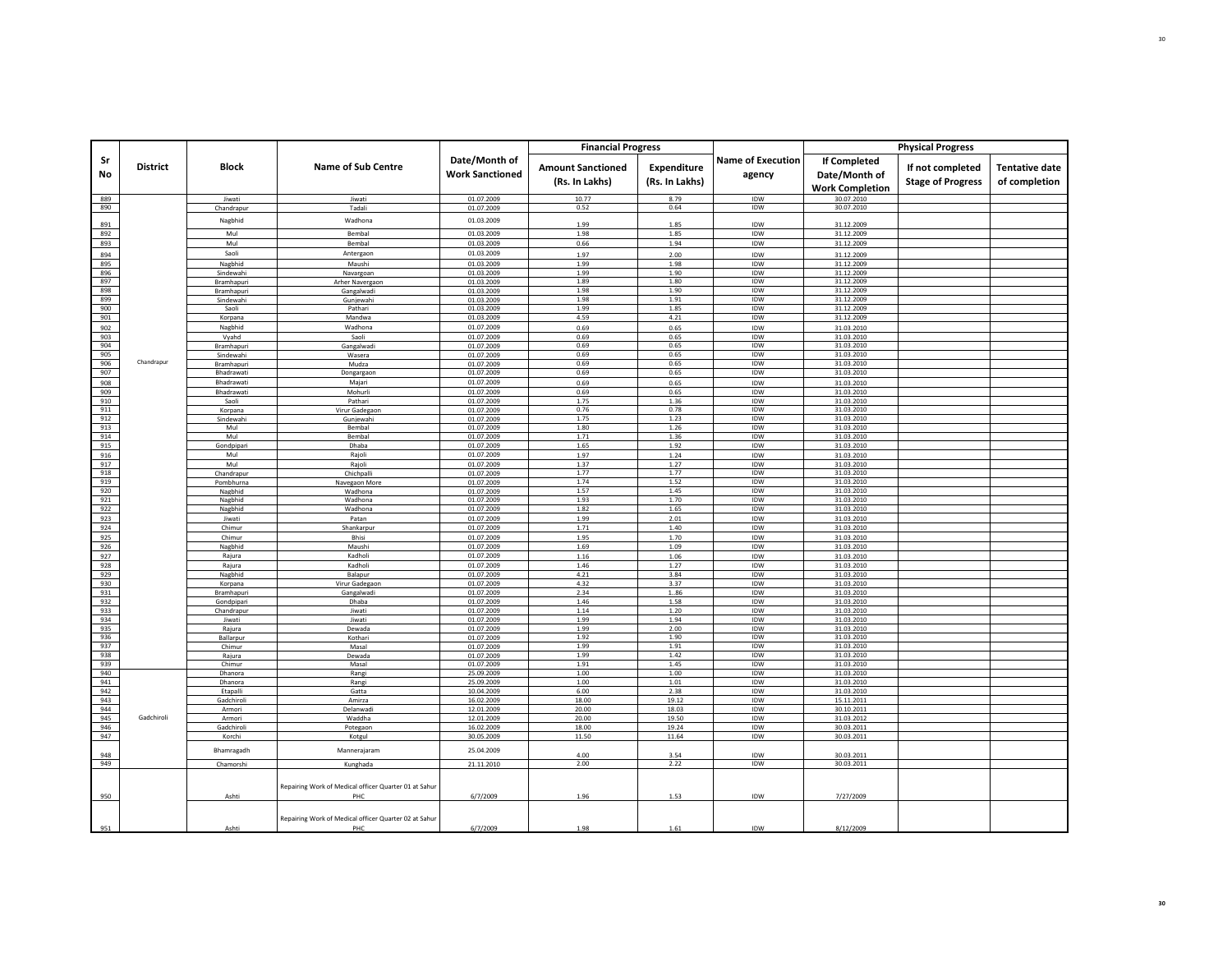|          |                 |         |                                                                                                           |                                         | <b>Financial Progress</b>                  |                               |                                    |                                                         | <b>Physical Progress</b>                     |                                        |
|----------|-----------------|---------|-----------------------------------------------------------------------------------------------------------|-----------------------------------------|--------------------------------------------|-------------------------------|------------------------------------|---------------------------------------------------------|----------------------------------------------|----------------------------------------|
| Sr<br>No | <b>District</b> | Block   | <b>Name of Sub Centre</b>                                                                                 | Date/Month of<br><b>Work Sanctioned</b> | <b>Amount Sanctioned</b><br>(Rs. In Lakhs) | Expenditure<br>(Rs. In Lakhs) | <b>Name of Execution</b><br>agency | If Completed<br>Date/Month of<br><b>Work Completion</b> | If not completed<br><b>Stage of Progress</b> | <b>Tentative date</b><br>of completion |
| 952      |                 | Ashti   | Repairing Work of Health Assistance Quarter at Sahur<br>PHC                                               | 6/27/2009                               | 1.76                                       | 1.44                          | IDW                                | 9/10/2009                                               |                                              |                                        |
| 953      |                 | Ashti   | Repairing Work of Ladies Health Assistance Quarter at<br>Sahur PHC                                        | 6/7/2009                                | 1.74                                       | 1.49                          | IDW                                | 8/26/2009                                               |                                              |                                        |
| 954      |                 | Ashti   | Repairing Work of Pharmasist Quarter at Sahur PHC                                                         | 6/2/2009                                | 1.48                                       | 0.93                          | IDW                                | 7/14/2009                                               |                                              |                                        |
| 955      |                 | Ashti   | Repairing Work of ANM Quarter at Sahur PHC                                                                | 6/2/2009                                | 1.50                                       | 1.03                          | IDW                                | 7/2/2009                                                |                                              |                                        |
| 956      |                 | Ashti   | Renovation Work of Septic tank for all Quaters at<br>Sahur PHC                                            | 6/30/2009                               | 1.52                                       | 1.65                          | IDW                                | 9/19/2009                                               |                                              |                                        |
| 957      |                 | Ashti   | Renovation Work of Water supply for all Quaters at<br>Sahur PHC                                           | 7/30/2009                               | 1.07                                       | 1.03                          | IDW                                | 6/26/2009                                               |                                              |                                        |
| 958      |                 | Ashti   | Renovation Work of Plinth protection for all Quaters<br>at Sahur PHC                                      | 6/2/2009                                | 1.53                                       | 1.23                          | IDW                                | 6/17/2009                                               |                                              |                                        |
| 959      |                 | Wardha  | New Construction Work of Laboratory Room &<br>Maternity Ward/Meeting Hall At. PHC Anji (mo) Ta.<br>Wardha | 2/26/2010                               | 7.88                                       | 7.86                          | IDW                                | 5/12/2010                                               |                                              |                                        |
| 960      |                 | Wardha  | New Construction Work of Laboratory Room &<br>Maternity Ward/Meeting Hall At. PHC Talegaon (ta)           | 3/20/2010                               | 7.91                                       | 9.28                          | IDW                                | 6/10/2010                                               |                                              |                                        |
| 961      | Wardha          | Wardha  | New Construction Work of Laboratory Room &<br>Maternity Ward/Meeting Hall At. PHC Kharangana (go)         | 1/4/2010                                | 7.93                                       | 7.36                          | IDW                                | 5/20/2012                                               |                                              |                                        |
| 962      |                 | Seloo   | New Construction Work of Laboratory Room &<br>Maternity Ward/Meeting Hall At. PHC Hamdapur                | 3/20/2010                               | 8.07                                       | 9.37                          | IDW                                | 6/15/2010                                               |                                              |                                        |
| 963      |                 | Seloo   | New Construction Work of Laboratory Room &<br>Maternity Ward/Meeting Hall At. PHC Zadasi                  | 3/31/2010                               | 7.79                                       | 7.97                          | IDW                                | 9/10/2011                                               |                                              |                                        |
| 964      |                 | Seloo   | New Construction Work of Laboratory Room &<br>Maternity Ward/Meeting Hall At. PHC Salaikala               | 3/1/2010                                | 8.29                                       | 9.52                          | IDW                                | 6/25/2010                                               |                                              |                                        |
| 965      |                 | Seloo   | New Construction Work of Laboratory Room &<br>Maternity Ward/Meeting Hall At. PHC Dahegaon (go)           | 3/3/2010                                | 8.11                                       | 8.14                          | IDW                                | 12/20/2011                                              |                                              |                                        |
| 966      |                 | Deoli   | New Construction Work of Laboratory Room &<br>Maternity Ward/Meeting Hall At. PHC Nachangaon              | 12/30/2010                              | 7.73                                       | 8.48                          | IDW                                | 1/20/2012                                               |                                              |                                        |
| 967      |                 | Deoli   | New Construction Work of Laboratory Room &<br>Maternity Ward/Meeting Hall At. PHC Vijaygopal              | 12/30/2010                              | 7.96                                       | 8.11                          | IDW                                | 1/20/2012                                               |                                              |                                        |
| 968      |                 | Arvi    | New Construction Work of Laboratory Room &<br>Maternity Ward/Meeting Hall At. PHC Kharangana<br>(mo)      | 4/10/2010                               | 8.05                                       | 9.72                          | IDW                                | 7/8/2010                                                |                                              |                                        |
| 969      |                 | Arvi    | New Construction Work of Laboratory Room &<br>Maternity Ward/Meeting Hall At. PHC Jalgaon                 | 3/15/2010                               | 7.82                                       | 6.91                          | IDW                                | 3/15/2012                                               |                                              |                                        |
| 970      |                 | Ashti   | New Construction Work of Laboratory Room &<br>Maternity Ward/Meeting Hall At. PHC Sahur                   | 6/26/2010                               | 7.98                                       | 5.38                          | <b>IDW</b>                         | 3/15/2012                                               |                                              |                                        |
| 971      |                 | Karanja | New Construction Work of Laboratory Room &<br>Maternity Ward/Meeting Hall At. PHC<br>Kannamwargram        | 3/12/2010                               | 8.13                                       | 7.32                          | IDW                                | 1/16/2012                                               |                                              |                                        |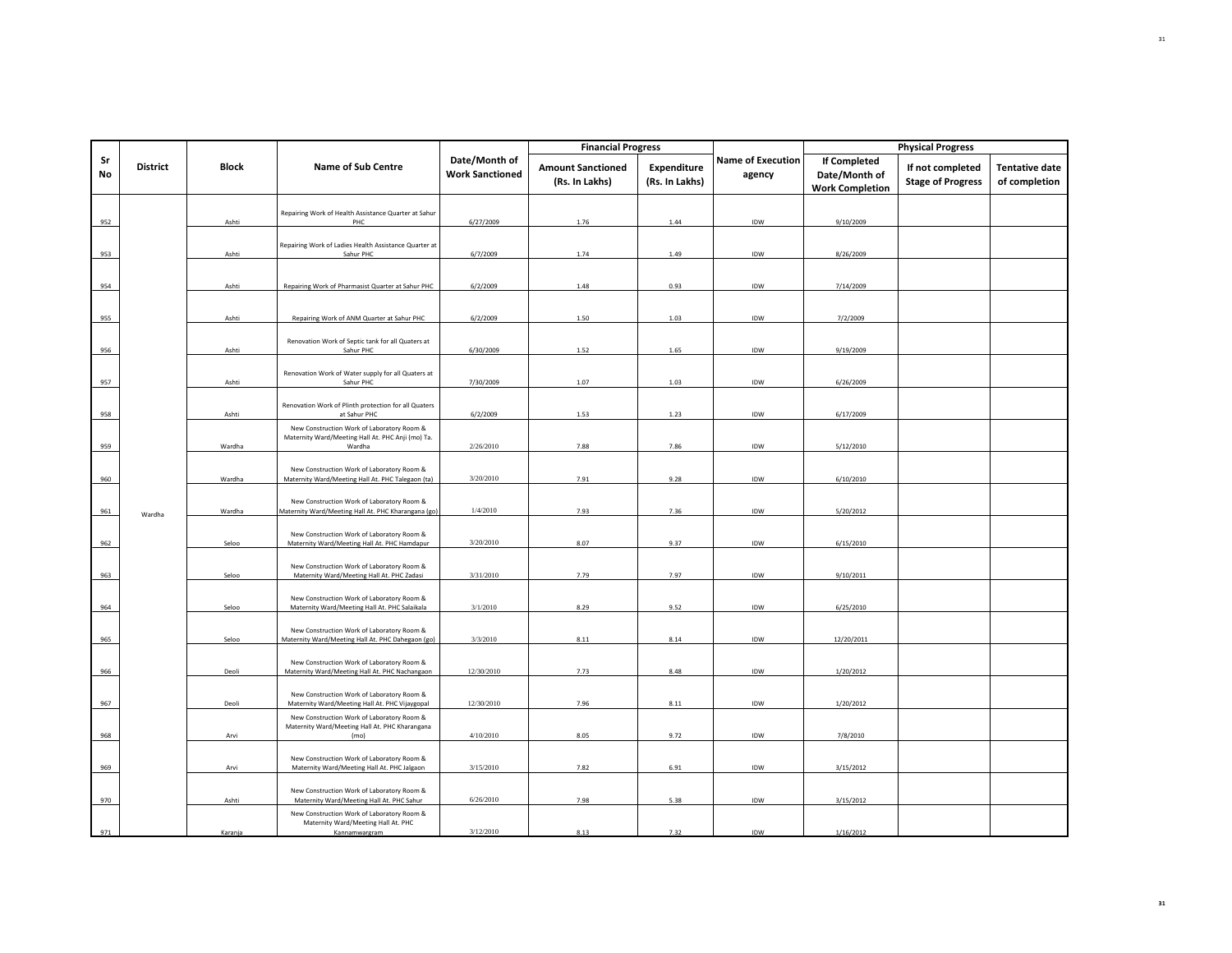|          |                 |                          |                                                                                                                                    |                                         | <b>Financial Progress</b>                  |                               |                                    |                                                                | <b>Physical Progress</b>                     |                                        |
|----------|-----------------|--------------------------|------------------------------------------------------------------------------------------------------------------------------------|-----------------------------------------|--------------------------------------------|-------------------------------|------------------------------------|----------------------------------------------------------------|----------------------------------------------|----------------------------------------|
| Sr<br>No | <b>District</b> | Block                    | <b>Name of Sub Centre</b>                                                                                                          | Date/Month of<br><b>Work Sanctioned</b> | <b>Amount Sanctioned</b><br>(Rs. In Lakhs) | Expenditure<br>(Rs. In Lakhs) | <b>Name of Execution</b><br>agency | <b>If Completed</b><br>Date/Month of<br><b>Work Completion</b> | If not completed<br><b>Stage of Progress</b> | <b>Tentative date</b><br>of completion |
| 972      |                 | Hgt                      | New Construction Work of Laboratory Room &<br>Maternity Ward/Meeting Hall At. PHC Allipur                                          | 3/25/2010                               | 8.05                                       | 8.90                          | IDW                                | 6/19/2010                                                      |                                              |                                        |
| 973      |                 | Hgt                      | New Construction Work of Laboratory Room &<br>Maternity Ward/Meeting Hall At. PHC Burkoni<br><b>Total</b>                          | 3/15/2010                               | 7.86<br>3019.88                            | 8.92<br>2806.22               | IDW                                | 6/10/2010                                                      |                                              |                                        |
|          |                 |                          |                                                                                                                                    |                                         | <b>CHCs</b>                                |                               |                                    |                                                                |                                              |                                        |
|          |                 |                          |                                                                                                                                    |                                         |                                            |                               |                                    |                                                                |                                              |                                        |
|          |                 |                          |                                                                                                                                    |                                         | <b>Financial Progress</b>                  |                               |                                    |                                                                | <b>Physical Progress</b>                     |                                        |
| Sr<br>No | <b>District</b> | <b>Block</b>             | <b>Name of Sub Centre</b>                                                                                                          | Date/Month of<br><b>Work Sanctioned</b> | <b>Amount Sanctioned</b><br>(Rs. In Lakhs) | Expenditure<br>(Rs. In Lakhs) | <b>Name of Execution</b><br>agency | If Completed<br>Date/Month of<br><b>Work Completion</b>        | If not completed<br><b>Stage of Progress</b> | <b>Tentative date</b><br>of completion |
|          |                 | Javhar                   | Kutir Rugnalaya Javhar                                                                                                             | 10.11.2009                              | 4.46<br>2.39                               | 4.46                          | PWD                                | 05.04.2010                                                     |                                              |                                        |
|          |                 | Mokhada                  | Gutter & OT Room at RH Mokhada<br>Construction Of shed for ambulance at RH Mokhada                                                 | 05.11.2009<br>05.11.2009                | 2.42                                       | 2.39<br>2.42                  | PWD<br>PWD                         | 04.01.2010<br>03.01.2010                                       |                                              |                                        |
|          |                 | Mokhada<br>Dahanu        | Repairs Of shed at RH Dahanu                                                                                                       | 05.11.2009                              | 7.31                                       | 7.31                          | PWD                                | 03.01.2010                                                     |                                              |                                        |
|          |                 | Wada                     | Repairs Of medical superintendent and Office toilet at<br><b>RH Wada</b>                                                           | 05.11.2009                              | 4.68                                       | 4.68                          | PWD                                | 10.04.2010                                                     |                                              |                                        |
|          |                 | Wada                     | Repairs Of OPD ward at RH Wada                                                                                                     | 05.11.2009                              | 3.32                                       | 3.32                          | PWD                                | 03.02.2010                                                     |                                              |                                        |
|          |                 | Dahanu                   | Repairs Of toilet at RH Kasa                                                                                                       | 08.11.2009                              | 1.49                                       | 1.49                          | PWD                                | 05.01.2010                                                     |                                              |                                        |
|          |                 | Dahanu                   | Repairs Of tiles, doors & windows at RH Kasa                                                                                       | 08.11.2009<br>15.11.2009                | 5.17<br>8.80                               | 5.17<br>8.80                  | PWD<br>PWD                         | 05.01.2010<br>12.09.2010                                       |                                              |                                        |
| $10\,$   |                 | layhar<br>Javhar         | Repairs Of tiles at Kutir Rugnalaya Javhar<br>Tile works in Varandah at Kutir Rugnalaya Javhar                                     | 10.11.2009                              | 4.13                                       | 4.13                          | PWD                                | 05.04.2010                                                     |                                              |                                        |
| $11\,$   |                 | Javhar                   | Repairs Of shed part II at Kutir Rugnalaya Javhar                                                                                  | 12.11.2009                              | 4.46                                       | 4.46                          | PWD                                | 08.05.2010                                                     |                                              |                                        |
| 12       |                 | Murbad                   | Repairs Of Class III staff Qtrs. At RH Tokawade                                                                                    | 20.11.2009                              | 2.55                                       | 2.55                          | PWD                                | 18.02.2010                                                     |                                              |                                        |
| $13\,$   |                 | Murbad                   | Repairs Of Class IV staff Qtrs. At RH Tokawade                                                                                     | 18.11.2009                              | 1.97                                       | 1.97                          | PWD                                | 15.02.2010                                                     |                                              |                                        |
| 14<br>15 | Thane           | Murbad<br>Javhar         | Repairs Of MO Qtrs. At RH Tokawade                                                                                                 | 12.11.2009<br>08.11.2009                | 2.36<br>4.46                               | 2.36<br>4.46                  | PWD<br>PWD                         | 10.02.2010<br>07.04.2010                                       |                                              |                                        |
| 16       |                 | Javhar                   | Repairs Of Kutir Rugnalaya Javhar<br>hospital at Kutir Rugnalaya Javhar                                                            | 31.03.2010                              | 7.63                                       | 7.63                          | PWD                                | 28.09.2010                                                     |                                              |                                        |
| 17       |                 | Javhar                   | store room at Kutir Rugnalaya Javhar                                                                                               | 31.03.2010                              | 2.12                                       | 1.25                          | PWD                                | 25.06.2010                                                     |                                              |                                        |
| $18\,$   |                 | Talasari                 | drainage line at RH Talasari                                                                                                       | 31.03.2010                              | 4.98                                       | 4.98                          | PWD                                | 29.07.2010                                                     |                                              |                                        |
| 19       |                 | Wada                     | Class III staff Qtr. At RH Wada                                                                                                    | 31.03.2010<br>31.03.2010                | 5.72<br>4.97                               | 5.45<br>4.97                  | PWD<br>PWD                         | 27.09.2010<br>29.07.2010                                       |                                              |                                        |
| 20       |                 | Talasari                 | Class III staff Qtr. At RH Talasari<br>Providing plinth protection around hospital bldg. at RH                                     |                                         |                                            |                               |                                    |                                                                |                                              |                                        |
| 21       |                 | Talasari                 | Talasari                                                                                                                           | 31.03.2010                              | 4.99                                       | 4.99                          | PWD                                | 29.07.2010                                                     |                                              |                                        |
| 22       |                 | Talasari                 | Providing toilet block, terrace, water proofing<br>morturary Bio-chemical A.C. roOf and rearside<br>chequered tiles to RH Talasari | 31.03.2010                              | 4.99                                       | 4.99                          | PWD                                | 29.07.2010                                                     |                                              |                                        |
| 23       |                 | Talasari                 | Construction Of blood bank and eye ward at RH<br>Talasari (Part II)                                                                | 31.03.2010                              | 4.88                                       | 4.76                          | PWD                                | 26.07.2010                                                     |                                              |                                        |
| 24       |                 | Talasari                 | Construction Of blood bank and eye ward at RH<br>Talasari (Part I)                                                                 | 31.03.2010                              | 4.98                                       | 4.76                          | PWD                                | 26.07.2010                                                     |                                              |                                        |
| 25       | Ratnagiri       | Sangameshwar             | Minor RH Devrukh                                                                                                                   | 29.07.2009                              | 2.50                                       | 2.50                          | PWD                                | 31.03.2010                                                     |                                              |                                        |
| 26<br>27 |                 | Sangameshwar<br>Koregaon | Minor RH Sangameshwar<br>main Building At RH Koregaon                                                                              | 29.07.2009<br>26-03-2010                | 2.49<br>7.01                               | 2.50<br>7.01                  | PWD<br>PWD                         | 31.03.2010<br>20-04-2011                                       |                                              |                                        |
| 28       |                 | Khandala                 | class II/III/IV Quartars at RH Khandala                                                                                            | 26-03-2010                              | 5.51                                       | 5.51                          | PWD                                | 20-03-2011                                                     |                                              |                                        |
| 29       |                 | Khatal                   | Const. Of Compound Wall at Rural Hospital at Vaduj                                                                                 | 26-03-2010                              | 5.62                                       | 3.89                          | PWD                                | In Progress                                                    |                                              | 31-03-2014                             |
| 30       |                 | Koregaon                 | Repairs Of main Building Of Rural hospital Pimpode                                                                                 | 26-03-2010                              | 6.40                                       | 6.41                          | PWD                                | In Progress                                                    |                                              | 31-08-2013                             |
| 31       | Satara          | Man                      | New Ceramic Tiles, Doors and window and Drainage<br>line at rural Hospital Gondawale                                               | 26-03-2010                              | 2.48                                       | 2.48                          | PWD                                | 12/10/2012                                                     |                                              |                                        |
| 32       |                 | Patan                    | Const. Of compund wall & drainage & windows Of<br>Otrs, at rural Hospital Patan                                                    | 26-03-2010                              | 3.74                                       | 3.74                          | PWD                                | 31-03-2012                                                     |                                              |                                        |
| 33       |                 | Patan                    | Repairs Of flooring at rural Hospital Patan                                                                                        | 26-03-2010                              | 3.85                                       | 3.85                          | PWD                                | 31-03-2012                                                     |                                              |                                        |
| 34       |                 | Jawali                   | Internal painting at Rural Hospital Jawali                                                                                         | 26-03-2010                              | 2.00                                       | 1.87                          | PWD                                | 31-03-2012                                                     |                                              |                                        |
| 35       |                 | lawali                   | General rural Hospital Jawali<br>Repairs Of male and female ward at RH                                                             | 26-03-2010<br>26-03-2010                | 1.70<br>6.08                               | 1.61<br>2.61                  | PWD<br>PWD                         | 10/2/2011<br>In Progress                                       |                                              |                                        |
| 36       |                 | Mahabaleshwar            | Mahabaleshwar                                                                                                                      |                                         |                                            | 3.96                          | PWD                                | 31-03-2012                                                     |                                              | 21-03-2014                             |
| 37<br>38 |                 | Somardi<br>Sangola       | flooring & painting at RH Somardi<br>S.R to RH Sangola                                                                             | 26-03-2010<br>25.01.2010                | 3.99<br>7.40                               | 6.98                          | PWD                                | 31-03-2011                                                     |                                              |                                        |
| 39       |                 | Mohol                    | S.R to RH Mohol                                                                                                                    | 25.01.2010                              | 5.00                                       | 3.80                          | PWD                                | 31-03-2011                                                     |                                              |                                        |
| 40       | Solapur         | Akkalkot                 | S.R to RH Akkalkot                                                                                                                 | 25.01.2010                              | 0.50                                       | 0.50                          | PWD                                | 31-03-2011                                                     |                                              |                                        |
| 41       |                 | Malshiras                | S.R to RH Malshiras Natepute                                                                                                       | 25.01.2010                              | 3.85                                       | 3.85                          | PWD                                | 31-03-2011                                                     |                                              |                                        |
| 42<br>43 |                 | Madha                    | S.R to RH Kurudwadi                                                                                                                | 25.01.2010                              | 4.80<br>2.37                               | 4.76<br>2.37                  | PWD<br>PWD                         | 31-03-2011<br>31-03-2011                                       |                                              |                                        |
| 44       |                 | Mangalwedha<br>lath      | S.R.To RH Mangalvedha<br>Rural Hospital Jath                                                                                       | 25.01.2010<br>01.03.2010                | 6.05                                       | 6.05                          | PWD                                | 25.05.2011                                                     |                                              |                                        |
|          |                 |                          |                                                                                                                                    |                                         |                                            |                               |                                    |                                                                |                                              |                                        |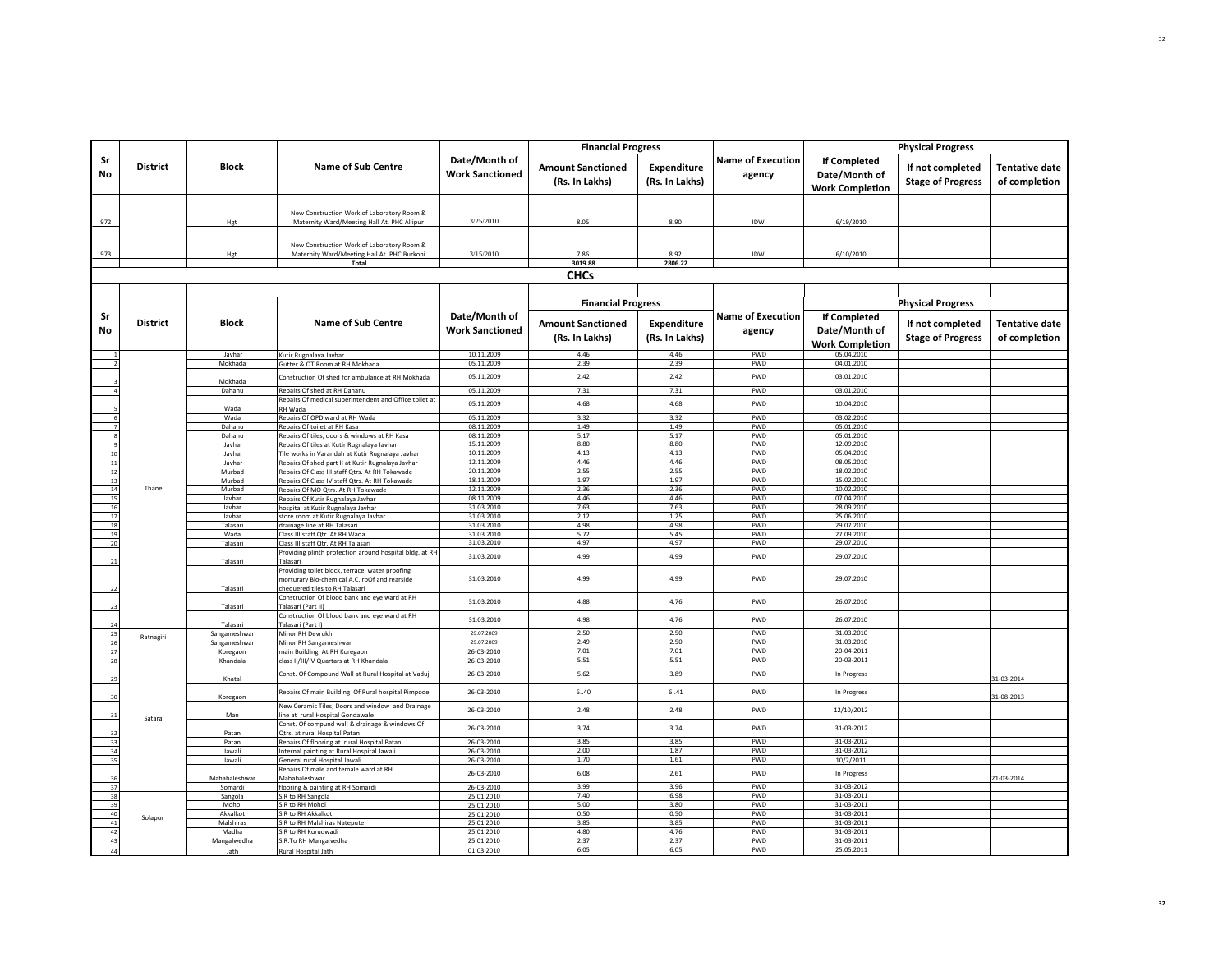|          |                 |                        |                                                                                                          |                                         | <b>Financial Progress</b>                  |                               |                                    |                                                         | <b>Physical Progress</b>                     |                                        |
|----------|-----------------|------------------------|----------------------------------------------------------------------------------------------------------|-----------------------------------------|--------------------------------------------|-------------------------------|------------------------------------|---------------------------------------------------------|----------------------------------------------|----------------------------------------|
| Sr<br>No | <b>District</b> | <b>Block</b>           | <b>Name of Sub Centre</b>                                                                                | Date/Month of<br><b>Work Sanctioned</b> | <b>Amount Sanctioned</b><br>(Rs. In Lakhs) | Expenditure<br>(Rs. In Lakhs) | <b>Name of Execution</b><br>agency | If Completed<br>Date/Month of<br><b>Work Completion</b> | If not completed<br><b>Stage of Progress</b> | <b>Tentative date</b><br>of completion |
| 45       |                 | Atpadi                 | Rural Hospital Atpadi                                                                                    | 01.03.2010                              | 4.00                                       | 4.00                          | PWD                                | 25.05.2011                                              |                                              |                                        |
| 46       |                 | Palus                  | Rural Hospital Palus                                                                                     | 01.03.2010                              | 3.27                                       | 3.27                          | PWD                                | 30.11.2011                                              |                                              |                                        |
| 47       | Sangli          | Jath                   | Rural Hospital Chinchani wangi                                                                           | 01.03.2010                              | 7.50                                       | 7.50                          | PWD                                | 30.11.2011                                              |                                              |                                        |
| 48       |                 | kadegaon               | Rural Hospital Jath                                                                                      | 10.02.2010                              | 6.49                                       | 6.49                          | PWD                                | 30.11.2011                                              |                                              |                                        |
| 49       |                 | Khanapur               | Rural Hospital Vita                                                                                      | 25.06.2010                              | 5.72                                       | 5.72                          | PWD                                | 30.11.2011                                              |                                              |                                        |
| 50       |                 | Palus                  | Rural Hospital Palus                                                                                     | 01.03.2010                              | 9.03                                       | 9.03                          | PWD                                | 30.11.2011                                              |                                              |                                        |
| 51       |                 | Panhala                | Repair works to Delivery room & OT at RH Panala                                                          | 26-02-2010                              | 3.70                                       | 3.70                          | PWD                                | 25-04-2010                                              |                                              |                                        |
| 52       |                 | Shirol                 | Special repair works & electrification to Delivery room<br>& OT at Rural hospital Shirol                 | 16-03-2010                              | 2.73                                       | 2.73                          | PWD                                | 27-04-2010                                              |                                              |                                        |
| 53       |                 | Shirol                 | Providing electrical Transformer at Shirol                                                               | 20-02-2010                              | 0.39                                       | 0.39                          | PWD                                | 22-04-2010                                              |                                              |                                        |
| 54       |                 | Kagal                  | Special repair works to Delivery room & water supply<br>system at Kagal                                  | 30-01-2010                              | 5.77                                       | 5.77                          | PWD                                | 29-05-2010                                              |                                              |                                        |
| 55       | Kolhapur        | Karveer                | Providing submersible pump at Rural hospital Khupire                                                     | 26-02-2010                              | 1.40                                       | 1.40                          | PWD                                | 25-04-2010                                              |                                              |                                        |
| 51       |                 | Gaganbawada            | Special repair work to labour room & OT at Rural<br>hospital at Gaganbavada                              | 26-02-2010                              | 9.49                                       | 9.49                          | PWD                                | 25-06-2010                                              |                                              |                                        |
| 57       |                 | Chandgad               | Providing water tank at rurral hospital Chandgad                                                         | 26-02-2010                              | 3.76                                       | 3.76                          | PWD                                | 25-04-2010                                              |                                              |                                        |
| 58       |                 | Ajara                  | Special repaie work to LR at rural hospital at Ajara                                                     | 26-02-2010                              | 3.71                                       | 3.71                          | PWD                                | 24-04-2010                                              |                                              |                                        |
| 59       |                 | Hatkangale             | Special repair works to RH Pargaon                                                                       | 25-03-2010                              | 5.01                                       | 4.99                          | PWD                                | 24-05-2010                                              |                                              |                                        |
| 60       |                 | Dharangaon             | RH DHARANGAON PM ROOM                                                                                    | 22.03.2010                              | 12.53                                      | 12.53                         | PWD                                | 27.04.2011                                              |                                              |                                        |
| 61       | Jalgaon         | Raver                  | RH RAVER PM ROOM                                                                                         | 04.02.2010                              | 12.00                                      | 12.00                         | PWD                                | 21.05.2012                                              |                                              |                                        |
| 62       |                 | Jamner                 | RH PAHUR PM ROOM                                                                                         | 04.02.2010                              | 10.00                                      | 10.00                         | PWD                                | 04.01.2012                                              |                                              |                                        |
| 63       |                 | Dhadgaon               | Upgradation Of medicine & blood storage unit @ RH<br>Dhadgaon                                            | 31-03-2010                              | 15.00                                      | 15.00                         | PWD                                | 31-03-2011                                              |                                              |                                        |
| 64       | Nandurbar       | Akkalkuwa              | Renovation Rural Hospital Akkalkuwa Dist Nandurbar<br>Water Supply Scheme , Const. to Water trank @Rural | 31/3/2010<br>No3438                     | 14.99<br>30.32                             | 14.99<br>30.32                | PWD<br>PWD                         | 31-03-2011<br>31-03-2011                                |                                              |                                        |
| 65       |                 | Nandurbar              | Hospital Khondamali                                                                                      | 31/3/2010<br>No3438<br>31/3/2010        |                                            |                               | PWD                                |                                                         |                                              |                                        |
| 66<br>67 | Aurangabad      | Nandurbar<br>Paithan   | Repairs @Rural Hospital Ranale<br>Repairs Of Main Building @ Bedkin                                      | No3438<br>15.10.2009                    | 24.15<br>13.71                             | 24.15<br>13.71                | PWD                                | 31-03-2011<br>31-03-2011                                |                                              |                                        |
| 68       |                 | Ashti                  | Repair to Rural Hospital at. Ashti                                                                       | 25.09.2009                              | 5.79                                       | 5.79                          | PWD                                | 31.03.2011                                              |                                              |                                        |
| 69       | Beed            | Majalgaon              | Repair to Rurul Hospital at. Talkhed                                                                     | 30.01.2010                              | 2.82                                       | 2.82                          | PWD                                | 31.03.2011                                              |                                              |                                        |
| 70       |                 | Umerga                 | CHC Murum                                                                                                | 31.12.2010                              | 7.80<br>7.00                               | 7.80<br>7.00                  | PWD<br>PWD                         | 31.03.2012                                              |                                              |                                        |
| 71<br>72 |                 | Kallam<br>Washi        | <b>CHC Kallam</b><br>CHC Washi                                                                           | 31.12.2010<br>31.12.2010                | 7.00                                       | 7.00                          | PWD                                | 31.03.2012<br>31.03.2012                                |                                              |                                        |
| 73       | Osmanabad       | Osmanabad              | CHC Ter                                                                                                  | 31.12.2010                              | 4.00                                       | 4.00                          | <b>PWD</b>                         | 31.03.2012                                              |                                              |                                        |
| 74       |                 | Umerga                 | CHC Murum                                                                                                | 31.12.2010                              | 4.00                                       | 4.00                          | PWD                                | 31.03.2012                                              |                                              |                                        |
| 75       |                 | Bhoom                  | CHC Bhoom                                                                                                | 31.12.2010                              | 6.00                                       | 6.00                          | PWD                                | 31.03.2012                                              |                                              |                                        |
| 76       |                 | Ausa                   | RH Ausa                                                                                                  | 04.02.2010                              | 9.89                                       | 9.89                          | PWD                                | 31.03.2011                                              |                                              |                                        |
| 77       | Latur           | Ausa                   | RH Ausa                                                                                                  | 04.02.2010                              | 15.00                                      | 15.00                         | PWD                                | 31.03.2011                                              |                                              |                                        |
| 78       |                 | Ausa                   | RH Killari                                                                                               | 04.02.2010                              | 2.77                                       | 2.70                          | PWD                                | 31.03.2011                                              |                                              |                                        |
| 79<br>80 | Jalna           | Bhokardan<br>Bhokardan | RH Bhokardan CC Road and CC Gutar<br>RH Bhokardan staff Qtr. Premises                                    | 8/27/2009<br>8/27/2009                  | 15.27<br>10.00                             | 14.98<br>9.61                 | PWD<br>PWD                         | 25-07-2010<br>25-07-2010                                |                                              |                                        |
| 81       | Nanded          | CHC                    | Construction OfCompound Wall at RH Biloli                                                                | 2/17/2009                               | 9.72                                       | 9.72                          | IDW                                | 31.12.2009                                              |                                              |                                        |
| 82       |                 | Lonar                  | Additional & altration to Delivery ward @ R.H. Lonar.                                                    | 21.07.2009                              | 1.82                                       | 1.82                          | IDW                                | 31/03/2010                                              |                                              |                                        |
| 83<br>84 |                 | chikhli                | Construction Of store shed @ R.H. Chikhli<br>Construction Of Medical store at R.H. S.Raja                | 12.04.2009<br>12.04.2009                | 4.20<br>5.92                               | 4.20<br>5.92                  | <b>IDW</b><br>IDW                  | 31/03/2010<br>31/03/2010                                |                                              |                                        |
| 85       |                 | S.Raja<br>S.Raja       | Construction Of blood storage unit @ R.H. S.Raja                                                         | 21.07.2009                              | 1.66                                       | 1.66                          | IDW                                | 31/03/2010                                              |                                              |                                        |
| 86       |                 | S.Raja                 | Construction Of blood storage unit @ R.H. S.Raja                                                         | 12.04.2009                              | 4.45                                       | 4.24                          | <b>IDW</b>                         | 31/03/2010                                              |                                              |                                        |
| 87       | Buldana         | D.Raja                 | Levelling Of ground / Land Of R.H. D.Raja                                                                | 01.01.2009                              | 14.67                                      | 14.67                         | IDW                                | 31/03/2010                                              |                                              |                                        |
| 88       |                 | Lonar                  | Construction Of blood storage unit @ R.H. Bibi                                                           | 12.04.2009                              | 4.46                                       | 4.46                          | IDW                                | 31/03/2010                                              |                                              |                                        |
| 89<br>90 |                 | Khamgaon<br>D.Raja     | Construction Of Blood Bank @ R.H. LakhanWada<br>RH D. Raja                                               | 12.04.2009<br>12.04.2009                | 2.64<br>4.46                               | 2.64<br>4.46                  | IDW<br>IDW                         | 31/03/2010<br>31/03/2010                                |                                              |                                        |
| 91       |                 | Mehkar                 | <b>RH Mehkar</b>                                                                                         | 20.06.2009                              | 7.36                                       | 7.36                          | IDW                                | 31/03/2010                                              |                                              |                                        |
| 92       |                 | Sangrampur             | RH Varavand Bakal                                                                                        | 01.01.2009                              | 16.64                                      | 14.99                         | IDW                                | 31/03/2010                                              |                                              |                                        |
| 93       |                 | Khamgaon               | RH LakhanWada                                                                                            | 20.06.2009                              | 8.24                                       | 8.24                          | IDW                                | 31/03/2010                                              |                                              |                                        |
| 94       | Nagpur          | Kalameshwar            | Blood storage unit at RH Kalameshwar<br>deep burial pit at RH Kalameshwar                                | 26-03-2010                              | 4.00<br>3.64                               | 4.00<br>3.64                  | PWD<br><b>PWD</b>                  | 31-07-2010<br>31-10-2009                                |                                              |                                        |
|          |                 | Kalameshwar            |                                                                                                          | 27-07-2009                              |                                            |                               |                                    |                                                         |                                              |                                        |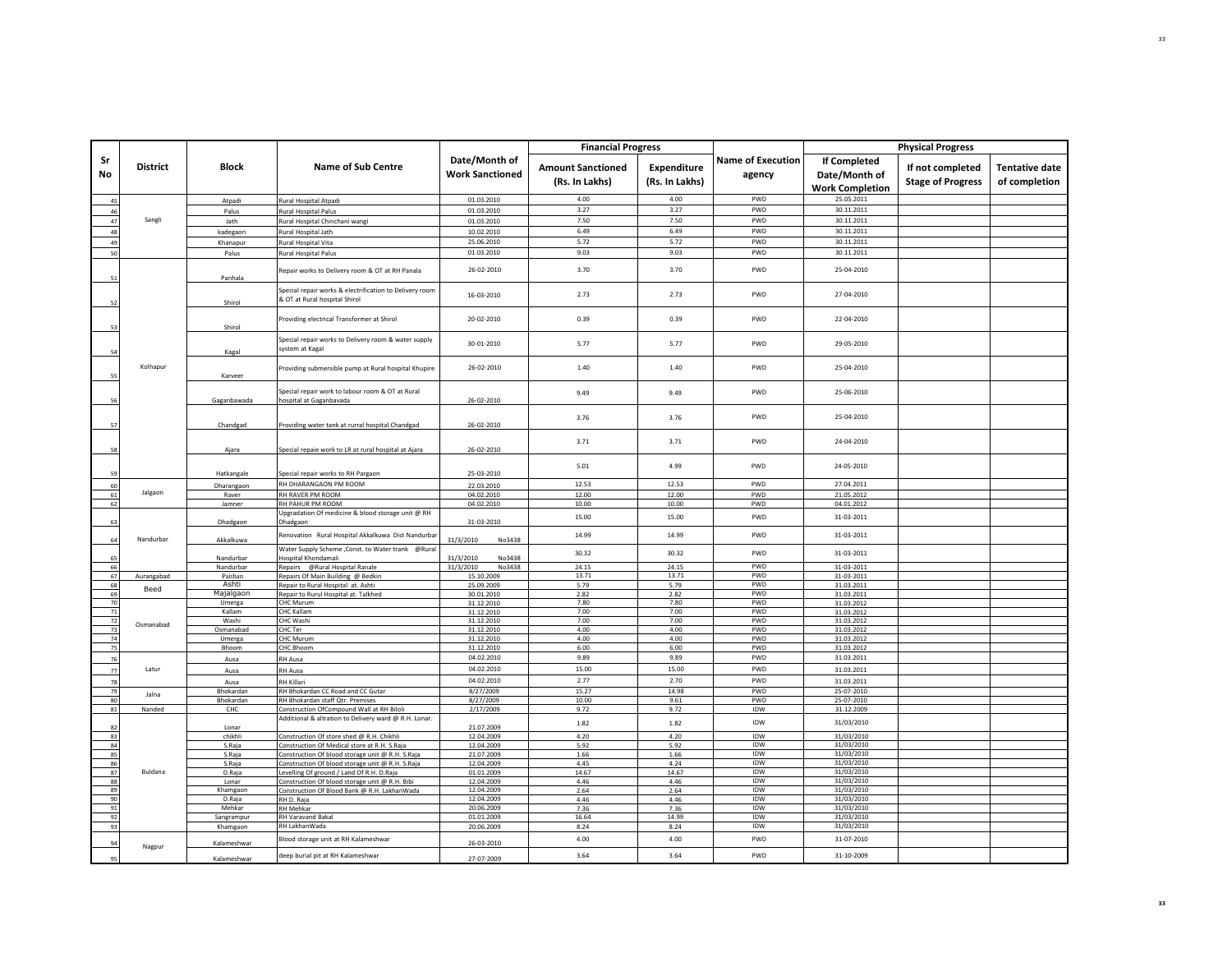|                                            |                   |                  |                                                                                               |                                         | <b>Financial Progress</b>                                               |                                      |                                    |                                                         | <b>Physical Progress</b>                                                 |                                        |
|--------------------------------------------|-------------------|------------------|-----------------------------------------------------------------------------------------------|-----------------------------------------|-------------------------------------------------------------------------|--------------------------------------|------------------------------------|---------------------------------------------------------|--------------------------------------------------------------------------|----------------------------------------|
| Sr<br>No                                   | <b>District</b>   | <b>Block</b>     | <b>Name of Sub Centre</b>                                                                     | Date/Month of<br><b>Work Sanctioned</b> | <b>Amount Sanctioned</b><br>(Rs. In Lakhs)                              | <b>Expenditure</b><br>(Rs. In Lakhs) | <b>Name of Execution</b><br>agency | If Completed<br>Date/Month of<br><b>Work Completion</b> | If not completed<br><b>Stage of Progress</b>                             | <b>Tentative date</b><br>of completion |
| 96                                         |                   | Sakoli           | 4 No. Qtr. at RH Sakoli                                                                       | 30.01.2010                              | 11.80                                                                   | 11.80                                | PWD                                | 31-03-2011                                              |                                                                          |                                        |
| 97                                         | Bhandara          | Sakoli           | Construction OfCompound Wall, kitchen & labour<br>oom at RH Sakol                             | 30.01.2011                              | 10.00                                                                   | 7.48                                 | PWD                                | 31-03-2012                                              |                                                                          |                                        |
| 98                                         |                   | Lakhandur        | Repair Of RH Lakhandur                                                                        | 30.01.2011                              | 7.69                                                                    | 6.75                                 | PWD                                | 31-03-2012                                              |                                                                          |                                        |
| 99                                         | Gondia            | Sadak-Arjuni     | Repair to Main Building & Staff Qtr. At RH Sad/Arjuni                                         | 25.07.2009                              | 3.68                                                                    | 3.68                                 | PWD                                | 4/5/2010                                                |                                                                          |                                        |
| 100                                        |                   | Arjuni-Mor       | Construction OfCompound Wall at RH Arjuni / Mor                                               | 13-05-2010                              | 24.18                                                                   | 24.18                                | <b>PWD</b>                         | 18-06-2010                                              |                                                                          |                                        |
| 101                                        | Wardha            | Deoli            | Renovation work of OT/ Leibour room At RH Pulgaon                                             | 15-10-2010                              | 3.45                                                                    | 3.45                                 | PWD                                | 3/31/2010                                               |                                                                          |                                        |
|                                            |                   |                  | Total                                                                                         |                                         | 638.86                                                                  | 624.19                               |                                    |                                                         |                                                                          |                                        |
|                                            |                   |                  |                                                                                               |                                         | <b>SDHs/Area Hospitals</b>                                              |                                      |                                    |                                                         |                                                                          |                                        |
|                                            |                   |                  |                                                                                               |                                         | <b>Financial Progress</b>                                               |                                      |                                    |                                                         | <b>Physical Progress</b>                                                 |                                        |
| Sr<br>No                                   | <b>District</b>   | Block            | <b>Name of Sub Centre</b>                                                                     | Date/Month of<br><b>Work Sanctioned</b> | <b>Amount Sanctioned</b><br>(Rs. In Lakhs)                              | <b>Expenditure</b><br>(Rs. In Lakhs) | <b>Name of Execution</b><br>agency | If Completed<br>Date/Month of<br><b>Work Completion</b> | If not completed<br><b>Stage of Progress</b>                             | Tentative date<br>of completion        |
| $\mathbf{1}$                               |                   | Dahanu           | SDH Dahanu                                                                                    | 15.11.2009                              | 3.94                                                                    | 3.94                                 | PWD                                | 20.04.2010                                              |                                                                          |                                        |
|                                            |                   | Dahanu           | ward room at SDH Dahanu                                                                       | 14.11.2010                              | 9.17                                                                    | 9.17                                 | PWD                                | 12.05.2010                                              |                                                                          |                                        |
| $\begin{array}{c} 2 \\ 3 \\ 4 \end{array}$ |                   | Dahanu           | <b>SDH Kasa</b>                                                                               | 31.03.2010                              | 1.99                                                                    | 1.99                                 | PWD                                | 29.06.2010                                              |                                                                          |                                        |
|                                            |                   | Dahanu           | compounder Qtr. at SDH Dahanu                                                                 | 31.03.2010                              | 4.13                                                                    | 4.13                                 | <b>PWD</b>                         | 30.11.2010                                              |                                                                          |                                        |
| $\begin{array}{c} 5 \\ 6 \\ 7 \end{array}$ |                   | Dahanu           | MO Qtr. at SDH Dahanu                                                                         | 31.03.2010                              | 7.15                                                                    | 7.15                                 | PWD                                | 25.06.2010                                              |                                                                          |                                        |
|                                            | Thane             | Dahanu           | Class IV staff Qtrs. at SDH Dahanu                                                            | 31.03.2010                              | 5.82                                                                    | 5.82                                 | PWD                                | 30.09.2010                                              |                                                                          |                                        |
|                                            |                   | Dahanu           | staff nurses Qtrs. at SDH Dahanu                                                              | 31.03.2010                              | 5.47                                                                    | 5.39                                 | PWD                                | 25.06.2010                                              |                                                                          |                                        |
| $\bf 8$                                    |                   | Dahanu           | painting and plastering Of compounder Qtr. at SDH<br>Kasa                                     | 31.03.2010                              | 1.99                                                                    | 1.99                                 | PWD                                | 28.06.2010                                              |                                                                          |                                        |
| $\overline{9}$                             |                   | Dahanu           | nurses Qtr. at SDH Dahanu                                                                     | 31.03.2010                              | 5.47                                                                    | 5.47                                 | PWD                                | 27.06.2010                                              |                                                                          |                                        |
| 10                                         |                   | Dahanu           | flooring Of nurses Qtr. at SDH Dahanu                                                         | 31.03.2010                              | 2.27                                                                    | 2.27                                 | PWD                                | 25.06.2010                                              |                                                                          |                                        |
| $11\,$                                     | Pune              | Daund            | SDH Daund                                                                                     | 26.03.2011                              | 31.50                                                                   | 31.50                                | PWD                                | 31.03.2012                                              |                                                                          |                                        |
| 12                                         |                   | Daund            | Internal Road Daund                                                                           | 26.03.2011                              | 8.00                                                                    | 8.00                                 | PWD                                | 31.03.2012                                              |                                                                          |                                        |
| 13                                         |                   | Phaltan          | Repairs of Doctor's Cabin and Passage Waiting Room<br>and Fixing Paving Block at SDH Phaltan. | 3/26/2010                               | 4.54                                                                    | 4.54                                 | PWD                                | 6/4/2011                                                |                                                                          |                                        |
| 14                                         | satara            | Karad            | Entrence Gate at Sub District Hospital Karad                                                  | 3/31/2010                               | 3.56                                                                    | 3.12                                 | PWD                                | 17-01-2011                                              |                                                                          |                                        |
| 15                                         |                   | Karad            | Const.of Blood Bank Building at Sub District Hospital                                         | 3/26/2010                               | 3.85                                                                    | 3.86                                 | PWD                                | 14-01-2011                                              |                                                                          |                                        |
|                                            |                   |                  | Karad Tal.Karad Dist.Satara                                                                   |                                         |                                                                         |                                      |                                    |                                                         |                                                                          |                                        |
| 16<br>17                                   |                   | Karad            | Construction Of Compound Wall at SDH Karad                                                    | 3/26/2010                               | 5.61                                                                    | 3.89                                 | PWD<br>PWD                         | 31.03.2011                                              |                                                                          |                                        |
| 18                                         | Beed<br>Osmanabad | Georai<br>Umerga | Repair to Sub District Hospital at. Georai<br>Const. Of Telimedecin at SDH Omerga             | $2009 - 10$                             | 70.07<br>5.00                                                           | 20.00<br>5.00                        | PWD                                | 31.03.2011<br>31.03.2012                                |                                                                          |                                        |
| 19                                         |                   | Nilanga          | Nilanga SDH Repair                                                                            | 01.03.2010<br>30.03.2012                | 2.86                                                                    | 2.86                                 | PWD                                | 31.12.2012                                              |                                                                          |                                        |
| $20\,$                                     | Latur             | Nilanga          | Nilanga SDH Repair                                                                            | 30.03.2012                              | 4.14                                                                    | 4.14                                 | PWD                                | 31.12.2012                                              |                                                                          |                                        |
| 21                                         |                   | Nilanga          | Nilanga SDH Repair                                                                            | 30.03.2012                              | 8.62                                                                    | 8.62                                 | PWD                                | 31.12.2012                                              |                                                                          |                                        |
| 22                                         |                   |                  | Repairs work Of Officer Qtr. at SDH Hadgaon                                                   | 2/17/2009                               | 4.75                                                                    | 4.75                                 | IDW                                | Dec. 2009                                               |                                                                          |                                        |
| 23                                         | Nanded            | SDH              | Qtr. at SDH Hadgaon                                                                           | 2/17/2009                               | 4.79                                                                    | 4.79                                 | IDW                                | Dec. 2009                                               |                                                                          |                                        |
| 24                                         |                   |                  | main bldg. at SDH Hadgaon                                                                     | 2/17/2009                               | 4.54                                                                    | 4.54                                 | IDW                                | Dec. 2009                                               |                                                                          |                                        |
| 25                                         |                   | Khamgaon         | Construction Of otta & Shed @ SDH Khamgaon                                                    | 12.06.2009                              | 9.55                                                                    | 8.00                                 | IDW                                | 31/03/2010                                              |                                                                          |                                        |
| 26                                         |                   | Khamgaon         | S.D.H. @ Khamgaon                                                                             | 01.02.2009                              | 17.85                                                                   | 16.41                                | IDW                                | 31/03/2010                                              |                                                                          |                                        |
| 27                                         | Buldana           | Khamgaon         | Construction Of Record Room @ SDH Khamgaon                                                    | 05.03.2009                              | 11.10                                                                   | 10.02                                | IDW                                | 31/03/2010                                              |                                                                          |                                        |
| 28<br>29                                   |                   | Shegaon          | Construction Of store room @ SDH Shegaon                                                      | 17.05.2009                              | 5.00                                                                    | 5.00                                 | IDW                                | 31/03/2010                                              |                                                                          |                                        |
| 30                                         |                   | Malkapur         | SDH Malakapur                                                                                 | 12.06.2009<br>01.02.2009                | 9.70<br>15.00                                                           | 9.70<br>14.76                        | IDW<br>IDW                         | 31/03/2010<br>31/03/2010                                |                                                                          |                                        |
| 31                                         | Nagpur            | Shegaon<br>SDH   | SDH Shegaon<br><b>SDH Ramtek</b>                                                              | 8/3/2010                                | 4.14                                                                    | 4.14                                 | PWD                                | 31-07-2010                                              |                                                                          |                                        |
| 32                                         |                   | Arvi             | Renovation work of Leibour room At SDH Arvi                                                   | 15-10-2010                              | 3.74                                                                    | 3.74                                 | PWD                                | 3/31/2010                                               |                                                                          |                                        |
| 33                                         | Wardha            | Hgt              | Renovation work of OT/ Leibour room At SDH                                                    | 15-10-2010                              | 4.36                                                                    | 4.36                                 | PWD                                | 3/31/2010                                               |                                                                          |                                        |
|                                            |                   |                  | Hinganghat<br>Total                                                                           |                                         | 289.67                                                                  | 233.06                               |                                    |                                                         |                                                                          |                                        |
|                                            |                   |                  |                                                                                               |                                         | <b>District Hospitals</b>                                               |                                      |                                    |                                                         |                                                                          |                                        |
|                                            |                   |                  |                                                                                               |                                         |                                                                         |                                      |                                    |                                                         |                                                                          |                                        |
| Sr<br>No                                   | <b>District</b>   | Block            | <b>Name of Sub Centre</b>                                                                     | Date/Month of<br><b>Work Sanctioned</b> | <b>Financial Progress</b><br><b>Amount Sanctioned</b><br>(Rs. In Lakhs) | Expenditure<br>(Rs. In Lakhs)        | <b>Name of Execution</b><br>agency | If Completed<br>Date/Month of<br><b>Work Completion</b> | <b>Physical Progress</b><br>If not completed<br><b>Stage of Progress</b> | <b>Tentative date</b><br>of completion |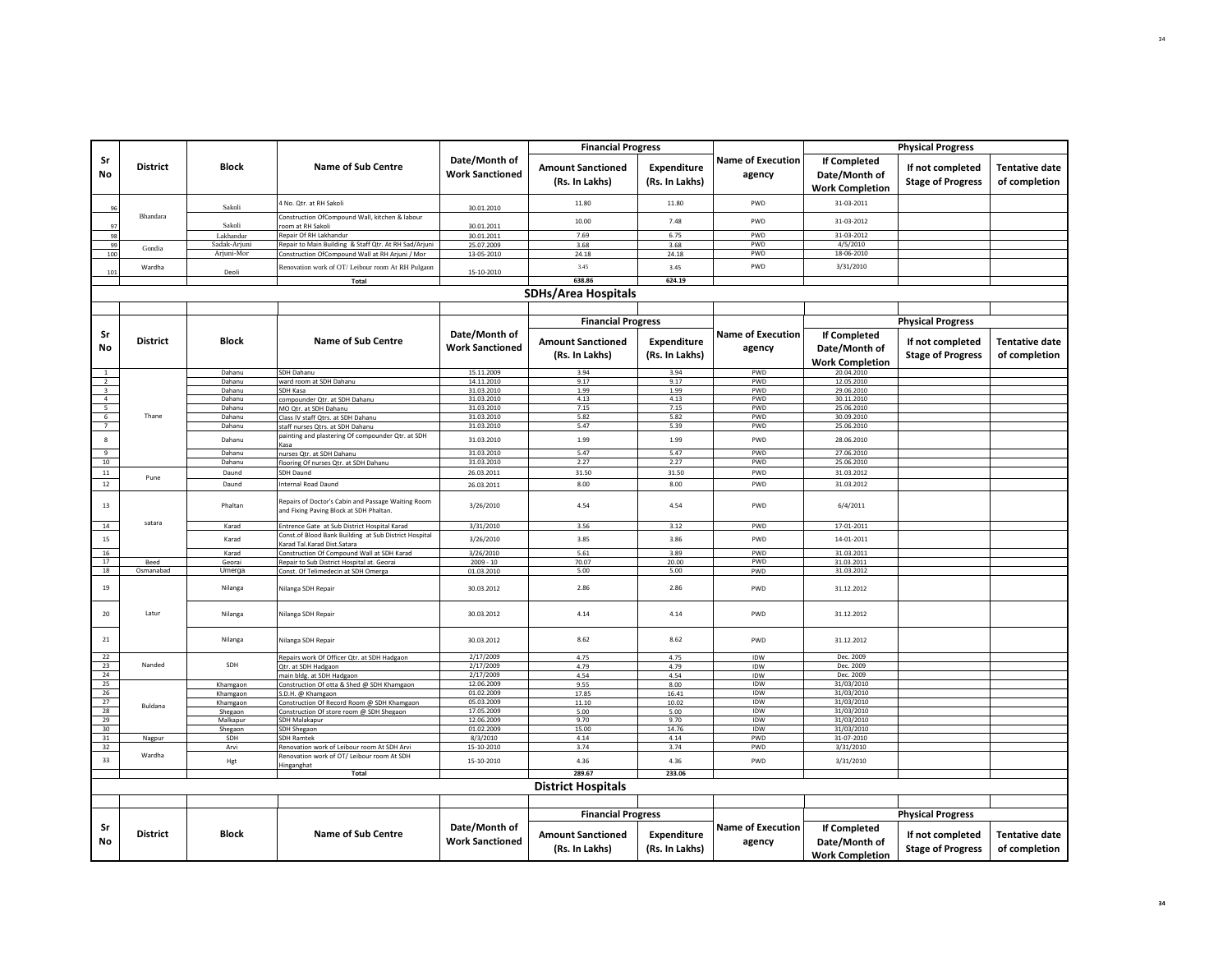|                                   |                 |                    |                                                                                                                                                        |                                         | <b>Financial Progress</b>                  |                               |                                    |                                                         | <b>Physical Progress</b>                     |                                        |
|-----------------------------------|-----------------|--------------------|--------------------------------------------------------------------------------------------------------------------------------------------------------|-----------------------------------------|--------------------------------------------|-------------------------------|------------------------------------|---------------------------------------------------------|----------------------------------------------|----------------------------------------|
| Sr<br>No                          | <b>District</b> | <b>Block</b>       | <b>Name of Sub Centre</b>                                                                                                                              | Date/Month of<br><b>Work Sanctioned</b> | <b>Amount Sanctioned</b><br>(Rs. In Lakhs) | Expenditure<br>(Rs. In Lakhs) | <b>Name of Execution</b><br>agency | If Completed<br>Date/Month of<br><b>Work Completion</b> | If not completed<br><b>Stage of Progress</b> | <b>Tentative date</b><br>of completion |
| 1                                 |                 | Thane              | table storage unit, window & grill at new OPD and TCU<br>Bldg. at Civil Hospital Thane                                                                 | 31.03.2010                              | 1.99                                       | 1.99                          | PWD                                | 21/10/2010                                              |                                              |                                        |
| $\overline{2}$                    |                 | Thane              | MOW ground floor Verandah Of 96 nurses unit,<br>window & grill at new OPD & TC Bldg. at Civil Hospital<br>Thane                                        | 31.03.2010                              | 1.40                                       | 1.40                          | PWD                                | 21/10/2010                                              |                                              |                                        |
| $\overline{\mathbf{3}}$           | Thane           | Thane              | MOW to addition & alteration at new Bldg. near old<br>OPD at Civil Hospital Thane (Part 4)                                                             | 31.03.2010                              | 1.98                                       | 1.98                          | PWD                                | 31/03/2011                                              |                                              |                                        |
| $\sqrt{4}$                        |                 | Thane              | MOW to addition & alteration at new Bldg. near old<br>OPD at Civil Hospital Thane (Part 6)                                                             | 31.03.2010                              | 1.97                                       | 1.97                          | PWD                                | 31/03/2011                                              |                                              |                                        |
| 5                                 |                 | Thane              | MOW to addition & alteration at new Bldg. near old<br>OPD at Civil Hospital Thane (Part 1)                                                             | 31.03.2010                              | 1.96                                       | 1.96                          | PWD                                | 31/03/2011                                              |                                              |                                        |
| $6\overline{6}$<br>$\overline{7}$ |                 | Thane<br>Thane     | Cell at DH Thane<br>Electric wiring at TB ward Civil Hospital Thane                                                                                    | 30.03.2010<br>30.03.2010                | 1.24<br>6.41                               | 1.24<br>6.41                  | PWD<br>PWD                         | 31/03/2011<br>31/03/2011                                |                                              |                                        |
| $^{\circ}$                        |                 | Ratnagiri          | 72 nurses hostel bldg.                                                                                                                                 | 29.07.2009                              | 18.00                                      | 18.00                         | IDW                                | 30.11.2010                                              |                                              |                                        |
| $\overline{9}$                    | Ratnagiri       | Ratnagiri          | warehouse                                                                                                                                              | 29.07.2009                              | 1.49                                       | 1.50                          | IDW                                | 30.11.2010                                              |                                              |                                        |
| 10                                |                 | Satara             | mprovement to New Civil Hospital at Satara Repairs of<br>Garden Tiles in T.B. & Lepracy Ward at Front Side<br>Garden.                                  | 3/26/2010                               | 4.94                                       | 4.94                          | PWD                                | 8/4/2011                                                |                                              |                                        |
| 11                                |                 | Satara             | Improvement to New Civil Hospital at Satara Repairs of<br>flooring concrete and chequred tiles in front of<br>operation theatre and Kitchen room       | 3/26/2010                               | 4.98                                       | 4.98                          | PWD                                | 20-09-2010                                              |                                              |                                        |
| 12                                |                 | Satara             | mprovement to New Civil Hospital at Satara Repairs of<br>OPD Back side, West side garden and Old Dharmashala<br>front of flooring, fixing paver block. | 3/26/2010                               | 9.72                                       | 9.72                          | PWD                                | 20-05-2011                                              |                                              |                                        |
| $13\,$                            |                 | Satara             | mpts to New Civil Hospital at Satara. Repairs of<br>Flooring and Dado in Word No. 1                                                                    | 3/26/2010                               | 6.08                                       | 6.08                          | PWD                                | 5/4/2013                                                |                                              |                                        |
| $14\,$                            |                 | Satara             | Improvement to New Civil Hospital at Satara Repairs of<br>flooring and Dado in Ward No.2                                                               | 3/26/2010                               | 5.31                                       | 5.31                          | PWD                                | 21-12-2011                                              |                                              |                                        |
| 15                                |                 | Satara             | Improvement to New Civil Hospital at Satara Repairs of<br>flooring and Dado in Ward No.3.                                                              | 3/26/2010                               | 6.28                                       | 6.28                          | PWD                                | 21-12-2011                                              |                                              |                                        |
| 16                                |                 | Satara             | Improvement to New Civil Hospital at Satara Repairs of<br>flooring tiles in OPD Building                                                               | 3/26/2010                               | 8.39                                       | 8.39                          | PWD                                |                                                         | 80% Work Complete                            | 9/30/2014                              |
| 17                                | Satara          | Satara             | mprovement and Construction of Entrance Gate and<br>Repairs of Compound Wall in New Civil Hospital at<br>Satara.                                       | 3/26/2010                               | 5.55                                       | 5.55                          | PWD                                | 20-03-2012                                              |                                              |                                        |
| $18\,$                            |                 | Satara             | mprovement to New Civil Hospital at Satara Repairs of<br>Internal Road, WBM, BBM and Carpet.                                                           | 3/26/2010                               | 9.97                                       | 9.97                          | PWD                                | 13-12-2011                                              |                                              |                                        |
| $19\,$                            |                 | Satara             | mprovement to New Civil Hospital at Satara Repairs of<br>Flooring and Dado in Ward No. 4,5,6,7                                                         | 3/26/2010                               | 24.51                                      | 24.51                         | PWD                                | Complete                                                |                                              |                                        |
| 20                                |                 | Satara             | mprovement to New Civil Hospital at Satara Repairs of<br>Main Gate and Development in OPD front Side.                                                  | 3/26/2010                               | 6.72                                       | 6.72                          | PWD                                | 6/20/2011                                               |                                              |                                        |
| 21                                |                 | Satara             | Improvement to New Civil Hospital at Satara Repairs of<br>Doors & Windows, Drainage Line painting in New<br>Dharmashala                                | 3/26/2010                               | 1.51                                       | 1.51                          | PWD                                | 20-09-2010                                              |                                              |                                        |
| 22                                |                 | Satara             | mprovement to New Civil Hospital at Satara<br>Construction of Compound Wall and Providing<br>Painting paving block for flooring                        | 3/26/2010                               | 1.48                                       | 1.48                          | PWD                                | 20-09-2010                                              |                                              |                                        |
| 23                                |                 | Satara             | Const. Of Ayush Siddhi Unit and Unani at new civil<br><b>Hospital Satara</b>                                                                           | 26-03-2010                              | 47.05                                      | 42.51                         | PWD                                | Complete                                                |                                              |                                        |
| 24                                |                 | Satara             | Construction Of store room at DH ware house                                                                                                            | 31-03-2010                              | 31.84                                      | 24.70                         | PWD                                | Complete                                                |                                              |                                        |
| 25                                | Nashik          | Nashik             | Civil Hos. Nashik Main Gate Porch New Constructions                                                                                                    | 01.12.2009                              | 8.26                                       | 8.26                          | <b>PWD</b>                         | 31.03.2010                                              |                                              |                                        |
| 26<br>27                          |                 | Jalgaon<br>Jalgaon | DH ICU WARD REPAIRING<br>DH 1 & 2 FLOOR REPAIRING                                                                                                      | 30/3/2010<br>30/03/2010                 | 5.00<br>15.00                              | 5.00<br>15.00                 | PWD<br>PWD                         | 2/12/2010<br>7/1/2011                                   |                                              |                                        |
| 28                                |                 | Jalgaon            | DH RMO, OFFICE ROOM & RECORD ROOM REPAIRING                                                                                                            | 30/03/2010                              | 10.00                                      | 10.00                         | PWD                                | 2/12/2010                                               |                                              |                                        |
| 29<br>30 <sub>o</sub>             | Jalgaon         | Jalgaon<br>Jalgaon | DH JALGAON BORWELL<br>DH JALGAON Lacto ward                                                                                                            | 30/03/2010<br>18/11/2009                | 2.00<br>5.00                               | 2.00<br>5.00                  | PWD<br>PWD                         | 17/1/2011<br>21/03/2010                                 |                                              |                                        |
| 31                                |                 | Jalgaon            | NURSING SCHOOL SANISTRATION WARD JALGAON                                                                                                               | 1/12/2009                               | 12.00                                      | 12.00                         | PWD                                | 2/3/2010                                                |                                              |                                        |
| 32                                |                 | Jalgaon            | DH JALGAON MEDICAL STORE REPAIRING                                                                                                                     | 21/10/2009                              | 1.50                                       | 1.50                          | PWD                                | 21/03/2010                                              |                                              |                                        |
| 33                                | Nandurbar       | Nandurbar          | Civil Hospital Wall compound Construction @ Civil<br>Hospital Nandurbar                                                                                | 31/3/2010<br>No3319                     | 15.16                                      | 12.28                         | PWD                                | 31.03.2011                                              |                                              |                                        |
| 34                                | Aurangabad      | Aurangabad         | New Constrction Of Compound Wall @ Chikalthan<br>C.S.Office)                                                                                           | 1/25/2010                               | 22.00                                      | 22.00                         | PWD                                | 5/20/2011                                               |                                              |                                        |
| 35                                |                 | Aurangabad         | New Constrction Of Compound Wall @ Chikalthan<br>C.S.Office)                                                                                           | 1/25/2010                               | 18.00                                      | 18.00                         | PWD                                | 5/20/2011                                               |                                              |                                        |
| 36                                | Beed            | Beed               | Repair to Prison Ward District Hospital at. Beed tq.<br>Dist beed For Tho Office                                                                       | 28.07.2009                              | 4.28                                       | 4.28                          | PWD                                |                                                         |                                              |                                        |
| 37                                |                 | Osmanabad          | D.H. at Osmanabad                                                                                                                                      | 01.12.2009                              | 3.00                                       | 3.00                          | PWD                                | 31.03.2010                                              |                                              |                                        |